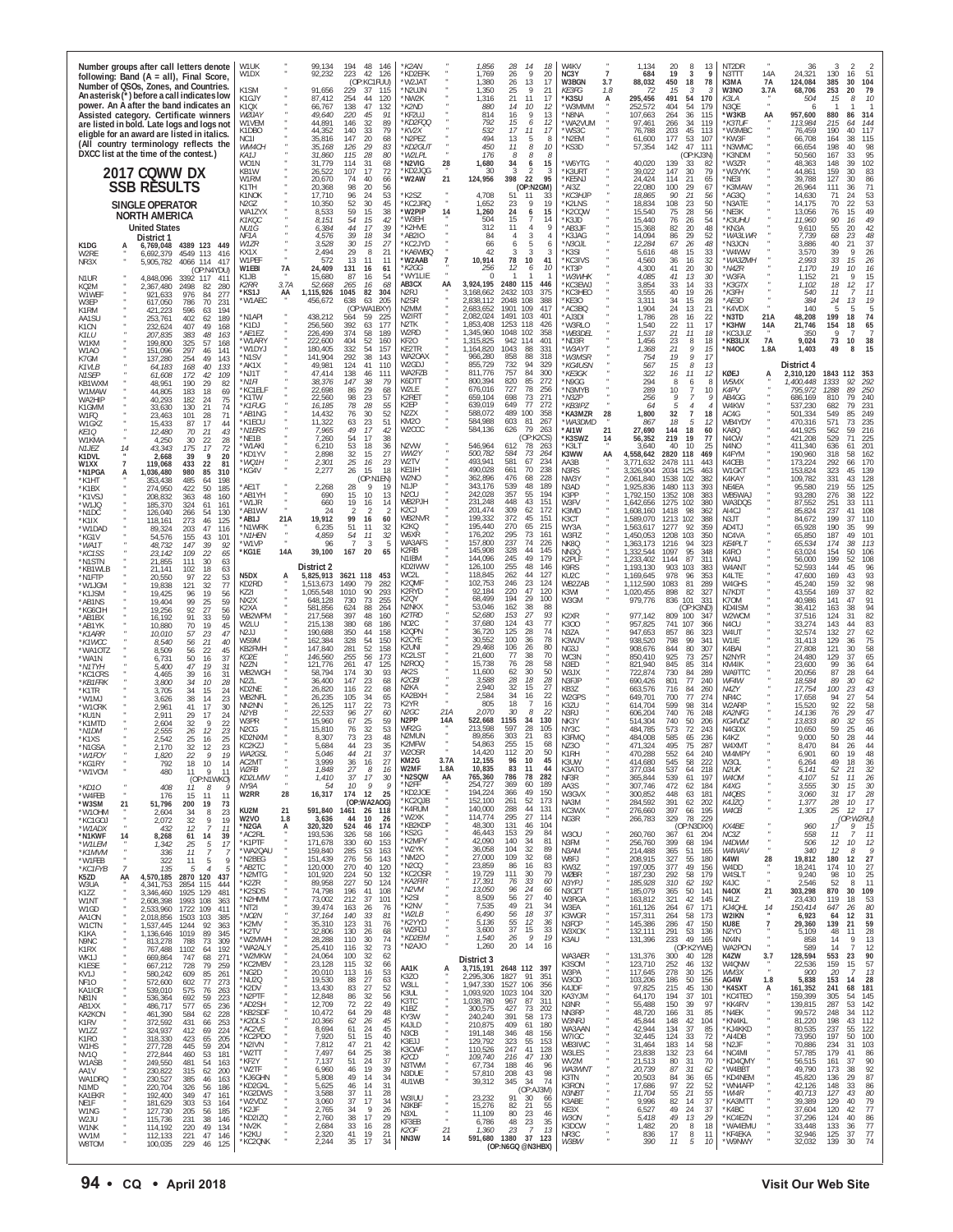| *W4BRG<br>*KD4YDD<br>*KE4QCM<br>*W7CSA<br>*N4JRP<br>*K3NP<br>*KA4CDN<br>"NJ8J<br>*KK4MJA<br>*WD5DAX<br>*NØDIM<br>*WB4MM<br>*NN4RB<br>*K4CGA<br>*AJ5E<br>*N4YHC<br>*KM4SLW<br>*K4GRE<br>*K4RPD<br>*K4IDT<br>*KZ4M<br>*W5DRR<br>*W4GOT<br>*W4CWM<br>*KM4II7<br>*W4POT<br>*AI400<br>*N4HWH<br>*N4I KB<br>*W4HAW<br>*KM4WII<br>*KW4LY<br>*WA3RWP<br>*KC2FQ<br>*K3WL<br>*N4NTO<br>*K9DY<br>*KN4CNL<br>*WD4KTF<br>*AK4VQ<br>*KG4WOJ<br>*WA4JA<br>*KM4SYN<br>*WB4KFO<br>*AA4OM<br>*KE4FVU<br>*AI4UN<br>*K4AKY<br>*WB2DHY<br>*KI4JEK<br>*KM4HVE<br>*K4EOR<br>*K4ME<br>*NV4B<br>*W4JOR<br>*KB4DPH<br>*KW4LU<br>*W6DVS<br>*W4LID<br>*AA4NP<br>*K3YDX<br>*KT4FQ<br>*K4WLG<br>*NQ4K<br>*WØPV<br>*KW1K<br>*K4QR<br>*KBØPGJ<br>*N4EDI<br>*KB4MG<br>*KM4GIY<br>*KK4RT<br>*KQ4Y<br>*K1HG<br>*WB4GLJ<br>*KE4KVC<br>*W4PGM<br>K5EK<br>K3IE<br>N4HU<br>WJ2D<br>N6AR<br>W30A<br>N4PQX<br>N4KG<br>K4OV<br>K4XL<br>W4ML<br>W4JAM<br>KE4S<br>W4TTY<br>K5VIP<br>N4LU<br>N4LA<br>N4PSE<br>N4YA                                                                                                                                                                                                                                                                                                                                                                                                                                                                                                                                                                                                                                                                                                                                                                                                                                                                                                                                                                                         | *AE4M<br>*KO4OL<br>*K8LBQ<br>*K4FTO<br>*K4YCR<br>*K40RD<br>*W4YE<br>*KJ4AOM<br>*KK4WX<br>*AI4GR<br>*K4GOP<br>*K4VBM<br>*KV4KY<br>*N7TTO<br>*W5VS<br>*AD4XT<br>*WA4IPU<br>*W4HCW<br>*KB8ABJ<br>*KN4FWI<br>*KM4ODS<br>*KB4MRX<br>*KM4FLU<br>*AE4TI<br>*K4LPO<br>*WA4PKL<br>*KJ4IEU<br>*AK4D<br>*K4ML<br>*WG8S<br>*KW4NN<br>*KE4HTS<br>*W4GFY<br>*N4WQH<br>*KM4TYV<br>*NT4Z                                                                                                                                                                                                                                                                                                                                         |
|---------------------------------------------------------------------------------------------------------------------------------------------------------------------------------------------------------------------------------------------------------------------------------------------------------------------------------------------------------------------------------------------------------------------------------------------------------------------------------------------------------------------------------------------------------------------------------------------------------------------------------------------------------------------------------------------------------------------------------------------------------------------------------------------------------------------------------------------------------------------------------------------------------------------------------------------------------------------------------------------------------------------------------------------------------------------------------------------------------------------------------------------------------------------------------------------------------------------------------------------------------------------------------------------------------------------------------------------------------------------------------------------------------------------------------------------------------------------------------------------------------------------------------------------------------------------------------------------------------------------------------------------------------------------------------------------------------------------------------------------------------------------------------------------------------------------------------------------------------------------------------------------------------------------------------------------------------------|------------------------------------------------------------------------------------------------------------------------------------------------------------------------------------------------------------------------------------------------------------------------------------------------------------------------------------------------------------------------------------------------------------------------------------------------------------------------------------------------------------------------------------------------------------------------------------------------------------------------------------------------------------------------------------------------------------------|
| 28<br>21<br>14<br>$\overline{7}$<br>3.7<br>AA                                                                                                                                                                                                                                                                                                                                                                                                                                                                                                                                                                                                                                                                                                                                                                                                                                                                                                                                                                                                                                                                                                                                                                                                                                                                                                                                                                                                                                                                                                                                                                                                                                                                                                                                                                                                                                                                                                                 |                                                                                                                                                                                                                                                                                                                                                                                                                                                                                                                                                                                                                                                                                                                  |
| 6,762<br>6,696<br>6,527<br>6,432<br>6,327<br>5,928<br>5,922<br>5,876<br>5,150<br>5.150<br>5,063<br>4,732<br>4,370<br>4,305<br>3,960<br>3,696<br>3,432<br>3,384<br>3,000<br>2,960<br>2,508<br>2,432<br>2,318<br>2,268<br>1,961<br>1,927<br>1.890<br>1,755<br>1,711<br>1,711<br>1,581<br>1,560<br>1,456<br>1,295<br>1,080<br>975<br>880<br>598<br>560<br>552<br>416<br>399<br>391<br>374<br>360<br>231<br>210<br>204<br>192<br>190<br>55<br>48<br>18<br>4,896<br>1,007<br>1,000<br>189<br>27,306<br>20,460<br>12,980<br>11,780<br>8,832<br>8,008<br>1,215<br>630<br>280<br>6,400<br>3,042<br>2,624<br>988<br>544<br>483<br>299<br>294<br>42<br>2,370<br>1,288<br>1,705,860<br>1,569,540<br>1,312,656<br>1,179,528<br>1,176,385<br>1,111,932<br>1,091,850<br>1,069,650<br>1,020,768<br>987,390<br>892,316<br>835,212<br>812,625<br>753,348<br>750,440<br>714,240<br>689,628<br>620,289<br>613,890                                                                                                                                                                                                                                                                                                                                                                                                                                                                                                                                                                                                                                                                                                                                                                                                                                                                                                                                                                                                                                                                | 32,012<br>29,853<br>28.188<br>27,499<br>26,967<br>26,214<br>26,100<br>25,056<br>24,465<br>23,715<br>23,712<br>23,157<br>22,946<br>18,732<br>18,732<br>17,982<br>16,848<br>16,405<br>16,290<br>15,870<br>15,738<br>15,288<br>13,776<br>13,728<br>12,775<br>11,765<br>11,152<br>10,626<br>9,450<br>8,568<br>8,255<br>7,812<br>7.564<br>7,280<br>7,232<br>7,208                                                                                                                                                                                                                                                                                                                                                     |
| 41<br>22<br>40<br>47<br>22<br>39<br>27<br>44<br>40<br>50<br>21<br>36<br>56<br>30<br>22<br>39<br>27<br>36<br>47<br>21<br>31<br>38<br>19<br>31<br>40<br>16<br>34<br>45<br>22<br>39<br>42<br>22<br>30<br>37<br>18<br>28<br>59<br>15<br>26<br>41<br>15<br>29<br>32<br>19<br>25<br>33<br>17<br>27<br>28<br>21<br>26<br>31<br>14<br>26<br>48<br>12<br>25<br>27<br>35<br>17<br>34<br>22<br>16<br>28<br>22<br>16<br>37<br>16<br>26<br>26<br>23<br>14<br>30<br>18<br>23<br>12<br>23<br>26<br>40<br>16<br>29<br>20<br>10<br>19<br>24<br>11<br>18<br>(OP:K)<br>S3K)<br>27<br>12<br>19<br>26<br>13<br>17<br>18<br>12<br>16<br>25<br>17<br>20<br>31<br>12<br>28<br>21<br>10<br>15<br>17<br>14<br>8<br>$^{23}_{12}$<br>11<br>15<br>8<br>12<br>15<br>9<br>14<br>g<br>11<br>13<br>9<br>12<br>9<br>9<br>8<br>10<br>10<br>7<br>11<br>10<br>10<br>13<br>11<br>10<br>9<br>6<br>8<br>10<br>5<br>6<br>6<br>6<br>13<br>8<br>11<br>$\overline{4}$<br>$\overline{2}$<br>$_{3}$<br>$\overline{9}$<br>$\overline{7}$<br>14<br>3<br>3<br>8<br>69<br>16<br>19<br>12<br>7<br>22<br>9<br>11<br>-9<br>3<br>6<br>123<br>16<br>66<br>118<br>17<br>49<br>15<br>40<br>88<br>73<br>16<br>46<br>71<br>33<br>15<br>55<br>16<br>40<br>22<br>17<br>10<br>12<br>-7<br>11<br>8<br>6<br>8<br>51<br>16<br>34<br>38<br>15<br>24<br>30<br>21<br>11<br>25<br>10<br>16<br>16<br>$\overline{7}$<br>10<br>22<br>7<br>14<br>11<br>5<br>$\, 8$<br>8<br>6<br>8<br>-5<br>3<br>$\overline{4}$<br>48<br>8<br>22<br>23<br>$\overline{7}$<br>16<br>1283 110<br>376<br>1314 101<br>343<br>994 117<br>375<br>1053<br>89<br>319<br>97<br>1050<br>330<br>1005<br>97<br>305<br>894<br>94<br>341<br>880<br>105<br>345<br>972<br>93<br>299<br>886<br>86<br>319<br>842<br>93<br>305<br>(OP:W4MYA)<br>845<br>84<br>282<br>796<br>93<br>282<br>680<br>94<br>308<br>758<br>79<br>286<br>802<br>73<br>247<br>621<br>94<br>310<br>87<br>648<br>282<br>274<br>676<br>85                                                                | 124<br>33<br>73<br>32<br>119<br>75<br>113<br>40<br>76<br>125<br>32<br>75<br>29<br>72<br>104<br>104<br>38<br>64<br>115<br>23<br>64<br>31<br>106<br>65<br>117<br>36<br>69<br>33<br>60<br>103<br>109<br>29<br>75<br>35<br>58<br>111<br>21<br>56<br>109<br>29<br>91<br>55<br>87<br>24<br>60<br>30<br>109<br>51<br>27<br>131<br>51<br>70<br>26<br>59<br>72<br>29<br>61<br>19<br>86<br>50<br>72<br>27<br>59<br>32<br>59<br>66<br>111<br>26<br>58<br>27<br>51<br>86<br>77<br>25<br>48<br>19<br>98<br>46<br>64<br>24<br>44<br>96<br>22<br>47<br>19<br>63<br>44<br>52<br>29<br>43<br>52<br>20<br>45<br>71<br>26<br>36<br>23<br>39<br>54<br>62<br>23<br>33<br>61<br>22<br>42<br>50<br>17<br>36<br>50<br>12<br>34           |
| N4BCD<br>K <sub>2</sub> SX<br>NF4A<br>AD4ES<br>N4KH<br>K3KO<br>NO4J<br>WX4G<br>K3JWI<br>KM4EOG<br>WU2T<br>N4UEZ<br>W4NZ<br>AD4IE<br>N4TL<br>K1ZW<br>KA4RRU<br>N4XYZ<br>AI4WU<br>KU4FX<br>K4SBZ<br>K4SPE<br>N4VLK<br>ND <sub>20</sub><br>N3KN<br>N4DXS<br>N4BYY<br>K8KI<br>K4AFE<br>WB4TOM<br>KZ5ED<br><b>K7LES</b><br>W4W<br>K2WK<br>W2TA<br>N4EEB<br>KB2AS<br>KS4VOL<br>W4GHV<br>WB3ILX<br><b>WR4K</b><br>N7EO<br>W <sub>4</sub> PF<br><b>KE4KMG</b><br>WU5E<br>K1GG<br><b>AB4IQ</b><br>KF4TC<br>W3JRD<br>KM4HQE<br>K <sub>2</sub> CIB<br>AF3K<br>N4DCT<br>K4YYL<br>W3IP<br>WB3D<br>N4BP<br>KV4T<br>N4PN<br>KU1CW<br>W6KW<br>WA4JUK<br>KM4IZZ<br>AF4RK<br>KM4ALL<br>K4KRK<br>KD4RH<br>K3SV<br>K1KNQ<br>WB6RAB<br>WA4HXC<br>N4RJ<br>*W4ZAO<br>*AA4R<br>*N4XL<br>*N2ESP<br>*KM4SII<br>*K4ELI<br>*W3CF<br>*KG4IGC<br>*WF7T<br>*NN2T<br>*WUØB<br>*W37I<br>*KX4FR<br>*K7SV<br>*N1ADM<br>*N4CF<br>*W4YN<br>*K2TE<br>*N4WO<br>*KU4V<br>*KK4AND<br>*AB4GR<br>*KM4IAJ<br>*N2TU<br>*KM4VTE                                                                                                                                                                                                                                                                                                                                                                                                                                                                                                                                                                                                                                                                                                                                                                                                                                                                                                                                                                             | W4EEY<br>KC3D<br>N4MM<br>W4VIC<br>K4CAE<br>KM4HI<br>N4FY<br>AJ4A<br>N4GG<br>WS4WW<br>K4NPC<br>K4PI<br>K4BBH<br>ND7J<br>K8YC<br>K4AKK<br>W2YE<br>N4LJK<br>NO9E<br>KC4NX<br>N <sub>4</sub> QS<br>N4KC<br>W4LT<br>NA4K<br>NR4M<br>W4XO<br>K4FS<br>K <sub>2</sub> SD<br>KF4WSN<br>NN4X<br>KM4JA<br>KY4NA<br>WK4Y<br>KE4YOG<br>W3TB<br>WA4MSU                                                                                                                                                                                                                                                                                                                                                                         |
| 28A<br>21A<br>$\alpha$<br>14A<br>7A<br>3.7A<br>$\mu$<br>1.8A<br>AA                                                                                                                                                                                                                                                                                                                                                                                                                                                                                                                                                                                                                                                                                                                                                                                                                                                                                                                                                                                                                                                                                                                                                                                                                                                                                                                                                                                                                                                                                                                                                                                                                                                                                                                                                                                                                                                                                            |                                                                                                                                                                                                                                                                                                                                                                                                                                                                                                                                                                                                                                                                                                                  |
| 113,520<br>105,468<br>97,744<br>93,600<br>89,414<br>88,872<br>82,498<br>81,732<br>78,147<br>76,314<br>71,500<br>71,230<br>50,160<br>48,020<br>46,440<br>44,253<br>44,187<br>37,654<br>35,860<br>35,017<br>34,013<br>33,495<br>33,408<br>31,124<br>30.186<br>28,302<br>22,308<br>22,244<br>18,358<br>17,661<br>17,550<br>16,245<br>15,834<br>15,200<br>12,530<br>11,993<br>11,165<br>9,648<br>8,010<br>7.668<br>7,553<br>7.140<br>5,500<br>3,608<br>2,150<br>1.092<br>1,058<br>900<br>828<br>805<br>720<br>468<br>299<br>294<br>3,900<br>2,523<br>98,375<br>87,494<br>59,081<br>475,244<br>359,531<br>122,850<br>64,575<br>11,748<br>216<br>216<br>195<br>36,935<br>6,345<br>49,588<br>1,876<br>504<br>4,040<br>481,901<br>299,450<br>257,500<br>229,648<br>222,642<br>175,980<br>130,302<br>122,996<br>119,180<br>102,510<br>95,407<br>93,399<br>91,512<br>78,144<br>72,004<br>63,900<br>58,830<br>52,998<br>51,408<br>51,356<br>47,872<br>46,574<br>45,672<br>41,715<br>36,076                                                                                                                                                                                                                                                                                                                                                                                                                                                                                                                                                                                                                                                                                                                                                                                                                                                                                                                                                                               | 567,536<br>566,040<br>536,256<br>513,300<br>510,380<br>493,608<br>455,088<br>445,500<br>427,851<br>409.955<br>356,624<br>341,033<br>325,680<br>323,403<br>295,510<br>289,712<br>247,312<br>242,865<br>235,450<br>227,454<br>223,421<br>215,050<br>214,642<br>200,994<br>191.100<br>184,158<br>181,074<br>176,754<br>151,298<br>136,512<br>131,364<br>130,200<br>127,330<br>120,780<br>114,835                                                                                                                                                                                                                                                                                                                    |
| 53<br>210<br>61<br>248<br>47<br>218<br>46<br>187<br>61<br>222<br>49<br>195<br>178<br>53<br>49<br>187<br>182<br>209<br>35<br>178<br>46<br>142<br>38<br>122<br>44<br>27<br>166<br>152<br>23<br>125<br>44<br>32<br>105<br>139<br>35<br>28<br>132<br>121<br>37<br>101<br>49<br>40<br>137<br>139<br>43<br>104<br>34<br>27<br>103<br>108<br>22<br>117<br>20<br>97<br>16<br>79<br>28<br>74<br>31<br>65<br>34<br>63<br>29<br>32<br>74<br>72<br>20<br>65<br>21<br>55<br>28<br>21<br>61<br>62<br>11<br>47<br>29<br>78<br>31<br>48<br>20<br>45<br>38<br>24<br>20<br>20<br>13<br>21<br>23<br>40<br>15<br>11<br>13<br>12<br>$\overline{Q}$<br>11<br>10<br>46<br>32<br>296<br>27<br>321<br>23<br>180<br>31<br>1329<br>32<br>884<br>32<br>386<br>29<br>239<br>23<br>96<br>9<br>6<br>11<br>172<br>24<br>50<br>12<br>212<br>19<br>25<br>16<br>48<br>11<br>587<br>71<br>440<br>63<br>392<br>58<br>334<br>62<br>396<br>51<br>327<br>52<br>219<br>64<br>239<br>53<br>$\frac{234}{242}$<br>58<br>64<br>$^{212}_{223}$<br>49<br>46<br>222<br>47<br>196<br>42<br>148<br>58<br>163<br>47<br>153<br>59<br>154<br>38<br>151<br>38<br>136<br>48<br>132<br>45<br>151<br>48<br>147<br>37<br>121<br>39<br>133<br>36                                                                                                                                                                                                                                                                                                                                                                                                                                                                                                                                                                                                                                                                                                                                                                         | 77<br>678<br>679<br>72<br>627<br>74<br>679<br>67<br>617<br>78<br>595<br>81<br>608<br>78<br>469<br>95<br>471<br>85<br>579<br>64<br>588<br>55<br>78<br>418<br>71<br>484<br>75<br>465<br>385<br>$^{66}_{77}$<br>419<br>392<br>57<br>346<br>59<br>325<br>71<br>370<br>59<br>52<br>395<br>321<br>65<br>396<br>57<br>309<br>62<br>358<br>43<br>312<br>54<br>55<br>310<br>41<br>381<br>303<br>52<br>219<br>58<br>302<br>44<br>302<br>39<br>229<br>50<br>237<br>57<br>234<br>51<br>237                                                                                                                                                                                                                                   |
| 123<br>127<br>117<br>114<br>120<br>112<br>42<br>125<br>143<br>122<br>44<br>114<br>108<br>124<br>94<br>96<br>81<br>76<br>99<br>102<br>75<br>69<br>76<br>96<br>88<br>81<br>83<br>79<br>56<br>63<br>51<br>59<br>59<br>61<br>58<br>48<br>50<br>46<br>49<br>51<br>34<br>42<br>52<br>40<br>18<br>26<br>16<br>28<br>23<br>15<br>8<br>15<br>11<br>14<br>19<br>27<br>12<br>9<br>11<br>$\overline{7}$<br>11<br>5<br>8<br>11<br>9<br>21<br>9<br>20<br>98<br>74<br>100<br>122<br>119<br>97<br>82<br>19<br>47<br>$\overline{4}$<br>8<br>6<br>6<br>5<br>10<br>65<br>33<br>73<br>5<br>23<br>12<br>6<br>29<br>230<br>202<br>192<br>186<br>166<br>158<br>190<br>141<br>144<br>137<br>130<br>117<br>117<br>106<br>130<br>103<br>126<br>108<br>88<br>100<br>91<br>98<br>95<br>96<br>80                                                                                                                                                                                                                                                                                                                                                                                                                                                                                                                                                                                                                                                                                                                                                                                                                                                                                                                                                                                                                                                                                                                                                                                           | 239<br>246<br>262<br>233<br>260<br>233<br>226<br>280<br>262<br>201<br>193<br>223<br>205<br>252<br>224<br>227<br>175<br>198<br>206<br>168<br>157<br>188<br>157<br>179<br>152<br>180<br>151<br>137<br>150<br>158<br>120<br>111<br>(OP:KE4KY)<br>164<br>141<br>142                                                                                                                                                                                                                                                                                                                                                                                                                                                  |
| *W4MDF<br>*KE4GVO<br>'W4LAN<br>*N4BFR<br>'K4KGM<br>'N1SER<br>'W4LC<br>*NR3N<br>*KK4CBL<br>*N4MOU<br>'KK4VA<br>'WA1FCN<br>*WZ4K<br>*KN4EUM<br>*AB4B<br>*KK4BZ<br>N <sub>2</sub> IC<br>N5AW<br>AD5XD<br>AI5SF<br>K5LAD<br>N5TGL<br>WE6EZ<br>KD5UVV<br>WM5Q<br>AC4CA<br>W5WI<br>WD5R<br>KD5JRY<br>WQ5R<br>N5KF<br>K5YM<br>N5GD<br>K9ING<br>W5RCG<br>KI7AY<br><b>KD5AFS</b><br>KJ5MA<br>W5RYC<br>K5IX<br>K5ABB<br>K5WSW<br>K5OY<br>KG5SER<br>K5RX<br><b>KG5RXE</b><br>KG5IIS<br>KF5MLP<br>W5CO<br>W5PR<br>WD5K<br>N5KDA<br>W5KU<br>N5RMS<br>KM5VI<br>*K5FUV<br>*KF5VDX<br>*K5XU<br>*W1JCW<br>*KE5LQ<br>*NW5Q<br>*NN5T<br>*KC7QY<br>*WA5DSS<br>*AA5DX<br>*N5ZY<br>*K5YVY<br>*KØBWQ<br>*K5IB<br>*WA5IEK<br>*N5KXI<br>*W4WLF<br>*W5YBT<br>*K5BZI<br>*KD2KW<br>*KB5QR<br>*AG5DB<br>*KG5IQU<br>*N5KAE<br>*W5PKK<br>*N5LXI<br>*KC5SDY<br>*N6RH<br>*KG5COF<br>*WD5BHS<br>*KB6OJE<br>*W5YYA<br>*KG5GCC<br>*AF5FX<br>*KI5EE<br>*K5KMM<br>*N5AJD<br>*KC5DCT<br>*KF5YAF<br>*AB5GQ<br>*KF5WXY                                                                                                                                                                                                                                                                                                                                                                                                                                                                                                                                                                                                                                                                                                                                                                                                                                                                                                                                                                                 | *K4LDC<br>*N2OHP<br>*AA4DD<br>AJ4VE<br>KM4RKT<br>*WD9GMK<br>*N2WWD<br>*KK4TJP<br>*KM4SEG<br>UUL4W*<br>*KO9V<br>'KG3V<br>'AC6WI<br>'KM4ZMW<br>*KN8F<br>*N4 JBN<br>'KD4ACG<br>*W4BTA<br>'W4HRL<br>'W4DTO<br>'KK4YYS<br>*NR4N<br>*K3WR<br>*NZ6T<br>*N3UA<br>*AA4LR<br>'W4WNT<br>'W4TTM<br>*W40EP<br>*NC4RY<br>$*A1411$<br>'W1MKW<br>*KF4AV<br>*K8SYH<br>'N7BU<br>*WR1TR                                                                                                                                                                                                                                                                                                                                             |
| 14A<br><b>7A</b><br>3.7A<br>А<br>28<br>21<br>$\overline{7}$<br>$\ddot{a}$                                                                                                                                                                                                                                                                                                                                                                                                                                                                                                                                                                                                                                                                                                                                                                                                                                                                                                                                                                                                                                                                                                                                                                                                                                                                                                                                                                                                                                                                                                                                                                                                                                                                                                                                                                                                                                                                                     |                                                                                                                                                                                                                                                                                                                                                                                                                                                                                                                                                                                                                                                                                                                  |
| 836<br>750<br>480<br>380<br>289<br>42<br>54,435<br>1,197<br>989<br>468<br>18<br>43,022<br><i>200</i><br>90<br>26,714<br>3,876<br>District 5<br>1,955,766<br>1,296,120<br>636,944<br>212,420<br>202,725<br>170,156<br>164,971<br>134,200<br>119,972<br>113,344<br>106,760<br>102,330<br>75,582<br>42,656<br>42,375<br>42,051<br>20,097<br>18,900<br>15,210<br>7,524<br>7,316<br>7.072<br>6.468<br>3,483<br>3,283<br>2,331<br>2,146<br>1,980<br>1,325<br>1,260<br>1.035<br>1,014<br>676<br>32,760<br>124,200<br>41,296<br>14,579<br>2,886<br>29,842<br>415,584<br>290,440<br>106,428<br>104,799<br>74,892<br>60,382<br>47,092<br>32,318<br>31,746<br>31,242<br>27,104<br>26,765<br>21,760<br>20,169<br>12,996<br>12,090<br>12,069<br>11,704<br>8,614<br>8,601<br>8,142<br>7,930<br>7,740<br>6,960<br>6,696<br>6,298<br>4,747<br>4,582<br>3,408<br>2,990<br>2,352<br>2,080<br>1,972<br>1,590<br>1,485<br>812<br>800<br>713<br>575<br>574<br>361                                                                                                                                                                                                                                                                                                                                                                                                                                                                                                                                                                                                                                                                                                                                                                                                                                                                                                                                                                                                                  | 33,480<br>32,450<br>30,281<br>28,028<br>23,072<br>20,970<br>13,776<br>13,680<br>10,530<br>9.711<br>8,448<br>8,296<br>7,869<br>7,546<br>7,228<br>7.128<br>7,020<br>6,417<br>6,344<br>5,846<br>5,777<br>4.900<br>3,876<br>3,854<br>3,584<br>2,920<br>2,840<br>2,788<br>2,535<br>2,438<br>2.016<br>1,665<br>1,230<br>1,219<br>1.120<br>1,058                                                                                                                                                                                                                                                                                                                                                                        |
| 14<br>20<br>16<br>11<br>10<br>18<br>208<br>22<br>19<br>13<br>$\overline{2}$<br>194<br>12<br>141<br>53<br>1733 123<br>1176 106<br>741<br>384<br>385<br>337<br>344<br>265<br>255<br>293<br>260<br>345<br>267<br>133<br>146<br>147<br>77<br>105<br>93<br>51<br>50<br>53<br>49<br>32<br>45<br>32<br>26<br>32<br>24<br>19<br>22<br>31<br>34<br>255<br>420<br>180<br>114<br>32<br>177<br>557<br>441<br>211<br>240<br>190<br>178<br>150<br>116<br>136<br>134<br>133<br>124<br>102<br>100<br>73<br>62<br>91<br>65<br>57<br>67<br>56<br>57<br>50<br>46<br>62<br>61<br>51<br>45<br>36<br>46<br>32<br>29<br>24<br>20<br>20<br>24<br>16<br>21<br>19<br>28<br>14                                                                                                                                                                                                                                                                                                                                                                                                                                                                                                                                                                                                                                                                                                                                                                                                                                                                                                                                                                                                                                                                                                                                                                                                                                                                                                           | 119<br>121<br>122<br>113<br>96<br>97<br>83<br>70<br>58<br>67<br>48<br>53<br>52<br>48<br>54<br>48<br>53<br>48<br>49<br>63<br>44<br>40<br>36<br>31<br>38<br>36<br>31<br>31<br>24<br>38<br>23<br>23<br>21<br>18<br>18<br>18                                                                                                                                                                                                                                                                                                                                                                                                                                                                                         |
| 6<br>19<br>10<br>14<br>9<br>11<br>$\overline{7}$<br>10<br>8<br>6<br>22<br>73<br>17<br>$\overline{4}$<br>5<br>18<br>11<br>7<br>-2<br>24<br>74<br>$\overline{4}$<br>6<br>$\overline{7}$<br>-8<br>16<br>58<br>9<br>25<br>303<br>314<br>243<br>86<br>62<br>153<br>165<br>60<br>67<br>139<br>137<br>62<br>60<br>140<br>53<br>125<br>41<br>113<br>47<br>123<br>33<br>102<br>89<br>28<br>84<br>40<br>42<br>83<br>76<br>31<br>32<br>67<br>40<br>65<br>32<br>46<br>25<br>41<br>20<br>39<br>28<br>40<br>21<br>28<br>19<br>24<br>29<br>38<br>24<br>13<br>14<br>23<br>18<br>26<br>8<br>17<br>12<br>18<br>11<br>12<br>12<br>14<br>15<br>11<br>17<br>35<br>27<br>88<br>22<br>67<br>43<br>18<br>12<br>25<br>21<br>65<br>73<br>215<br>195<br>70<br>50<br>131<br>58<br>135<br>54<br>104<br>45<br>88<br>78<br>44<br>72<br>41<br>70<br>41<br>43<br>80<br>45<br>67<br>37<br>64<br>59<br>26<br>52<br>29<br>27<br>49<br>26<br>52<br>55<br>26<br>31<br>46<br>28<br>45<br>27<br>34<br>26<br>43<br>27<br>38<br>40<br>20<br>39<br>19<br>27<br>35<br>31<br>36<br>20<br>$\frac{27}{32}$<br>26<br>29<br>19<br>13<br>33<br>20<br>28<br>11<br>21<br>11<br>18<br>18<br>12<br>10<br>17<br>12<br>16<br>-9<br>11<br>17<br>14<br>14<br>11<br>21<br>20<br>9<br>10                                                                                                                                                                                                                                                                                                                                                                                                                                                                                                                                                                                                                                                                                                                                  | 41<br>79<br>75<br>35<br>75<br>32<br>23<br>68<br>37<br>66<br>25<br>65<br>23<br>61<br>50<br>26<br>46<br>19<br>52<br>31<br>24<br>40<br>20<br>41<br>22<br>39<br>30<br>47<br>16<br>36<br>34<br>20<br>14<br>40<br>$30^{\circ}$<br>39<br>19<br>33<br>48<br>26<br>16<br>37<br>29<br>20<br>20<br>31<br>19<br>28<br>9<br>23<br>14<br>26<br>15<br>25<br>21<br>13<br>17<br>22<br>27<br>19<br>21<br>15<br>14<br>23<br>18<br>12<br>8<br>15<br>12<br>16<br>8<br>15<br>8<br>14                                                                                                                                                                                                                                                   |
| *AB5NX<br>*N5AYB<br>'WA8ZBT<br>*AB5TH<br>'KV5W<br>'NO5V<br>'NQ5M<br>'N5PD<br>*KN5S<br>*W5PAA<br>*KG5KRZ<br>K5LGX<br>"W5RIR<br>'K5QW<br>*W5ANE<br>K5SVV<br>*WD5HJI<br>'NT5SM<br>'N5OF<br>K5NMT<br>'NØIPW<br>NT51*<br>KF5WVJ<br>*AK5SD<br>*KF5BA<br>'N4IL<br>*KN6Q<br>*W5DLP<br>'N4IJ<br>K6XX<br>W6TK<br>W6AFA<br>K6NA<br>N6KN<br>W6XB<br>NN6DX<br>K6JAT<br>N6JS<br>KW6S<br>N9BD/6<br>AI6LY<br>W6JCW<br>N6CCL<br>NC6R<br>K6YK<br>WA6MRK<br>K6LRN<br>K6BEW<br>WA6URY<br>W6FA<br>N6AJ<br>KG6SVF<br>K6ME<br>K1VRF<br>KB6A<br>K6ELE<br>KK6ZUU<br>K6SBA<br>K6GZ<br>KF6QH<br>N5KO<br>AK6TR<br>KM6I<br>KJ6UVQ<br>N6XI<br>N6YFM<br>KR6D<br>WA6FWN<br>N6FVY<br>WB6NER<br><b>W6MKO</b><br>KØAU<br>AI6JZ<br><b>K2YY/6</b><br>W6NYA<br>W6RBC<br>K5KT<br>*N6RV<br>*WN6K<br>*WZ6ZZ<br>*KE8FT<br>*K6PGH<br>*KD6RMS<br>*WB6CZG<br>*W6JK<br>*КА6МІВ<br>*K6MUG<br>*K6ICS<br>*K6TER<br>*N6UTC                                                                                                                                                                                                                                                                                                                                                                                                                                                                                                                                                                                                                                                                                                                                                                                                                                                                                                                                                                                                                                                                                      | *K5DSM<br>KF5HIQ<br>*K5KJ<br>'N5OCO<br>'N5JJ<br>*AD5MD<br>*KF5TXU<br>K5LLA<br>N5HC<br>N <sub>5</sub> XJ<br>NT5V<br>N5VU<br>N5GI<br>W5GN<br>W2GS<br>W5THT<br>N5WNG<br>WA5LFD<br>KF50G<br>WV5Y<br>K5JTH<br>AA5JD<br><b>KE5ITH</b><br>K <sub>5</sub> CI<br>KF8PD<br>N3XKB<br>W5JDF<br>AB5J<br>N <sub>5</sub> SJ<br>W7ZCU<br>AF5CC<br>K5QR<br><i>K6RAH</i><br>*W5GZ<br>'NA5J                                                                                                                                                                                                                                                                                                                                         |
| *WB5QLD<br>WA5WFE 21A<br>14A<br>А<br>21<br>14<br>$\boldsymbol{\ast}$<br>$\overline{7}$<br>Ą                                                                                                                                                                                                                                                                                                                                                                                                                                                                                                                                                                                                                                                                                                                                                                                                                                                                                                                                                                                                                                                                                                                                                                                                                                                                                                                                                                                                                                                                                                                                                                                                                                                                                                                                                                                                                                                                   | 28<br>*KG5UBX<br>21<br>14<br>AA<br>21A<br>AA                                                                                                                                                                                                                                                                                                                                                                                                                                                                                                                                                                                                                                                                     |
| 115,993<br>56,474<br>43,860<br>36,418<br>36,176<br>28,028<br>27,192<br>25,752<br>18,396<br>15,072<br>14,720<br>11,398<br>9,717<br>8,625<br>8,556<br>8,109<br>7,630<br>7,140<br>6,136<br>5,568<br>5,406<br>3,636<br>2,200<br>1,334<br>868<br>630<br>408<br>221<br>40,362<br>500<br>144,988<br>District 6<br>1,995,490<br>834,912<br>636,350<br>553,581<br>511,812<br>373,856<br>250,920<br>186,208<br>136,850<br>126,672<br>123.442<br>96,855<br>88,086<br>80,238<br>74,087<br>68,040<br>53,975<br>43,896<br>43,078<br>39,405<br>26,880<br>25,784<br>23,166<br>8,733<br>6,713<br>4,212<br>4,187<br>3,698<br>3,225<br>2,850<br>2,576<br>1,232<br>812<br>756<br>735<br>630<br>627<br>480<br>364<br>272<br>168<br>104<br>34,086<br>6,324<br>154,810<br>5,964<br>1,650<br>19,068<br>457,056<br>190,872<br>51,646<br>44,760<br>30,210<br>29,498<br>26,076<br>25,800<br>23,114<br>21,000<br>19,380<br>16,686<br>12,988                                                                                                                                                                                                                                                                                                                                                                                                                                                                                                                                                                                                                                                                                                                                                                                                                                                                                                                                                                                                                                               | 220<br>130<br>1.071<br>111,531<br>7,875<br>69,720<br>1,584<br>738<br>1,197,243<br>703,704<br>502,945<br>434,186<br>406,146<br>327,900<br>271,906<br>187,055<br>120,213<br>49.125<br>48,034<br>38,675<br>28,449<br>14,204<br>11,152<br>11,026<br>7,344<br>6,549<br>5,778<br>4,752<br>4,368<br>3,180<br>1,512<br>9,519<br>7,200<br>2,880<br>231,767<br>150,750                                                                                                                                                                                                                                                                                                                                                     |
| 249<br>137<br>144<br>51<br>100<br>160<br>36<br>66<br>120<br>85<br>46<br>116<br>43<br>90<br>35<br>121<br>63<br>30<br>135<br>58<br>41<br>70<br>110<br>32<br>52<br>85<br>(OP:K5WW)<br>79<br>40<br>-56<br>(OP:KF5GTX)<br>73<br>29<br>51<br>35<br>73<br>47<br>32<br>73<br>47<br>$22\,$<br>48<br>47<br>$\frac{22}{22}$<br>40<br>66<br>61<br>31<br>54<br>26<br>44<br>53<br>21<br>30<br>52<br>26<br>33<br>45<br>24<br>34<br>18<br>45<br>33<br>36<br>11<br>$\frac{25}{22}$<br>23<br>18<br>18<br>11<br>18<br>15<br>14<br>14<br>12<br>9<br>12<br>13<br>9<br>8<br>10<br>6<br>167<br>22<br>71<br>15<br>8<br>12<br>469<br>29<br>105<br>1880 118<br>- 288<br>1003<br>93<br>219<br>87<br>990<br>188<br>678<br>94<br>209<br>72<br>789<br>180<br>640<br>74<br>150<br>442<br>61<br>144<br>(OP:W1PR)<br>396<br>120<br>-64<br>455<br>57<br>118<br>298<br>58<br>116<br>264<br>60<br>121<br>57<br>227<br>108<br>227<br>53<br>106<br>(OP:K6XN)<br>38<br>233<br>91<br>47<br>92<br>315<br>48<br>209<br>78<br>174<br>47<br>80<br>41<br>145<br>83<br>144<br>47<br>72<br>136<br>44<br>67<br>117<br>34<br>62<br>$\frac{33}{32}$<br>55<br>141<br>116<br>49<br>56<br>30<br>41<br>$^{22}_{17}$<br>55<br>27<br>53<br>19<br>56<br>20<br>33<br>20<br>23<br>38<br>25<br>27<br>18<br>31<br>17<br>21<br>22<br>41<br>34<br>13<br>18<br>15<br>14<br>20<br>14<br>16<br>10<br>11<br>9<br>13<br>12<br>12<br>10<br>11<br>17<br>9<br>10<br>13<br>8<br>8<br>10<br>$\overline{7}$<br>-7<br>27<br>15<br>19<br>28<br>14<br>14<br>11<br>- 7<br>-6<br>176<br>24<br>54<br>19<br>111<br>12<br>30<br>579<br>83<br>15<br>69<br>27<br>13<br>30<br>20<br>101<br>58<br>26<br>611<br>84<br>204<br>378<br>73<br>125<br>169<br>48<br>71<br>51<br>144<br>69<br>119<br>34<br>61<br>38<br>125<br>48<br>112<br>44<br>62<br>37<br>49<br>110<br>37<br>99<br>54<br>35<br>49<br>99<br>45<br>111<br>50<br>33<br>48<br>98<br>29<br>39<br>86                                                                                           | 14<br>10<br>12<br>8<br>5<br>-5<br>22<br>12<br>5<br>386<br>25<br>88<br>62<br>14<br>-31<br>261<br>26<br>79<br>9<br>45<br>13<br>18<br>6<br>12<br>1060<br>103<br>308<br>792<br>89<br>238<br>583<br>78<br>227<br>524<br>224<br>74<br>617<br>62<br>192<br>77<br>442<br>223<br>451<br>68<br>189<br>327<br>52<br>157<br>268<br>49<br>122<br>163<br>41<br>84<br>167<br>52<br>94<br>129<br>43<br>76<br>124<br>42<br>67<br>76<br>23<br>44<br>88<br>24<br>44<br>28<br>62<br>46<br>55<br>19<br>35<br>89<br>21<br>38<br>22<br>32<br>43<br>35<br>20<br>34<br>67<br>32<br>59<br>21<br>32<br>47<br>$\frac{24}{5}$<br>15<br>13<br>70<br>19<br>38<br>55<br>15<br>30<br>34<br>10<br>22<br>418<br>62<br>165<br>269<br>55<br>146<br>56 |
| *N6BHX<br>*N6DBI<br><b>N6SAC</b><br>*N6PS<br>*KK6VZE<br>`AG6JA<br>'KM6AKK<br>*K6VUG<br>*K6KQV<br>*AG6VH<br>*K6EGF<br><b>KD6GWH</b><br>W6PH<br>NW6P<br>N6WIN<br>W6YI<br>W1SRD<br>NJ6G<br>K6SRZ<br>N5ZO<br>N6QQ<br>N6ED<br>N6WS<br>WA6KHK<br>K6MM<br>KR6N<br>KG6WIK<br>K6RIM<br>KG6AO<br>W1RH<br>W6SR<br>K6RR<br>W6MOB<br>W6ZM<br>W6SC<br>K6DLB<br>WB6JJJ<br>NC6B<br>K6GFJ<br>W6JBR<br>WB6HVW<br>N6ETO<br>ND2T<br>К6КМН<br>W6UZ<br>W8KA<br>WX6G<br>AF6F<br>W6HYI<br>AF6SA<br>N6YG<br>N6WM<br><b>NA60</b><br>NK6A<br>N <sub>2</sub> N <sub>S</sub><br>N6IC<br>KI6X<br>WX5S<br>K3EST<br>N6RO<br>*W6OAT<br>*N6ORB<br>*W6RJM<br>*KE6PLA<br>*N6CW<br>*N6GEO<br>`W6IA<br>*N6JNL<br>*K6RIG<br>*KJ6LJI<br>'W6IFN<br>*KE6QR<br>'W6ZAR<br>'W6JWP<br>'W6KY<br>*KF6I<br>*K6XV<br>*WW6G<br>*K6KHB<br>*AE6PL<br>*W6YXY<br>*W7TR<br>*AG6TS<br>N9RV<br>N7ZG<br>NX1P<br>W7AT<br>KD7RF<br>W9FI<br>K7ABV<br>W7RN<br>KS7T                                                                                                                                                                                                                                                                                                                                                                                                                                                                                                                                                                                                                                                                                                                                                                                                                                                                                                                                                                                                                                                           | *K6VN<br>"NJ6W<br>*KE6WC<br>'W6SFI<br>KQ6ES<br>'W6WG<br>*K6OWS<br>'WB6BET<br>'KI6UDZ<br>'K6SDW<br><i>*N6REK</i><br>*W6LU<br>'W6VXP<br>'NU6Y<br>*AI6IN<br>*К6АА<br>*W6DLK<br>*WZ6W<br>*KM6AAI<br>'W9EO<br>'KE6IUE<br>*AI6UW<br>*N9DK<br>*KK6VZI<br>*KQ6BN<br>`NA6NA<br>'W6BDX<br>AA6MU<br>WA7BNM/6 21<br>'W6ZL<br>'K7XE<br>*AE6YB<br>*N6GP<br>*AE6XC<br>'K6QCB                                                                                                                                                                                                                                                                                                                                                    |
| ΑА<br>28A<br>21A<br>٠<br>٠<br>٠<br>٠<br>14A<br>7A<br>1.8A<br>AA<br>×<br>٠<br>14A<br>$\cdot$<br>А<br>$\blacksquare$<br>٠                                                                                                                                                                                                                                                                                                                                                                                                                                                                                                                                                                                                                                                                                                                                                                                                                                                                                                                                                                                                                                                                                                                                                                                                                                                                                                                                                                                                                                                                                                                                                                                                                                                                                                                                                                                                                                       | 14                                                                                                                                                                                                                                                                                                                                                                                                                                                                                                                                                                                                                                                                                                               |
| 3,069<br>527<br>338<br>187<br>160<br>144<br>117<br>50<br>48<br>42<br>693<br>54<br>1,296,867<br>474,888<br>414,137<br>281,748<br>231,849<br>211,358<br>209,764<br>204,530<br>186,381<br>184,338<br>181,832<br>174,960<br>139,008<br>124,916<br>99,932<br>73,660<br>66,171<br>64,224<br>61,239<br>52,124<br>40,576<br>40,192<br>38,430<br>35,880<br>32,900<br>28,865<br>21.012<br>18,675<br>18,486<br>16,456<br>10,010<br>8,514<br>7,680<br>6,384<br>4,850<br>3,552<br>750<br>437<br>930<br>191,280<br>76,560<br>28,840<br>25,944<br>21,056<br>4,554<br>274,344<br>242,296<br>551<br>64,042<br>37,673<br>30,012<br>22,185<br>20,184<br>16,683<br>13,050<br>10,400<br>9,858<br>9,234<br>6,909<br>5,886<br>4,326<br>3,710<br>2,541<br>2,349<br>1,886<br>875<br>864<br>840<br>819<br>612<br>225<br>District 7<br>2,481,972<br>748,880<br>604,920<br>535,748<br>371,882<br>314,766<br>251,990<br>244,260<br>140,940                                                                                                                                                                                                                                                                                                                                                                                                                                                                                                                                                                                                                                                                                                                                                                                                                                                                                                                                                                                                                                                 | 12,880<br>9,943<br>8,268<br>5,546<br>5,335<br>5,217<br>4.335<br>3,036<br>2,484<br>2.120<br>2,006<br>1,748<br>1,075<br>1,029<br>989<br>792<br>684<br>680<br>672<br>600<br>504<br>442<br>224<br>216<br>189<br>160<br>156<br>-8<br>56,079<br>31,575<br>27,761<br>13,038<br>6,811<br>2,280<br>7,656                                                                                                                                                                                                                                                                                                                                                                                                                  |
| 48<br>13<br>17<br>9<br>8<br>$\overline{7}$<br>17<br>6<br>17<br>5<br>6<br>5<br>5<br>8<br>3<br>8<br>3<br>5<br>$\overline{4}$<br>5<br>12<br>5<br>$\begin{array}{c} 3 \\ 3 \\ 12 \end{array}$<br>3<br>3<br>10<br>4<br>14<br>9<br>$\overline{\mathbf{3}}$<br>3<br>3<br>1132<br>113<br>316<br>828<br>80<br>202<br>:W9KKN)<br>(OF<br>528<br>85<br>204<br>84<br>234<br>352<br>197<br>304<br>82<br>355<br>150<br>67<br>363<br>70<br>159<br>156<br>334<br>70<br>316<br>74<br>169<br>195<br>261<br>71<br>273<br>63<br>175<br>141<br>315<br>75<br>294<br>58<br>123<br>115<br>303<br>52<br>239<br>57<br>109<br>94<br>200<br>51<br>80<br>186<br>57<br>174<br>38<br>106<br>157<br>107<br>42<br>97<br>174<br>60<br>80<br>142<br>48<br>110<br>124<br>47<br>72<br>131<br>33<br>74<br>126<br>41<br>57<br>127<br>37<br>71<br>87<br>44<br>40<br>109<br>-28<br>102<br>29<br>46<br>48<br>98<br>31<br>99<br>38<br>30<br>56<br>38<br>27<br>38<br>49<br>28<br>79<br>46<br>-34<br>43<br>23<br>34<br>38<br>20<br>30<br>27<br>32<br>-21<br>14<br>12<br>13<br>$12\,$<br>8<br>11<br>21<br>$\overline{7}$<br>8<br>27<br>93<br>612<br>23<br>331<br>64<br>49<br>21<br>155<br>69<br>112<br>25<br>143<br>20<br>44<br>50<br>19<br>14<br>774<br>109<br>33<br>844<br>35<br>89<br>11<br>20<br>-8<br>93<br>177<br>49<br>66<br>142<br>35<br>37<br>86<br>104<br>104<br>35<br>$\frac{52}{49}$<br>38<br>96<br>90<br>37<br>46<br>42<br>78<br>33<br>71<br>$\begin{array}{c} 34 \\ 32 \\ 32 \end{array}$<br>31<br>30<br>61<br>62<br>25<br>25<br>52<br>24<br>55<br>29<br>25<br>37<br>${\bf 28}$<br>14<br>47<br>17<br>18<br>29<br>19<br>14<br>33<br>15<br>14<br>30<br>23<br>18<br>14<br>20<br>77<br>17<br>20<br>15<br>13<br>19<br>11<br>14<br>12<br>9<br>13<br>$\overline{7}$<br>10<br>(OP:KH2TJ)<br>12 <sup>2</sup><br>8<br>2209 120 308<br>206<br>1003<br>90<br>823<br>98<br>186<br>95 207<br>691<br>(OP:W7EW)<br>522<br>78 185<br>469<br>77 184<br>415<br>63 160<br>74 156<br>417<br>(OP:K5RC)<br>307 60 120 | 79<br>39<br>31<br>23<br>38<br>63<br>55<br>25<br>28<br>45<br>24<br>23<br>30<br>36<br>25<br>26<br>45<br>21<br>27<br>38<br>24<br>37<br>21<br>$^{23}_{19}$<br>40<br>17<br>21<br>34<br>19<br>28<br>19<br>15<br>21<br>32<br>17<br>17<br>15<br>10<br>21<br>10<br>11<br>$\frac{21}{15}$<br>12<br>11<br>11<br>11<br>:K6ZNL)<br>13<br>$\overline{Q}$<br>18<br>23<br>16<br>14<br>11<br>10<br>33<br>14<br>16<br>9<br>13<br>Ç<br>16<br>13<br>13<br>13<br>$\overline{4}$<br>$\overline{4}$<br>$\it 8$<br>18<br>10<br>13<br>21<br>14<br>5<br>10<br>5<br>6<br>6<br>6<br>5<br>4<br>Δ<br>69<br>54<br>50<br>217<br>24<br>21<br>147<br>150<br>21<br>17<br>36<br>111<br>49<br>31<br>18<br>39<br>26<br>14<br>27<br>75<br>17<br>18      |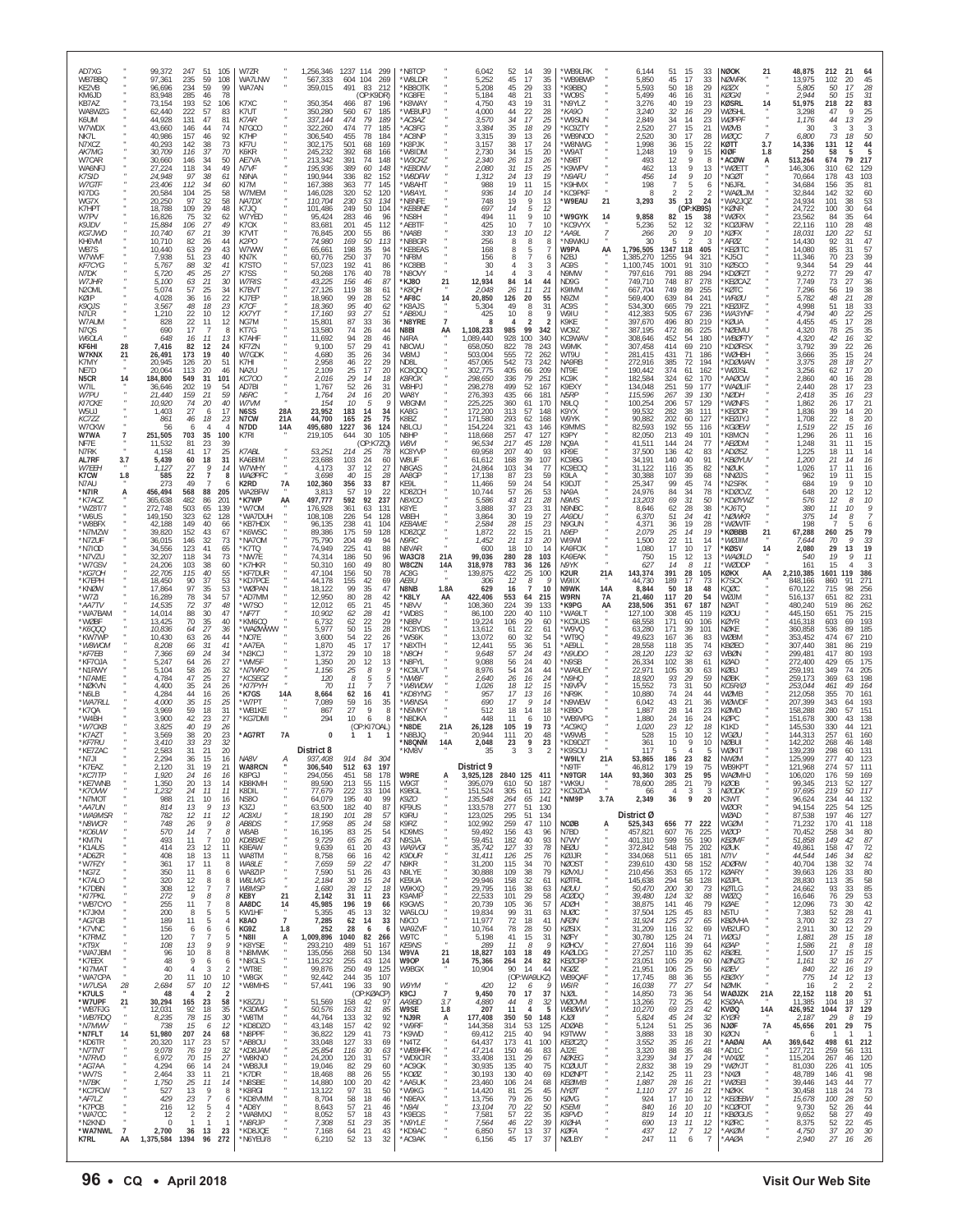| *NØEO<br>*KØLAF<br>*KØI BR                         |                            | 1,144<br>888<br>420                           | 12<br>20<br>- 14<br>(OP:AAØAW)<br>17<br>11<br>13<br>$\overline{7}$<br>13<br>14  | *VE3RCN<br>*VE3RR<br>*VE3VSA<br>'VE3SCN  |                      | 25,080<br>23,421<br>22,800<br>16,926   | 103<br>-31<br>64<br>37<br>92<br>74<br>109<br>22<br>58<br>25<br>53<br>88          | *CO2RQ<br>CO87V<br>CO2VDD*                         |                             | Cuba<br>157,251<br>133.937<br>91,949          | 493<br>433<br>261                  | 54<br>105<br>47<br>104<br>39<br>104                     | EA9KB                                          |                            | Cueta & Melilla<br>21A 1,268,540 2725 36 128<br>Dem. Rep. of the Congo |                          |                                                  | R9MJ<br><b>RM8I</b><br>RK9ULD<br>UA9CGI                 |                   | 45,981<br>35,280<br>18,492<br>4,264     | 156<br>35<br>145<br>18<br>66<br>126<br>33<br>59<br>20<br>32<br>47                         |
|----------------------------------------------------|----------------------------|-----------------------------------------------|---------------------------------------------------------------------------------|------------------------------------------|----------------------|----------------------------------------|----------------------------------------------------------------------------------|----------------------------------------------------|-----------------------------|-----------------------------------------------|------------------------------------|---------------------------------------------------------|------------------------------------------------|----------------------------|------------------------------------------------------------------------|--------------------------|--------------------------------------------------|---------------------------------------------------------|-------------------|-----------------------------------------|-------------------------------------------------------------------------------------------|
| *KFØIQ<br>AL1G                                     | 14A<br>A                   | 3,822<br>Alaska<br>136,895                    | 37<br>14<br>28<br>662<br>37<br>58                                               | *VA3FN<br>'VF3KPV<br>*VE3DQN<br>*VE3ISO  |                      | 16,692<br>13,266<br>6,554<br>2,555     | 92<br>30<br>48<br>25<br>85<br>42<br>50<br>22<br>36<br>33<br>11<br>24             | CO8SJ<br>*CO6HZ<br>CO2SG<br>*CO8TH                 |                             | 83,139<br>78,645<br>67.725<br>32.028          | 416<br>242<br>329<br>176           | 39<br>68<br>43<br>104<br>69<br>36<br>26<br>76           | 9Q6BB<br>*J28ND                                | A                          | 173,230<br>Djibouti<br>540                                             | 378<br>12                | 48 122<br>9<br>-11                               | UC9A<br>RK9CR<br>RZ9U<br>R9VA                           | 28A<br>21A        | 4,200<br>36<br>39,650<br>77,740         | 34<br>37<br>16<br>3<br>-3<br>-3<br>237<br>19<br>46<br>338<br>24<br>68                     |
| AL7LO<br>KL7IH<br>*W7EIK<br>AL7KC                  | A<br>14A                   | 127,194<br>986<br>54<br>79,184                | 407<br>42<br>87<br>18<br>13<br>16<br>3<br>4<br>3<br>349<br>27<br>71             | *VE3PC<br>*VE3MEW<br>*VA3ROC<br>*VE3LDY  |                      | 2,205<br>1,683<br>1,581<br>1,242       | 28<br>22<br>13<br>29<br>13<br>20<br>32<br>14<br>17<br>21<br>10<br>17             | CO7RR<br>CO2ER*<br>*CO2YT<br><b>CO8RH</b>          | 28                          | 28,840<br>28,548<br>10,980<br>16,992          | 135<br>121<br>84<br>275            | 40<br>63<br>37<br>80<br>20<br>40<br>21<br>11            | *SU9JG                                         | 21                         | Egypt<br>29,376                                                        | 158 19                   | 49<br>(OP:EA7TN)                                 | RK9DM<br>RA9JM<br><b>RL90</b><br>RT8U                   | 14A<br>٠<br>7A    | 71,760<br>18,150<br>1,485<br>449,752    | 21<br>71<br>298<br>112<br>16<br>50<br>20<br>24<br>7<br>30<br>1464<br>106                  |
| *KL7TH<br>*AL4Y<br>*KL1JP<br>*WL7F                 | AA<br>21A<br>14A           | 8,610<br>1,909<br>36<br>980                   | 103<br>20<br>22<br>33<br>12<br>11<br>$\overline{2}$<br>6<br>-1<br>69<br>4<br>3  | *VE3NQM<br>*VE3RXH<br>*VF3PYJ<br>*VE3LBG |                      | 1,066<br>312<br>310<br>252             | 17<br>11<br>15<br>14<br>6<br>6<br>17<br>5<br>5<br>10<br>5<br>9                   | *CO6EC<br>CO8WAI <sup>*</sup><br>*CO6HLP<br>CO6LC* | 21                          | 1,431<br>450<br>600,210<br>382.145            | 36<br>11<br>2079<br>1545           | 10<br>17<br>8<br>29<br>101<br>91<br>24                  | *5Z4/LZ4NM A                                   |                            | Kenya<br>4,158                                                         |                          | 46 17 25                                         | RL9Y<br>RN9N<br>RW9CD                                   | 3.7A              | 385,044<br>32,445<br>37,876             | (OP:RZ9UN)<br>29<br>1150<br>103<br>27<br>78<br>122<br>214<br>12<br>56                     |
| *C6ARW                                             | A                          | Bahamas<br>1,897,350                          | 2696 84 241<br>(OP:NØHJZ)                                                       | *VE3TG<br>*VA3TTZ<br>*VA3AC<br>VE3RZ     | 14<br>1.8<br>AA      | 29,212<br>104<br>4,550<br>1,170,304    | 155<br>14<br>53<br>10<br>$\overline{7}$<br>6<br>217<br>-7<br>6<br>977 101<br>345 | CO6LE <sup>*</sup><br>'CO8AW<br>*CM2RSV<br>CO8ZZ   |                             | 356,520<br>42,813<br>28,536<br>68,931         | 1488<br>370<br>227<br>496          | 25<br>95<br>17<br>50<br>40<br>18<br>53<br>16            | CT3HF<br>CT9/DJ2YA<br>CQ3W                     | AA<br>28A<br>21A           | Madeira Islands<br>2,226,187<br>434,343<br>1,603,296                   | 1881<br>1190<br>3277     | 90<br>319<br>25<br>104<br>37<br>134              | 'UA9R<br>'RV9UP<br>R9AM<br>RA9MX                        | AA                | 922,208<br>723,840<br>98,640<br>83,226  | 278<br>1003<br>90<br>101<br>276<br>821<br>105<br>284<br>32<br>170<br>44<br>150            |
| 8P5A                                               | A                          | Barbados<br>13,794,654                        | 9034 146 496<br>(OP:W2SC)                                                       | VA3MW<br>VA3QB<br>VE3ON<br><b>VE3UTT</b> | 21A                  | 142,390<br>22,440<br>5,828<br>571,050  | 483<br>44<br>101<br>30<br>80<br>116<br>20<br>53<br>42<br>27<br>1397<br>123       | 'CM2MM<br>'CO8RRM<br>*CM7ZA                        |                             | 35,496<br>10,335<br>8.234                     | 259<br>151<br>79<br>$\overline{7}$ | 17<br>51<br>27<br>12<br>12<br>34<br>$\overline{4}$      | CR3W<br>*CT3FW                                 | 14 <sub>h</sub><br>14A     | 806,820<br>68,607                                                      | 2026<br>293              | (OP:DF7ZS)<br>31<br>109<br>20<br>79              | 'RT9YT<br>*RZ9WU<br>'RX9UK<br>*RU9YF                    |                   | 74.947<br>35,530<br>34,300<br>21,538    | 50<br>99<br>267<br>75<br>139<br>35<br>43<br>97<br>129<br>58<br>107<br>-31                 |
| *8P2K<br>*8P1W                                     | 14<br>AA                   | 8,619<br>173,316                              | 83<br>10<br>29<br>597<br>50<br>82                                               | VE3VEE<br>*VA3DF<br>*VE3PJ               | 14A<br>AA            | 715,560<br>1,899,235<br>871,992        | 1554<br>38<br>140<br>1518<br>104<br>375<br>990<br>85<br>282                      | *CM8NMN<br>'CO8XN<br>*CM2XN                        | 3.7                         | 136<br>70<br>46,915                           | 8<br>438                           | 4<br>3<br>14<br>$\overline{4}$                          | *CT3HY<br>*CN2AL                               | 7A<br>A                    | 17,112<br><b>Morocco</b><br>19,669                                     | 100<br>100               | 49<br>13<br>-34<br>55                            | <i><b>*RX9SR</b></i><br>*RC9W<br>'RK9JD                 |                   | 9,464<br>8,175<br>4,859                 | 36<br>70<br>16<br>49<br>64<br>26<br>40<br>32<br>11                                        |
| 'V3A<br>V31VP                                      | A<br>21A                   | Belize<br>1,547,808                           | 2726 81 195<br>(OP:V31MA)<br>984,870 2759 32 123                                | *VE3JAQ<br>*VE3CV<br>*VE3MZD<br>*VE3HG   |                      | 352,800<br>211,650<br>99,000<br>88,335 | 690<br>58<br>166<br>325<br>74<br>181<br>193<br>51<br>149<br>207<br>35<br>116     | *НІЗТ<br>HI8PJP <sup>*</sup>                       | 28<br>$\overline{7}$        | Dominican Republic<br>3,303,664<br>5,220      | 4165<br>112                        | 91<br>273<br>$\overline{1}$<br>11                       | *CN8VO<br>*CN2BW                               | АA                         | <i>302,400</i><br>228,932<br>Mozambique                                | 619<br>391               | 45<br>130<br>60<br>182                           | *R9UP<br>*RV9DC<br>*IJF81<br>'UA9AGX                    |                   | 2,925<br>2,208<br>741<br>56             | 25<br>20<br>29<br>$^{26}_{13}$<br>36<br>22<br>16<br>6<br>$\overline{4}$<br>4<br>3         |
| *VP9/K3SW AA<br>*VP9AD                             |                            | Bermuda<br>393,705                            | 1005<br>55 140<br>105<br>34<br>70                                               | 'VE3LVW<br>*VE3XKZ<br>*VF3JSO<br>*VE3MJD |                      | 28,812<br>26,290<br>16,632<br>12,012   | 25<br>108<br>73<br>128<br>34<br>76<br>25<br>93<br>59<br>68<br>28<br>50           | *HI8KW<br>*HI8PAP<br>*HI7SBR<br>'HI8JSG            | AA<br>21A                   | 4.356<br>75,651<br>805<br>191,200             | 44<br>189<br>14<br>965             | 8<br>-28<br>48<br>119<br>Q<br>14<br>21<br>79            | C93PA                                          | AA                         | 235,620<br>Namibia                                                     |                          | 447 49 149                                       | R8LA<br>'RW9QA<br><b>UA9CUA</b><br>*RD8D                | 28A<br>21A<br>14A | 2,214<br>55,566<br>240,096<br>10,506    | 21<br>38<br>6<br>188<br>27<br>99<br>28<br>95<br>709<br>79<br>9<br>42                      |
|                                                    |                            | 28,704<br>Canada<br>District 1                |                                                                                 | 'VE3XAT<br>*VE3XD<br>'VA3ASE             |                      | 8,509<br>8,000<br>7,680                | 22<br>45<br>46<br>21<br>64<br>43<br>75<br>22<br>42                               | FG4KH                                              | А                           | Guadeloupe<br>22,754                          | 166 28                             | -34                                                     | *V51/TA1HZ 28A<br>FR4QT                        | A                          | 41.904<br><b>Reunion Island</b><br>1,757,142                           | 221<br>2266              | 13<br>- 59<br>59 223                             | *R9LM<br><b>RK9LWA</b>                                  | 7A                | 4,884<br>216                            | (OP:UB8CGO)<br>49<br>9<br>28<br>9<br>5                                                    |
| VY2ZM<br>VE9CB<br>VA1XH                            |                            | 8,514,880<br>5,714,490<br>213,405             | 5509 120 470<br>(OP:K1ZM)<br>4564<br>97<br>381<br>391<br>47<br>158              | *VA3WNO<br>*VA3XFC<br>*VE3NR<br>'VE3EZB  |                      | 6,426<br>4,089<br>4,000<br>2,684       | 20<br>46<br>34<br>36<br>17<br>30<br>34<br>27<br>13<br>28<br>16<br>28             | FG5GP                                              |                             | 4,290<br>Guatemala                            | 53 15                              | (OP:F1DUZ)<br>-18                                       | FR5DN<br>*FR4OK<br><b>FR4NT</b>                | 7<br>$\overline{A}$<br>АA  | 11,032<br>6,710<br>353,769                                             | 75<br>53<br>685          | 20<br>36<br>19<br>36<br>52<br>141                | RK9DO                                                   | 3.7A              | 7,584<br>District Ø                     | (OP:RA9J)<br>67<br>11<br>37                                                               |
| VO1KVT<br>VO1BQ<br>VE1JBC<br>CG9ZZ                 |                            | 164,960<br>154,960<br>54,029<br>21,000        | 47<br>424<br>113<br>395<br>35<br>114<br>197<br>19<br>78<br>101<br>19<br>56      | *VE3ISG<br>*VE3CWU<br>*VE3MGY            | 21A<br>1.8A          | 42<br>22,922<br>13,414                 | 3<br>3<br>-3<br>131<br>57<br>16<br>8<br>408<br>11                                | *TG9IIN<br>*TG9ANF                                 | 21A<br>14A                  | 296,612 1203<br>171,190                       | 862                                | 24<br>92<br>22<br>73                                    | 6W1SU                                          | 21                         | Senegal<br>127,448                                                     | 488                      | - 19<br>70                                       | <b>UAØXAK</b><br><b>UAØACG</b><br><b>RAØSMS</b><br>RØAA | А<br>21           | 43,912<br>30,240<br>1.056<br>170,291    | 281<br>50<br>38<br>135<br>48<br>72<br>18<br>19<br>15<br>627<br>23<br>90                   |
| VO2ET<br>*VE9HF                                    | A                          | 9,169<br>683,880                              | (OP:VE9ZZ)<br>87<br>21<br>-32<br>1099<br>62<br>184                              | *VE4EV                                   | A                    | District 4<br>16,478                   | 155<br>30<br>47<br>(OP:VE4DRK)                                                   | FM5BH<br>FM5AN<br>*FM1HN                           | AA<br>14A                   | Martinique<br>4,135,780<br>181,792<br>311,124 | 3670 113<br>418<br>977             | 371<br>-59<br>125<br>28<br>104                          | ZS1TMJ<br>ZS2ABE<br>ZS1XG                      |                            | South Africa<br>122,106<br>60,391<br>14,960                            | 350<br>204<br>72         | -50<br>91<br>44<br>87<br>32<br>56                | <b>RTØF</b><br>RNØCT<br>RWØUM                           | 14                | 718,425<br>336,420<br>1.100             | 37<br>118<br>2053<br>34<br>92<br>1371<br>14<br>11<br>33                                   |
| *VA1SEA<br>*VE1SQ<br>*VY2GF<br>*CG1JS              |                            | 152,460<br>97,644<br>31,395<br>27,300         | 314<br>47<br>133<br>253<br>42<br>116<br>140<br>23<br>68<br>28<br>120<br>72      | 'VA4HZ<br>VE4VT<br>*VE4MAD               | AA<br>AA             | 14,673<br>1,406,860<br>820             | 120<br>31<br>36<br>(OP:VE4HAZ)<br>1746<br>99<br>265<br>8<br>18<br>12             | XE2ST                                              | A                           | Mexico<br>193,518                             | 813                                | 53<br>64                                                | ZS2HR<br>7S2MAC<br>ZS9Z                        | 21                         | 11,926<br>1,320<br>46,230                                              | 74<br>20<br>249          | 32<br>35<br>9<br>13<br>17<br>52<br>(OP:ZS10IN)   | RØWC<br>*RCØAAB<br>'UAØUK<br>'RZØA                      | A                 | 300<br>159,852<br>115,588<br>114,030    | 17<br>9<br>6<br>426<br>49<br>124<br>46<br>102<br>519<br>91<br>375<br>35                   |
| *VE1AOE<br>*VE1TWM<br>VO2RAC                       | 21<br>AA                   | 2,176<br>4,257<br>677,525                     | (OP:VE1JS)<br>23<br>15<br>19<br>40<br>31<br>-12<br>1567<br>55<br>150            | *VE5DLC<br>*VE5VG                        | A<br>14              | District 5<br>729<br>6,681             | 17<br>14<br>13<br>47<br>14<br>37                                                 | XE1TD<br>XE1B<br>XE2S                              | 14<br>7                     | 840<br>118,690<br>24,960                      | 15<br>1088<br>264                  | 10<br>-14<br>(OP:XE1FXF)<br>15<br>40<br>21<br>27        | ZS6BRZ<br>*ZS2NF<br>*ZS1S                      | A                          | 24,528<br>60,140<br>46,494                                             | 130<br>172<br>135        | 25<br>-59<br>39<br>85<br>37<br>89                | 'RØCW<br><b>RØCAF</b><br><b>RAØLE</b><br><b>UAØIHY</b>  |                   | 63,728<br>52,890<br>13,122<br>10,010    | 69<br>43<br>338<br>73<br>232<br>56<br>47<br>100<br>34<br>22<br>33<br>146                  |
| VY2TT<br>VE9MY                                     |                            | 253,748<br>242,880                            | 34<br>565<br>124<br>(OP:K6LA)<br>326<br>57<br>219                               | *CG5AAD<br>VE5ZX                         | $\overline{7}$<br>AA | 198<br>73,315                          | $20\,$<br>3<br>-3<br>(OP:VE5AAD)<br>190<br>43<br>-112                            | *XE2AU<br>*XE3TT<br>*XE2YWB                        | A                           | 32,571<br>21,560<br>12,580                    | 140<br>98<br>74                    | 38<br>61<br>28<br>60<br>32<br>42                        | ZS6RKE<br>ZR6GR<br>'ZS5SAM                     | AA<br>AA                   | 1.350<br>137,274<br>154,105                                            | 21<br>301<br>307         | 11<br>16<br>52<br>115<br>53<br>132               | *RØAB<br>'UAØUY<br><b>RAØU</b>                          | 21                | 6,625<br>32,287<br>21,358               | 57<br>17<br>36<br>232<br>20<br>63<br>45<br>193<br>14                                      |
| VO1MP<br>*VO1PIB<br>*VA1QLE                        | AA<br>14A                  | 16,131<br>405<br>2,475                        | 99<br>18<br>39<br>10<br>q<br>6<br>39<br>10<br>23                                | *VE5SF<br>*VA5LD                         | AA                   | 102,971<br>1,512<br>District 6         | 304<br>32<br>89<br>28<br>12<br>15                                                | *XE3WM<br>*XE2KJ<br>*XE2NBL<br>*XE1H               | 28                          | 4.015<br>2,457<br>1.008<br>5,382              | 38<br>26<br>21<br>103              | 24<br>31<br>18<br>21<br>11<br>13<br>10<br>13            | 5H3EE                                          | 14                         | Tanzania<br>75,060<br>Maritime Mobile Africa                           |                          | 247 29 79                                        | RXØAE<br><b>UAØSE</b><br><b>UAØSR</b><br><b>RUØLL</b>   | AA                | 817,735<br>528,513<br>499,035<br>29.376 | 1032<br>85<br>250<br>180<br>936<br>61<br>731<br>98<br>225<br>143<br>35<br>61              |
| VA2WA<br>VE2IDX                                    | A                          | District 2<br>3,021,744<br>2,526,061          | 2883 82 306<br>2830<br>86<br>281<br>(OP:VE3ZF)                                  | VE6WZL<br>VE6TK<br>VE6FT<br>VE6GD        |                      | 213,530<br>31,866<br>13,199<br>8,554   | 820<br>52<br>79<br>139<br>32<br>62<br>92<br>31<br>36<br>28<br>84<br>19           | *XE2PDZ<br>XE1MEX<br>*XE1IM                        | 14<br>AA<br>21A             | 1,440<br>339,542<br>2,492                     | 61<br>406<br>34                    | 6<br>6<br>78<br>229<br>8<br>20                          | *FT5WQ/MM A<br>*UT5EKF/MM                      |                            | 83,424<br>9,798                                                        | 265<br>59                | 43<br>89<br>25<br>44                             | RUØLAX<br><b>UAØZC</b><br><b>RAØZHM</b><br><b>UAØW</b>  |                   | 25,662<br>3,213<br>1.776<br>999         | 107<br>31<br>63<br>23<br>28<br>31<br>84<br>24<br>24<br>15<br>13<br>14                     |
| VE2GSO<br>VE2TSM<br>VA20BW                         |                            | 502,077<br>91,732<br>14,656                   | 1096<br>53<br>146<br>254<br>34<br>108<br>22<br>96<br>42                         | *VA6AN<br>*VE6ZC<br>*VA6IKR              | А<br>14              | 14,874<br>2,093<br>495                 | 101<br>33<br>34<br>50<br>12<br>11<br>20<br>6<br>5                                | 'HP2BWJ<br><b>HP1RIS</b>                           | A<br>28                     | Panama<br>13,064<br>32,766                    | 135<br>312                         | -20<br>-26<br>15<br>28                                  | *EK6SI                                         | A                          | ASIA<br>Armenia<br>201,112                                             | 462                      | 45<br>139                                        | <b>RYØA</b><br>UCØA<br>RKØUT                            | 28A<br>21A        | 17,640<br>170,190<br>137,402            | 25<br>179<br>10<br>95<br>533<br>27<br>79<br>805<br>-24                                    |
| VA2LGQ<br>VE2VIA<br>VA2ES                          | 21<br>14<br>$\overline{7}$ | 2,074<br>1,088<br>560                         | 26<br>11<br>23<br>47<br>11<br>23<br>16<br>$\overline{7}$<br>13<br>(OP:VE2AXO)   | VE6WZ<br>VE6KD<br>CG6LB                  | AA                   | 424,432<br>41,234<br>39,396            | 506<br>86<br>242<br>142<br>38<br>68<br>144<br>50<br>84<br>(OP:VE6LB)             | HP1XT<br>WP4OFO                                    | AA<br>A                     | 431,396<br><b>Puerto Rico</b><br>159,840      | 942<br>663                         | 69<br>148<br>36<br>75                                   | *EK7DX<br>*EK8ZZ<br>*EK4JJ                     | 21                         | 105,000<br>47,385<br>3,535                                             | 342<br>226<br>44         | 29<br>91<br>18<br>63<br>19<br>16                 | UBØA<br><b>RMØW</b><br><b>RMØF</b><br>RL5G/Ø            | 7Ā<br>3.7A<br>АA  | 113,904<br>38,540<br>25,134<br>345,450  | 29<br>515<br>84<br>62<br>221<br>20<br>25<br>207<br>46<br>76<br>134<br>1092                |
| *VE2HIT<br>*VA2BN<br>*VE2ZT<br>*VF2DJC             |                            | 165,020<br>130,830<br>51,415<br>20.826        | 381<br>44<br>141<br>303<br>48<br>130<br>77<br>206<br>36<br>96<br>29<br>60       | VE6IKR<br>VA6CV<br>VA6UK                 | 21A                  | 572<br>60,298<br>1,260                 | 16<br>6<br>374<br>19<br>54<br>(OP:VE6CMV)<br>26<br>6<br>-14                      | NP4AW<br>'NP4ET<br><b>KP4JFR</b><br>'WP4WW         | A<br>21<br>$\overline{7}$   | 199,320<br>140.146<br>1,368<br>1,188          | 679<br>416<br>25<br>20             | 99<br>33<br>114<br>44<br>8<br>11<br>8<br>14             | RT9S<br><b>R8WF</b>                            |                            | Asiatic Russia<br>District 9<br>2.325.724<br>1,508,420                 | 1859 107<br>1454         | 351<br>88<br>291                                 | <b>RØAS</b><br>*RDØL                                    |                   | 154,960<br>5,208                        | (OP:RW3GW)<br>472<br>34<br>115<br>47<br>27<br>35                                          |
| *VA2RIO<br>'VA2SG<br>*VE2SCA                       |                            | 12.444<br>7,803<br>135<br>190                 | 91<br>21<br>40<br>15<br>$36\,$<br>61<br>9<br>9<br>6<br>8<br>5<br>5              | VE6WQ<br><b>VE6CSX</b><br>*VE6NS         | 14A<br>AA            | 839,676<br>41,789                      | 2181<br>37<br>130<br>135<br>42<br>89                                             |                                                    |                             | St. Kitts & Nevis                             |                                    | (OP:KP4JRS)                                             | RJ9U<br>RU9CC<br>RZ9YI                         |                            | 280,544<br>249.944<br>228,942                                          | 749<br>553<br>435        | 48<br>128<br>53<br>146<br>67<br>170              | <b>TAØACL</b><br>TA3LKU                                 | А                 | <b>Asiatic Turkey</b><br>840<br>612     | 20<br>9<br>15<br>24<br>13<br>$\overline{4}$                                               |
| *VA2BS<br>VE2AED<br>VA2AGW<br>VA2MM                | 14<br>AA<br>14A            | 431,056<br>83,887<br>44,730                   | 706<br>58<br>174<br>27<br>122<br>232<br>160<br>22<br>-83                        | *CG6SPS<br>*VE6FRD                       |                      | 11,825<br>1,323                        | 148<br>21<br>22<br>(OP:VE6SPS)<br>29<br>-14                                      | V47JA                                              | AA                          | 223,788<br>St. Lucia                          | 462                                | 61 143<br>(OP:W5JON)                                    | R9IJA<br>UA9CAW<br>RK81<br>RC9AR               |                            | 208,208<br>170.321<br>159,360<br>104,859                               | 348<br>481<br>491<br>234 | 81<br>205<br>45<br>136<br>94<br>26<br>55<br>136  | TA200<br>TA2DE<br>TA2RG<br>TC1ØR                        | 28<br>21<br>14    | 1,664<br>6<br>31,758<br>114,144         | 28<br>12<br>20<br>-1<br>-1<br>$\mathbf{1}$<br>220<br>11<br>56<br>433<br>17<br>- 79        |
| *VA2CZ<br>*VE2CJR<br>*VE2DX<br>*VE2KTA             | AA                         | 1,031,772 1266<br>145,080<br>64,260<br>42,718 | 76<br>270<br>277<br>57<br>177<br>226<br>26<br>93<br>186<br>28<br>78             | VA7ST<br>VE7WO<br><b>VE7NY</b>           |                      | District 7<br>175,489<br>142,803       | 439,524 1190 53 121<br>758<br>41<br>72<br>41<br>581<br>-82                       | J68GD                                              | А                           | 993,475 1846 66 179                           |                                    | (OP:K9AW)                                               | RA9UAD<br>RX9WN<br>RL8C<br>UA8WAA              |                            | 60,480<br>40,515<br>11,023<br>4,914                                    | 218<br>164<br>67<br>46   | 42<br>93<br>37<br>74<br>17<br>56<br>31<br>11     | *TA4LYL<br>*TA2EJ<br>*TA2LP                             | A                 | 240,734<br>170,688<br>71,024            | (OP:TA3D)<br>484<br>45<br>152<br>132<br>395<br>36<br>48<br>189<br>136                     |
| *VA2AFH<br>*VA2HKR<br>*VA2EI<br>*VE2GT             | 21A<br>14A<br><b>7A</b>    | 17,680<br>4,280<br>2,496<br>200               | 99<br>17<br>48<br>47<br>10<br>30<br>32<br>8<br>24<br>10<br>$\overline{2}$<br>-8 | VE7BC<br>CF7XNI<br>CF7RR                 | 14                   | 71,554<br>33,228<br>923,580            | 213<br>46<br>87<br>204<br>-36<br>42<br>2910<br>35<br>105<br>(OP:VA7RR)           | IG9/I2ADN                                          | 28                          | <b>AFRICA</b><br>Algeria<br>156,576           |                                    | 601 23 73                                               | UA9BA<br>RO9S<br>RV9CQ<br><b>RZ900</b>         | 21                         | 4,606<br>62,055<br>25,662<br>96,960                                    | 40<br>271<br>135<br>418  | 13<br>34<br>-24<br>81<br>25<br>66<br>25<br>76    | *TA5ADK<br>*TA2OTT<br>*TA2BS<br>*TA2ACW                 |                   | 36,138<br>34,744<br>27,380<br>24,276    | 155<br>31<br>83<br>75<br>128<br>-26<br>138<br>58<br>16<br>64<br>103<br>20                 |
| XL3T                                               | A                          | District 3<br>7,343,728                       | 5643 119 413                                                                    | VE7WGJ<br>VE7SO<br>*VA7CRZ               | $\overline{7}$<br>Ą  | 6<br>13,224<br>186,308                 | 3<br>107<br>20<br>-38<br>400<br>126<br>62                                        | *7X2JV                                             | А                           | Algeria<br>107,625                            |                                    | 357 21 84                                               | RD9SA<br>R9RA<br>R9CZ                          | 14                         | 85,995<br>84,916<br>1,380                                              | 303<br>359<br>22         | 23<br>82<br>22<br>70<br>-5<br>18                 | *TC1ØK<br>*TA3EP                                        |                   | 14,491<br>11,799                        | 35<br>117<br>8<br>(OP:TA4CS)<br>101<br>15<br>42                                           |
| VC3X<br>VE3KZ                                      |                            |                                               | (OP:VE3AT)<br>1,787,700 2104 84 270<br>(OP:VE7VR)<br>1,422,288 1481 82 275      | *VA7GI<br>*VE7BGP<br>*VE7XNC<br>*VA7AM   | 14                   | 5,832<br>4,611<br>175<br>2,184         | 25<br>47<br>29<br>25<br>40<br>28<br>29<br>16<br>19<br>48<br>10<br>14             | EA8DET<br>EA8OG                                    | Ą.                          | <b>Canary Islands</b><br>186,202<br>12,852    | 76                                 | 495 42 115<br>25<br>43                                  | RD <sub>9U</sub><br>RX9UKF<br>*RU9AC<br>*RK9DC | $\overline{7}$<br>3.7<br>Ą | 72,080<br>7,544<br>483,531<br>370,225                                  | 327<br>65<br>604<br>546  | 24<br>82<br>13<br>33<br>77<br>246<br>59<br>192   | *TA2D<br>*TA2XX<br>*TA4IBS<br>*TA2RN                    |                   | 10,962<br>6,096<br>4,872<br>-80         | 22<br>41<br>69<br>50<br>14<br>34<br>12<br>30<br>47<br>4<br>$\overline{4}$<br>4            |
| VE3CR<br>VE3TW<br>VE3PN<br>VE3KP                   |                            | 406,080<br>391,811<br>354,744<br>334,010      | 520<br>63<br>219<br>615<br>58<br>193<br>712<br>168<br>66<br>192<br>504<br>62    | *VE7XH<br>CF7FC<br>VE7XF                 | AA                   | 170<br>688,320<br>283,440              | 5<br>6<br>5<br>1362 75<br>164<br>(OP:VA7FC)<br>468 71<br>169                     | EA8DED<br>EA8CMX                                   | 28<br>21                    | 322,812<br>419,160 1248 25 95                 | 906                                | 23 103<br>(OP:OH2BP)<br>(OP:OH2BYS)                     | *UA9URI<br>*UA9ZZ<br>*UA9SUV/8<br>*RA9YE       |                            | 367,536<br>239,560<br>183,438<br>81,774                                | 757<br>506<br>487<br>219 | 61<br>167<br>59<br>153<br>37<br>121<br>47<br>107 | *TA2TR<br>*TA2IB<br>*TA2MN<br>*TA7AO                    | 28<br>21          | 221<br>28,084<br>19,282<br>1.180        | 12<br>5<br>8<br>50<br>165<br>18<br>47<br>151<br>15<br>13<br>25<br>7                       |
| VA3TIC<br>VE3BR<br>VE3KKQ                          |                            | 326,839<br>172,144<br>148,216                 | 758<br>57<br>154<br>285<br>61<br>171<br>314<br>50<br>144                        | VE7FE<br>VA7JW<br><b>VE7RK</b>           |                      | 43,792<br>8,850<br>8,400               | 163<br>42<br>70<br>20<br>39<br>-54<br>69<br>32<br>18                             | EA8AM<br>EA8/OH1RY<br>*EA8AQV                      |                             | 266,916 1186 20<br>6                          | -1<br>439 51                       | -58<br>-1<br>(OP:EA8AH)                                 | *RZ9AD<br>*R9TV<br>*R8UT                       |                            | 73,538<br>59,690<br>35,490                                             | 193<br>203<br>167        | 47<br>119<br>35<br>92<br>17<br>61                | *TA4AWS<br>'TA2AWM<br>*TA9J                             | 14<br>٠           | 28,674<br>11,560<br>3,696               | 181<br>8<br>51<br>33<br>112<br>7<br>52<br>7<br>26                                         |
| VE3HED<br>VE3MT<br>VE3AD<br>VE3GYL                 |                            | 66,415<br>63,072<br>48,671<br>31,255          | 52<br>133<br>136<br>184<br>42<br>102<br>149<br>31<br>88<br>132<br>28<br>67      | VE7SZ<br>VE7GL<br>*VA7BEC<br>*VE7CKZ     | 7A<br>AA             | 56,000<br>24,486<br>151,354<br>24,480  | 37<br>511<br>19<br>316<br>16<br>26<br>519<br>91<br>42<br>108<br>35<br>55         | EA8BQM<br>*EA8/DJ6HL *<br>*EA8/DL4KCA*             |                             | 254,204<br>151,340<br>41,760<br>1,848         | 357<br>155<br>25                   | 155<br>43<br>118<br>-27<br>-69<br>12<br>16              | *UA9.INT<br>*R9AAL<br>*R9VK<br>*R90CP          |                            | 35,404<br>16,377<br>15,776<br>12,328                                   | 154<br>104<br>101<br>83  | 33<br>73<br>30<br>73<br>14<br>44<br>22<br>45     | *TA4PR<br>*TC4A<br>*TA2BW                               | $\overline{7}$    | 2.268<br>275<br>18                      | 40<br>17<br>$\overline{4}$<br>9<br>3<br>8<br>(OP:TA4CS)                                   |
| VE3FTM<br><i><b>VE3EEJ</b></i><br>*VE3VN<br>*VA3UG | A                          | 15,678<br>1,792<br>337,953<br>323,475         | 96<br>18<br>49<br>22<br>25<br>10<br>527<br>54 177<br>59<br>550<br>168           | *VA7DXC<br>*CF7JC<br>*CG7CXZ             | 14A                  | 3,834<br>885<br>629                    | 13<br>61<br>14<br>8<br>30<br>-7<br>9<br>19<br>8<br>(OP:VE7CXZ)                   | *ED8B<br>*EA8TX<br>*EA8BOA<br>*EA8CTK              | 28<br>21                    | 16<br>400,710 1221<br>10,252<br>3,584         | 2<br>131<br>57                     | $\mathcal{L}$<br>-2<br>22<br>92<br>15<br>29<br>10<br>22 | *RD80<br>*RL9I<br>*RX9DJ<br>*RAØUF/8           |                            | 9,802<br>9,350<br>1,215<br>984                                         | 75<br>66<br>20<br>24     | 20<br>38<br>15<br>40<br>8<br>19<br>8<br>16       | *TA4ALQ<br>TC3T                                         | 14A               | 12<br>27                                | (OP:TA2BV)<br>2<br>-2<br>-2<br>3<br>$\mathbf{1}$<br>$\overline{\mathbf{z}}$<br>(OP:TA3EL) |
| *VE3SST<br>*VE3VY<br>*VE3MH                        |                            | 168,454<br>160,734<br>159,988                 | 57<br>303<br>152<br>46<br>392<br>132<br>339<br>50<br>138                        | *VE8NSD                                  | Ą                    | District 8<br>20,828                   | 131 32<br>50                                                                     | *EA8BGO<br>"EA8AD<br>*EA8BPX<br>*EA8CSB            | 14<br>$\overline{7}$<br>3.7 | 32,300<br>2,150<br>61,938<br>363              | 200<br>35<br>236<br>14             | 15<br>53<br>11<br>14<br>19<br>74<br>3<br>8              | *R8OD<br>*RZ8U<br>*RA9CCK                      | 21                         | 624<br>132,966<br>87,138                                               | 22<br>681<br>336         | $\overline{7}$<br>6<br>20<br>69<br>24<br>79      | *TA4RC<br>*TA3ODG<br>*TA7SO                             | AA<br>٠           | 424,704<br>3,680<br>540                 | 631<br>58<br>198<br>49<br>29<br>11<br>10<br>11<br>8                                       |
| *VA3TPS<br>*VA3GD<br>*VA3TTB<br>*VE3IDT            |                            | 151,353<br>103,194<br>71,995<br>71,925        | 325<br>61<br>140<br>251<br>44<br>118<br>237<br>-34<br>87<br>203<br>42<br>95     | *VE8GER<br>ZF9CW                         | А                    | 3,626<br>Cayman Islands                | 15<br>44<br>22<br>6,564,075 5574 133 392                                         | EA8KY<br>EA8JR<br>EA8NF                            | 21A<br>14A                  | 552,288<br>1,255,464<br>170,877               | 1436<br>2599<br>630                | 26<br>106<br>36<br>132<br>27<br>76                      | *RX9CCJ<br>*R9QQ<br>*RZ90W<br>*RA9APG          | 14                         | 35,742<br>7,093<br>760<br>91,488                                       | 195<br>62<br>24<br>370   | 58<br>16<br>33<br>8<br>-5<br>14<br>20<br>76      | *TA7X<br>A92GE                                          | 14A<br>A          | 918<br>Bahrain<br>546,336               | 14<br>18<br>3<br>785<br>58<br>194                                                         |
| *VE3RUA<br>*VE3SD<br>*VE3LMS<br>*VE3WG             |                            | 66,096<br>60,125<br>40,140<br>39,625          | 197<br>48<br>96<br>217<br>40<br>85<br>178<br>23<br>67<br>144<br>42<br>83        | ZF2AH                                    |                      |                                        | (OP:K5GO)<br>656,964 2131 46 108<br>(OP:W6VNR)                                   | ED8W<br>*EA8ZT<br>*EC8AQQ                          | 1.8A<br>AA<br>14A           | 14,763<br>615,252<br>114,948                  | 112                                | 13<br>44<br>(OP:EA8DO)<br>648 77 277<br>450 16 77       | *UA90MT<br>*RT90<br>*UA9SMU<br>*RZ9YN          | $\overline{7}$<br>1.8      | 15,680<br>105<br>51,538<br>320                                         | 110<br>264<br>10         | 40<br>16<br>-3<br>4<br>14<br>59<br>10<br>6       | A92GR<br>*A92AA<br>*A92FQ                               | 21<br>AA          | 217,496<br>204,020<br>68,112            | 94<br>618<br>30<br>402<br>45<br>157<br>244<br>34<br>98                                    |
| *VE3RX<br>*VA3NW<br>*VA3XDU                        |                            | 36,414<br>32,118<br>28,975                    | 117<br>43<br>76<br>132<br>35<br>66<br>135<br>31<br>64                           | <b>TI2OY</b><br>TI2CDA                   | А                    | Costa Rica<br>2,054                    | 532,776 1020 65 172<br>30<br>$\overline{9}$<br>- 17                              | D4Z                                                | 21                          | Cape Verde<br>2,954,982                       | 5511 38 148                        |                                                         | RC <sub>9</sub> A<br>UA9TF<br>UA9CDC           | AA                         | 1,582,986<br>,203,624<br>858.627                                       | 1636<br>1083<br>818      | 93<br>293<br>106<br>332<br>96<br>317             | BH4LGE<br>BH4UVN                                        | А<br>٠            | China<br>411,928<br>130,845             | 806<br>71 177<br>527<br>63<br>132                                                         |
| *VE3IQZ<br>*VA3EC                                  |                            | 26,677<br>26,307                              | (OP:VA3DBT)<br>115<br>31<br>72<br>122<br>23<br>56                               | TI5W<br>*TI7/W5AP AA                     | AA                   | 1,258,222<br>144,205                   | 2222 78 181<br>(OP:N3KS)<br>463 55<br>96                                         | D <sub>4</sub> C                                   | 14A                         | 2,327,904                                     | 4540 39 138                        | (OP:SQ9D)<br>(OP:SQ9CNN)                                | RO <sub>9</sub> A<br>RK9AX<br>UA9UR            |                            | 558,207<br>212,544<br>77,928                                           | 612<br>596<br>155        | 87<br>280<br>36<br>108<br>63<br>141              | BG2VIA<br>BA3MC<br><b>BG5HEW</b>                        | 14                | 29,422<br>3,168<br>9,348                | 286<br>55<br>-39<br>20<br>24<br>43<br>24<br>184<br>17                                     |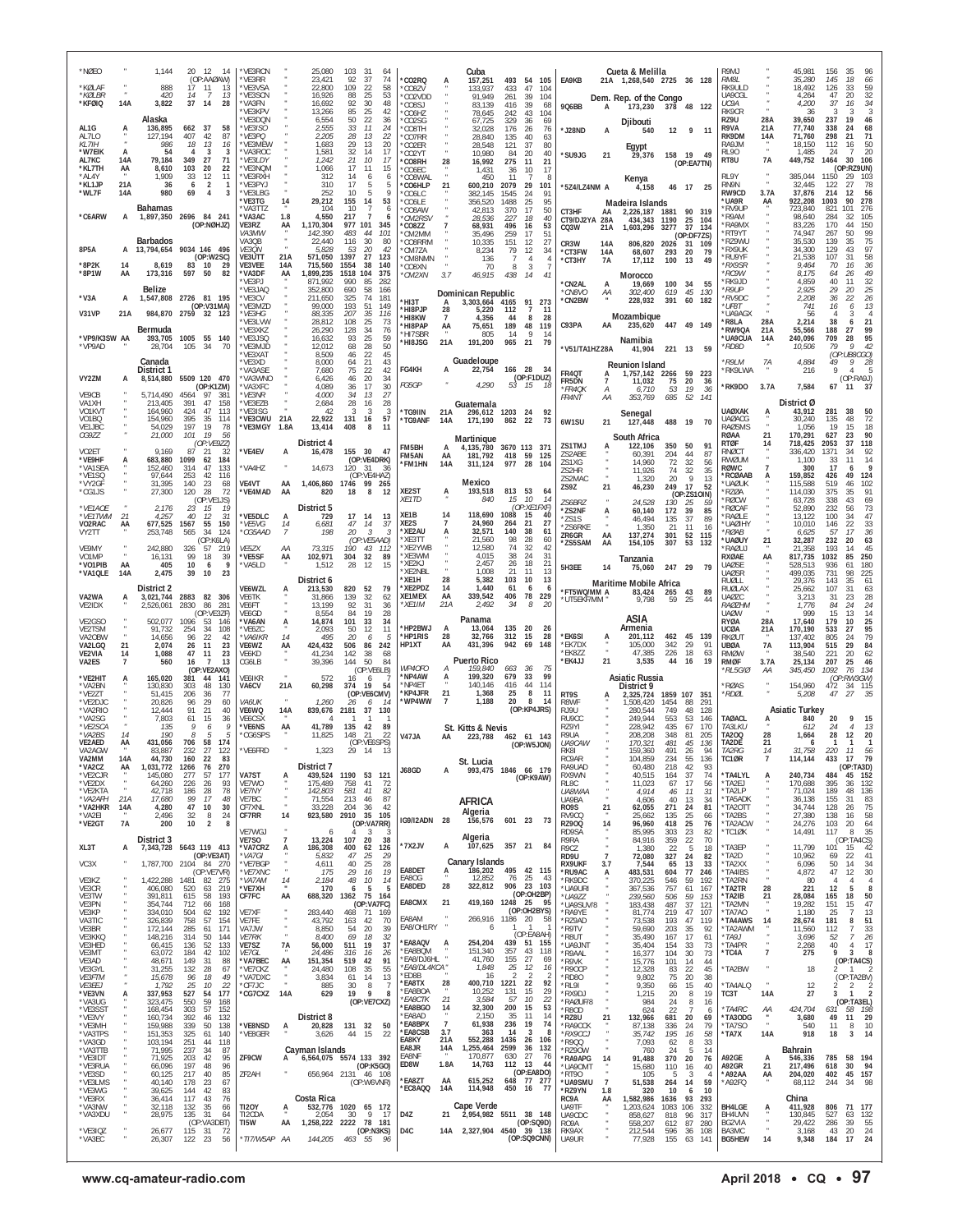| *BH3SCC<br>*BD7KBB<br>*BGØAXS                       |                       | 137,711<br>78,588<br>58,716           | 396<br>66<br>125<br>536<br>44<br>74<br>218<br>35<br>91                           | *VU3NPI<br>*VU2BOT<br>*VU3LMS                      |                           | 648<br>500<br>464                                | 22<br>13<br>14<br>25<br>10<br>15<br>21<br>13<br>16                                                          | *JA1QML<br>* JH1FJB<br>*JI1WSZ                     |                   | 3,268<br>2,640<br>2,613                  | 32<br>49<br>33                     | 18<br>25<br>21<br>27<br>16<br>23                     | *JA2IXS<br>*JF2FIU<br>*JR2KQE                |                            | 2,829<br>2.772<br>1,650                 | 39<br>31<br>28                    | 18<br>23<br>19<br>23<br>15<br>18                                          | JE6RPM                                                           | А                | District 6<br>1,823,290                 | 1757 125 302<br>(OP:JH5GHM)                                                            |
|-----------------------------------------------------|-----------------------|---------------------------------------|----------------------------------------------------------------------------------|----------------------------------------------------|---------------------------|--------------------------------------------------|-------------------------------------------------------------------------------------------------------------|----------------------------------------------------|-------------------|------------------------------------------|------------------------------------|------------------------------------------------------|----------------------------------------------|----------------------------|-----------------------------------------|-----------------------------------|---------------------------------------------------------------------------|------------------------------------------------------------------|------------------|-----------------------------------------|----------------------------------------------------------------------------------------|
| *BD30T<br>*BG8DMY<br>*BD7PCA<br>*BD2IAQ             |                       | 20.493<br>8,040<br>6,517<br>5.400     | 29<br>139<br>52<br>87<br>28<br>39<br>77<br>21<br>28<br>25<br>67                  | *VU2ISH<br>*VU3OXH<br>*VU2HNN<br>*VU2MXE           |                           | 320<br>260<br>18<br>-54                          | 8<br>12<br>20<br>22<br>11<br>15<br>3<br>-3<br>-3<br>24<br>11<br>16                                          | *JK1PIU<br>*JI1RWG<br>*JI1FLB<br>*JH1EYM           |                   | 2.304<br>2,006<br>1.247<br>1,188         | 28<br>27<br>22                     | 17<br>15<br>15<br>19<br>12<br>17<br>12<br>15         | * JF2BOM<br>*JA2QVP<br>*JJ2TKX<br>*JF2CTY    |                            | 1.104<br>1,012<br>1,008<br>896          | 18<br>20<br>18<br>18              | 11<br>13<br>11<br>11<br>12<br>-16                                         | JA6EML<br>JA6LCJ<br>JG6SRB                                       |                  | 140,085<br>94,605<br>16,781             | 343<br>52<br>113<br>57<br>260<br>102<br>87<br>38<br>59                                 |
| *BH1RWJ<br>*BH1NGG<br>*BG4JO                        |                       | 4,928<br>3.504<br>2,139               | $\frac{35}{29}$<br>27<br>66<br>23<br>25<br>60<br>37<br>74<br>32                  | *VU3WBB<br>*VIJ2NFP<br>*VU3YJB                     | 28<br>14                  | 6,048<br>119<br>70                               | 63<br>20<br>34<br>10<br>3<br>$\overline{4}$<br>10<br>5<br>5                                                 | *JN1DNV<br>*JK1EXF<br>*JF1WLK                      |                   | 975<br>836<br>756                        | 16<br>17<br>14<br>14               | 11<br>14<br>13<br>9<br>9<br>ç                        | 'JR2EUE<br>*JA2HZA<br>*JF2WXS                | 28<br>21                   | 648<br>56<br>63,116                     | 16<br>Δ<br>216                    | $\begin{array}{c} 12 \\ 7 \end{array}$<br>16<br>11<br>3<br>4<br>30<br>94  | JA6FFO<br><i>JA6LJN</i><br>*JA6CVR<br>*JA6ONQ                    | 21<br>А          | 10,650<br>1,152<br>77,000<br>11.918     | $\substack{47 \\ 15}$<br>28<br>64<br>23<br>260<br>56<br>84<br>41<br>88<br>18           |
| *BI4TGJ<br>*BD9ALM<br>*BG2TAA                       |                       | 1,520<br>1,512<br>1,480               | 47<br>21<br>17<br>17<br>26<br>10<br>48<br>17<br>20                               | *VU2JFA<br>*VU2JFB<br>*VU3JFE                      |                           | 12                                               | 2<br>3<br>2<br>$\mathbf{1}$<br>$\mathbf{1}$                                                                 | *JL1LGX<br>*JI1XOH<br>*JE1REU                      |                   | 589<br>576<br>529                        | 13<br>16<br>14                     | 9<br>10<br>$\overline{7}$<br>11<br>11<br>12          | *JH2JNU<br>'JR2FJC<br>*JR2AAN/2              |                            | 9,548<br>9,537<br>9,360                 | 72<br>70<br>74                    | 22<br>40<br>17<br>34<br>19<br>33                                          | *JA6GPR<br>*JG1NCL/6<br>*JA6EFT                                  | 21               | 510<br>408<br>8,904                     | 10<br>10<br>9<br>10<br>8<br>97<br>34<br>19                                             |
| *BH3DHE<br>*BG5NKC<br>*BH4DCL                       |                       | 1,394<br>735<br>667                   | 28<br>16<br>18<br>9<br>19<br>12<br>26<br>12<br>17<br>41                          | VU2YVK<br>VU2CPL<br>VU2ZMK                         | AA                        | 830,180<br>73,656<br>62,514                      | 1262<br>74<br>236<br>40<br>92<br>232<br>217<br>42<br>96<br>54                                               | *JH1DGB<br>$*7L4$ IKF<br>*7L3OBQ                   |                   | 504<br>494<br>460                        | 13<br>16<br>15<br>12               | $\overline{7}$<br>11<br>12<br>7<br>10<br>13          | *JE2EVX<br>*JH2UVB<br>*JA2QPD                |                            | 8,456<br>8.413<br>1,209                 | 77<br>114<br>33                   | 19<br>37<br>31<br>16<br>13<br>18                                          | *JA6DJS<br>*JH6SCA<br>*JN6AVV                                    |                  | 6,400<br>3.927<br>3.132                 | 24<br>66<br>16<br>50<br>19<br>14<br>43<br>22<br>14                                     |
| *BG5BAA<br>*BD7LPD<br>*BD7BW<br>*BH2RAX             |                       | 657<br>598<br>228<br>104              | 93<br>32<br>17<br>13<br>13<br>9<br>12<br>10<br>18<br>6                           | VU2IBI<br>AT5X<br>*VU3NXI                          | 21A<br>AA                 | 21,535<br>8,178<br>309,312                       | 19<br>136<br>15<br>32<br>64<br>(OP:VU2CDP)<br>596<br>46<br>146                                              | *JG1XAJ<br>*7N4JXR<br>* JF1KWG<br>*JA1UNS          |                   | 432<br>408<br>364<br>273                 | 10<br>14<br>10                     | 8<br>10<br>9<br>8<br>$\mathbf 6$<br>7<br>6           | *JS2PH0<br>*JF2KWM<br>*JR2MIN<br>'JR2MIO/2   | 14                         | 1.170<br>104<br>5,544<br>2,000          | 23<br>-5<br>72<br>38              | 12<br>6<br>4<br>4<br>18<br>24<br>11<br>14                                 | *JS6SRY<br>*JE6ETZ<br>*JE6TUP<br>*JE6PVG                         |                  | 1.239<br>817<br>480<br>6                | 24<br>13<br>8<br>19<br>11<br>8<br>15<br>8<br>12                                        |
| *BG8INK<br>*BG6AHD<br>*BG8IL                        | 21                    | 45,900<br>36,975<br>25,600            | 24<br>226<br>66<br>191<br>24<br>61<br>23<br>57<br>143                            | *VU2DED<br>*VU2GRM<br>*VU2ABS                      |                           | 83,130<br>51,025<br>34,322                       | 245<br>58<br>112<br>160<br>57<br>100<br>135<br>46<br>85                                                     | *7L2DOP<br>*JR1USU<br>*JJ1HHJ                      |                   | 209<br>60<br>48                          | $\overline{7}$<br>4                | 5<br>6<br>3<br>$\overline{4}$                        | *JH2GZY<br>JF2QNM<br>JA2XCR                  | 3.7<br>AA                  | 108<br>1,459,416<br>596,904             | $\overline{7}$<br>1504 121<br>717 | $\overline{4}$<br>-5<br>271<br>94<br>229                                  | JA6GMC<br><b>JA6B7I</b><br>*JH6QIL                               | AA<br>AA         | 266,445<br>214.965<br>8,220             | 427<br>92<br>187<br>349<br>89<br>$\frac{166}{33}$<br>52<br>27                          |
| *BI4VXX<br>*BD7IBN<br>*BI4WOP                       |                       | 9,860<br>5,720<br>1,525               | 22<br>80<br>36<br>17<br>27<br>77<br>41<br>11<br>14                               | *VU2AE<br>*VU2HOT<br>*VU3SXL                       |                           | 32,912<br>5,100<br>1,656                         | 78<br>116<br>43<br>53<br>21<br>30<br>41<br>16<br>20                                                         | *JA1NEZ<br>*JA1WWE<br>*7N2UQC                      | 28                | 6,525<br>5,633<br>4.945                  | 72<br>55<br>56                     | 29<br>16<br>14<br>29<br>16<br>27                     | JR2PM1<br>JR2SCJ                             |                            | 324,318<br>309,708                      | 480<br>532                        | 93<br>190<br>94<br>158<br>(OP:JA8RWU)                                     | *JS6RTJ                                                          | 28A              | 6<br>District 7                         | $\mathbf{1}$<br>$\mathbf{1}$                                                           |
| *BD5IQ<br>*BG2QMO<br>*BA3NQ<br>*BH4I FG             | 14                    | 360<br>2,183<br>588<br>140            | 30<br>5<br>64<br>21<br>16<br>20<br>8<br>13<br>14<br>5<br>-5                      | *VU2TO<br>*VU2UI<br>*VU3XIO<br>*VU2GRR             | 21A<br><b>7A</b>          | 1,320<br>18<br>$\overline{\phantom{a}}$<br>1,311 | 31<br>13<br>17<br>3<br>3<br>3<br>$\mathbf{1}$<br>$\mathbf{1}$<br>$\mathbf{1}$<br>24<br>$\overline{7}$<br>16 | *JF1OVA<br>*JA1MYW<br>*JA8KSW/1<br>*JR1MEG/1       | 21                | 4,410<br>4,403<br>1,800                  | 53<br>48<br>31<br>258              | 13<br>22<br>23<br>14<br>8<br>16<br>30<br>62          | JH2FXK<br>JF20ZH<br>JK2TTP<br>JH2RMU         | 28A                        | 10,192<br>9,348<br>3,555<br>7,200       | 71<br>56<br>31<br>78              | 22<br>-30<br>16<br>41<br>21<br>24<br>16<br>29                             | <b>JA7NVF</b><br>JA7BME<br>JA7VEI                                | А                | 1,167,790<br>317,475<br>75.972          | 1425<br>106<br>232<br>90<br>159<br>503<br>99<br>186<br>57                              |
| *BH4AYG<br>*BA9BF/6<br>*BG5TOX                      | $\overline{7}$<br>3.7 | 324<br>$\Omega$<br>960                | 13<br>8<br>10<br>$\Omega$<br>$\Omega$<br>$\Omega$<br>37<br>11<br>9               | 4Z5LY                                              |                           | Israel<br>1,675,320                              | 1935<br>74 27                                                                                               | 'JA1RYC<br>*JJ1KZZ<br>*JM1LRA                      |                   | 51,612<br>12,528<br>12,483<br>11,388     | 103<br>79<br>92                    | 20<br>34<br>21<br>36<br>18<br>34                     | JR2WLQ<br>JA2GTW<br>*JA2PFO                  | 14A<br>7A<br>7A            | 6,600<br>660<br>14,260                  | 76<br>19<br>110                   | 17<br>27<br>14<br>19<br>22<br>40                                          | JO7KMB<br>JA7AKH<br>JI7UU0                                       |                  | 54.120<br>43.882<br>19,266              | 177<br>45<br>87<br>47<br>225<br>27<br>49<br>100<br>29                                  |
| <b>BD3CB</b><br><b>BD5FFK</b><br>BD <sub>4</sub> OA | ΑА                    | 331,660<br>13,896<br>1,653            | 723<br>63<br>167<br>130<br>31<br>41<br>14<br>15<br>62                            | 4XØA<br>4X2M                                       | 21<br>7                   | 145,209<br>632,392                               | 23<br>538<br>74<br>(OP:4X1VF)<br>29<br>1664<br>108                                                          | * JH1GL.<br>*JI1NZA<br>*JA3WNJ/1                   |                   | 9,537<br>4,392<br>3,672                  | 84<br>55<br>53                     | 18<br>33<br>20<br>16<br>22<br>14                     | *JH9DRL/2 3.7A                               |                            | -8<br>District 3                        | 2                                 | $\sqrt{2}$<br>2                                                           | JP7PYI<br><i>JJ7PMS</i><br>JO7GVC<br><b>JG7AMD</b>               | 21               | 14.972<br>11,573<br>1,504               | $\substack{42\\38}$<br>91<br>34<br>88<br>33<br>19<br>16<br>16<br>79<br>44<br>21        |
| BD4RQ<br>BD4IJ<br>B7K                               | 21A<br>14A            | 33,187<br>-6<br>209,207               | 188<br>21<br>56<br>923<br>100<br>-31<br>(OP:BA7JA)                               | *4X4LF<br>*475FW<br>*4XØT                          | А<br>28<br>$\overline{7}$ | 33,695<br>1,782<br>50,463                        | 122<br>$\frac{25}{9}$<br>90<br>78<br>24<br>254<br>17<br>64<br>(OP:4Z5FI)                                    | *JK1BII<br>*JA1FFB<br>*7L1DST<br>*ЈН1ННР           |                   | 3,404<br>2,400<br>2,240<br>1,431         | 50<br>44<br>30<br>21               | 15<br>$^{22}_{\bf 18}$<br>12<br>19<br>13<br>13<br>14 | JH3CUL<br>JR3NZC<br>JH30XM<br>JA3AER         | Ą                          | 737,704<br>396,864<br>137.802<br>97,544 | 918<br>825<br>352<br>250          | 97<br>235<br>123<br>69<br>70<br>123<br>67<br>111                          | JA7QVI<br>JA7LLL<br>JA7DOT                                       | 14<br>3.7        | 11,310<br>115,536<br>4,879<br>2,077     | 519<br>29<br>54<br>28<br>52<br>13<br>28<br>18<br>13                                    |
| BA4DL<br>BH1SCW<br>BG5EFD                           |                       | 175,980<br>29,072<br>18,920           | 879<br>30<br>75<br>24<br>228<br>55<br>24<br>19<br>344                            | 4X1IM<br>4Z5UN<br>*4X1KS                           | AA<br>AA                  | 298,352<br>50,085<br>189,846                     | 527<br>62<br>170<br>198<br>30<br>75<br>440<br>39<br>120                                                     | *JR1EEP<br>*JA1GZK<br>*JA1DSW                      |                   | 1,360<br>1,044<br>902                    | 26<br>20<br>19                     | 12<br>8<br>10<br>8<br>10<br>12                       | JH3KCW<br>JA3LEZ<br>JA3FRI                   |                            | 51,040<br>50,176<br>35.088              | 152<br>190<br>123                 | 52<br>93<br>44<br>68<br>53<br>76                                          | *JA7BEW<br>*JA7HYS<br>*JA7KQC                                    | Ą                | 272,406<br>147,784<br>20.412            | 82<br>167<br>468<br>328<br>70<br>126<br>75<br>62<br>46                                 |
| BH1EBF<br>BD4WN<br>*ВН6КОК                          | 3.7A<br>AA            | 11,055<br>496<br>125,904              | 22<br>87<br>45<br>37<br>8<br>-8<br>381<br>60<br>123                              | *4Z5LA                                             | 28A                       | 7,144<br>Japan<br>District 1                     | 10<br>68<br>-28                                                                                             | *JA1DBG<br>* JA10HP<br>*7K4TKB                     |                   | 665<br>180<br>144                        | 17<br>8<br>6                       | 8<br>11<br>4<br>5<br>4                               | JN3QNG<br>JA300S<br>JA3XOG                   |                            | 33,695<br>18,468<br>2.665               | 142<br>102<br>39                  | 50<br>65<br>50<br>31<br>18<br>23                                          | *JK7UST<br>*JP7GRU<br>*JR7ASO<br>*JE7KJG                         | 21               | 4.429<br>2,415<br>273<br>23,826         | 37<br>19<br>24<br>31<br>18<br>17<br>9<br>144<br>22<br>44                               |
| *BG5HEK<br>*BG3IAY<br>*BI4SHV<br>*BG8SXC            |                       | 125,607<br>99,072<br>26,400<br>21,242 | 93<br>486<br>56<br>310<br>54<br>118<br>172<br>33<br>63<br>135<br>26<br>60        | JR1GSE<br>JH1QDB<br>JF10PL                         | A                         | 693.528<br>496,349<br>447,078                    | 992 101 183<br>648<br>99<br>202<br>710<br>96<br>181                                                         | * JG1ML<br>*JF1LKL<br>* JR6HYO/1<br>*JF1TEU        |                   | 48<br>45<br>24<br>6,232                  | 5<br>3<br>10<br>65                 | 3<br>2<br>4<br>-8<br>17<br>21                        | JA3HH<br>JA3ENN<br>JR3RIY<br><b>JR3RIU</b>   | 21<br>14                   | 1,344<br>198<br>170,847<br>10,920       | 25<br>6<br>548<br>72              | 20<br>22<br>-5<br>-6<br>32<br>91<br>19<br>37                              | JF7GDF<br>*JI7EMD<br>*JE7LHT                                     | 14               | 288<br>8.996<br>6,431                   | 6<br>8<br>6<br>80<br>19<br>33<br>45<br>19<br>40                                        |
| *BD70B<br>*BA1PK<br>*BD3PXM                         |                       | 20,736<br>14,744<br>13,596            | 45<br>63<br>106<br>74<br>38<br>59<br>121<br>26<br>40                             | JE1BMJ<br>JA1XEC<br>JH1FNU<br>JE1RXJ               |                           | 364,716<br>209,520<br>209,188<br>202,522         | 564<br>103<br>194<br>367<br>69<br>147<br>75<br>435<br>142<br>436<br>76<br>142                               | *JH1BHW<br>*JA1ALE<br>*JI1AFU                      |                   | 5,891<br>1,265<br>1,104                  | 61<br>30<br>16                     | 18<br>25<br>10<br>13<br>15<br>8                      | JA3HBF<br>*JL3RNZ<br>*JA3EBT                 | 3.7<br>Ą                   | 840<br>339,136<br>37,387                | 21<br>636<br>165                  | 11<br>13<br>73<br>151<br>42<br>67                                         | *JA7KED<br>*JM7WWH<br>*JH8CLC/7                                  |                  | 189<br>16<br>2                          | 15<br>$\overline{4}$<br>5<br>-2                                                        |
| *BH4BQI<br>*BH8ASZ<br>*BD4KM                        |                       | 10,432<br>10,191<br>9,540             | 98<br>24<br>40<br>125<br>36<br>43<br>24<br>87<br>36                              | JA1DCO<br>JH1EVD<br>JH10LB                         |                           | 195,000<br>191,070<br>153.550                    | 318<br>93<br>167<br>402<br>64<br>134<br>52<br>412<br>114                                                    | *JG1GCO<br>*JA1DDZ<br>*JH1RDU                      |                   | 325<br>5,888<br>288                      | 16<br>64<br>11<br>3                | 5<br>8<br>17<br>29<br>9<br>-9                        | 'JA3KDJ<br>*JO3QVT<br>*JP3MFV                |                            | 18.490<br>13,200<br>9,666               | 125<br>100<br>72<br>77            | 36<br>50<br>35<br>53<br>23<br>31<br>29                                    | JH7RTQ<br>JF7PHE<br>JA70WD<br>*JA7RPC                            | AA<br>28A<br>AA  | 307,757<br>118,250<br>43,776<br>157,056 | 497<br>72<br>169<br>235<br>78<br>137<br>$\frac{2}{3}$<br>271<br>23<br>328<br>64<br>128 |
| *BG5TZP<br>*BG9OF<br>*BH4TQX<br>*BG5IFW             |                       | 9,310<br>9,028<br>5,015<br>4,672      | 121<br>30<br>40<br>22<br>39<br>80<br>28<br>31<br>66<br>95<br>27<br>46            | <b>JG1FML</b><br>JH1I FM<br>JH1MDJ                 |                           | 77,055<br>71,360<br>54,610                       | 192<br>62<br>103<br>185<br>58<br>102<br>159<br>49<br>78                                                     | *JE1CTL<br>*JA1QAD<br>*JE1SPY<br>JE1LFX            | 3.7<br>AA         | 30<br>6<br>714<br>507,080                | 28<br>705                          | 3<br>8<br>93<br>187                                  | *JA3PFY<br>*JR3JRI<br>*JH3JSJ<br>*JA3YEA     |                            | 9,520<br>9,295<br>8,418<br>4,738        | 67<br>64<br>49                    | 39<br>29<br>36<br>27<br>34<br>21<br>25                                    | *JL7CTR<br>*JH7SSJ                                               | 28A              | 5,831<br>9,275                          | 21<br>28<br>53<br>35<br>87<br>18                                                       |
| *BG4HUL<br>*BG6SNJ<br>*BI4QGZ                       |                       | 3,952<br>3,283<br>2.704               | 69<br>20<br>32<br>21<br>45<br>28<br>42<br>23<br>29                               | JR1JCB<br>JA1CRJ<br>JQ1LPT<br>JR1IJV               |                           | 54,131<br>47,601<br>39,125<br>38,055             | 205<br>54<br>79<br>152<br>52<br>77<br>136<br>47<br>78<br>130<br>49<br>80                                    | <b>JH1RFM</b><br>JO1ABC<br>JN1THL                  |                   | 282,960<br>255,450<br>194,423            | 456<br>441<br>407                  | 91<br>171<br>92<br>170<br>137<br>62                  | *JH3GMI<br>*JA3MA1                           |                            | 2,400<br>2,262                          | (OP:<br>31<br>35                  | :JP3HZM)<br>18<br>22<br>18<br>21                                          | JA8TGD<br>JA8CMC                                                 | A                | District 8<br>19,228<br>3,264           | 92<br>37<br>55<br>40<br>18<br>16                                                       |
| *BI40JF<br>*BG3UTD<br>*BH4TXN<br>*BG6CKV            |                       | 1.116<br>1,080<br>748<br>520          | 22<br>15<br>16<br>22<br>14<br>16<br>37<br>16<br>18<br>24<br>11<br>15             | JA1IAW<br>JA1GVM<br>JA1FWS                         |                           | 36,330<br>36,180<br>35,860                       | 155<br>38<br>67<br>134<br>38<br>70<br>152<br>38<br>72                                                       | JR1FMO<br>JH10VY<br>JA1WWO<br>JH10AI               |                   | 157,728<br>156,876<br>119,355<br>68,242  | 344<br>300<br>235<br>166           | 72<br>140<br>70<br>134<br>79<br>140<br>93<br>56      | *JF3FYD<br>*JH3PTC<br>* JG3FHD<br>*JF3BFS    | 21                         | 700<br>187<br>40<br>175,460             | 15<br>9<br>554                    | 9<br>11<br>5<br>6<br>$\Delta$<br>Δ<br>33<br>91                            | JH8GEU<br>*JA8IJI<br>*JK8CEE<br>*JM8FEI                          | 21               | 24,310<br>93,092<br>18,407<br>7.020     | 139<br>27<br>58<br>91<br>265<br>57<br>101<br>33<br>46<br>31                            |
| *BG5JNT<br>*BG5OA<br>*BH4TNQ                        |                       | 380<br>351<br>88                      | 16<br>9<br>11<br>18<br>13<br>14<br>11<br>5<br>6                                  | JI1LNR<br><b>JA1KIH</b><br>JG1RET<br>JH1CTV        |                           | 22,944<br>18,564<br>18,228<br>12,920             | 40<br>97<br>56<br>50<br>94<br>34<br>38<br>91<br>46<br>100<br>34<br>51                                       | JH1ACA<br>JA1CJP<br>JE1NVD                         |                   | 57,128<br>51,221<br>43,080               | 170<br>169<br>150                  | 54<br>94<br>77<br>54<br>46<br>74                     | 'JA3JRI<br>*JA3BBG<br>*JP3KPJ                |                            | 9,845<br>3,959<br>2,821                 | 88<br>52<br>41                    | 19<br>36<br>15<br>22<br>11<br>20                                          | *JI8XLD<br>*JK8PBO<br>*JH8IYN                                    |                  | 1.802<br>924<br>800                     | 34<br>51<br>19<br>15<br>19<br>12<br>18<br>10<br>16<br>Q<br>11                          |
| *BD7BM<br>*BH4OUF<br>*BG9NJY<br>*BG7DOD             | 21A                   | 486,286<br>20,167<br>19.592<br>12,600 | 31<br>1595<br>103<br>133<br>18<br>49<br>21<br>58<br>146<br>35<br>164<br>15       | J11.JP.J<br>JA1UXV<br>J01SIM                       |                           | 12,768<br>9,600<br>7,752                         | 45<br>31<br>74<br>57<br>24<br>40<br>21<br>87<br>36                                                          | JO1COV<br>JA1ADU<br>JN1BMX<br>JA1LNZ               |                   | 39,336<br>33,027<br>31,350<br>11,725     | 135<br>130<br>107<br>61            | 83<br>49<br>73<br>36<br>51<br>63<br>25<br>42         | *JA3EGE<br>JA3RAZ<br>*JF3JSZ<br>*JA3DAY      | 14                         | 1,650<br>98<br>42<br>912                | 28<br>6<br>3<br>24                | 10<br>12<br>$\overline{2}$<br>5<br>3<br>3<br>9<br>10                      | * IM8BYN<br>*JA8DJY<br>*JI8BUR                                   | 21               | 90<br>8,584<br>748                      | 5<br>5<br>5<br>52<br>23<br>51<br>19<br>9<br>13                                         |
| *BA4SD<br>*BH4OEW<br>*BH4TYI                        |                       | 11,700<br>464<br>240                  | 41<br>80<br>19<br>20<br>8<br>8<br>11<br>7                                        | JA1RTX<br><i>JS1MRA</i><br>JI1NIK                  |                           | 6,642<br>4,655<br>4,272                          | 55<br>20<br>34<br>35<br>22<br>27<br>21<br>51<br>27                                                          | JI1TYA<br>JS1KOO<br>JO1TIV                         |                   | 3,608<br>2,623<br>1,750                  | 41<br>32<br>22                     | 24<br>20<br>19<br>24<br>17<br>18                     | JA3AOP<br>JN3TMW<br>JN3SAC                   | ΑA                         | 211,898<br>209,592<br>113.122           | 426<br>375<br>291                 | 64<br>138<br>85<br>161<br>57<br>106                                       | *JL8LTI<br>*JH8RXM<br>JH8SLS<br>JH8CXW                           | 14<br>AA         | 396<br>13.554<br>40,119<br>21,420       | 12<br>11<br>105<br>31<br>23<br>79<br>127<br>50<br>52<br>97<br>33                       |
| *BH1BOQ<br>*BG7BES<br>*BD9XE                        | 14A                   | 60<br>80,250<br>16,356                | 5<br>77<br>455<br>30<br>205<br>17<br>41                                          | JS1BIB<br><b>JR1FBA</b><br><i>JJ1ILR</i><br>JA1GHR |                           | 3,700<br>2,610<br>2,272<br>1,530                 | 15<br>22<br>40<br>29<br>12<br>18<br>14<br>34<br>18<br>19<br>13<br>17                                        | JQ1PCT<br>JH1CML<br><b>JH1SJN</b>                  | 28A               | 780<br>10,140<br>6,815                   | 19<br>116<br>75                    | 14<br>12<br>34<br>18<br>15<br>32                     | JS3CTQ<br>JJ3JJL<br>JH3EQP                   |                            | 37.842<br>8,804<br>4,928                | 148<br>52<br>66                   | 36<br>70<br>28<br>-34<br>18<br>26                                         | JR80RC<br>JH8SGR<br>JH8DBJ                                       | 28A<br>14A       | 17.388<br>2,109<br>45,980               | 50<br>85<br>34<br>23<br>25<br>14<br>183<br>28<br>67                                    |
| *BG4GOV<br>*BH1HUK<br>*BH1KTL<br>*BG9FFP            |                       | 2,760<br>1,200<br>140<br>-135         | $\mathsf{Q}$<br>21<br>36<br>39<br>11<br>14<br>12<br>13<br>8                      | JH1DGJ<br>JJ1VFE<br>JP1NWZ                         |                           | 322<br>288<br>24                                 | 15<br>11<br>12<br>10<br>5<br>2<br>2                                                                         | JJ1RDX<br>7L3SQL<br>JE1CKA                         | 21A               | 6,560<br>2,920<br>232,530                | 87<br>40<br>630                    | 27<br>14<br>16<br>24<br>(OP:JH3LCU)<br>35<br>103     | <b>JH3FUK</b><br>J03DDD<br>JF3LOP<br>*JL3MCM | 14A<br>AA                  | 3.330<br>110,136<br>42,720<br>190.944   | -30<br>497<br>191<br>378          | 16<br>21<br>29<br>75<br>27<br>69<br>80<br>141                             | *JA8CXY<br>*JM8GJB<br>*JK8VPQ                                    | AA<br>21A<br>14A | 9,920<br>392<br>3,348                   | 70<br>24<br>38<br>9<br>10<br>5<br>11<br>16<br>57                                       |
| *BH4WPN<br>*BA2BI                                   | <b>7A</b>             | 54,230                                | 363<br>24<br>61<br>36                                                            | JJ1LBJ<br>JA1UXC<br>JE1VTZ<br>JA1NFD               | 28<br>21                  | 8,550<br>8.160<br>1,431<br>24,912                | 79<br>18<br>32<br>95<br>16<br>30<br>9<br>18<br>146<br>22<br>50                                              | 7K4VPV<br>7N4GIB<br>JA1XZF                         |                   | 29,110<br>1,378<br>117                   | 139<br>22<br>5                     | 58<br>24<br>10<br>16<br>$\overline{4}$<br>5          | *JF3EIG<br>"JL3VUL/3<br>LLUEML*              |                            | 82.128<br>71,780<br>45,000              | 208<br>237<br>163                 | 106<br>68<br>-56<br>92<br>49<br>76                                        | JA9CCG<br>*JA9KBS                                                | Ą                | District 9<br>103,240<br>14,322         | 278<br>97<br>48<br>75<br>32<br>45                                                      |
| H <sub>2</sub> T                                    | A                     | Cyprus                                | 3,572,603 3221 81 316<br>(OP:5B4XF)                                              | JH1APK<br><i>JG1ITH</i><br>JG1TUC                  |                           | 12,470<br>10,192<br>2,550                        | 18<br>40<br>80<br>94<br>18<br>31<br>31<br>21<br>13                                                          | <b>JP1LRT</b><br>8N1NIT<br>JF1RYU                  | 7A<br>3.7A        | 5,535<br>2,277<br>2,940                  | 56<br>49<br>44                     | 17<br>24<br>13<br>20<br>(OP:JG1WBB)<br>16<br>-19     | *JH4PUL/3<br>*JA4XHF/3<br>*JR3RWB<br>*JN3DSH | 28A<br>21A                 | 38,068<br>99<br>6,930<br>56,745         | 121<br>-5<br>77<br>238            | 49<br>75<br>$\overline{4}$<br>5<br>14<br>28<br>29<br>68                   | * JA9F JG<br>*JA9XAT<br>*JA9GEW                                  | 28<br>21         | 8,460<br>144<br>16,359                  | 65<br>34<br>-26<br>$\overline{4}$<br>6<br>$\overline{4}$<br>119<br>37<br>20            |
| <b>P33W</b><br>C44C                                 |                       |                                       | AA 13,936,272 6417 159 618<br>(OP:LZ2HM)<br>1,107,200 1288 70 250<br>(OP:5B4AHJ) | JA1TEG<br>JH1PHK<br>JA1NQU<br><b>JK1WSH</b>        | 14                        | 240<br>189<br>60,120<br>20,097                   | 11<br>3<br>ū<br>Δ<br>-5<br>29<br>262<br>61<br>25<br>52<br>115                                               | *JA1UII<br>*JF1LMB<br>*JE1COB                      | AA                | 109,867<br>54,080<br>31,500              | 254<br>197<br>135                  | 118<br>63<br>46<br>84<br>40<br>65                    | *JM3QIS                                      |                            | 1,204<br>District 4                     | 30                                | 11<br>-17                                                                 | JF9JTS<br>JR9GMS<br>*JH9KVF                                      | AA<br>21A        | 378,995<br>17,974<br>24,253             | 608<br>76<br>153<br>78<br>38<br>48<br>22<br>57<br>134                                  |
| 5B4AIF                                              | 1.8A                  | 117,180                               | 496 14 70<br>(OP:5B4AIE)                                                         | JK1NJH<br>JA1UOA<br>JF1NZW                         |                           | 14,976<br>13,167<br>1,679                        | 24<br>99<br>40<br>100<br>23<br>40<br>25<br>11<br>12                                                         | *JG1VHA<br>*JH1UBK<br>*JA1JNM                      |                   | 26,361<br>17,127<br>15,326               | 105<br>103<br>89                   | 39<br>62<br>40<br>59<br>32<br>47<br>29               | JH4UYB<br>JA4DWG<br>JA4EVN                   | A                          | 3,479,617<br>172,480<br>19,690          | 2978 132 335<br>326<br>142        | 73<br>147<br>38<br>72                                                     | <b>JHØILL</b><br><b>JJØPJD</b>                                   | А                | District Ø<br>103,020<br>65,560         | 260<br>62 108<br>90<br>183<br>59                                                       |
| 4LØA                                                | А                     | Georgia<br>5,415,824                  | 3995 102 394<br>(OP:4L4WW)                                                       | JA1PLL<br>JK10PL<br><i>JA1NFB</i>                  | $\overline{\phantom{a}}$  | 1,518<br>21,164<br>1,425                         | 23<br>15<br>7<br>25<br>120<br>49<br>22<br>11<br>14                                                          | *JR1MEU<br>*JI1KOA<br>*JI1RSF<br>*JQ1EPD           |                   | 9,324<br>8,736<br>6,254<br>700           | 62<br>46<br>50<br>16               | 34<br>35<br>43<br>27<br>32<br>12<br>8                | JA4ESR<br>JA4UDN<br>JR4CTF                   |                            | 14,454<br>3,850<br>1,887                | 86<br>40<br>28<br>9               | 30<br>43<br>22<br>28<br>14<br>23<br>Q                                     | <b>JAØLBE</b><br><b>JHØMXV</b><br><b>JRØWZR</b><br><b>JAØCLB</b> |                  | 47,200<br>21.120<br>12,561<br>10,692    | 290<br>31<br>28<br>55<br>93<br>41<br>74<br>34<br>45<br>29<br>82<br>25                  |
| 4L2M<br>4L50                                        | 14<br>3.7             | 895,350<br>29,925<br><b>Hong Kong</b> | 2156 35 115<br>11<br>206<br>46                                                   | JA1 JRS<br>*JH1EAQ<br>*JS1KKY<br>*JA1GLE           | А                         | 548,457<br>222,072<br>157,334                    | 644<br>110<br>233<br>406<br>-76<br>152<br>372<br>73<br>121                                                  | *JQ1COB<br>*JL1EEI<br>*JI1ALP                      | 28A<br>21A        | 3,400<br>14,885<br>6,050                 | 49<br>94<br>45                     | 23<br>11<br>40<br>25<br>17<br>33                     | JE4ADO<br>JG4AKL<br>JA4EZP<br>'JA4RWN        | 14<br>А                    | 486<br>109,044<br>1.026<br>41,300       | 381<br>27<br>159                  | -9<br>32<br>85<br>13<br>14<br>45<br>73                                    | <b>JAØLNS</b><br><b>JAØIXW</b><br><b>JAØAVS</b>                  |                  | 4,141<br>3,036<br>2,916                 | 35<br>15<br>26<br>32<br>19<br>14<br>37<br>17<br>19                                     |
| VR <sub>2</sub> CO<br>VR2ØC                         | A<br>7                | 39,096<br>8,365                       | 40<br>259<br>68<br>156<br>-12<br>23<br>(OP:BD7IS)                                | * JF1WNT<br>*JM1UTT<br>*JA1BNW                     |                           | 116,064<br>85,800<br>67,950                      | 75<br>111<br>251<br>222<br>61<br>104<br>205<br>52<br>99                                                     | *JN1PRB<br>*JE1KDI<br>*JQ1ARQ<br>*JG1LFR           | <b>7A</b><br>3.7A | 1,035<br>920<br>$\overline{2}$<br>594    | 20<br>21<br>$\mathbf{1}$<br>18     | 13<br>10<br>9<br>14<br>-1<br>-1<br>9<br>9            | *JE4MHL<br>*JE4NAN<br>*JA4JBT                | $\boldsymbol{\theta}$      | 14,742<br>5,236<br>825                  | 73<br>40<br>13                    | 35<br>43<br>31<br>37<br>12<br>13                                          | *JHØNEC<br>*JRØGXA<br>*JRØDZH                                    | A                | 342,689<br>18,832<br>12,006             | 87<br>176<br>536<br>82<br>38<br>50<br>77<br>38<br>31                                   |
| VR2XAN<br>*VR2WOA<br>*VR2ØZQZ                       | 1.8<br>А<br>21        | 396<br>16,549<br>381,577              | -11<br>- 9<br>- 9<br>148<br>30<br>37<br>1551<br>34<br>99                         | *JE1RRK<br>*JA1SCE<br>*JH1LZU                      |                           | 63,232<br>57,460<br>55,480                       | 226<br>47<br>81<br>203<br>48<br>82<br>184<br>-51<br>95                                                      |                                                    |                   | District 2                               |                                    |                                                      | LUTPAL*<br>*JR4INQ<br>*JR4LRY<br>* JF4XUT    | 28<br>21                   | 12<br>250<br>6,556<br>4,218             | $\overline{2}$<br>10<br>72<br>-51 | $\overline{2}$<br>$\overline{2}$<br>$\overline{4}$<br>6<br>16<br>28<br>23 | *JAØBJY<br>*JHØCCK<br>*JGØGGI<br>*JAØRCK                         |                  | 9,920<br>8,778<br>3,783<br>2,160        | 37<br>70<br>-25<br>57<br>25<br>41<br>23<br>44<br>16<br>22<br>20<br>16                  |
| *VR2ZRE<br>VU2RCT                                   | -14<br>A              | 525<br>India                          | 20<br>$\overline{4}$<br>11<br>2,136,432 2187 96 280                              | *JR1QBA<br>*JR1LEV<br>*JK1NSR<br>*JR1EMT           |                           | 47,492<br>42,240<br>41,128<br>35,947             | 175<br>53<br>71<br>183<br>45<br>65<br>154<br>40<br>66<br>145<br>39<br>64                                    | JE2DJC<br>JH2KKW<br>JH2XQY<br>JA2KPW               | A                 | 225,456<br>190,712<br>187,220<br>112,926 | 429<br>360<br>347<br>278           | 73 158<br>86<br>162<br>80<br>150<br>64<br>110        | *JA4AQR<br>*JR4PDP<br>JR40ZR                 | 14<br>$\overline{7}$<br>AA | 375<br>504<br>2,180,887                 | 12<br>18<br>1837 125              | 14<br>$\overline{7}$<br>8<br>10<br>11<br>354                              | *JRØJOW<br>*JJØNSL<br>*JHØEPI                                    | 21<br>14         | 2,449<br>43,589<br>36,774               | 22<br>q<br>30<br>204<br>29<br>62<br>57<br>187<br>-24                                   |
| VU2CVS<br><b>VU2EKJ</b><br>VU2UPX                   |                       | 7,938<br>2,870<br>1.440               | 19<br>56<br>44<br>32<br>15<br>-26<br>46<br>15<br>30                              | *7K1MAG/2<br>*JK1LSE<br>*JA1BJI                    |                           | 33,900<br>21,960<br>19,116                       | 146<br>35<br>65<br>42<br>107<br>48<br>86<br>49<br>59                                                        | JA2BNN<br>JA2JWH<br>JA2HOL                         |                   | 97,980<br>63,420<br>49,640               | 340<br>211<br>151                  | 59<br>83<br>93<br>58<br>46<br>90                     | JH4ADK<br>JO4CFV<br>JA40PW                   |                            | 156,880<br>133,144<br>36,036            | 290<br>324<br>137                 | 75<br>137<br>73<br>114<br>48<br>78                                        | <b>JHØTIS</b><br><b>JJØJML</b><br><b>JHØKHR</b>                  | AA               | 356,697<br>270,107<br>45,633            | 532<br>104<br>193<br>451<br>93<br>164<br>159<br>52<br>71                               |
| *VU2IVV<br>*VU2LOC<br>*VU3ESV                       | A                     | 104,528<br>72.345<br>61,490           | 248<br>59<br>129<br>50<br>109<br>205<br>235<br>42<br>101                         | *JA1CCX<br>*JH1SUU<br>*JH1JNJ                      |                           | 15,387<br>13,286<br>12,561                       | 29<br>107<br>40<br>83<br>39<br>52<br>29<br>76<br>50                                                         | JR2PAU<br>JA2HYD<br>JH2BTM                         |                   | 47,360<br>43,656<br>34,743               | 154<br>163<br>149                  | 57<br>91<br>52<br>84<br>44<br>67                     | JA4GXS<br>JR4VEV<br>JA4BEV<br>JH4UTP         | $\alpha$<br>21A            | 9.145<br>3,652<br>836<br>342,489        | 64<br>35<br>21<br>955             | 25<br>34<br>20<br>24<br>-7<br>-12<br>34 107                               | <b>JAØFVU</b><br><b>JAØGCI</b><br>*JA5QJX/Ø AA                   | 28A              | 8,316<br>3,198<br>32,700                | 31<br>$46\,$<br>51<br>27<br>45<br>14<br>60<br>145<br>49                                |
| *VU2CMI<br>*AT2FI<br>*VU2DCC                        |                       | 54,683<br>45,990<br>32,219            | 187<br>48<br>101<br>183<br>40<br>86<br>(OP:VU2YQ)<br>126 32<br>69                | *JE1GZB<br>*JA1AZR<br>*JG6XYS/1<br>*JI1LAI         |                           | 11,403<br>9,702<br>8,184<br>7,750                | 84<br>28<br>35<br>72<br>26<br>37<br>28<br>61<br>34<br>25<br>37<br>47                                        | JA2VHO<br>JR2BCF<br><b>JA2DHF</b><br><i>JA2FLA</i> |                   | 28,620<br>22,752<br>9,048<br>6,902       | 161<br>102<br>66<br>48             | 30<br>60<br>39<br>57<br>37<br>41<br>25<br>33         | JM4WUZ<br>*JI4WHS<br>*JH4CES                 | 7A<br>21A<br>3.7A          | 12,096<br>35,392<br>2,130               | 103<br>201<br>37                  | 20<br>36<br>26<br>53<br>13<br>17                                          | UN7FW<br>UN2E                                                    | А                | Kazakhstan<br>49,022<br>39,990          | 173<br>42<br>85<br>71<br>22<br>164                                                     |
| *VU2SGW<br>*VU2KWJ<br>*VU2JOS                       |                       | 11,904<br>7,812<br>6,392              | 74<br>-21<br>43<br>74<br>23<br>40<br>79<br>29<br>39                              | *JA10IF<br>*JF1DWJ<br>*JF1RFZ                      |                           | 6,804<br>6,696<br>6,160                          | 27<br>-51<br>36<br>57<br>23<br>31<br>47<br>22<br>34                                                         | <i>JA2ATE</i><br>JE20TM<br>JA2HBK                  | 28<br>21          | 1,472<br>8,928<br>600                    | 21<br>91<br>20                     | 18<br>14<br>18<br>30<br>13<br>11                     | JI5SKS                                       | A                          | District 5<br>53.992                    | 184                               | 52<br>-84                                                                 | UN7QF<br>UN7GDV<br>*UN9GD                                        | Α                | 27,945<br>12.087<br>39,324              | 57<br>124<br>24<br>129<br>$\frac{56}{73}$<br>-23<br>150<br>43                          |
| *VU2NXM<br>*AT1FI<br>*VU2QDX                        |                       | 5,917<br>4,505<br>3,870               | 64<br>25<br>36<br>79<br>18<br>35<br>(OP:VU2SMS)<br>19<br>42<br>26                | *JJ1SLW<br>*JR1CAD<br>*JHØROS/1<br>* JR1 JRW       |                           | 5,096<br>4,947<br>4,860<br>4,752                 | 21<br>46<br>31<br>23<br>43<br>28<br>17<br>49<br>28<br>25<br>19<br>53                                        | JF2IWL<br>JG2REJ<br>*JA2GHP<br>*JG2RFJ             | 14<br>3.7<br>А    | $\overline{2}$<br>96<br>84,666<br>62.868 | $\overline{1}$<br>14<br>284<br>212 | -1<br>-1<br>6<br>6<br>50<br>87<br>45<br>79           | JA5FDJ<br>*JG5UWK<br>*JJ5JLD<br>JH5MXB       | 21<br>А<br>21<br>AA        | 377,578<br>101,150<br>13,860<br>33,376  | 1008<br>263<br>98<br>129          | 35<br>107<br>68<br>107<br>21<br>42<br>43<br>69                            | *UN6G<br>*UN7CN<br>*UNØLM                                        | 14               | 8,820<br>25,854<br>23,358               | 38<br>76<br>25<br>49<br>174<br>13<br>174<br>10<br>41<br>-11<br>-41                     |
| *VU2NSL<br>*VU2BL                                   |                       | 2,706<br>1,620                        | 38<br>17<br>24<br>46<br>29<br>16                                                 | *JR1MRG<br>*JA1PCM                                 |                           | 3,784<br>3,380                                   | 40<br>18<br>25<br>37<br>24<br>28                                                                            | * JA2KKA<br>*JS2DLR                                |                   | 10,004<br>3,645                          | 74<br>35                           | 23<br>38<br>25<br>20                                 | JA5FNX<br>JJ5GSY                             | 28A                        | 2,040<br>1,080                          | 27<br>29                          | 16<br>18<br>$\overline{7}$<br>13                                          | *UN7ZZ<br>UN7LZ<br>UN9L                                          | AA               | 16,692<br>314,743<br>21,910             | 128<br>408<br>76 265<br>47<br>126<br>-23                                               |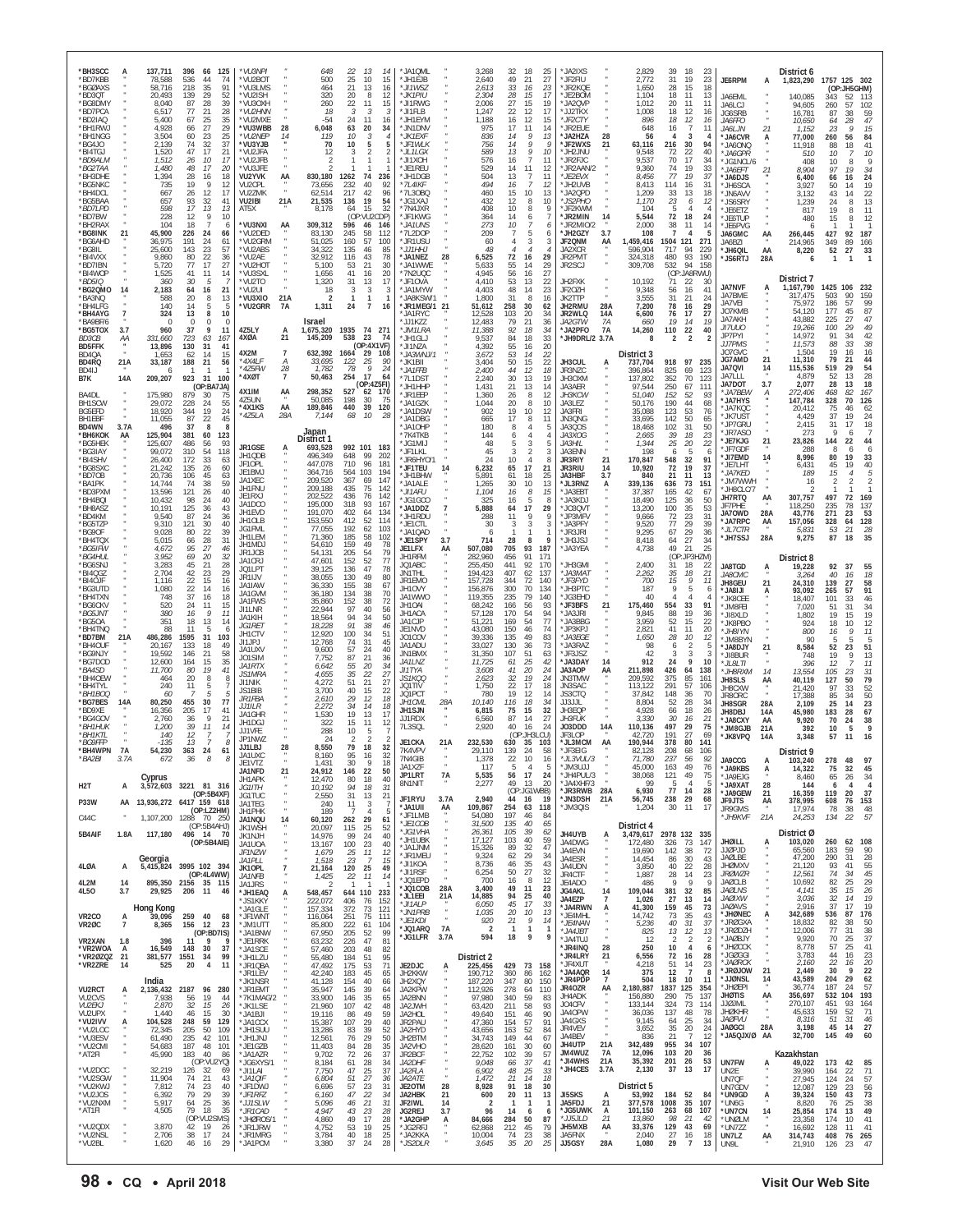| UPØL                                           | 7A                         | 1,018,720 2544 31 129                  |                                                | (OP:UN9LW)                  | 9M4CJS                                        | West Malaysia<br>А                           | 252                          | 14<br>9<br>12                                                         | *EW8RR<br>EU1A                               | 1.8<br>AA                 | 1,040<br>1,920,905                     | 37<br>6<br>2171 118                                | 20<br>379           | LZ4AA<br><b>171ST</b>              |                       | 24,753<br>21.109                            | 147<br>123          | 27<br>84<br>27<br>74                                                              | OK2BRQ<br>*OK1JOK                     | 1.8                   | 3,885<br>9,776                        | 104<br>5<br>32<br>42<br>213<br>5                                    |
|------------------------------------------------|----------------------------|----------------------------------------|------------------------------------------------|-----------------------------|-----------------------------------------------|----------------------------------------------|------------------------------|-----------------------------------------------------------------------|----------------------------------------------|---------------------------|----------------------------------------|----------------------------------------------------|---------------------|------------------------------------|-----------------------|---------------------------------------------|---------------------|-----------------------------------------------------------------------------------|---------------------------------------|-----------------------|---------------------------------------|---------------------------------------------------------------------|
| UN5GM<br>UN7JX<br>*UN8PT                       | AA                         | 149,544<br>49.632<br>625,373           | 467<br>-27<br>219<br>$\frac{21}{71}$<br>898    | 97<br>75<br>216             | 9M2X<br>9M4CHM                                | 128,310<br>A                                 | 3,842                        | 593<br>45<br>85<br>(OP:9M2MDX)<br>45<br>14<br>-20                     | EW4CD<br>FW7M<br>EW6F                        |                           | 71.668<br>36.062<br>20,202             | 349<br>35<br>112<br>53<br>17<br>185                | 129<br>93<br>61     | LZ3CC<br>171HW<br>LZ1NG            | 28A                   | 10,362<br>3,800<br>54,432                   | 75<br>40<br>290     | 25<br>41<br>-14<br>24<br>25<br>71                                                 | OK1NP<br>OK2QA                        | ĄĄ                    | 3,577,882<br>245,904                  | 3841<br>426<br>113<br>578<br>67<br>215                              |
| *UN7LAN<br>*UN7JID<br>*UN4PG                   | 21A                        | 81,900<br>2,537<br>47,740              | 211<br>42<br>32<br>-21<br>195<br>25            | 114<br>-22<br>85            | 9W2.JMW<br>9M2TSM                             | 1,935                                        | 690                          | (OP:9M2NAL)<br>60<br>5<br>10<br>18<br>11<br>-12                       | EW80M<br>EV1R                                | 21A<br>14A                | 9,010<br>328,489                       | (OP:EW6GF)<br>91<br>- 17<br>1387<br>36             | 36<br>131           | LZ8R<br>LZ5K                       | 7A                    | 31,416<br>162,710                           | 180<br>1076         | 23<br>61<br>-21<br>85<br>(OP:LZ1RAY)                                              | OK2PCL<br>OK1DOY<br>OK5OK             |                       | 109,480<br>106,743<br>49,257          | 290<br>54<br>107<br>160<br>242<br>61<br>277<br>24<br>93             |
| *UP2F<br>*UN9LAB                               | 14A                        | 5,330<br>1,647                         | 48<br><b>Q</b><br>26<br>8                      | 32<br>(OP:UN8FM)<br>19      | '9W2GEE<br>'9M4CKB                            |                                              | 432<br>176                   | 21<br>5<br>11<br>14<br><b>Q</b><br>(OP:9W2KEY)                        | EW8W<br>EU4A<br>EW8R                         | 7A<br>1.8A                | 350,455<br>80,388<br>16,902            | 1594<br>30<br>917<br>13<br>308<br>8                | 125<br>71<br>46     | LZ6F<br>LZ1AQ<br>*LZ1VCT           | 3.7A<br>AA            | 6,237<br>22,152<br>47,808                   | 81<br>283<br>214    | 15<br>48<br>10<br>61<br>41<br>103                                                 | OK1BLU<br>OK7JR<br>OK1FIM             |                       | 15,488<br>14,355<br>13,205            | 60<br>84<br>28<br>42<br>57<br>64<br>60<br>62<br>35                  |
| *EX7ML                                         | 21                         | Kyrgyzstan<br>59,976                   | 345 19                                         | 65                          | 9M2AIM<br>'9W2OPB<br>'9W2JOH                  | 28                                           | 128<br>600<br>294            | 3<br>5<br>8<br>64<br>4<br>6<br>14<br>$\overline{7}$<br>7              | *EW1P<br>*EW4R<br>*EW4C<br>*FIJ4T            | AA                        | 1,200,870<br>215.090<br>151,514        | 1439 117<br>513<br>69<br>52<br>462<br>48           | 378<br>-205<br>142  | *LZ7EP<br>*LZ5Z<br>*LZ2JE          | 14A<br>1.8A           | 17,820<br>188,800                           | 101<br>951          | 33<br>75<br>-36<br>124<br>(OP: LZ3DX)                                             | OK4A<br>OK7R                          | 28A                   | 4,095<br>29,028                       | 28<br>45<br>17<br>(OP:OK1DXR)<br>169<br>19<br>63<br>(OP:OK1TNM)     |
| *OD5TX<br>OD5ZZ                                | AA                         | Lebanon<br>6.420<br>1,167,687          | 59<br>21<br>2007<br>48                         | 39<br>159                   | '9M2DRL<br>9W2VRD<br>'9W2VGR<br>'9W2SAF       | 14<br>23,815<br>16,192<br>16,120             | 96                           | 3<br>6<br>-3<br>188<br>17<br>38<br>156<br>17<br>29<br>208<br>15<br>25 | *EU4U<br>*EW4DDC<br>*EU1DX                   | 21A                       | 57,428<br>10,780<br>40<br>48,280       | 204<br>121<br>17<br>178<br>33                      | 148<br>53<br>103    | TK9R                               | A                     | 34,050<br>Corsica<br>5,839,788 5286 120 462 | 442 11              | - 64                                                                              | OK7Z<br>OLØM                          | 21A                   | 733,200<br>423,640                    | 1630<br>38 157<br>(OP:OK2ZI)<br>1201<br>37 133                      |
| *OD5PY<br>*OD5YA                               | AA                         | 216,796<br>5,740                       | 495<br>37<br>56<br>26                          | 129<br>44                   | '9W2HXP<br>'9W2DQM<br>'9W2DCW                 | 5,832                                        | 7,584<br>5,270               | 11<br>21<br>102<br>24<br>81<br>12<br>87<br>11<br>20                   | *EW4RF<br>*EU2EU<br>*EW4GL                   | <b>7A</b><br>3.7A         | 16,974<br>94,738<br>11,343             | 200<br>14<br>901<br>17<br>194<br>8                 | 55<br>84<br>49      | TK4RB                              |                       | 631,736                                     | 1280                | (OP:IK8UND)<br>86<br>- 30.                                                        | <b>OLØW</b><br>OK7K                   | 14A<br>7A             | 169,164<br>796,854                    | 34 114<br>628<br>(OP:OK1DSZ)<br>2891<br>35 142                      |
| *JD1BIA                                        | A                          | Ogasawara<br>3,800                     | 60<br>18                                       | 22                          | '9W2LRN<br>'9W2AN<br>9W2SAN                   |                                              | 4,625<br>2,730<br>2,703      | 78<br>13<br>24<br>53<br>-7<br>14<br>76<br>11<br>6                     | OR1Z                                         | А                         | Belgium<br>465,300                     | 1365<br>69                                         | 213<br>240          | SV90FS<br>SV9RGI                   | AA<br>21A             | Crete<br>27,604<br>473,040                  | 242<br>2092         | 19<br>84<br>36<br>126<br>91                                                       | OK1T<br>*OK1DPU                       | 1.8A<br>AA            | 58,140<br>320,866                     | (OP:OK1BN)<br>786<br>10<br>- 66<br>234<br>661<br>67<br>386<br>78    |
| A41KT<br>*A41ZZ<br>*A41MS                      | AA<br>AA<br>14A            | Oman<br>338<br>1,989<br>12             | 12<br>14<br>21<br>18<br>$\overline{2}$<br>2    | -14<br>21<br>$\overline{2}$ | '9W2BDG<br>'9W2TNY<br>'9W2VMW<br>'9W2VWT      |                                              | 2,380<br>1,750<br>594<br>518 | 49<br>8<br>12<br>54<br>10<br>35<br>32<br>$\overline{2}$<br>5          | ON7HLU<br>ON4MW<br>OR4T<br>OP <sub>1</sub> A | 14                        | 441,640<br>277,277<br>7,504<br>77,605  | 967<br>65<br>504<br>78<br>72<br>19<br>607<br>24    | 199<br>37<br>61     | SV9COL<br>*SV9GPV                  | 28A                   | 114,777<br>121,968<br>Croatia               | 780<br>666          | 26<br>98<br>-28                                                                   | *OK4DZ<br>*OK2DM<br>'OK2PF<br>*OK2UHP |                       | 200,564<br>31,047<br>24,704<br>10,816 | 169<br>101<br>185<br>30<br>92<br>143<br>36<br>42<br>99<br>22        |
| A71AM                                          | <b>7A</b>                  | Qatar                                  | 419,020 1139 30 110                            |                             | '9W2VPZ<br>'9W2JE<br>9W2ZOW                   |                                              | 441<br>336<br>119            | 20<br>3<br>6<br>12<br>5<br>17<br>2<br>5                               | *ON5UJ<br>*ON3AR<br>*ON3ND                   |                           | 289,152<br>242,865<br>168,715          | 532<br>75<br>574<br>67<br>556<br>46                | 213<br>190<br>159   | 9A3B<br>9A1AR                      | 3.7                   | 122,136<br>73,710                           | 1327 14<br>910      | - 70<br>(OP:9A2VR)<br>-11<br>6                                                    | *OK1K<br>'OK6AA                       | 21A                   | 68,244<br>29,862                      | 240<br>34<br>87<br>(OP:OK1XOE)<br>55<br>165<br>24                   |
| HL2ZDA                                         | A                          | Republic of Korea<br>478,020           | 990                                            | 82 175                      | '9W2MWZ<br>9W27KU<br>'9W2WPZ                  | AA<br>25,300                                 | 100<br>88                    | 22<br>4<br>6<br>$\mathsf{Q}$<br>3<br>225<br>20<br>35                  | *ON4CT<br>*ON6AT<br>*ON3SAT                  |                           | 167,960<br>100,192<br>93.290           | 363<br>65<br>47<br>353<br>384<br>50                | 156<br>155<br>140   | *9A97<br>'9A3BSE                   | A                     | 409,750<br>36,112                           | 838<br>197          | 211<br>64<br>(OP:9AØW)<br>32<br>90                                                | *OK1DUG<br>*OL9R                      | 14A<br>7А             | 3,192<br>198,648                      | 31<br>$\overline{7}$<br>-67<br>1528<br>25<br>99<br>(OP:OK6RA)       |
| HL4CJG<br><b>HL3EHK</b>                        |                            | 29.975<br>1,770                        | (OP:JH4RHF)<br>136<br>44<br>21<br>11           | 65<br>19                    | '9M2/JE1SCJ14A<br>'9W2XTK 7A                  |                                              | 2,988<br>2,816               | (OP:9W2VTW)<br>12<br>52<br>24<br>9<br>55<br>13                        | *ON3WM<br>*ON3VS<br>*ON8ZA                   |                           | 78,196<br>54,849<br>53,628             | 348<br>42<br>292<br>37<br>32<br>326                | 131<br>104<br>132   | *9A1EA<br>*9A3DOS<br>*9A3GSV       |                       | 12,798<br>12,166<br>9,504                   | 86<br>96<br>120     | -28<br>51<br>27<br>50<br>15<br>57                                                 | 'OK4K<br>*OK1AY                       | 3.7A                  | 132,480<br>40,404                     | 795<br>30 108<br>(OP:OK1BOA)<br>529<br>$11 \t 63$                   |
| *DS3EXX<br>*DS2CYI<br>*HL2CFY                  | А                          | 96,912<br>56,277<br>7,280              | 362<br>55<br>306<br>48<br>28<br>62             | 89<br>69<br>37              |                                               | <b>EUROPE</b>                                |                              |                                                                       | *OT7E<br>*ON3PGI<br>*ON4AYM                  |                           | 47,770<br>31,008<br>28,012             | 218<br>42<br>204<br>-28<br>132<br>34               | 128<br>86<br>60     | *9A3EJZ<br>*9A6DZ<br>*9A7DD        |                       | 5,671<br>4,050<br>2,208                     | 53<br>45<br>60      | 19<br>34<br>20<br>30<br>10<br>36                                                  | OZ1ZD                                 | A                     | Denmark<br>180,930                    | 502<br>61 161                                                       |
| *HL4CCM<br>*HL2VXK<br>HL2DBP                   | АA                         | 7,137<br>6,887<br>26,529               | 56<br>24<br>66<br>33<br>50<br>100              | 37<br>38<br>61              | *OFØRJ                                        | <b>Aland Islands</b><br>A<br>3,264           |                              | 63<br><b>13</b><br>-38<br>(OP:OHØRJ)                                  | *ON4KMB<br>ON5WL*<br>*ON7RR                  |                           | 16,632<br>12,474<br>12,375             | 155<br>26<br>89<br>27<br>119<br>22                 | 73<br>54<br>53      | *9A4GD<br>*9A6BMJ<br>*9A9RR        | 21                    | 1,505<br>868<br>41,038                      | 27<br>25<br>271     | 12<br>23<br>10<br>18<br>15<br>56                                                  | OZ7EA<br>OZ3SM<br>OZ3BJ               | 28                    | 35,090<br>13,464<br>9,152             | 174<br>36<br>85<br>78<br>123<br>24<br>35<br>74<br>17                |
| *HL1ZII<br>*HL3AMO                             | AA                         | 3,800<br>1,014                         | 49<br>20<br>20 12                              | 20<br>(OP:W4JSG)<br>14      | OHØV<br>OHØX                                  | AA                                           |                              | 3.752.611 3186 142 535<br>(OP:OH6LI)<br>1.023.852 1134 128 364        | $*$ OT4R<br>*ON2XXX<br>*ON4CBN               |                           | 10,836<br>7,128<br>6,572               | 137<br>16<br>79<br>17<br>77<br>16                  | 47<br>49<br>46      | *9А6КZН<br>*9A4W<br>*9A2EY         |                       | 21,060<br>9,850<br>38,688                   | 157<br>73<br>360    | 18<br>42<br>-20<br>-30<br>15<br>63                                                | *OZ4NA<br>*OZ8CT<br>OZ1KKH            |                       | 175,617<br>119,853<br>77,437          | 588<br>47<br>190<br>498<br>152<br>41<br>224<br>49<br>162            |
| *HZ1BW                                         |                            | Saudi Arabia<br>478.656                | 690<br>73                                      | 215                         |                                               | Albania                                      |                              | (OP:OH6KZP)                                                           | *ON3GDM<br>*007R                             |                           | 5,478<br>4,380                         | 61<br>22<br>17<br>63<br>(OP:ON6OM)                 | 44<br>43            | *9A6RMI<br>*9A6ZZ<br>*9A2VX        |                       | 21,450<br>17,874<br>8.321                   | 207<br>135<br>113   | 17<br>49<br>22<br>32<br>12<br>41                                                  | 'OZ1DYI<br>*OZ8ZS<br>'OV1RR           |                       | 60,632<br>54,240<br>19,602            | 289<br>33<br>110<br>268<br>37<br>123<br>104<br>87<br>34             |
| 7Z1SJ<br>HZ1FI                                 | ΑА                         | 1,976,106<br>911,248                   | 1619 123<br>1022<br>74<br>(OP:DL2RMC)          | - 351<br>263                | *ZA1F                                         | А<br>Austria                                 | 56                           | 8<br>6<br>8                                                           | ON3PH<br>ON3JMV<br>*ON6FDP                   |                           | 1,794<br>1,333<br>1,092                | 31<br>16<br>29<br>13<br>24<br>13                   | 23<br>18<br>15      | *9A2TE<br>*9A3CJW<br>*9A3FRP       |                       | 26,623<br>2,772<br>1.271                    | 303<br>64<br>41     | 65<br>-14<br>8<br>36<br>-7<br>24                                                  | OZ7DK<br>*OZ1D                        |                       | 18,404<br>12,213                      | (OP:OZ1HHH)<br>156<br>26<br>60<br>44<br>78<br>25                    |
| HZ1HZ<br>*HZ1TL<br>*HZ1SK                      | ΑА<br>28A                  | 843,755<br>653,716<br>135,622          | 1190<br>68<br>1001<br>68<br>555<br>15          | 185<br>191<br>71            | OE5WHN<br>OE3NEC<br>OE3KNC                    | 75,852<br>71,487<br>59,660                   |                              | 281<br>46<br>- 126<br>305<br>50<br>119<br>44<br>254<br>113            | *ON5SDF<br>*ON2LMF<br>*ON4APU                | 21                        | 728<br>26<br>71,040                    | 26<br>$\overline{7}$<br>q<br>6<br>269<br>30        | 19<br>90            | *9A1MM<br>9A8A<br>9A6OY            | 1.8<br>AA             | 3,400<br>156,950<br>45,264                  | 108<br>458<br>238   | $\overline{4}$<br>30<br>64<br>151<br>32<br>106                                    | *OV2B<br>*OZ5AGJ<br>OZ1PGB            |                       | 6,678<br>5,963<br>4,216               | 38<br>44<br>25<br>46<br>96<br>21<br>41<br>54<br>21                  |
| *HZ1DG                                         | 21A                        | 193,612<br>Singapore                   | 711<br>-21                                     | 76                          | OE6HWF<br>OE3ILW<br>'OE1HHB                   | 32.940<br>15,088<br>388,375                  |                              | 175<br>35<br>-87<br>117<br>31<br>-61<br>815<br>71<br>254              | *ON6VOX<br>*ON5IA<br>007P                    | 14<br>AA                  | 5,628<br>9,169<br>1,860,060            | 123<br>-8<br>164<br>8<br>1631 120                  | 34<br>45<br>460     | 9A2JK<br>9A7R<br>9A3XV             |                       | 31,122<br>19,068<br>9,928                   | 126<br>130<br>97    | 39<br>78<br>29<br>55<br>18<br>55                                                  | 'OZ7SG<br>OZ5DX<br>*OZ8UW             | 28                    | 783<br>1,581<br>918                   | 17<br>21<br>10<br>36<br>11<br>6<br>11<br>23<br>7                    |
| 9V1YC<br>*9V10W<br>*9V1XX                      | $\overline{7}$<br>A<br>21A | 167,943<br>7,191<br>16,074             | 726<br>27<br>89<br>21<br>221<br>19             | 84<br>26<br>38              | 'OE1CIW<br>*OE2IJL<br>OE1GAQ                  | 140,817<br>43,040<br>33,284                  |                              | 440<br>49<br>170<br>196<br>37<br>123<br>307<br>25<br>81               | OT4A<br>OT <sub>1</sub> L                    |                           | 449,132<br>44,408                      | 1347<br>43<br>29<br>316<br>(OP:ON4MHO)             | 145<br>93           | 9A9A<br><b>9A4M</b><br>9A1CFR      | 21A<br>14A            | 1,495,239<br>435,680<br>65,962              | 3098<br>1429<br>327 | 38<br>163<br>37<br>123<br>26<br>92                                                | *0Z9V<br>*OZ1LFI<br>*OZ1SWL           | 21<br>14              | 15,687<br>16,520<br>42                | 143<br>16<br>47<br>219<br>49<br>10<br>6<br>3                        |
|                                                |                            | Sri Lanka                              |                                                |                             | OE4NKB<br>'OE1KFR<br>OF9SEV                   | 18,645<br>17,952<br>14,632                   |                              | 29<br>154<br>84<br>139<br>25<br>71<br>11<br>250<br>48                 | OR <sub>3</sub> A<br>ON5PV<br>ON4VDV         |                           | 39,567<br>37,454<br>28,208             | 222<br>-31<br>28<br>205<br>137<br>32               | 90<br>94<br>50      | 9A3AG<br><b>9A7Y</b>               | 7A                    | 154,985<br>24.910                           | 746<br>179          | (OP:9A2NO)<br>32<br>107<br>17<br>77                                               | *OZ1RE<br>502J                        | ĄĄ                    | 5,586<br>342,705                      | (OP:OZ1G)<br>120<br>42<br>7<br>77<br>258<br>645                     |
| 4S7BHG<br>*4S7AB<br>*4S6RYD                    | А<br>A                     | 1,072,210<br>146,688<br>962            | 90<br>1294<br>54<br>324<br>12<br>18            | -268<br>138<br>-14          | OE3OSB<br>OE3TWA<br>OE3TPB                    | 12,069                                       | 8,640<br>1,804               | 110<br>21<br>60<br>109<br>17<br>55<br>50<br>9<br>32                   | <i><b>ON4AHF</b></i><br>ON4ON<br>ON4BR       | 28A                       | 17,640<br>609<br>13,794                | 23<br>96<br>20<br>- 6<br>100<br>-17                | 47<br>15<br>49      | 9A8M<br>*9A2EU                     | 3.7A<br>AA            | 306,652<br>1,092,264                        | 1959<br>988 128     | 23<br>101<br>(OP:9A7DM)<br>440                                                    | OZ40<br>OZ5BD<br>OZ1BZJ               |                       | 196,384<br>102,612<br>64,517          | 433<br>64<br>208<br>312<br>52<br>152<br>38<br>111<br>270            |
| <b>BV1EK</b>                                   |                            | Taiwan<br>145,134                      | 307<br>71                                      | 127                         | *OE3ULA<br><i><b>OE5OEM</b></i><br>OE/OM1WS/P |                                              | 884<br>714<br>288            | 23<br>15<br>19<br>16<br>13<br>8<br>16<br>6<br>12                      | 0040<br><i>ON4PJA</i><br>ON4TO               | 21A<br>14A                | 121,380<br>2,414<br>72,710             | 417<br>34<br>-31<br>13<br>400<br>26                | 106<br>21<br>84     | *9A6DJX<br>*9A5F<br>*9A6IND        |                       | 92,584<br>27,032<br>3,168                   | 453<br>142<br>59    | 35<br>128<br>-31<br>93<br>13<br>31                                                | OZ1DWK<br>OZ1GNN<br>OZØJ              |                       | 8,554<br>8,112<br>2,337               | 68<br>26<br>65<br>48<br>-57<br>30<br>23<br>24<br>18                 |
| BW/JP3PZG 14<br>*BX8AAD<br>*BW/JL3RDC          | А                          | 225<br>4,264<br>2,200                  | 32<br>- 5<br>44<br>23<br>85<br>13              | 4<br>29<br>12               | 'OE5FPL<br>OE3VET<br>*OE5HIL                  | 28<br>21<br>1,617                            | 7,774<br>520                 | 69<br>15<br>-31<br>39<br>$\overline{7}$<br>14<br>16<br>Q<br>-11       | OS8A<br>OQ5M                                 | 3.7A                      | 113,520<br>108,870                     | 15<br>1004<br>868<br>15<br>(OP:ON5ZO)              | 73<br>80            | *9A5N<br>*9A5YY<br>*9A1AA          | 21A                   | 650<br>558<br>95,608                        | 13<br>11<br>344     | 12<br>13<br>8<br>10<br>32<br>104                                                  | OZ1JVX<br>OZ7X<br>$071$ ADI           | 21A<br>14A            | 10,206<br>895,608<br>77.119           | 39<br>93<br>15<br>131<br>2521<br>37<br>213<br>37<br>124             |
| *BV4WP<br>*BU2BE<br>*BVØTW                     | 21<br>AA                   | 12,880<br>83,304<br>10,431             | 104<br>17<br>565<br>32<br>101<br>22            | 39<br>57<br>35              | OE2ROL*<br>*OE7AJT<br>OE6Z                    | 14<br>4,257<br>-7<br>12,150<br>AA<br>909,360 |                              | 68<br>9<br>34<br>225<br>8<br>42<br>334<br>1051<br>98                  | ON4LG<br>*ON8UK<br>*ON6LR                    | AA                        | 15,663<br>179,304<br>122,175           | 187<br>-11<br>485<br>57<br>391<br>53               | 58<br>184<br>172    | *9A3ST<br>*9A1AD<br>*9A5KIR        | 14A                   | 18,144<br>195,455<br>8,904                  | 90<br>767<br>118    | 25<br>56<br>36<br>119<br>11<br>45                                                 | OZ5E<br>*OZ1KVM<br>*OZ4VW             | 3.7A<br>AA            | 57,428<br>167,526<br>126,540          | 485<br>83<br>15<br>180<br>596<br>47<br>330<br>54<br>168             |
| *BU2EC<br>*BV1EP<br>*BV9AA                     | 14A                        | 3,040<br>1,152<br>1,029                | 17<br>52<br>26<br>6<br>$\overline{7}$<br>32    | 23<br>10<br>14              | OE9MON<br>OE2LCM                              | 895,168<br>527,137                           |                              | (OP:OE6MBG)<br>1440<br>81<br>-313<br>75<br>1133<br>-224               | *OT9Z<br>*ON4MD                              |                           | 43,148<br>41,656                       | 203<br>36<br>(OP:ON8ZZ)<br>238<br>-35              | 98<br>92            | $*9A5Y$<br>*9A1CBM                 | <b>7A</b>             | 286,800<br>107,068                          | 1545<br>776         | 29<br>121<br>22<br>94<br>(OP:9A5ST)                                               | *OV9ØEDR<br>*OU2P                     |                       | 103,259<br>11,550                     | 551<br>44<br>125<br>(OP:OZ1NLD)<br>126<br>21<br>54                  |
| EY8MM                                          | AA                         | Tajikistan<br>253,512                  | 548 39 129                                     |                             | OE5CSP<br>OE1H                                | 294,580<br>146,910                           |                              | 733<br>59<br>227<br>372<br>67<br>182<br>(OP:OE1TKW)                   | *OT1V<br>*ON7QL<br>*ON1DU                    |                           | 20,928<br>8,732<br>4,514               | 107<br>31<br>58<br>28<br>42<br>22                  | 78<br>46<br>39      | *9A1CC<br>*9A2B                    | 3.7A                  | 14,824<br>1,392                             | 199<br>46           | 9<br>59<br>5<br>24                                                                | *OZ1KIH                               |                       | 2,552<br>Dodecanese                   | -38<br>61<br>20                                                     |
| <b>HSØZDX</b>                                  |                            | Thailand                               | 206 41 106                                     |                             | OE5JSL<br>OE3IDE<br>OE9GHV                    | 100.492<br>49,777<br>37,905                  |                              | 278<br>56<br>138<br>234<br>30<br>-61<br>157<br>38<br>95               | *ON6LO<br>*ON4FG                             |                           | 2,478<br>1,300                         | 48<br>12<br>30<br>-20                              | 30<br>-30           | OK2SFP<br>OK1MSP                   | А                     | Czech Republic<br>155,085<br>84,630         | 554<br>276          | 45<br>166<br>51<br>144                                                            | SV5DKL                                | 14A                   | England                               | 368,640 1743 34 126                                                 |
| HS6VW<br>HS5YLK                                | 28                         | 77,010<br>3,584<br>51,200              | 49<br>23<br>22<br>460                          | 33<br>58                    | OE9LWV<br>OE9TZV<br>OE5UAL                    | 28A<br>35,120                                | 6,240<br>5,500               | 63<br>23<br>37<br>43<br>15<br>29<br>184<br>22<br>58                   | E74MG<br>E70T                                | Bosnia<br>A<br>3.7        | -Herzegovina<br>23,283<br>280,245 1900 | 223<br>30<br>25                                    | 87<br>94            | OK2ABU<br>OK1XC<br>OK4NN           | 28<br>21              | 1,242<br>57,888<br>47,846                   | 22<br>329<br>237    | 16<br>25<br>71<br>29<br>65                                                        | <b>MØMCV</b><br>G6T                   |                       | 573,040<br>285,768                    | 1453 64 240<br>724<br>56<br>160<br>(OP:G4MKP)                       |
| <b>HSØZDR</b><br>*E23XOT<br>*E23HSW<br>*HS8LVC | 21<br>A                    | 11,648<br>308,256<br>21,364            | 88<br>13<br>803<br>56<br>39<br>102<br>28<br>93 | 43<br>152<br>59<br>45       | OE2S<br>*OE6TQG                               | 7A<br>292,034<br>АA<br>106,358               |                              | 1252<br>31<br>120<br>(OP:OE2VEL)<br>316<br>54 160                     | *E73SDM<br>*F74KM<br>E78DX                   | A<br>$\overline{7}$<br>AA | 4,730<br>5,704<br>30,765               | 79<br>14<br>99<br>10<br>135<br>35                  | 41<br>36<br>70      | OK2EQ<br>OK7W<br>OK <sub>1</sub> C | $\cdot$<br>14         | 42.195<br>470,020<br>350,446                | 221<br>1721<br>1318 | 25<br>72<br>38<br>104<br>101<br>36                                                | MØKPD<br>G3WZD<br>G6GLP               |                       | 162,909<br>138,516<br>111,888         | 383<br>59 148<br>43 151<br>453<br>336<br>43<br>146                  |
| *E27AH<br>*E2ØSJC                              |                            | 14,308<br>1,188<br>756                 | 34<br>11<br>(OP:HS4WLA)<br>55                  | 16<br>26                    | *OE1VMC<br>*OE1PPA<br>*OE4LOK                 |                                              | 9,044<br>5,355<br>1,980      | 85<br>20<br>56<br>49<br>19<br>26<br>37<br>19<br>26                    | E78T<br>*E72JG<br>*E74Y                      | <b>7A</b><br>AA<br>14A    | 124,032<br>65,520<br>216,189           | 1057<br>22<br>302<br>48<br>886<br>35               | 92<br>120<br>122    | OK1KMU<br>OK8WW                    | $\overline{7}$<br>3.7 | 30,966<br>199,662 1508 18                   | 374                 | 15<br>63<br>(OP:OK1HFP)<br>89                                                     | G4IUF<br><b>MØRBE</b><br><b>MØNPT</b> |                       | 106,074<br>97,559<br>76,032           | 259<br>49<br>164<br>382<br>40<br>141<br>91<br>343<br>41             |
| *E2ØWXA<br>*HS5ZLD<br>*HS3LSE                  | $\frac{28}{1}$<br>21       | 57,988<br>1,920<br>28,944              | 16<br>515<br>-21<br>34<br>11<br>227<br>21      | 55<br>19<br>46              | *OE7KUT<br>*OF3KPC<br>*OE6RAD                 | 21A<br>35,342                                | 918<br>420                   | 16<br>12<br>15<br>9<br>11<br>14<br>208 23<br>59                       | *E72MM<br>*E77EA<br>*E74R                    | 7A<br>1.8A                | 5,980<br>36,630<br>43,200              | -80<br>12<br>446<br>13<br>9<br>593                 | 40<br>61<br>63      | OK1FIG<br>*OK1MKU<br>*OK1MNV       |                       | 12,240<br>256,041<br>168,190                | 298<br>468<br>523   | 39<br>$\begin{array}{c} \hline 6 \\ \hline \end{array}$<br>81<br>246<br>52<br>190 | G1SCT<br>G4PWO<br><b>MØDDT</b>        |                       | 54,955<br>50,688<br>24,600            | 245<br>109<br>36<br>95<br>176<br>37<br>84<br>130<br>-36             |
| *E2ØPFE<br>*HS8GLR<br>*HS3ANP                  | 14                         | 24,940<br>13,250<br>25,024             | 246<br>20<br>185<br>16<br>204<br>20            | 38<br>34<br>48              | OE3MDB                                        | 3.7A<br>1,596<br>Azores                      |                              | 5<br>55<br>23                                                         | LZ7J                                         | А                         | Bulgaria<br><i>200,900</i>             | 526 61 184                                         |                     | *OK1DKR<br>*OK2BRX<br>*OK1HEH      |                       | 139,551<br>139,293<br>114,835               | 361<br>493<br>506   | 62<br>195<br>44<br>157<br>41<br>152                                               | <b>MØHHG</b><br>GØMTN<br>G4FKA        | 21                    | 6,014<br>840<br>129,732               | 47<br>110<br>15<br>- 24<br>$\mathcal{I}$<br>-8<br>597<br>25<br>89   |
| *E2ØNGF<br>*HSØZIA<br>*HS5FAI                  | $\overline{7}$<br>3.7      | 23,616<br>73,854<br>8                  | 187<br>21<br>302<br>25<br>2                    | 51<br>74                    | CU2AF<br>*CU4AT                               | 28<br>51,516<br>А<br>84,402                  |                              | 413 18<br>63<br>255 42 120                                            | LZ5DB<br>LZ1RW                               |                           | 6,650<br>465                           | (OP: LZ1CDJ)<br>106 16<br>16                       | 34<br>-8            | *OK2TS<br>*OK2TC<br>*OK1PMA        |                       | 79,124<br>69,080<br>59,892                  | 326<br>385<br>397   | 36<br>95<br>34<br>123<br>28<br>110                                                | MØMJA<br>M4J                          | 7                     | 33,948<br>16,416                      | 67<br>363 15<br>9<br>45<br>331<br>(OP:GØDVJ)                        |
| HS5SRH<br><b>HSØZCW</b><br>E2ØHHK              | AA                         | 1,638,904<br>797,951<br>151,125        | 2126<br>89<br>1491<br>86<br>348<br>55          | 260<br>215<br>140           | *EA6/DK5IR A<br>*EA6EA                        | <b>Balearic Islands</b><br>17,700            | 172,996 658                  | 50 194<br>112<br>28<br>72                                             | LZ8A<br>*LZ3SD<br>*LZ2ZY                     | $\overline{7}$<br>A       | 579,810<br>103,596<br>75,744           | 2613<br>34<br>390<br>45<br>249<br>46               | 120<br>149<br>98    | *OK1XBF<br>*OK1BJ<br>*OK2VV        |                       | 41,035<br>39,440<br>36,549                  | 244<br>235<br>200   | 33<br>112<br>31<br>114<br>94<br>37                                                | G3ZGC<br>M1DDD<br>G4L                 | $\blacksquare$<br>1.8 | 15,164<br>12,610<br>24,750            | $171 \quad 13$<br>55<br>54<br>159 11<br>352<br>$\overline{9}$<br>57 |
| E2ØWUE<br>E <sub>2</sub> T                     | 21A                        | 24,700<br>3,103                        | 124<br>35<br>70 12                             | 65<br>17<br>(OP:E21IZC)     | EF6T<br>EA6EE                                 | AA<br>745,128<br>49,368                      |                              | 1119 83 233<br>(OP:EA3AIR)<br>196 37<br>- 95                          | *LZ10Z<br>*LZ1ZX<br>*LZ2EHO                  |                           | 31,752<br>18,957<br>11,552             | 207<br>29<br>21<br>124<br>138<br>18                | 97<br>68<br>58      | *OK2IH<br>*OK2VIR<br>*OK1DXW       |                       | 36,156<br>33,396<br>29,250                  | 203<br>202<br>170   | 34<br>104<br>-33<br>99<br>32<br>85                                                | *M1U                                  | A                     | 621,569                               | (OP:G4LDL)<br>1075 79 270<br>(OP:MØUTD)                             |
| HS3NBR<br>*HS8HEX<br>*HS8JWH                   | 14A<br>AA                  | 3,400<br>18,984<br>7,923               | 68<br>- 12<br>113<br>-29<br>79<br>23           | 22<br>55<br>34              | EC6AAE<br>*EA6AMM                             | 3.7A<br>AA<br>97,016                         | 155,652 1266                 | 19<br>90<br>306 45 136                                                | *LZ1BY<br>*LZ8Z                              |                           | 11,544<br>10,160                       | 124<br>$\substack{20\\20}$<br>99<br>(OP:LZ2HT)     | 54<br>60            | *OK1LST<br>*OK2BEN<br>*OK1DZD      |                       | 24,180<br>21,060<br>18,382                  | 143<br>136<br>188   | 38<br>92<br>36<br>81<br>22<br>79                                                  | *M4M<br>*MØYKS                        |                       | 157,718<br>119,944                    | 534<br>46 168<br>(OP:MØPNN)<br>363 47 141                           |
| *HS1JZT<br>*HS1IWX                             |                            | 3,731<br>1,716                         | 43<br>15<br>43<br>14<br>Q                      | 26<br>19                    | EW2W                                          | <b>Belarus</b><br>A                          |                              | 841,320 2008 77 265                                                   | *LZ4SU<br>*LZ1SW<br>*LZ1VKI                  |                           | 2,436<br>1,148<br>936                  | 26 19<br>19<br>11<br>34<br>-8                      | 23<br>17<br>16      | *OK2PBG<br>*OK1SI<br>*OK1TFH       |                       | 18,291<br>15,895<br>10,725                  | 118<br>158<br>82    | 58<br>33<br>16<br>69<br>23<br>52                                                  | *G4ADJ<br>*MØACM/P<br>*GØOOF          |                       | 110,725<br>94,245<br>93,258           | 393<br>47 168<br>41 142<br>354<br>119<br>346<br>38                  |
| *HS3PJF<br>*HS8JYX<br>*HS8JCV                  | 21A<br>14A                 | 1,012<br>6,533<br>28,324               | 21<br>70<br>16<br>187<br>21                    | 13<br>31<br>52              | EW3LN<br>EU3AA<br>EW1TZ                       | 57,122<br>11,625<br>21<br>114,075            |                              | 231<br>50<br>119<br>111<br>17<br>58<br>395<br>32<br>103               | *LZ2HR<br>*LZ1DQ<br>*LZ2GS                   | 28                        | 26,880<br>4,386<br>1,220               | 176<br>-19<br>55<br>15<br>21                       | 51<br>28<br>13      | *OK2KG<br>*OK2WKW<br>*OK2AK        |                       | 10,184<br>5,880<br>4,526                    | 73<br>49<br>63      | 27<br>40<br>19<br>30<br>$^{22}_{17}$<br>40                                        | *G4DDL<br>*G1PCR<br>*G4NBS            |                       | 90,574<br>89,088<br>70,144            | 40 139<br>352<br>137<br>391<br>37<br>99<br>354<br>29                |
| A61QQ                                          | A                          | United Arab Emirates<br>2,199,952 2263 | 82                                             | 301                         | EW8OW<br>EW8BQ<br>*EU3A                       | 8,925<br>14<br>3,731<br>А<br>342,228         |                              | 77<br>17<br>58<br>137<br>8<br>-33<br>610<br>81<br>280                 | *LZ9V<br>*LZ3DJ<br>*LZ7MM                    | 21                        | 162,440<br>20,800<br>6,751             | 929<br>32<br>175<br>19<br>103<br>-12               | 99<br>46<br>-31     | *OK1TVL<br>*OK1DVA<br>*OK2SWD      |                       | 3,080<br>2,736<br>2,709                     | 52<br>64<br>55      | 38<br>11<br>37<br>13<br>30                                                        | *G4OZG<br>*G8ZRE<br>*2EØEFS           |                       | 69,012<br>65,469<br>48,246            | 324<br>33 129<br>345<br>123<br>34<br>388<br>21<br>108               |
| *A65CR<br>A61ET<br>A61SM                       | 14<br>AA<br>21A            | 8,313<br>21,228<br>37,642              | - 73<br>12<br>133<br>15<br>263<br>10           | 39<br>43<br>48              | *EW7BA<br>*EW4W<br>*EW8G                      | 267,850<br>117,448<br>26,550                 |                              | 728<br>63<br>212<br>370<br>58<br>154<br>171<br>31<br>87               | *LZ2JOW<br>*LZ5PL<br>*LZ7V                   | 14<br>$\overline{1}$      | 6,713<br>1,848<br>238                  | 123<br>10<br>8<br>54<br>10<br>6                    | 39<br>25<br>-8      | *OK1PFM<br>*OK2TBC<br>*OK1PX       | 21                    | 728<br>3,358<br>506                         | 26<br>64<br>32      | $\overline{7}$<br>21<br>15<br>31<br>8<br>14                                       | *MØSDY<br>*M3ZZF<br>*G8GHD            |                       | 45,260<br>38,418<br>35,696            | 268<br>96<br>-28<br>193<br>32<br>82<br>73<br>189<br>-24             |
| UK7AL                                          | A                          | Uzbekistan<br>1,485                    | 29 12                                          | 21                          | 'EU1ADH<br>*EU1EU<br>*EW7A                    | 21,080<br>11,020<br>$\frac{28}{1}$<br>3,237  |                              | 186<br>21<br>64<br>131<br>16<br>60<br>37<br>13<br>26                  | *LZ2ND<br>LZ2YO                              | 1.8<br>AA                 | 117<br>992,940                         | (OP: LZ3GH)<br>12<br>$\overline{4}$<br>1706 87 293 |                     | *OK1VTR<br>*OK1UVH<br>*OK2GU       | $\frac{14}{1}$        | 2.240<br>2,048<br>726                       | 48<br>57<br>24      | 11<br>$\frac{21}{25}$<br>$\overline{7}$<br>6<br>-16                               | *MØRGZ<br>*MØAUG<br>*MØP              |                       | 35,030<br>33,024<br>32,860            | 27<br>86<br>204<br>213<br>23<br>63<br>91<br>171<br>-33              |
| *UK8OM<br>*UK9AA                               | 14<br>3.7A                 | 16,571<br>120,951                      | 99<br>- 16<br>516<br>15                        | 57<br>74                    | *EW1KV<br>*EW6AF<br>'EW7DK                    | 21<br>13,080<br>$\overline{7}$               | 435<br>132                   | 19<br>9<br>6<br>120<br>19<br>41<br>10<br>$\overline{4}$<br>-7         | LZ3ZZ<br>LZ2HN<br>LZ1YE                      |                           | 373,216<br>291,893<br>152,073          | 1202<br>56<br>446<br>77<br>544<br>46               | 162<br>266<br>137   | *OK2BRS<br>*OK1RZ<br>*OK1FPS       | $\overline{7}$<br>3.7 | 12,644<br>36,790<br>32,538                  | 198<br>575<br>523   | 11<br>47<br>9<br>56<br>11<br>55                                                   | *G4IDF<br>*MØNPQ                      |                       | 32,545<br>31,408                      | (OP:MØRYB)<br>168<br>-27<br>88<br>285<br>22<br>82                   |
| *XV9NPS<br>*XV9JM                              | A<br>28                    | Vietnam<br>30,358<br>225               | 240 31<br>48<br>2                              | 55<br>3                     | 'EW6M<br>*EW8DX<br>*EU6DX                     | 23,856<br>3.7<br>11,956                      | 6,731                        | 318<br>15<br>56<br>192<br>10<br>51<br>117<br>8<br>45                  | LZ4AW<br>LZ1MC<br>LZ3FN                      |                           | 142,302<br>44,370<br>33,078            | 508<br>51<br>177<br>200 31                         | 171<br>44 101<br>80 | *OK2HBR<br>*OK1DEZ<br>*OK7PY       |                       | 18,113<br>9,312<br>6,248                    | 316<br>210<br>138   | 9<br>50<br>6<br>42<br>$\overline{7}$<br>37                                        | *MØPKZ<br>*GØPBE<br>*MØSDM            |                       | 29,502<br>29,290<br>28,060            | 74<br>198<br>25<br>235<br>22<br>79<br>87<br>197<br>28               |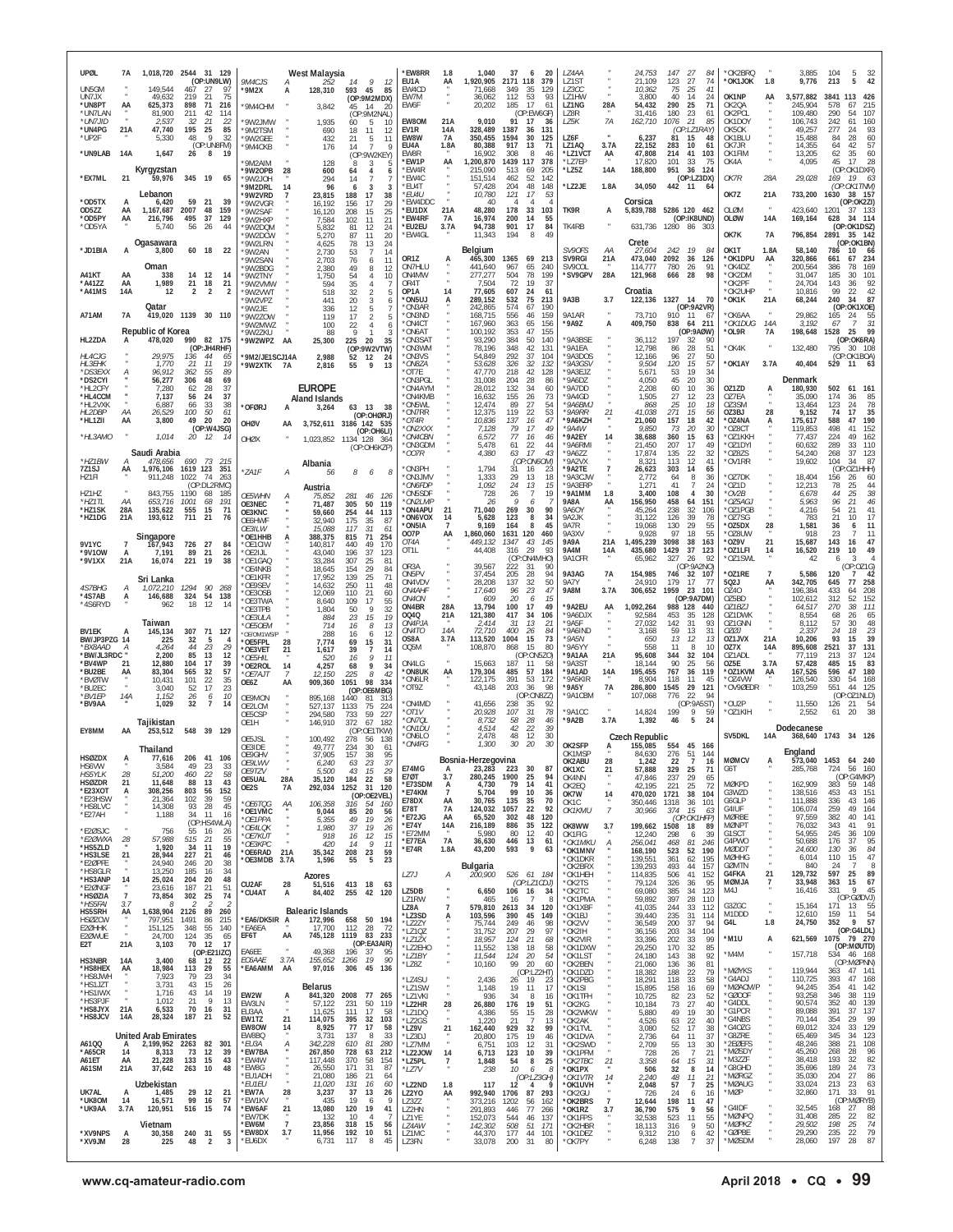| *GØTAN<br>*GØBBO<br>*G4WWG                         |                     | 27,324<br>199<br>26<br>25,122<br>211<br>22<br>23,714<br>160<br>22                            | -82<br>84<br>ES6RW<br>49                                                           | A                     | Estonia                                            | 2.956.115 3078 131 420<br>(OP:ES5RW)                                                  | R2OFF<br>*UB3GCV<br>*R3DL                            | 3.7                         | 3,880<br>6<br>2,993                       | 72<br>8<br>32<br>74<br>9<br>32                                                   | *UC4I<br>*RU4LM<br>*R4LR                       | <b>7A</b>         | 31,692<br>30,849<br>26,166                           | 156<br>39<br>100<br>37<br>113<br>76<br>21<br>77<br>214                         | *OH6UX<br>*OH2HZ<br>*OH5BK                       |                                         | 20,868<br>19,136<br>10,640                | 121<br>32<br>72<br>20<br>180<br>124<br>19<br>61                                |
|----------------------------------------------------|---------------------|----------------------------------------------------------------------------------------------|------------------------------------------------------------------------------------|-----------------------|----------------------------------------------------|---------------------------------------------------------------------------------------|------------------------------------------------------|-----------------------------|-------------------------------------------|----------------------------------------------------------------------------------|------------------------------------------------|-------------------|------------------------------------------------------|--------------------------------------------------------------------------------|--------------------------------------------------|-----------------------------------------|-------------------------------------------|--------------------------------------------------------------------------------|
| *MØGKC<br>*GØCPA<br>*G1EIX<br>*MØKED               |                     | 150<br>19.503<br>25<br>23<br>19,303<br>174<br>17,177<br>137<br>26<br>15,980<br>109<br>26     | 74<br>ES5MG<br>74<br><b>ESØIA</b><br>63<br>ES1BH<br>59<br>ES4RD                    | 14                    | 330,309<br>223,020<br>92,288<br>81,302             | 627<br>84<br>259<br>585<br>65<br>205<br>299<br>50<br>156<br>601<br>24<br>-82          | *RV3A<br>RM3DA<br>RA3BL<br>RT9T/3                    | 1.8<br>AA                   | 575<br>2,008,242<br>478,728<br>372,092    | 32<br>5<br>20<br>2473<br>119<br>439<br>605<br>95<br>271<br>1075<br>62<br>212     | *RM4W<br>R7KZ                                  | 3.7A<br>Ą         | 20,436<br>District 6<br>92,787                       | 210<br>-13<br>65<br>389<br>45<br>152                                           | *OH6EPM<br>OH1TS<br>OH2LIR*<br>*OH2BSY           |                                         | 10,160<br>6,160<br>4,284<br>726           | 93<br>56<br>-24<br>53<br>148<br>17<br>47<br>23<br>40<br>16<br>11<br>11         |
| *møi dw<br>*MØGVZ<br>*G3YZO<br>*G4FFN              |                     | 27<br>15,640<br>111<br>13,674<br>109<br>24<br>140<br>22<br>13,064<br>13,050<br>105<br>25     | 65<br>*ES6RMR<br>62<br>*FS1ACS<br>70<br>*ES4RLH<br>65<br>*FS1N                     | А<br>28               | 65.275<br>15.498<br>14,444<br>396                  | 282<br>45<br>130<br>151<br>58<br>-24<br>109<br>24<br>68<br>20<br>$\overline{7}$<br>11 | RM3A<br>RA3R<br>RU3FM                                |                             | 230,692<br>223,232<br>219,520             | 57<br>787<br>139<br>(OP:RN3AC)<br>366<br>65<br>191<br>315<br>100<br>220          | RK7T<br>RX6CC<br>RX6IN<br>UA6AK                | 28                | 18.084<br>6,240<br>5,456<br>952                      | 197<br>19<br>47<br>56<br>22<br>38<br>17<br>67<br>45<br>31<br>10<br>18          | OF7FMI<br>*OH3WR<br>*OF2MZA                      | 21                                      | 18<br>21,084<br>1,152                     | -3<br>-3<br>3<br>129<br>22<br>62<br>$\overline{7}$<br>17<br>35<br>(OP:OH1ZAA)  |
| *M6YTU<br>*G8CYK<br>*2EØFTD                        |                     | 12,212<br>99<br>21<br>11,592<br>84<br>34<br>11.400<br>108<br>21                              | 50<br>*ES8AS<br>50<br>*ES1LS<br>54<br>*ES8SX                                       | 21<br>$\overline{7}$  | 54<br>6,063<br>5,029                               | 9<br>$\overline{2}$<br>120<br>8<br>35<br>84<br>10<br>37                               | RU <sub>5</sub> A<br>R5FU<br>R <sub>5</sub> AJ       |                             | 217,775<br>151,218<br>121,660             | 558<br>216<br>65<br>329<br>67<br>212<br>602<br>38<br>116                         | UC7C<br>*UA6GO                                 | 7<br>A            | 9,450<br>271.908                                     | 119<br>12<br>51<br>(OP:RA6ABC)<br>668<br>83<br>249                             | *OH1QX<br>*OF8JIX                                | 14<br>$\overline{7}$                    | 22,494<br>2,772                           | 230<br>54<br>15<br>(OP:OH1ZAA)<br>88<br>- 30<br>6                              |
| *G4BEE<br>*G5BBL<br>*2EØIQW<br>*GØOFD              |                     | 83<br>22<br>10,530<br>23<br>10,428<br>101<br>10,270<br>115<br>20<br>8,991<br>115<br>17       | 56<br>ES2EZ<br>56<br>*ES6PA<br>59<br>*ESØDJ<br>64                                  | 28A<br>7A<br>3.7A     | 7,800<br>24,024<br>24,612                          | 79<br>15<br>37<br>228<br>19<br>59<br>241<br>14<br>70                                  | RU5TT<br>RA3TT<br>RV3EFR                             |                             | 119,757<br>62,266<br>54,150               | 338<br>54<br>155<br>(OP:UA3TW)<br>254<br>38<br>125<br>270<br>33<br>81            | *RM7M<br>*UA6LN<br>'R6DBT<br>*RV7M             |                   | 185,700<br>100,107<br>99.893<br>91,857               | 212<br>299<br>88<br>318<br>61<br>166<br>378<br>50<br>141<br>383<br>44<br>157   | OF6MW<br>OG6N                                    | AA                                      | 2,145,618                                 | (OP:OH8JIX)<br>2,638,454 2328 131 506<br>(OP:OH6MW)<br>1986 120 477            |
| *GØMCV<br>*MØSPA<br>*2EØLMD<br>*G8NVX              |                     | 8,968<br>93<br>18<br>82<br>8,349<br>22<br>7,885<br>100<br>25<br>97<br>17<br>7,875            | 58<br>47<br>58<br>RW1CW<br>46<br>U1BD                                              | А                     | European Russia<br>District 1<br>582,912<br>95,586 | 971<br>88<br>308<br>530<br>40<br>139                                                  | <i>RU3GF</i><br><i>RU3DX</i><br>R3QX<br>RU3SD        |                             | 39,680<br>30,736<br>27.060<br>23,940      | 151<br>49<br>106<br>197<br>26<br>87<br>114<br>45<br>87<br>97<br>36<br>69         | *RK7M<br>*RM7C<br>*UA6HLN<br>*RJ7A             |                   | 71,622<br>71,360<br>70,818<br>42,280                 | 172<br>57<br>116<br>401<br>28<br>132<br>301<br>40<br>134<br>158<br>45<br>106   | OF1Z<br>OH2PM                                    |                                         | 1,256,560<br>1,151,748                    | (OP:OH6NIO)<br>1572 123 433<br>(OP:OH1LEG)<br>1090 125<br>473                  |
| *MØTKM<br>*GØUKZ<br>*G2BK7<br>*MØNRD               |                     | 69<br>4.757<br>24<br>4,424<br>77<br>9<br>19<br>4.131<br>43<br>4,004<br>15                    | 47<br>UA1AAF<br>47<br>R <sub>1FZ</sub><br>32<br>UA10RK<br>37                       | 14                    | 54.670<br>44,599<br>35,200                         | 260<br>39<br>115<br>279<br>23<br>80<br>252<br>21<br>67                                | RN3B<br>RT5C<br>R3SV                                 |                             | 13,260<br>8,500<br>2.911<br>2,112         | 77<br>30<br>48<br>75<br>19<br>49<br>30<br>16<br>25<br>39<br>37<br>11             | *RA6LIS<br>$*$ R7AX<br>'R6LBK<br>*RA6DT        |                   | 41.776<br>40,905<br>35,640<br>30,464                 | 22<br>90<br>307<br>161<br>44<br>91<br>230<br>26<br>94<br>96<br>51<br>77        | OH8WW<br>OG3MS<br>OH6RE                          |                                         | 878,237<br>723,240<br>651,480             | 253<br>1686<br>70<br>1384<br>90<br>302<br>352<br>93<br>796<br>671<br>93<br>240 |
| *GØBVD<br>*MØCVO<br>*2E1BRT                        |                     | 64<br>3,885<br>51<br>13<br>3,392<br>75<br>12<br>2,784<br>11<br>46                            | RU1A<br>22<br>41<br>*UA1CUR<br>37<br>*R1BCE                                        | $\overline{7}$<br>А   | 671,974<br>332,160<br>187,680                      | 2741<br>32<br>126<br>(OP:RV1AW)<br>766<br>65<br>255<br>474<br>67<br>188               | UA3GAF<br>RO5D<br>UA3EDQ                             | 28A                         | 22,630<br>19,275                          | (OP:RT5G)<br>219<br>18<br>-55<br>52<br>125<br>23                                 | R6DHO<br>'R6DFR<br>R771                        |                   | 26,559<br>19,701<br>13,750                           | 213<br>25<br>92<br>22<br>155<br>77<br>33<br>101<br>77                          | OH3Z<br>OH <sub>2</sub> PQ<br>OH <sub>2</sub> KW |                                         | 410,922<br>374,517<br>363,204             | (OP:OH1NX)<br>630<br>209<br>88<br>813<br>80<br>244                             |
| *MØKD1<br>*G8ZZK<br>*MØHMS<br>*MØIMM               |                     | 40<br>2,775<br>13<br>9<br>2,000<br>48<br>32<br>1.680<br>15<br>1,457<br>28<br>13              | -24<br>*RZ1AU<br>31<br>*UF1M<br>25<br>*RV1CB<br>18<br>*U1BA                        |                       | 151,632<br>95,090<br>72,000<br>44.063              | 357<br>57<br>159<br>397<br>45<br>140<br>226<br>49<br>143<br>242<br>-31<br>108         | UA3R<br>RW3DU<br>RK3DT                               | 21A                         | 272,866<br>215,660<br>126,861             | 1234<br>33<br>-124<br>(OP:UA3RC)<br>808<br>35<br>- 129<br>498<br>33<br>114       | *UA6ART<br>'RT6DX<br>*ИА6ААК<br>*RZ6DX         |                   | 4.950<br>4,860<br>2,356<br>1,989                     | 48<br>21<br>34<br>17<br>69<br>43<br>32<br>15<br>16<br>23<br>17<br>22           | OH7MFO<br>OF1RX<br>OH <sub>5</sub> KW<br>OH2BR   |                                         | 175,440<br>155,583<br>76,050<br>72,162    | 507<br>58<br>200<br>310<br>80<br>213<br>156<br>70<br>125<br>286<br>43<br>128   |
| *MØPSC<br>*M6RVA<br>*2EØHCL<br>*G3RSD              |                     | 966<br>36<br>14<br>44<br>950<br>6<br>27<br>910<br>10<br>33<br>870<br>10                      | 28<br>*R1BBL<br>19<br>*UA1ZJV<br>16<br>*R1AI<br>19<br>*RU1ZC                       |                       | 25,109<br>24.948<br>19,690<br>11,297               | 182<br>33<br>86<br>37<br>114<br>71<br>30<br>130<br>80<br>25                           | RA3DNC<br>R <sub>2</sub> DX<br><b>RX3DPK</b><br>RT3M | 14A                         | 31,416<br>30,124<br>61,992<br>30,600      | 74<br>164<br>28<br>51<br>316<br>17<br>277<br>30<br>96<br>180<br>20<br>80         | *R7TO<br>'R7KX<br>*RU6YK<br>*RT6N              | 28<br>14          | 1,518<br>2,146<br>44,109<br>12,980                   | 22<br>10<br>13<br>33<br>11<br>18<br>349<br>20<br>67<br>176<br>10<br>49         | OH5BW<br>OH3RT<br>OH <sub>1</sub> ND<br>OF7KA    |                                         | 59.503<br>46,748<br>33,495<br>33,327      | 289<br>-39<br>118<br>162<br>45<br>79<br>89<br>105<br>56<br>125<br>36<br>125    |
| *2EØPVM<br>*G3XYF<br>*2FØTUF                       |                     | 24<br>800<br>11<br>528<br>11<br>11<br>405<br>11<br>-7                                        | 21<br>*RW1AI<br>11<br>*RA10HX<br>8<br>*R1CAA                                       |                       | 10,920<br>7,784<br>4,788                           | 110<br>54<br>93<br>24<br>67<br>145<br>14<br>42<br>22<br>54<br>41                      | RT3F<br>RL5A                                         | <b>7A</b>                   | 151,938<br>25,025                         | 786<br>28<br>110<br>(OP:R2DA)<br>306<br>18<br>59                                 | *R6AW<br>*UA4ASE/6<br>*UA6HFI                  | $\overline{7}$    | 736<br>600<br>144                                    | 9<br>16<br>24<br>5<br>15<br>q<br>4<br>-8                                       | OH7HM<br>OF3FM                                   |                                         | 23,587<br>23,490                          | (OP:OH3KAV)<br>194<br>23<br>-80<br>112<br>109<br>-36                           |
| *MØIHT<br>*MØTGC<br>*2EØEDF<br>*MØX IP/F           |                     | 360<br>16<br>6<br>315<br>14<br>8<br>304<br>36<br>14<br>14<br>304<br>30                       | 14<br>*R1BAH<br>13<br>*UB1CCA<br>24<br>*RV1CC<br>24<br>*R1CAM                      | 14                    | 1,440<br>1,053<br>675<br>15,576                    | 30<br>15<br>25<br>42<br>13<br>26<br>17<br>10<br>15<br>165<br>15<br>51                 | <i>RN3DKQ</i><br>R <sub>3</sub> ST<br>RA3OA<br>R3I A | 3.7A<br>1.8A                | 592<br>57,216<br>15,180<br>5.700          | 13<br>10<br>6<br>581<br>17<br>79<br>208<br>13<br>56<br>99<br>$\mathcal{Q}$<br>48 | *RN6BP<br>*RA6XB<br>*R7IA<br>RC6U              | 3.7<br>1.8<br>AA  | 8,385<br>621<br>280<br>2,644,596                     | 179<br>9<br>56<br>38<br>17<br>6<br>14<br>14<br>3173<br>117<br>447              | OH3UU<br>OH <sub>2KI</sub><br>OH3RB              |                                         | 12,312<br>9,384<br>6,270                  | (OP:OH3FM)<br>52<br>65<br>24<br>58<br>29<br>39<br>$\frac{45}{39}$<br>27<br>39  |
| *M6LVC<br>*GØFPU<br>*MØYRX<br>*MØOSA/M             | 21                  | 252<br>18<br>-12<br>168<br>6<br>6<br>100<br>13,333<br>18<br>10,908<br>86<br>17               | 16<br>*R1TE<br>6<br>RD1AH<br>49<br>RW1C<br>37<br>RU1AB                             | AA                    | 3,234<br>432,564<br>423,504<br>395,264             | 71<br>8<br>34<br>271<br>891<br>77<br>668<br>81<br>265<br>604<br>92<br>294             | *RA3Y<br>*RA3DAD<br>*R3RT<br>R3WR                    | AA                          | ,376,000<br>444,174<br>331,344<br>232,356 | 1980<br>106<br>394<br>729<br>87<br>275<br>677<br>280<br>74<br>504<br>74<br>215   | RC7A<br>RX7K<br>RA6GW<br>RC7LI                 |                   | 658,137<br>593,232<br>399,669<br>285,600             | 977<br>104<br>327<br>1146<br>71<br>201<br>96<br>519<br>285<br>560<br>71<br>209 | OH6BG<br>OH5XB<br>OH4KA<br>OH <sub>1HD</sub>     |                                         | 5,187<br>2,436<br>2.303<br>400            | 36<br>21<br>22<br>22<br>20<br>33<br>46<br>14<br>9                              |
| *G1M<br>*G1HYD<br>*G3Y                             | 14                  | 9<br>3,502<br>71<br>9<br>920<br>25<br>592<br>25<br>108,014<br>(OP:G3YBY)                     | 25<br>R01M<br>14<br>RA1AL<br>81<br>RA1QD                                           |                       | 331,782<br>254,130<br>229,944                      | 549<br>89<br>274<br>734<br>71<br>187<br>516<br>73<br>239                              | 'RA3SI<br>R3AAA<br>'RK2M<br>R2SAZ                    |                             | 196,504<br>166,137<br>95.888<br>73,060    | 87<br>316<br>221<br>502<br>61<br>176<br>309<br>54<br>154<br>203<br>71<br>189     | RU6K<br>RQ7M<br>UB7A                           |                   | 117,342<br>26,304<br>14,706                          | 208<br>80<br>166<br>202<br>20<br>76<br>33<br>83<br>53<br>(OP:RM6AA)            | OH3EX<br>OH <sub>1</sub> HB<br>OH1MN<br>OH6TN    | 21A                                     | 97,669<br>11,934<br>4,600<br>3,672        | 112<br>332<br>31<br>75<br>22<br>56<br>39<br>28<br>18<br>39<br>15<br>21         |
| *GØRAH<br>*G3YRZ<br>*MØLTE                         |                     | 38,325<br>351<br>-17<br>22,104<br>234<br>16<br>2,343<br>60<br>6                              | RA1AO<br>-58<br>R <sub>1</sub> AK<br>56<br>27<br><b>UA10MS</b>                     | 21A<br>1.8A           | 2,162<br>180,468<br>26,358                         | 15<br>-34<br>-32<br>707<br>34<br>128<br>(OP:UA1ANA)<br>365<br>-11<br>58               | RA3RBL<br>'RJ3F<br>RA3S                              |                             | 69.530<br>64,960<br>59,400                | 338<br>45<br>125<br>261<br>38<br>122<br>195<br>60<br>120                         | <b>R6MR</b><br><b>R7RF</b><br>UB6B             | 14A<br>7A         | 8,282<br>2,058<br>385,169                            | 29<br>54<br>53<br>34<br>34<br>8<br>1853<br>-33<br>130                          | OF1F<br>OF8L                                     | <b>14A</b>                              | 1,020,181<br>619,340                      | 2966<br>136<br>-37<br>(OP:OH1TM)<br>2047<br>-38<br>- 135                       |
| *M5Z<br>*2EØVCC<br>*M2F                            | $\overline{7}$      | 496<br>27<br>5<br>(OP:JK3GAD)<br>8,056<br>149<br>9<br>8.046<br>126<br>11                     | 11<br>*R17M<br>*RA1ANM<br>44<br>$*$ R1CX<br>43                                     | AA<br>14A             | 24,852<br>1,216<br>165                             | 211<br>90<br>24<br>37<br>12<br>26<br>11<br>$\overline{4}$                             | *UA3PI<br>*RN3TT<br>*UA3DVB<br>*UA3DU.               |                             | 58,608<br>51,004<br>39,634<br>28.536      | 338<br>30<br>118<br>131<br>101<br>63<br>180<br>41<br>108<br>135<br>39<br>77      | *RL6M<br>*R7MM<br>*UA6GF                       | AA                | 1,196,848<br>717,066<br>134.237                      | (OP:R7DA)<br>1705<br>110<br>398<br>989<br>339<br>102<br>181<br>346<br>60       | OF2K<br>OH <sub>2</sub> CK                       |                                         | 112,377<br>90.146                         | (OP:OH8LO)<br>482<br>111<br>30<br>(OP:OH6VDA)<br>32<br>105<br>361              |
| *GØRRM<br>*GØNVN<br><b>MØNKR</b><br>G3XSV          | 1.8<br>AA           | 1.900<br>98<br>5<br>168<br>14<br>3<br>1477<br>93<br>1,171,236<br>403,240<br>600<br>82        | 33<br>11<br>RM2U<br>325<br>258<br>UA3VFS                                           | А                     | District 3<br>1,073,550<br>689,070                 | 1438 105 320<br>(OP:RU3RU)<br>1116<br>97<br>-349                                      | *R2ADC<br>'RL3AW<br>'R2AX<br>R2SA                    |                             | 18,620<br>17,388<br>5,934<br>1,479        | 79<br>41<br>57<br>96<br>26<br>82<br>67<br>21<br>-48<br>38<br>22<br>-7            | *R7GA<br>*RU6B<br>*UA6FZ<br>*R7TU              |                   | 102,711<br>100,724<br>57.951<br>32,095               | 52<br>332<br>167<br>228<br>67<br>102<br>32<br>306<br>105<br>126<br>48<br>83    | OF1TD<br>OH8GT<br>OF1AF                          | 7A                                      | 26,578<br>7,480<br>26,499                 | 74<br>119<br>23<br>76<br>13<br>31<br>263<br>57<br>16<br>(OP:OH1TM)             |
| <b>MØVCB</b><br>G3PXT<br>G4RRM<br>MØTAZ            |                     | 304,794<br>677<br>65<br>50<br>202,860<br>783<br>358<br>68<br>168.086<br>160,631<br>408<br>59 | 222<br>RU3Q<br>157<br>R3GZ<br>161<br>RT <sub>2</sub> H<br>132<br>R <sub>3</sub> OM |                       | 499,768<br>467,808<br>252,859<br>237,150           | 984<br>84<br>274<br>888<br>95<br>257<br>625<br>67<br>226<br>215<br>64                 | 'R3LC<br>'RW3FR<br>*RL3QDD<br>*RM3F                  | 28A<br>21A                  | 8,976<br>7,526<br>1,127<br>273,652        | 79<br>32<br>16<br>35<br>56<br>18<br>10<br>13<br>26<br>1017<br>36<br>136          | *R6FY<br>'RK6AQP<br>*RA6AAW<br>*RA7M           |                   | 27,120<br>23,180<br>10,500<br>8,060                  | 104<br>48<br>72<br>133<br>32<br>90<br>30<br>74<br>54<br>59<br>29<br>36         | OH5UQ<br>OH3JR<br>OH <sub>2</sub> BO<br>*OH7GGX  | 3.7A<br>1.8A<br>AA                      | 6,726<br>11,745<br>12,168<br>252,057      | 77<br>16<br>43<br>118<br>15<br>66<br>59<br>136<br>13<br>206<br>505<br>75       |
| G4I PD<br>G4DRS<br>G3PHO                           |                     | 52<br>476<br>158,631<br>24,516<br>114<br>31<br>17.138<br>32<br>76                            | 157<br>UA3KW<br>77<br>RM2H<br>50<br>RA3NC                                          |                       | 197.145<br>176,660<br>175,341                      | 612<br>409<br>131<br>64<br>487<br>71<br>221<br>418<br>65<br>212                       | RZ3LC<br>*UA3IVF                                     | $\alpha$                    | 16,500<br>1,092                           | (OP:UA4LCQ)<br>157<br>23<br>52<br>17<br>44<br>$\overline{4}$                     | 'UI7C<br>*R7RAN<br>*RI 6K                      |                   | 6,794<br>221<br>96                                   | 20<br>99<br>59<br>9<br>6<br>Δ                                                  | *OH5Y<br>*OH2FTA                                 |                                         | 143,060<br>54,257                         | 557<br>180<br>50<br>(OP)<br>OH5EUY)<br>293<br>37<br>124                        |
| G4WWS<br>G27<br>G4IRN<br>G4PEO                     |                     | 13,396<br>99<br>20<br>12,540<br>171<br>14<br>7,137<br>52<br>22<br>4,760<br>33<br>23          | 48<br>UA3AGW<br>62<br>RL301<br>39<br>R <sub>2GB</sub><br>33<br>R3RZ                |                       | 158,160<br>120,060<br>119,840<br>114,400           | 387<br>72<br>168<br>361<br>58<br>149<br>375<br>46<br>168<br>545<br>42<br>118          | *R3IAQ<br>*RD3K                                      | 14A<br>1.8A                 | 81<br>14,112<br>District 4                | 5<br>5<br>$\overline{4}$<br>195<br>10<br>53                                      | *RT6C<br>*R7AM<br>'RQ6M<br>*R7GU               | 28A<br>21A<br>14A | 2,145<br>68,186<br>53,040<br>5,376                   | 30<br>14<br>19<br>425<br>26<br>77<br>190<br>33<br>69<br>11<br>37<br>61         | OF1ØA<br>*OH8EJW<br>*OH2ECG                      |                                         | 45,632<br>29,520<br>27.360                | 155<br>138<br>46<br>(OP:OH1HS)<br>183<br>30<br>93<br>180<br>34<br>86           |
| G5O<br>G5K                                         | 21A                 | 43<br>14<br>3,337<br>(OP:GSVL)<br>347,096<br>943<br>- 35<br>(OP:GØBNR)                       | 33<br>R <sub>2</sub> D <sub>S</sub><br>RK3IT<br>- 137<br>RA3BC<br>R3MS             |                       | 69,696<br>39,760<br>28,350<br>25,252               | 371<br>38<br>138<br>146<br>41<br>101<br>92<br>50<br>85<br>135<br>30<br>88             | RM4HZ<br>RD4F<br><b>RN4NF</b><br>UA4NC               | A                           | 1,085,077<br>875,655<br>175,066<br>38,250 | 2239<br>84<br>295<br>1070<br>114<br>381<br>197<br>323<br>74<br>196<br>40<br>110  | UA9FLK                                         | A                 | District 9<br>660,955                                | (OP:R7TJ)<br>1625<br>73<br>262                                                 | *OH3NAQ<br>OH7EBA<br>*OH6LDJ<br>OH2MGA           |                                         | 8.140<br>6,365<br>1.188<br>1,064          | 54<br>86<br>-20<br>58<br>45<br>22<br>29<br>24<br>-12<br>26<br>10<br>18         |
| M1C<br>G3TBK<br>G6XX                               | 14A                 | 318,560<br>1189<br>-33<br>235,012<br>669<br>34<br>1400<br>38<br>340,219<br>(OP:2EØNCN)       | 127<br>RZ3DAB<br>130<br>RX3Q<br>119<br>UG3G<br>R2A00                               |                       | 24,970<br>17,640<br>7,280<br>3,526                 | 128<br>37<br>73<br>142<br>-34<br>86<br>18<br>87<br>52<br>20<br>23                     | RA4AR<br>UA4AAC<br><i>RA4CX</i><br>RA4HL             |                             | 33,674<br>16,910<br>14,194<br>475         | 327<br>29<br>84<br>107<br>28<br>61<br>79<br>37<br>57<br>26<br>13<br>12           | UA9XMC<br>RW9XU<br>*UA9XF<br>*RA9XSL           | 14<br>Α           | 469,027<br>4,232<br>103,950<br>3,240                 | 900<br>75<br>-256<br>89<br>11<br>35<br>384<br>41<br>157<br>50<br>14<br>26      | *OH2EV<br><b>OH8KVY</b><br>*OH5BM                | 14A<br>3.7A                             | 990<br>26,448<br>68,200                   | 22<br>22<br>11<br>199<br>56<br>20<br>627<br>82<br>18                           |
| M70<br>G <sub>2F</sub>                             |                     | 313,551<br>1198<br>-34<br>(OP:MØVKY)<br>235,575 1112<br>- 29                                 | - 113<br>R3OF<br>RV3FF<br>-106<br>RT5A                                             | 21                    | 3,240<br>365,148<br>59,100                         | 30<br>26<br>19<br>26<br>1526<br>32<br>115<br>318<br>23<br>-77                         | RN4HKH<br>UA4PN<br>RW4M                              |                             | 30,264<br>12.155<br>3.854                 | 176<br>23<br>81<br>137<br>50<br>15<br>42<br>34<br>13                             | *RA9FFL<br>*UA9FGJ<br>*R9XS                    | 21                | 35,721<br>5.656<br>5.324                             | 355<br>15<br>66<br>50<br>14<br>42<br>99<br>12<br>32                            | F50HM<br>F4FFP                                   | А                                       | France<br>531,360<br>324.465              | 1192<br>71 253<br>512<br>68<br>223                                             |
| M <sub>5</sub> B<br><b>MØPLX</b><br><b>MØOSH</b>   |                     | 200,405<br>934<br>33 116<br>(OP:G3WVG)<br>76,629<br>593<br>19<br>13.965<br>199<br>11         | RT5K<br>RW3FY<br>70<br>R73MM<br>46<br>*UA3RKK                                      | 14<br>3.7<br>1.8<br>А | 814.320<br>21,942<br>10,835<br>377,146             | 2722<br>37<br>137<br>271<br>11<br>58<br>9<br>266<br>46<br>675<br>78<br>263            | RA4HMT<br>*R4FA<br>*RN4HAB<br>*RA4ACX                | 3.7<br>А                    | 2.574<br>395,556<br>239,632<br>219,396    | 45<br>8<br>25<br>274<br>805<br>83<br>682<br>53<br>219<br>77<br>205<br>463        | R9FM<br>R9XM<br>RC9F<br><b>UA9FAR</b>          | АA<br>21A         | 334.593<br>44,712<br>110,700<br>91.656               | 554<br>89<br>250<br>121<br>52<br>86<br>638<br>29<br>106<br>28<br>484<br>106    | F1AGR<br>F5PAL<br>F6GOX<br>F6CXJ                 |                                         | 271.460<br>221.832<br>184,926<br>105,575  | 525<br>69<br>176<br>609<br>52<br>164<br>417<br>62<br>176<br>49<br>405<br>156   |
| G3TXF<br>M3W<br>G4IIY                              | 7A<br>3.7A<br>1.8A  | 369,460<br>1984<br>28<br>160,775<br>1003<br>18<br>(OP:G4FAL)<br>$369$ 11<br>26,082           | 117<br>*UA3BL<br>91<br>*UA5F<br>*R3AQ<br>-58<br>*RZ3QM                             |                       | 320,736<br>231,492<br>136,220<br>75,144            | 747<br>67<br>245<br>494<br>77<br>226<br>377<br>49<br>196<br>347<br>46<br>140          | *R4WAB<br>*RN4SC<br>*RW4HD<br>*RU4AA                 |                             | 143,808<br>103,206<br>95,693<br>49,248    | 501<br>54<br>160<br>47<br>367<br>159<br>251<br>67<br>154<br>206<br>48<br>123     | R9GM<br>*UA9XL<br>*UA9FKH                      | 3.7A<br>ΑA<br>14A | 68,052<br>333,585<br>5,145                           | 21<br>572<br>85<br>73<br>819<br>242<br>94<br>10<br>39                          | <i>F5HX</i><br>F4FXH<br>TM5N<br>F1PNJ            |                                         | 86,879<br>52,932<br>30,210<br>18,450      | 224<br>55<br>108<br>97<br>236<br>35<br>70<br>239<br>-25<br>167<br>22<br>68     |
| G3Q<br>*G8KEK<br>*G6BDV                            | AA                  | 7,889<br>167<br>- 6<br>(OP:G3RXQ)<br>243,538<br>622<br>55<br>170,023<br>489<br>52            | 43<br>*R2ZCA<br>*RZ5D<br>208<br>*RW3ZA<br>175<br>*R2AOD                            |                       | 71,621<br>60,962<br>56,782<br>50,876               | 265<br>45<br>142<br>179<br>49<br>138<br>180<br>50<br>128<br>298<br>36<br>122          | *UA4WGM<br>*R4IB<br>*UB4RDB<br>*RK4R                 |                             | 30,916<br>25,350<br>19,425<br>16,102      | 201<br>28<br>90<br>87<br>140<br>43<br>147<br>27<br>78<br>122<br>30<br>67         | TA1API<br>TA1CQ<br>*TA1HF                      | А<br>21<br>Ą.     | <b>European Turkey</b><br>60,941<br>11,716<br>24,966 | 301<br>33<br>116<br>127<br>16<br>42<br>147<br>30<br>84                         | F6BVY<br>F5MMF<br>F5SDD<br>F4FQZ                 | ×<br>$\cdot$<br>28                      | 6,396<br>1,666<br>450<br>13,338           | 34<br>49<br>18<br>31<br>21<br>13<br>-9<br>10<br>6<br>99<br>15<br>39            |
| $*$ G800<br>*G4PVM<br>*G4P                         |                     | 42<br>689<br>160,200<br>157,686<br>366<br>59<br>504<br>40<br>129,948<br>(OP:G3YPP)           | 183<br>*RX3VF<br>187<br>*RW3VM<br>156<br>*RV3LO                                    |                       | 49,767<br>47,854<br>43,790                         | 250<br>37<br>122<br>171<br>106<br>36<br>130<br>40<br>105<br>159                       | *R4MM<br>*R4CO<br>*R4AC<br>*RA4L                     |                             | 7,918<br>7,544<br>6,532<br>3,792          | 50<br>29<br>45<br>78<br>24<br>58<br>70<br>22<br>49<br>76<br>10<br>38             | *TA1UIG<br>*TA1LHJ<br>TA1ED<br>*TA1L           | AA<br>AA          | 2,146<br>546<br>514,692 1103<br>41,820               | 17<br>41<br>77<br>18<br>9<br>17<br>84<br>264<br>138<br>51<br>113               | <b>F8ARK</b><br>F8DVD<br>F5.JY<br>F4DVX          | $\frac{14}{1}$<br>٠<br>$\boldsymbol{7}$ | 1,210,440<br>506,240<br>15.477<br>172,400 | 3590<br>39<br>126<br>1715<br>36<br>124<br>53<br>182<br>14<br>1204<br>26<br>74  |
| *M6FTI<br>*MØTWB<br>*G1PPA                         |                     | 122,012<br>366<br>44<br>121,326<br>467<br>44<br>86,130<br>29<br>452                          | *R3WZ<br>- 144<br>*RA3DQP<br>175<br>*RD3FV<br>136<br>*RV3VR                        |                       | 39,102<br>36,960<br>36,942<br>28,620               | 42<br>105<br>228<br>31<br>89<br>217<br>32<br>109<br>204<br>25<br>81                   | *R4HBM<br>*RU4PAA<br>*RA4IY                          |                             | 3.328<br>3,036<br>2,280                   | 74<br>15<br>37<br>65<br>19<br>50<br>17<br>25<br>23                               | <b>0G70</b>                                    | А                 | Finland<br>1,155,303                                 | 1541 108 351                                                                   | F4FI F<br><b>TMØR</b><br>F4HJC/P                 | 3.7                                     | 57.500<br>99,138<br>64.328                | 76<br>538<br>16<br>1022<br>15<br>63<br>58<br>972<br>10                         |
| *2EØIFC<br>*G4HCC<br>*G4WGE<br>*MØPGX              |                     | 38<br>68,510<br>286<br>319<br>39<br>66,051<br>300<br>35<br>64,090<br>53,690<br>379<br>28     | 117<br>*RU3UB<br>140<br>*RZ3DOT<br>110<br>*UA3Z<br>90<br>*RQ2Q                     |                       | 27,056<br>25,175<br>23,046<br>20,100               | 41<br>138<br>111<br>94<br>45<br>-50<br>188<br>35<br>103<br>149<br>25<br>-75           | *R4PCI<br>*UA4HAD<br>*RA4UAT<br>*RA4FUN              |                             | 2,068<br>696<br>198<br>156                | 33<br>53<br>11<br>15<br>10<br>14<br>6<br>5<br>ć<br>10<br>5<br>8                  | OH1KF<br>OH5NZ<br>OH1LAR                       |                   | 277,173<br>131,879<br>108,810                        | (OP:OH1VR)<br>556<br>77 232<br>318<br>58<br>151<br>402<br>55<br>179            | *F4FTA<br>*F5LIW<br>*F2AR<br>*F4AYI              | А                                       | 543,256<br>459,428<br>319,968<br>308,406  | 259<br>838<br>97<br>758<br>78<br>253<br>238<br>730<br>65<br>225<br>715<br>69   |
| *MØTQR<br>*2EØWET<br>*MØJSX<br>*G8XTJ              |                     | 30<br>52,245<br>271<br>35<br>45,966<br>293<br>35,990<br>273<br>22<br>26,040<br>180<br>28     | 105<br>*RC2SB<br>106<br>*R2AHS<br>96<br>*R3THA<br>96<br>*RU3XY                     |                       | 18,240<br>16,660<br>14,151<br>11,921               | 101<br>28<br>52<br>143<br>24<br>74<br>108<br>32<br>57<br>29<br>62<br>86               | *UA4ACP<br>*UA4SJO<br>*R4LAK<br>*RA4LPC              | 21<br>14                    | 28,440<br>18,225<br>16,116<br>336         | 274<br>22<br>57<br>209<br>14<br>61<br>215<br>15<br>53<br>11<br>10<br>6           | <i>OH8WR</i><br>OH1MA<br><i>OH2GBA</i><br>OG7M |                   | 93,000<br>72,408<br>62,730<br>61,152                 | 340<br>47<br>108<br>57<br>256<br>111<br>199<br>48<br>105<br>198<br>42<br>114   | *F4CDR<br>*F6FTB<br>*F4GVZ<br>*F5TLZ             |                                         | 277,984<br>272,272<br>250,217<br>215,378  | 227<br>672<br>65<br>224<br>641<br>62<br>193<br>645<br>60<br>732<br>52<br>174   |
| *MØMPM<br>*G7SYW<br>*2EØMNG<br>*MØDCD              |                     | 149<br>25,116<br>26<br>19,314<br>144<br>29<br>14,755<br>27<br>85<br>10,665<br>124<br>18      | 65<br>*R2GAF<br>82<br>*R3FF<br>38<br>*RA3AGF<br>61<br>*UA5R                        |                       | 6,305<br>6,076<br>4,585                            | 98<br>15<br>50<br>39<br>42<br>23<br>104<br>20<br>15                                   | *RU4HU<br>*UA4QK<br>RJ4P<br>RL4A                     | $\overline{7}$<br>3.7<br>AA | 9,747<br>480<br>2,632,608<br>2,359,588    | 110<br>45<br>12<br>19<br>6<br>14<br>3038 124<br>470<br>2229<br>139<br>513        | OH6JE<br>OH3KX<br>OH <sub>2</sub> DK           | ٠                 | 23,112<br>9,009<br>5,856                             | (OP:OH1FIX)<br>168<br>28<br>-80<br>94<br>23<br>-54<br>41<br>22<br>39           | *F6DRP<br>*F4ETG<br>*F5JU<br>*F6BQG              |                                         | 205,313<br>190,460<br>169,796<br>156,954  | 137<br>635<br>42<br>494<br>52<br>162<br>174<br>432<br>53<br>364<br>55<br>167   |
| *MØBWY<br>*G8AJM<br>*2FØI YF                       |                     | 5,940<br>21<br>68<br>5,766<br>75<br>14<br>79<br>13<br>4,635                                  | 39<br>$*$ R5DZ<br>48<br>*R2ADF<br>32<br>*R2DAW                                     |                       | 4,556<br>3,190<br>2,520<br>2,244                   | 22<br>60<br>45<br>79<br>15<br>43<br>$\frac{45}{11}$<br>15<br>30<br>32<br>19<br>25     | R4FD<br>UD4F<br>R <sub>4</sub> B <sub>Z</sub>        | $\cdot$                     | 926,208<br>594,484<br>570,375             | 1415 104<br>328<br>886<br>102<br>356<br>1189<br>81<br>244                        | OH4BW<br>OH1EB<br>OF3BCX                       | 28                | 1,394<br>80<br>16,510                                | 21<br>15<br>19<br>4<br>$\overline{4}$<br>4<br>161 14<br>51                     | *F4DXP<br>*F1RCH<br>*F5PNI                       | ٠                                       | 130,652<br>118,944<br>101,652             | 413<br>42<br>136<br>417<br>52<br>172<br>151<br>338<br>46                       |
| *2EØUDX<br>*G4PDF<br>*G4A                          |                     | 23<br>1,386<br>15<br>28<br>5<br>858<br>396<br>13<br>6<br>(OP:G4TSH)                          | 18<br>*UA3EUW<br>28<br>*UA3DSS<br>12<br>*RA3EA<br>*R2PT                            | 28                    | 2,160<br>1,892<br>2,821<br>352                     | 53<br>10<br>30<br>37<br>15<br>28<br>37<br>11<br>20<br>21<br>5<br>11                   | RM4R<br>R4RM<br>RT4M<br>RA4W                         |                             | 260,306<br>217,627<br>201,960<br>123,050  | 475<br>76<br>238<br>464<br>73<br>210<br>408<br>190<br>74<br>392<br>55<br>175     | OF9A<br>OH6QU                                  | 21                | 4,578<br>138,719                                     | (OP:OH1ZAA)<br>58 10 32<br>(OP:OH1NOA)<br>401 32 117                           | *F4HXJ<br>*F6FET<br>*F4GLK<br>*F6GGA             |                                         | 98,384<br>71,136<br>69,012<br>66,030      | 329<br>49<br>127<br>207<br>50<br>121<br>106<br>287<br>36<br>107<br>304<br>35   |
| *G4JFS<br>*G6NHU<br>*М6ХАТ<br><i><b>*MØRHS</b></i> | 21A                 | 16<br>2<br>2<br>44,268<br>260<br>19<br>8,448<br>67<br>17<br>990<br>15<br>10                  | 2<br>*R2AD<br>65<br>*RN3Z<br>49<br>*RA3DGH<br>12<br><i>*RA3RLJ</i>                 | 21                    | 58,829<br>26,910<br>6,840<br>1,512                 | 496<br>22<br>-67<br>149<br>21<br>69<br>37<br>140<br>8<br>20<br>64<br>$\overline{4}$   | RW40<br>RW4WZ<br>R4RT<br>RW4CLF                      | ×                           | 86,478<br>55,755<br>21,538<br>11,172      | 71<br>200<br>142<br>192<br>35<br>142<br>127<br>37<br>84<br>103<br>22<br>62       | OH8X<br>OF2IPA                                 | 14<br>٠           | 408,520<br>223,800                                   | 1714<br>36<br>104<br>(OP:OHØXX)<br>1375<br>-29<br>-91<br>(OP:OH4MDY)           | *F8DNX<br>*F5MLJ<br>*F4EMG<br>*F6BNX             | ×                                       | 60,912<br>60,738<br>57,750<br>42,728      | 248<br>117<br>45<br>243<br>42<br>117<br>94<br>173<br>56<br>72<br>169<br>37     |
| *MØTRJ<br>*M1N<br>*G7Y                             | $\mathbf{u}$<br>14A | 738<br>15<br>-7<br>53,865<br>399 18<br>(OP:M1DST)<br>37,887<br>313<br>- 16                   | 11<br>*UA3IHJ<br>77<br>*R2FI<br>*RA3XM<br>-57                                      | 14                    | 1,152<br>345<br>127,800                            | 18<br>11<br>13<br>22<br>$\overline{4}$<br>11<br>621<br>34<br>108                      | UA4HBW<br>RG4A<br>UD4FD<br>*RW4WA                    | 28A<br>14A                  | 10.220<br>11,904<br>287,073<br>737,031    | 41<br>32<br>53<br>86<br>17<br>47<br>1119<br>38<br>129<br>1148<br>98<br>355       | <b>OH6IO</b><br>OF5C<br>*OH6ECM                | $\overline{7}$    | 24<br>1,290<br>580,986                               | 2<br>$\mathcal{P}$<br>22 12<br>18<br>(OP:OH5CW)<br>1007<br>77                  | *F6FNA<br>*F1GKS<br>*F4HNP<br>*F8AAB             |                                         | 34.584<br>33,109<br>18,810<br>18,146      | 102<br>30<br>191<br>204<br>28<br>85<br>73<br>22<br>163<br>90<br>34<br>52       |
| $*$ G8X                                            | 7A                  | (OP:MØZDZ)<br>76,300<br>634 16<br>(OP:G4FJK)                                                 | *UA3ABJ<br>*RN5A<br>84<br>*R3PIO<br>*RK3E                                          | $\overline{7}$        | 47,808<br>7,316<br>600<br>41,679                   | 440<br>75<br>-21<br>175<br>12<br>47<br>31<br>18<br>6<br>362<br>19<br>80               | *R4FAN<br>*RK4FAO<br>*RA4PBE                         | AA                          | 431.862<br>182,280<br>127,534             | 78<br>256<br>729<br>563<br>48<br>169<br>412<br>56<br>186                         | *OH9GGY<br>*OH1XFE<br>*OH6LW                   | Α                 | 276,962<br>176,484<br>28,527                         | 301<br>205<br>66<br>621<br>503<br>52<br>179<br>29<br>229<br>82                 | *F4FLO<br>*F5IPE<br>*F6CYT                       | ٠                                       | 17,766<br>17,127<br>16,686                | 84<br>34<br>60<br>201<br>19<br>80<br>119<br>25<br>56                           |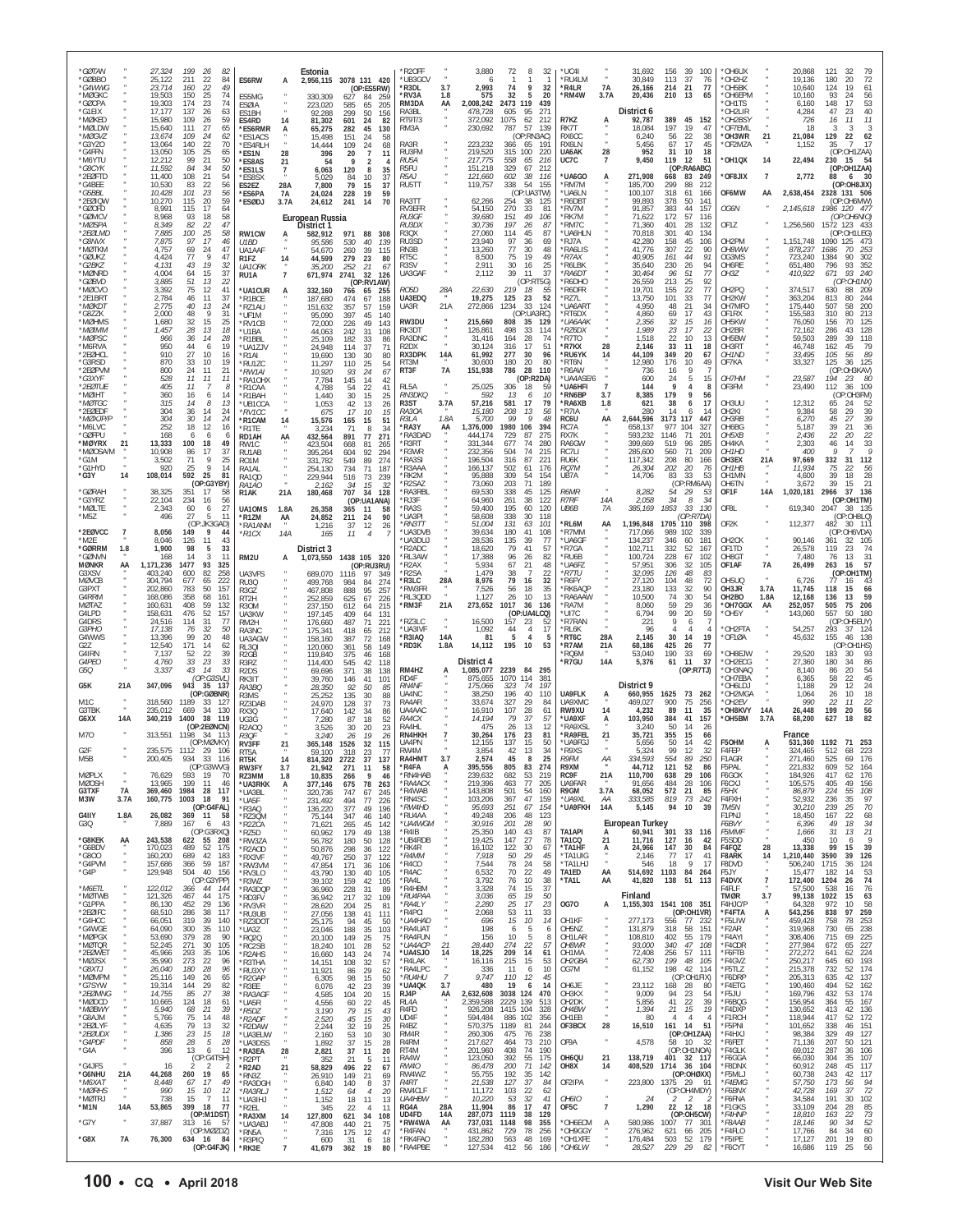| *F8DEG<br>10,512<br>94<br>22<br>50<br>DL9CP<br>17,336<br>30<br>400<br>183<br>*DG2BHB<br>66<br>96<br>58<br>*DK9OS<br>5,280<br>76<br>16<br>50<br>DJ6TB<br>172,939<br>68<br>22,386<br>149<br>25<br>92<br>127<br>23<br>55<br>213<br>21,318<br>76<br>61<br>*F1GYX<br>8,220<br>16<br>44<br>DG7FB<br>14,430<br>*DK4VF<br>5,246<br>63<br>20<br>41<br>DK7ZT<br>168,795<br>415<br>66<br>*DL1SO<br>139<br>26<br>22<br>57<br>*F4GYM<br>35<br>18<br>350<br>59<br>188<br>177<br>6,272<br>64<br>21<br>DL4LT<br>13,667<br>115<br>*DL1XA<br>5,104<br>80<br>40<br>DJ5LA<br>161,044<br><i>*DO3ME</i><br>20,967<br>26<br>242<br>*DL5JAG<br>20,790<br>64<br>*F5MA<br>5,994<br>70<br>12<br>25<br>DB1BW<br>12,298<br>127<br>22<br>64<br>*DL9HCO<br>4,964<br>78<br>18<br>50<br>DL5AXX<br>159,285<br>84<br>175<br>130<br>26<br>99<br>*F8CPA<br>50<br>22<br>34<br>9,240<br>22<br>*DL9NAI<br>4,949<br>27<br>299<br>80<br>*DL8RB<br>5.152<br>DL2ZB0<br>98<br>48<br>44<br>22<br>DL 7AA<br>152,685<br>181<br>19,840<br>125<br>29<br>67<br>15<br>39<br>93<br>20<br>89<br>12<br>454<br>19,012<br>73<br>*F5SGI<br>5,076<br>DL6PO<br>5,772<br>54<br>*DL6DJ<br>4,675<br>43<br>DG7JB<br>152,390<br>50<br>195<br>*DK1FT<br>156<br>24<br>$\frac{57}{71}$<br>11<br>$20\,$<br>37<br>399<br>31<br>*F5OCL<br>5,044<br>98<br>41<br>DK3AX<br>5,016<br>56<br>4,656<br>45<br>18<br>30<br>DK6AH<br>146,292<br>56<br>*DGØERS<br>12,320<br>78<br><i>*DF9DH</i><br>163<br>*F5TRB<br>4,940<br>51<br>19<br>33<br><b>DK8FG</b><br>4,826<br>53<br>20<br>18<br>*DL1VJL<br>4,500<br>41<br>17<br>33<br>DL9BBE<br>142,120<br>431<br>52<br>168<br>*DK8AP<br>12,065<br>120<br>24<br>54<br>55<br>4.794<br>21<br>4,212<br>38<br>3,960<br>28<br>294<br>72<br>145<br>*DGØOJO<br>99<br>25<br>*F6CHF<br>43<br>30<br>DL2QB<br>14<br>25<br>*DO5AL<br>48<br>17<br>DM5TI<br>139,748<br>11,613<br>*F8DYD<br>3,901<br>46<br>14<br>33<br>DM9JM<br>3,920<br>50<br>15<br>41<br>*DL3NDD<br>3,729<br>42<br>11<br>22<br>DL1CG<br>138,480<br>399<br>58<br>182<br>*DL2ART<br>11,172<br>99<br>21<br>50<br>40<br>1.710<br>28<br>13<br>25<br>13<br>28<br>531<br>44<br>*DL1TS<br>27<br>*F1PYN<br>3,864<br>63<br>16<br>DI 5RDC<br>*DM4DS<br>52<br>DR7B<br>121,440<br>140<br>8.547<br>3.526<br>64<br>42<br>*F5BTH<br>3,483<br>44<br>18<br>25<br><b>DF9RD</b><br>1,050<br>21<br>12<br>13<br>*DL9GTD<br>3,504<br>14<br>34<br>(OP:DL2JRM)<br>*DL2YCD<br>8,500<br>58<br>64<br>26<br>56<br>53<br>32<br>38<br>*F1TZM<br>9<br>11<br>3,486<br>50<br>28<br>DM5TS<br>119,992<br>*DD7BW<br>7,490<br>99<br>3,479<br>63<br>15<br>34<br>DL9NC<br>11<br>*DM6HK<br>14<br>450<br>14<br>660<br>55<br>- 15.<br>25<br>*F4GYI<br>810<br>19<br>12<br>15<br>DL3BZ<br>638<br>$^{25}_{17}$<br>10<br>19<br>*DL4JG<br>3,440<br>63<br>12<br>31<br>DJ5IW<br>108,000<br>323<br>53<br>172<br>*DD1UN<br>6,942<br>80<br>$*$ F1IJP<br>780<br>23<br>11<br>19<br>9<br>112<br>33<br>97,079<br>324<br>49<br>*DM6CS<br>21<br>DK9MW<br>414<br>14<br>*DLØBV<br>3,081<br>6<br>DL5NEB<br>144<br>6,784<br>62<br>12<br>*F4HXC<br>151<br>10<br>361<br>15<br>(OP:DJ3JD)<br>95,735<br>266<br>54<br>*DO1SJF<br>6,438<br>52<br>20<br>640<br>10<br>DL2RSA<br>-7<br>12<br>DB4MM<br>552<br>328<br>58<br>9<br>32<br>*DK9MOS<br>3,080<br>59<br>295<br>123<br>*DLØHDB<br>70<br>40<br>*F4GMW<br>18<br>11<br>12<br><b>DO1RGI</b><br>19<br>51<br>DC4A<br>94,333<br>56<br>5,406<br>13<br>(OP:DO8FD)<br>23<br>9<br>27<br>*DL1BDU/P<br>20<br>21<br>58,315<br>284<br>82<br>2,964<br>$\mathsf{Q}$<br>43<br>*F5OHH<br>464<br>DJ6TK<br>76<br>(OP:DL4NAC)<br>33<br>DL2VM<br>93,720<br>227<br>*DL7AOS<br>5,382<br>82<br>$\frac{35}{34}$<br>*F4HQO<br>400<br>14<br>5<br>5<br>DF6PB<br>28,923<br>134<br>26<br>67<br>*DC8SP<br>2,898<br>61<br>13<br>67 153<br>11<br>9<br>12<br>10<br>DL9LM<br>14<br>238<br>15<br>56<br>*DM2AJK<br>41<br>13<br>DL1LOD<br>78,764<br>51<br>143<br>DL9IM<br>4,959<br>42<br>23<br>*F6BXD<br>247<br>19,170<br>2,320<br>27<br>226<br>*F1IWH<br>10<br>235<br>47<br>203<br>125<br>*DO1KUB<br>4,896<br>90<br>39<br>77<br>DL8DAW<br>15,219<br>10<br>*DL7ET<br>2,193<br>57<br>8<br>35<br>DL5NAM<br>70,560<br>43<br>12<br>4<br>$\frac{39}{50}$<br>$\sqrt{5}$<br>19<br>25<br>10<br>-27<br>*DG1RPU<br>2,132<br>31<br>22<br>DL2OE<br>70,080<br>201<br>50<br>*DL1ONI<br>4,096<br>40<br>*F5OPR<br>70<br>DG2SDK<br>703<br>14<br>110<br>$\overline{7}$<br>*F4BRV<br>725<br>18<br>9<br>DL5RU<br>35,599<br>332<br>17<br>80<br>*DL7CU<br>2,074<br>43<br>12<br>22<br>DL7ATR<br>64,800<br>256<br>40<br>122<br>*DM6RAC<br>3,920<br>61<br>20<br>28<br>16<br>$\frac{40}{59}$<br>*F5VMN<br>47<br>25<br>*DO7DOC<br>64,798<br>240<br>49<br>*DF6YC<br>55<br>21<br>21<br>76,736<br>458<br>83<br><b>DL6MFK</b><br>2,128<br>13<br>1,800<br>80<br>8<br>37<br>130<br>3,660<br>26<br>DH4.IO<br>3.7<br>9<br>*F8CGL<br>45,198<br>233<br>26<br>67<br>DL1BA<br>9,405<br>153<br>48<br>*DO3GE<br>1,720<br>35<br>12<br>28<br>DF8XC<br>61,605<br>150<br>61<br>124<br>*D01MPR<br>3,116<br>76<br>23<br>*F4EIH<br>305<br>70<br>52<br>28<br>19<br>239<br>104<br>*DL1NKB<br>47<br>$\frac{22}{29}$<br>30<br>14<br>36,894<br>16<br>DL6DQW<br>1.8<br>1,836<br>*DLØRO<br>16<br>18<br>DR1E<br>56,700<br>36<br>10<br>6<br>1,666<br>2,656<br>*F5PWK<br>28,361<br>189<br>20<br>59<br>*DL1MAJ<br>503,076<br>743<br>82<br>289<br>(OP:DD3SAT)<br>(OP:DB1WA)<br>*DK7NC<br>2,397<br>33<br>18<br>Α<br>185<br>58<br>802<br>256<br>*DL7LL<br>40<br>55,942<br>2,352<br>59<br>*F6EWX<br>18,504<br>14<br>*DG2JA<br>1,632<br>DK1AX<br>230<br>44<br>*DC2CL<br>12<br>396,321<br>67<br>11<br>23<br>122<br>9<br>29<br>$\frac{16}{26}$<br>*F1MQJ<br>11,322<br>186<br>42<br>*DL4ZA<br>358,360<br>810<br>65<br>245<br>*DL1JPF<br>1,600<br>16<br>24<br>DK2MC<br>54,720<br>249<br>41<br>111<br>*DD9WL<br>2,349<br>30<br>13<br>*F6HXE<br>31<br>10<br>18<br>743<br>73<br>259<br>27<br>11<br>49,491<br>32<br>13<br>1,484<br>*DL1ATZ<br>354,576<br>*DL2ADI<br>1,485<br>16<br>DG9SEH<br>262<br>31<br>86<br>*DK2DQ<br>1,833<br>3,034<br>29<br>*F4HWL<br>100<br>35<br>*DJ3HW<br>540<br>71<br>215<br>*DJ4PK<br>15<br>48,100<br>39<br>109<br>*DF2AP<br>1,479<br>25<br>12<br>7<br>6<br>265,122<br>1,482<br>23<br>DK <sub>2</sub> CX<br>176<br>55<br>29<br>488<br>19<br>*DGØLFG<br>20<br>16<br>*F4EFI<br>2,052<br>9<br>*DG5MLA<br>210,140<br>66<br>200<br>*DL2DYL<br>1,290<br>12<br>18<br>DG2MEL<br>43,520<br>177<br>42<br>86<br>1,458<br>11<br>16<br>35<br>*F4FSB<br>17<br>*DK2WU<br>555<br>58<br>189<br>*DO1RWM<br>40<br>8<br>24<br>138<br>79<br>1,350<br>580<br>-3<br>206,245<br>1,280<br>DK4OT<br>40,836<br>44<br>*DL8JDX<br>18<br>11<br>559<br>11<br>*F5BEG<br>3.7<br>61,688<br>593<br>14<br>74<br>*DF3IS<br>205,860<br>58<br>177<br>*DL1PF<br>1,131<br>34<br>10<br>19<br>DM2AA<br>32,132<br>114<br>42<br>74<br>*DK6WA<br>1,176<br>20<br>10<br>23<br>149<br>10<br>528<br>57<br>*DO2JX<br>20<br>15<br>149<br>35<br>*F8DHE<br>8,413<br>37<br>*DK3WN<br>188,082<br>201<br>1,122<br>18<br>DL5RDO<br>31,640<br>37<br>76<br>*DJ2FR<br>1,156<br>11<br>69<br>531<br>10<br>31,070<br>150<br>20<br>14<br>F6DZU<br>941,744<br>1669<br>215<br>*DF5BM<br>173,753<br>49<br>190<br>*DF2GL<br>1,107<br>38<br>17<br>DL1CBQ<br>39<br>91<br>*DG5BRE<br>1,040<br>12<br>AA<br>10<br>15<br>35<br>95<br>10<br>847<br>74<br>268<br>*DF5RF<br>396<br>64<br>192<br>34<br>22<br>DL1DBR<br>30,420<br>164<br>*DL6MPG<br>800<br>15<br>F5RAG<br>496,926<br>168,448<br>*DM1MA<br>1,088<br>95<br>F5PHW<br>426,123<br>495<br>104<br>315<br>*DM5BB<br>160,328<br>494<br>45<br>151<br>*DL7LZ<br>968<br>17<br>10<br>12<br>DM1MF<br>28,634<br>122<br>44<br>*DL9NEI<br>754<br>13<br>13<br>13<br>11<br>706<br>152,570<br>390<br>945<br>27,508<br>202<br>23<br>9<br>F4HRM<br>359,060<br>61<br>199<br>*DB1VO<br>52<br>157<br>*DK2MB<br>17<br>10<br>11<br>DH8WR<br>69<br>$^*$ DI 57B<br>620<br>11<br>F1NZC<br>329,272<br>737<br>72<br>244<br>*DL8ULO<br>151,680<br>538<br>47<br>190<br>*DB7MA<br>870<br>18<br>14<br>DC1HR<br>26,536<br>131<br>43<br>81<br>*DG8MG<br>462<br>16<br>9<br>13<br>16<br>393<br>74<br>523<br>775<br>24<br>136<br>35<br>95<br>206,124<br>193<br>*DG1IU<br>149,002<br>46<br>157<br>*DK7AC<br>25<br>DG2NMH<br>25,610<br>*DC2CT<br>320<br>9<br>F6BEE<br>-7<br>8<br>8<br>F1UIJ<br>146,583<br>394<br>54<br>129<br>*DK6QW<br>147,256<br>362<br>56<br>177<br>*DH4RJ<br>750<br>31<br>24<br>DK1MM<br>24,648<br>129<br>24<br>55<br>*DG1UAE<br>255<br>9<br>9<br>6<br>8<br>115,934<br>437<br>447<br>*DD9PS<br>12<br>20,003<br>97<br>28<br>55<br>*DL7FP<br>204<br>11<br>F4EUG<br>37<br>*DL9GWD<br>125,268<br>46<br>173<br>672<br>10<br>DF3NBM<br>13<br>-61<br>11<br>6<br>58<br>F5JFU<br>95,598<br>247<br>168<br>*DL5JS<br>118,494<br>423<br>40<br>134<br>*DL/LX2LX<br>24<br>9<br>20<br>DL1MEV<br>17,675<br>70<br>44<br>57<br>DL9OHA<br>168<br>638<br>310<br>42<br>338<br>17<br>93<br>31<br>58<br>35<br>F8VNU<br>95,460<br>143<br>*DM2GG<br>118,080<br>56<br>190<br>*DL5KUA<br>621<br>11<br>16<br>DF8ZH<br>14,418<br>*DO4TP<br>21A<br>8,823<br>74<br>16<br>31<br>59<br>45<br>122<br>*DL4MFR<br>117,208<br>400<br>151<br>*DG5AAP<br>25<br>14,344<br>104<br>29<br>5,280<br>F5CQ<br>82,665<br>238<br>45<br>546<br>-7<br>19<br>DJ9YL<br>*DO3EF<br>-53<br>17<br>329<br>397<br>14<br>72<br>27<br>40<br>46<br>F4GPB<br>70,070<br>33<br>121<br>*DL7VX<br>108,454<br>50<br>161<br>*DL5TW<br>506<br>10<br>12<br>DG3MR<br>12,596<br>*DG7NFX<br>14A<br>13,671<br>145<br>17<br>29<br>25<br>15<br>28<br>*DJ6HR<br>104,520<br>356<br>42<br>153<br>494<br>18<br>10<br>11,375<br>80<br>*DF4JM<br>91<br><i>F6BLP</i><br>6,579<br>60<br>*DG1FN<br>16<br>DL5ST<br>66<br>4,025<br>6<br>19<br>451<br>37<br>27<br>9<br>22<br>F1ULQ<br>5,832<br>70<br>35<br>*DF6QC<br>94,512<br>142<br>*DL8ME<br>464<br>23<br>12<br>DJ1TO<br>11,360<br>88<br>53<br>*DK8XX<br>1,891<br>42<br>$\overline{4}$<br>23<br>29<br>94,488<br>440<br>42 144<br>*DL2LMS<br>10<br>9,984<br>74<br>F2FZ<br>418<br>-11<br>11<br>11<br>*DLØGH<br>456<br>11<br>9<br>DL7LIN<br>9,563<br>106<br>18<br>55<br>Gibraltar<br>F1EBN<br>28A<br>32,025<br>168<br>19<br>56<br>(OP:DL2FDL)<br>*DL1LSW<br>441<br>17<br>$\overline{1}$<br>14<br>DF1LON<br>19<br>*DH4PSG<br>92,796<br>19<br>7,584<br>29<br>*ZB2TT<br>TM4Q<br>1649<br>34<br>134<br>322<br>*DL6AAO<br>62<br>AA<br>2051 64 244<br>21A<br>616,056<br>50<br>159<br>429<br>6<br>DK3WE<br>771,540<br>42<br>F4GGQ<br>1342<br>36<br>132<br>*DH7FA<br>82,665<br>349<br>41<br>126<br>*DL8NFA<br>306<br>11<br>10<br>DR4W<br>6,104<br>80<br>14<br>512,736<br>47<br>77,770<br>239<br>*DL2MHO<br>300<br>9<br>Greece<br>F4CPF<br>9,514<br>20<br>*DI 9HB<br>48<br>154<br>15<br>11<br>(OP:DL4NAC)<br>60<br>SV2BXA<br>F4ENK<br>14A<br>537,901<br>1760<br>38<br>123<br>*DK7CH<br>76,788<br>430<br>34<br>128<br>*DM3BN<br>297<br>16<br>12<br>15<br>DM5EE<br>5,928<br>28<br>29<br>81,270<br>235<br>59<br>130<br>36<br>$\ddot{A}$<br>257<br>*DH7OM<br>231<br>DJ8QP<br>5,192<br>43<br>SV8RX<br>39<br>F4FF7<br>343,980<br>34<br>113<br>*DLØRD<br>67,402<br>44<br>90<br>58<br>46<br>21<br>1336<br>-7<br>16<br>6,480<br>4<br>F4HUA<br>8,624<br>112<br>10<br>34<br>(OP:DL3ECQ)<br>*DF4BM<br>182<br>9<br>5<br>DL1KID<br>5,133<br>41<br>19<br>40<br>SV2KF<br>936<br>15<br>16<br>9<br>F4BKV<br>3.7A<br>178,088<br>20<br>93<br>*DK8HE<br>65,741<br>309<br>*DO4HMS<br>25<br>33<br>SV8DTD<br>21<br>164,100<br>74<br>1065<br>127<br>5<br>17<br>DL4NAC<br>4,335<br>38<br>18<br>1019<br>26<br>42<br>154<br>94<br>*TM3Z<br>2,356,263<br>2283<br>125<br>512<br>*DL5LB<br>62,928<br>364<br>33<br>111<br>*DL5BBN<br>147<br>$\overline{7}$<br>3<br>DL6GV<br>4,224<br>37<br>18<br>26<br>SV6JHA<br>65,152<br>249<br>AA<br>34<br>(OP:F4DSK)<br>258<br>35<br>14<br>5<br>3,713<br>51<br>29<br>50<br>86<br>*DD10P<br>60,915<br>120<br>*DKØBRM<br>140<br>DG7RO<br>SX1Z<br>14<br>138,544<br>1069<br>26<br>541,660<br>(OP:DL6BCS)<br>*F8ATM<br>548 111<br>56,322<br>233<br>38<br>3,087<br>28<br>:SV1PMR)<br>400<br>*DL1DF<br>111<br>DL8BFV<br>33<br>21<br>(OP:<br>239<br>38<br>*DM5HR<br>2,350<br>43<br>30<br>SV8RMA<br>12,800<br>*F5DRD<br>283,176<br>638<br>62<br>214<br>*DD5MA<br>55,968<br>121<br>132<br>DF8AA<br>17<br>3.7<br>181<br>10<br>54<br>5<br>198<br>250<br>*F4GOT<br>510<br>38<br>54,540<br>34<br>*DO2VV<br>$\mathcal{P}$<br>2,040<br>'SV2HJQ<br>269,868<br>877<br>127,510<br>167<br>*DJ3GE<br>101<br>45<br>$\overline{4}$<br>DM3VL<br>26<br>16<br>18<br>А<br>60<br>197<br>*DL4PAC<br>*F4BWJ<br>106,118<br>287<br>54<br>140<br>*DK4EF<br>53,949<br>46<br>101<br>16<br>9<br>7<br>DJ9HX<br>1,984<br>24<br>15<br>16<br>*SV1RMB<br>124,047<br>471<br>42<br>137<br>109<br>*F4VSE<br>48<br>*DJ4DN<br>52,752<br>225<br>*DLØXX<br>DL7YS<br>1,881<br>27<br>*SV2HJW<br>70,044<br>88.275<br>266<br>117<br>41<br>116<br>12<br>2<br>2<br>11<br>22<br>262<br>47<br>*F1SKH<br>50<br>228<br>(OP:DJ2YE)<br>24<br>24<br>44,940<br>74<br>83,634<br>238<br>109<br>*DL1RTO<br>47,724<br>34<br>89<br>DL7USM<br>1,326<br>15<br>'SV2AIU<br>181<br>33<br>192<br>*DO1PCD<br>9<br>35,968<br>85<br>53<br>65<br>*F1ROA<br>324<br>36<br>34<br>19,944<br>132<br>16<br>'SV1CEI<br>117<br>43<br>75,818<br>131<br>*DF9IX<br>41.418<br>84<br>21<br>22<br>50<br><i>DD8SM</i><br>528<br>8<br>*F8DSN<br>75,060<br>244<br>49<br>131<br>*DF1ASG<br>40,108<br>256<br>34<br>114<br>*DK3CC<br>14,421<br>116<br>18<br>39<br>DF6QP<br>360<br>11<br>*SV2KGA<br>17,952<br>79<br>35<br>10<br>*F4KKE<br>226<br>39,902<br>169<br>*DO2MS<br>10<br>*SV1DOO<br>14,194<br>93<br>40,014<br>-31<br>86<br>*DL3BCR<br>36<br>106<br>7,701<br>15<br>36<br>DI 7VOG<br>160<br>5<br>29<br>67<br>28<br>39<br>(OP:F6JSZ)<br>*DL5KBO<br>37,719<br>223<br>34<br>93<br>*DO9CW<br>4,469<br>69<br>13<br>DL2AMD<br>154<br>13<br>5<br>'SV7CUD<br>3,990<br>48<br>18<br>*F4FRF<br>23,028<br>215<br>37<br>*DO7ES<br>3.914<br>19<br>19<br>407<br>25<br>92<br>*SV1PMZ<br>3,976<br>19<br>37<br>123<br>-37<br>77<br><b>DI 5AWF</b><br>36,751<br>106<br>42<br>DL5L<br>28A<br>95,355<br>54<br>*F4DZF<br>20,273<br>105<br>35<br>*DL3DRN<br>35,328<br>158<br>42<br>96<br>*DL1RPR<br>3,604<br>52<br>13<br>21<br>(OP:DGØOKW)<br>*SV1RVJ<br>2,310<br>37<br>11<br>19<br>62<br>*F1TRE<br>15,540<br>30<br>34,526<br>209<br>*DL3KDF<br>2,992<br>38<br>22<br>DL2VK<br>2,204<br>'SV1VJ<br>24<br>81<br>54<br>*DM2AWM<br>34<br>88<br>12<br>2,120<br>25<br>31<br>11<br>16<br>18<br>39<br>31<br>*F4HSE<br>7,897<br>108<br>14<br>*DG1YBN<br>33,592<br>192<br>105<br>*DH5WB<br>1,248<br>23<br>10<br>16<br>DH8BQA<br>21A<br>356,224<br>889<br>38<br>138<br>*SV1VN<br>16<br>14<br>675<br>11<br>*F5MVB<br>19<br>25<br>32,421<br>31<br>76<br>395<br>20<br>*SV10BN<br>10<br>1,848<br>26<br>*DD6DR<br>193<br>*DL9ZP<br>56,306<br>74<br>DL6RDM<br>57,630<br>241<br>31<br>82<br>108<br>5<br>14<br>*F4EPU<br>1,035<br>15<br>27<br>*DLØGEO<br>243<br>50<br>*SV2YC<br>66<br>11<br>12<br>*DJ4WM<br>29,736<br>223<br>91<br>19,282<br>12<br>DJ2ST<br>1,188<br>32<br>9<br>14<br>30,295<br>265<br>17<br>187<br>85<br>*F4GDO<br>21A<br>11,592<br>147<br>15<br>41<br>*DL1EHG<br>29,493<br>28<br>(OP:DL2YAK)<br>DL1SVA<br>1,083<br>21<br>'SV1HER<br>60<br>10<br>3<br>$\mathcal{I}$<br>1.8<br>17<br>*DL7FB<br>18,056<br>279<br>*F4GLD<br>8,040<br>27,930<br>188<br>21<br>77<br>209<br>14A<br>1,070,016<br>40<br>SV1BFW<br>262,860<br>316<br>94<br>43<br>*DO9SR<br>13<br>48<br>DL2ARD<br>2636<br>152<br>AA<br>111<br>*F5TGR<br>14A<br>39,456<br>212<br>21<br>75<br>*DL4HWM<br>27,840<br>257<br>21<br>99<br>*DM9KC<br>10,962<br>120<br>13<br>45<br><b>DMØY</b><br>428,040<br>1421<br>36<br>128<br>SV1KYC<br>76,505<br>273<br>36<br>107<br>74<br>(OP:DL3BQA)<br>115<br>*F3WT<br>189<br>12<br>3<br>*DK7MCX<br>26,750<br>169<br>33<br>*DL2OT<br>3.705<br>67<br>12<br>27<br>SV4LQW<br>48,488<br>251<br>37<br>4<br>DL9FCR<br>*DK5OCE<br>26,640<br>194<br>30<br>81<br>*DJ1NI<br>3,268<br>65<br>9<br>29<br>9,845<br>125<br>12<br>43<br>SV2ESW<br>32,025<br>241<br>79<br>26<br>Germany<br>178<br>92<br>CI/2FY1<br>26.287<br>つフ<br>70<br>1N 7RT<br>782<br>D ISVH<br>66 24R<br>40A<br>'nr dis<br>66<br>9<br>DJ5MW<br>3,047,198<br>2870 118<br>399<br>*DL1AWC<br>198<br>28<br>93<br>*DF1GRA<br>38<br><b>DKØAE</b><br>1103 15<br>79<br>SV1JG<br>21A<br>202,373<br>811<br>35<br>122<br>26,257<br>1.550<br>16<br>3.7A<br>101,614<br>1380<br>18<br>SV2GJV<br>48<br>DL7BC<br>1,177,908<br>95<br>317<br>*DO1CS<br>25,908<br>156<br>76<br>*DK6HM<br>$\overline{7}$<br>(OP:DJ1AA)<br>1.8A<br>10,528<br>173<br>8<br>26<br>602<br>DL1WA<br>1,057,680<br>1487<br>94<br>358<br>*DL4ZAA<br>25,300<br>167<br>30<br>80<br>*DL4EDC<br>64<br>6<br>3<br>DL2SAX<br>1.8A<br>20,838<br>275 11<br>58<br>*SV3RPQ<br>AA<br>250,306<br>700<br>55<br>211<br>415,584<br>748<br>79<br>137<br>31<br>75<br>*DL1STV<br>DL9NDV<br>728<br>295<br>50<br>120<br><b>DHØGHU</b><br>254<br>*DL5CK<br>25,228<br>50<br>27<br>24<br>*SV2DFK<br>94,010<br>8<br>4<br>6<br>-4<br>$\epsilon$<br>DLØESA<br>354,416<br>882<br>68<br>204<br>*DL1ALN<br>24,570<br>110<br>42<br>75<br>*DF8HS<br>0<br>0<br>0<br>DL9NBD<br>672<br>33<br>$\overline{4}$<br>20<br>*SV1AAK<br>64,125<br>181<br>52<br>119<br>$\Omega$<br>(OP:EA1HEO)<br>24,420<br>35<br>97<br>*DL8AKA<br>26,700<br>327<br>741,836<br>975 103 351<br>*SY1BFI<br>40<br>120<br>*DK4HH<br>168<br>$\overline{7}$<br>14<br>61<br>*DF2AJ<br>AA<br>247<br>62,720<br>DL1DTL<br>325,042<br>582<br>73<br>258<br>*DJØYI<br>23,644<br>146<br>26<br>66<br>*DD2TC<br>2,590<br>82<br>7<br>28<br>*DQ1P<br>487,606<br>590 102<br>304<br>*SV8PMM<br>7,808<br>86<br>14<br>50<br>70<br>33<br>*DL9EAH<br>103<br>$\overline{7}$<br>38<br>(OP:DK1IP)<br>41<br>DK4VW<br>308,858<br>641<br>208<br>*DL2AWA<br>23,575<br>151<br>82<br>2,340<br>*SV2TX<br>6,565<br>46<br>24<br>*DL8MAS<br>407,886<br>28A<br>DL2CC<br>304,836<br>23,540<br>27<br>80<br>*DF1MB<br>783 66 248<br>*SV1XV<br>1,680<br>16<br>838<br>50<br>83<br>*DL2GMI<br>169<br>$\overline{2}$<br>-28<br>8<br>-1<br>-1<br>70<br>22,601<br>65<br>1.8<br>78<br>708<br>72 206<br>*SV3GKW<br>9<br>37<br>DL4WA<br>270,050<br>622<br>205<br>*DL4GBA<br>124<br>32<br>*DL3EAZ<br>2,660<br>4<br>31<br>*DL1GME<br>372,242<br>14A<br>5,842<br>103<br>29<br>434<br>DH1PAL<br>262,542<br>599<br>63<br>219<br>*DL9LF<br>22,330<br>81<br>*DL2RZG<br>2,556<br>75<br>32<br>310,068<br>80 244<br>106<br>$\overline{4}$<br>*DK5D<br><b>DLØWW</b><br>255,312<br>15<br>(OP:DK5DC)<br>502<br>66<br>150<br>*DO6NI<br>19,968<br>204<br>21<br>75<br>*DL6JH<br>378<br>27<br>$\mathcal{R}$<br>Guernsey<br>233,562<br>*GU3HFN<br>214<br>155<br>23<br>57<br>DL6FBL<br>AA<br>5527 158<br>*DJ6OZ<br>502 66 183<br>532,092<br>1145 68 280<br>DK5EZ<br>247,361<br>450<br>63<br>*DA9A<br>19,840<br>9,525,360<br>622<br>A<br>DK3BK<br>(OP:DO1NPF)<br>*D040D<br>229,614<br>50 181<br>(OP:RL5D)<br>237,636<br>668<br>60<br>186<br>DJ80G<br>3,213,945<br>2360<br>143<br>522<br>640<br>*DL8AX<br>19,594<br>520<br>*MUØGSY<br>DK5RL<br>209,884<br>490<br>67<br>207<br>113<br>2,541,779<br>2103<br>138<br>505<br>*DL4VAI<br>200,725<br>62 197<br>21<br>88,998<br>71<br>31<br>70<br>DF9XV<br>556<br>-20<br><b>7A</b><br>DL1JGO<br>186,979<br>470<br>63<br>184<br>*DL8OAZ<br>18,952<br>149<br>30<br>73<br>DJ7UC<br>2,394,776<br>1601 141<br>500<br>*DLØNG<br>193,809<br>511<br>56 175<br><b>GU4EON</b><br>12,152<br>174<br>51<br>11<br>*DJ3CS<br>100<br>27<br>*MUØFAL |
|--------------------------------------------------------------------------------------------------------------------------------------------------------------------------------------------------------------------------------------------------------------------------------------------------------------------------------------------------------------------------------------------------------------------------------------------------------------------------------------------------------------------------------------------------------------------------------------------------------------------------------------------------------------------------------------------------------------------------------------------------------------------------------------------------------------------------------------------------------------------------------------------------------------------------------------------------------------------------------------------------------------------------------------------------------------------------------------------------------------------------------------------------------------------------------------------------------------------------------------------------------------------------------------------------------------------------------------------------------------------------------------------------------------------------------------------------------------------------------------------------------------------------------------------------------------------------------------------------------------------------------------------------------------------------------------------------------------------------------------------------------------------------------------------------------------------------------------------------------------------------------------------------------------------------------------------------------------------------------------------------------------------------------------------------------------------------------------------------------------------------------------------------------------------------------------------------------------------------------------------------------------------------------------------------------------------------------------------------------------------------------------------------------------------------------------------------------------------------------------------------------------------------------------------------------------------------------------------------------------------------------------------------------------------------------------------------------------------------------------------------------------------------------------------------------------------------------------------------------------------------------------------------------------------------------------------------------------------------------------------------------------------------------------------------------------------------------------------------------------------------------------------------------------------------------------------------------------------------------------------------------------------------------------------------------------------------------------------------------------------------------------------------------------------------------------------------------------------------------------------------------------------------------------------------------------------------------------------------------------------------------------------------------------------------------------------------------------------------------------------------------------------------------------------------------------------------------------------------------------------------------------------------------------------------------------------------------------------------------------------------------------------------------------------------------------------------------------------------------------------------------------------------------------------------------------------------------------------------------------------------------------------------------------------------------------------------------------------------------------------------------------------------------------------------------------------------------------------------------------------------------------------------------------------------------------------------------------------------------------------------------------------------------------------------------------------------------------------------------------------------------------------------------------------------------------------------------------------------------------------------------------------------------------------------------------------------------------------------------------------------------------------------------------------------------------------------------------------------------------------------------------------------------------------------------------------------------------------------------------------------------------------------------------------------------------------------------------------------------------------------------------------------------------------------------------------------------------------------------------------------------------------------------------------------------------------------------------------------------------------------------------------------------------------------------------------------------------------------------------------------------------------------------------------------------------------------------------------------------------------------------------------------------------------------------------------------------------------------------------------------------------------------------------------------------------------------------------------------------------------------------------------------------------------------------------------------------------------------------------------------------------------------------------------------------------------------------------------------------------------------------------------------------------------------------------------------------------------------------------------------------------------------------------------------------------------------------------------------------------------------------------------------------------------------------------------------------------------------------------------------------------------------------------------------------------------------------------------------------------------------------------------------------------------------------------------------------------------------------------------------------------------------------------------------------------------------------------------------------------------------------------------------------------------------------------------------------------------------------------------------------------------------------------------------------------------------------------------------------------------------------------------------------------------------------------------------------------------------------------------------------------------------------------------------------------------------------------------------------------------------------------------------------------------------------------------------------------------------------------------------------------------------------------------------------------------------------------------------------------------------------------------------------------------------------------------------------------------------------------------------------------------------------------------------------------------------------------------------------------------------------------------------------------------------------------------------------------------------------------------------------------------------------------------------------------------------------------------------------------------------------------------------------------------------------------------------------------------------------------------------------------------------------------------------------------------------------------------------------------------------------------------------------------------------------------------------------------------------------------------------------------------------------------------------------------------------------------------------------------------------------------------------------------------------------------------------------------------------------------------------------------------------------------------------------------------------------------------------------------------------------------------------------------------------------------------------------------------------------------------------------------------------------------------------------------------------------------------------------------------------------------------------------------------------------------------------------------------------------------------------------------------------------------------------------------------------------------------------------------------------------------------------------------------------------------------------------------------------------------------------------------------------------------------------------------------------------------------------------------------------------------------------------------------------------------------------------------------------------------------------------------------------------------------------------------------------------------------------------------------------------------------------------------------------------------------------------------------------------------------------------------------------------------------------------------------------------------------------------------------------------------------------------------------------------------------------------------------------------------------------------------------------------------------------------------------------------------------------------------------------------------------------------------------------------------------------------------------------------------------------------------------------------------------------------------------------------------------------------------------------------------------------------------------------------------------------------------------------------------------------------------------------------------------------------------------------------------------------------------------------------------------------------------------------------------------------------------------------------------------------------------------------------------------------------------------------------------------------------------------------------------------------------------------------------------------------------------------------------------------------------------------------------------------------------------------------------------------------------------------------------------------------------------------------------------------------------------------------------------------------------------------------------------------------------------------------------------------------------------------------------------------------------------------------------------------------------------------------------------------------------------------------------------------------------------------------------------------------------------------------------------------------------------------------------------------------------------------------------------------------------------------------------------------------------------------------------------------------------------------------------------------------------------------------------------------------------------------------------------------------------------------------------------------------------------------------------------------------------------------------------------------------------------------------------------------------------------------------------------------------------------------------------------------------------------------------------------------------------------------------------------------------------------------------------------------------------------------------------------------------------------------------------------------------------------------------------------------------------------------------------------------------------------------------------------------------------------------------------------------------------------------------------------------------------------------------------------------------------------------------------------------------------------------------------------------------------------------------------------------------------------------------------------------------------------------------------------------------------------------------------------------------------------------------------------------------------------------------------------------------------------------------------------------------------------------------------------------------------------------------------------------------------------------------------------------------------------------------------------------------------------------------------------------------------------------------------------------------------------------------------------------------------------------------------------------------------------------------------------------------------------------------------------------------------------------------------------------------------------------------------------------------------------------------------------------------------------------------------------------------------------------------------------------------------------------------------------------------------------------------------------------------------------------------------------------------------------------------------------------------------------------------------------------------------------------------------------------------------------------------------------------------------------------------------------------------------------------------------------------------------------------------------------------------------------------------------------------------------------------------------------------------------------------------------------------------------------------------------------------------------------------------------------------------------------------------------------------------------------------------------------------------------------------------------------------------------------------------------------------------------------------------------------------------------------------------------------------------------------------------------------------------------------------------------------------------------------------------------------------------------------------------------------------------------------------------------------------------------------------------------------------------------------------------------------------------------------------------------------------------------------------------------------------------------------------------------------------------------------------------------------------------------------------------------------------------------------------------------------------------------------------------------------------------------------------------------------------------------------------------------------------------------------------------------------------------------------------------------------------------------------------------------------------------------------------------------------------------------------------------------------------------------------------------------------------------------------------------------------------------------------------------------------------------------------------------------------------------------------------------------------------------------------------------------------------------------------------------------------------------------------------------------------------------------------------------------------------------------------------------------------------------------------------------------------------------------------------------------------------------------------------------------------------------------------------------------------------------------------------------------------------------------------------------------------------------------------------------------------------------------------------------------------------------------------------------------------------------------------------------------------------------------------------------------------------------------------------------------------------------------------------------------------------------------------------------------------------------------------------------------------------------------------------------------------------------------------------------------------------------------------------------------------------------------------------------------------------------------------------------------------------------------------------------------------------------------------------------------------------------------------------------------------------------------------------------------------------------------------------------------------------------------------------------------------------------------------------------------------------------------------------------------------------------------------------------------------------------------------------------------------------------------------------------------------------------------------------------------------------------------------------------------------------------------------------------------------------------------------------------------------------------------------------------------------------------------------------------------------------------------------------------------------------------------------------------------------------------------------------------------|
|                                                                                                                                                                                                                                                                                                                                                                                                                                                                                                                                                                                                                                                                                                                                                                                                                                                                                                                                                                                                                                                                                                                                                                                                                                                                                                                                                                                                                                                                                                                                                                                                                                                                                                                                                                                                                                                                                                                                                                                                                                                                                                                                                                                                                                                                                                                                                                                                                                                                                                                                                                                                                                                                                                                                                                                                                                                                                                                                                                                                                                                                                                                                                                                                                                                                                                                                                                                                                                                                                                                                                                                                                                                                                                                                                                                                                                                                                                                                                                                                                                                                                                                                                                                                                                                                                                                                                                                                                                                                                                                                                                                                                                                                                                                                                                                                                                                                                                                                                                                                                                                                                                                                                                                                                                                                                                                                                                                                                                                                                                                                                                                                                                                                                                                                                                                                                                                                                                                                                                                                                                                                                                                                                                                                                                                                                                                                                                                                                                                                                                                                                                                                                                                                                                                                                                                                                                                                                                                                                                                                                                                                                                                                                                                                                                                                                                                                                                                                                                                                                                                                                                                                                                                                                                                                                                                                                                                                                                                                                                                                                                                                                                                                                                                                                                                                                                                                                                                                                                                                                                                                                                                                                                                                                                                                                                                                                                                                                                                                                                                                                                                                                                                                                                                                                                                                                                                                                                                                                                                                                                                                                                                                                                                                                                                                                                                                                                                                                                                                                                                                                                                                                                                                                                                                                                                                                                                                                                                                                                                                                                                                                                                                                                                                                                                                                                                                                                                                                                                                                                                                                                                                                                                                                                                                                                                                                                                                                                                                                                                                                                                                                                                                                                                                                                                                                                                                                                                                                                                                                                                                                                                                                                                                                                                                                                                                                                                                                                                                                                                                                                                                                                                                                                                                                                                                                                                                                                                                                                                                                                                                                                                                                                                                                                                                                                                                                                                                                                                                                                                                                                                                                                                                                                                                                                                                                                                                                                                                                                                                                                                                                                                                                                                                                                                                                                                                                                                                                                                                                                                                                                                                                                                                                                                                                                                                                                                                                                                                                                                                                                                                                                                                                                                                                                                                                                                                                                                                                                                                                                                                                                                                                                                                                                                                                                                                                                                                                                                                                                                                                                                                                                                                                                                                                                                                                                                                                                                                                                                                                                                                                                                                                                                                                                                                                                                                                                                                                                                                                                                                                                                                                                                                                                                                                                                                                                                                                                                                                                                                                                                                                                                                                                                                                                                                                                                                                                                                                                                                                                                                                                                                                                                                                                                                                                                                                                                                                                                                                                                                                                                                                                                                                                                                                                                                                                                                                                                                                                                                                                                                                                                                                                                                                                                                |
|                                                                                                                                                                                                                                                                                                                                                                                                                                                                                                                                                                                                                                                                                                                                                                                                                                                                                                                                                                                                                                                                                                                                                                                                                                                                                                                                                                                                                                                                                                                                                                                                                                                                                                                                                                                                                                                                                                                                                                                                                                                                                                                                                                                                                                                                                                                                                                                                                                                                                                                                                                                                                                                                                                                                                                                                                                                                                                                                                                                                                                                                                                                                                                                                                                                                                                                                                                                                                                                                                                                                                                                                                                                                                                                                                                                                                                                                                                                                                                                                                                                                                                                                                                                                                                                                                                                                                                                                                                                                                                                                                                                                                                                                                                                                                                                                                                                                                                                                                                                                                                                                                                                                                                                                                                                                                                                                                                                                                                                                                                                                                                                                                                                                                                                                                                                                                                                                                                                                                                                                                                                                                                                                                                                                                                                                                                                                                                                                                                                                                                                                                                                                                                                                                                                                                                                                                                                                                                                                                                                                                                                                                                                                                                                                                                                                                                                                                                                                                                                                                                                                                                                                                                                                                                                                                                                                                                                                                                                                                                                                                                                                                                                                                                                                                                                                                                                                                                                                                                                                                                                                                                                                                                                                                                                                                                                                                                                                                                                                                                                                                                                                                                                                                                                                                                                                                                                                                                                                                                                                                                                                                                                                                                                                                                                                                                                                                                                                                                                                                                                                                                                                                                                                                                                                                                                                                                                                                                                                                                                                                                                                                                                                                                                                                                                                                                                                                                                                                                                                                                                                                                                                                                                                                                                                                                                                                                                                                                                                                                                                                                                                                                                                                                                                                                                                                                                                                                                                                                                                                                                                                                                                                                                                                                                                                                                                                                                                                                                                                                                                                                                                                                                                                                                                                                                                                                                                                                                                                                                                                                                                                                                                                                                                                                                                                                                                                                                                                                                                                                                                                                                                                                                                                                                                                                                                                                                                                                                                                                                                                                                                                                                                                                                                                                                                                                                                                                                                                                                                                                                                                                                                                                                                                                                                                                                                                                                                                                                                                                                                                                                                                                                                                                                                                                                                                                                                                                                                                                                                                                                                                                                                                                                                                                                                                                                                                                                                                                                                                                                                                                                                                                                                                                                                                                                                                                                                                                                                                                                                                                                                                                                                                                                                                                                                                                                                                                                                                                                                                                                                                                                                                                                                                                                                                                                                                                                                                                                                                                                                                                                                                                                                                                                                                                                                                                                                                                                                                                                                                                                                                                                                                                                                                                                                                                                                                                                                                                                                                                                                                                                                                                                                                                                                                                                                                                                                                                                                                                                                                                                                                                                                                                                                                                                                |
|                                                                                                                                                                                                                                                                                                                                                                                                                                                                                                                                                                                                                                                                                                                                                                                                                                                                                                                                                                                                                                                                                                                                                                                                                                                                                                                                                                                                                                                                                                                                                                                                                                                                                                                                                                                                                                                                                                                                                                                                                                                                                                                                                                                                                                                                                                                                                                                                                                                                                                                                                                                                                                                                                                                                                                                                                                                                                                                                                                                                                                                                                                                                                                                                                                                                                                                                                                                                                                                                                                                                                                                                                                                                                                                                                                                                                                                                                                                                                                                                                                                                                                                                                                                                                                                                                                                                                                                                                                                                                                                                                                                                                                                                                                                                                                                                                                                                                                                                                                                                                                                                                                                                                                                                                                                                                                                                                                                                                                                                                                                                                                                                                                                                                                                                                                                                                                                                                                                                                                                                                                                                                                                                                                                                                                                                                                                                                                                                                                                                                                                                                                                                                                                                                                                                                                                                                                                                                                                                                                                                                                                                                                                                                                                                                                                                                                                                                                                                                                                                                                                                                                                                                                                                                                                                                                                                                                                                                                                                                                                                                                                                                                                                                                                                                                                                                                                                                                                                                                                                                                                                                                                                                                                                                                                                                                                                                                                                                                                                                                                                                                                                                                                                                                                                                                                                                                                                                                                                                                                                                                                                                                                                                                                                                                                                                                                                                                                                                                                                                                                                                                                                                                                                                                                                                                                                                                                                                                                                                                                                                                                                                                                                                                                                                                                                                                                                                                                                                                                                                                                                                                                                                                                                                                                                                                                                                                                                                                                                                                                                                                                                                                                                                                                                                                                                                                                                                                                                                                                                                                                                                                                                                                                                                                                                                                                                                                                                                                                                                                                                                                                                                                                                                                                                                                                                                                                                                                                                                                                                                                                                                                                                                                                                                                                                                                                                                                                                                                                                                                                                                                                                                                                                                                                                                                                                                                                                                                                                                                                                                                                                                                                                                                                                                                                                                                                                                                                                                                                                                                                                                                                                                                                                                                                                                                                                                                                                                                                                                                                                                                                                                                                                                                                                                                                                                                                                                                                                                                                                                                                                                                                                                                                                                                                                                                                                                                                                                                                                                                                                                                                                                                                                                                                                                                                                                                                                                                                                                                                                                                                                                                                                                                                                                                                                                                                                                                                                                                                                                                                                                                                                                                                                                                                                                                                                                                                                                                                                                                                                                                                                                                                                                                                                                                                                                                                                                                                                                                                                                                                                                                                                                                                                                                                                                                                                                                                                                                                                                                                                                                                                                                                                                                                                                                                                                                                                                                                                                                                                                                                                                                                                                                                                                                                                |
|                                                                                                                                                                                                                                                                                                                                                                                                                                                                                                                                                                                                                                                                                                                                                                                                                                                                                                                                                                                                                                                                                                                                                                                                                                                                                                                                                                                                                                                                                                                                                                                                                                                                                                                                                                                                                                                                                                                                                                                                                                                                                                                                                                                                                                                                                                                                                                                                                                                                                                                                                                                                                                                                                                                                                                                                                                                                                                                                                                                                                                                                                                                                                                                                                                                                                                                                                                                                                                                                                                                                                                                                                                                                                                                                                                                                                                                                                                                                                                                                                                                                                                                                                                                                                                                                                                                                                                                                                                                                                                                                                                                                                                                                                                                                                                                                                                                                                                                                                                                                                                                                                                                                                                                                                                                                                                                                                                                                                                                                                                                                                                                                                                                                                                                                                                                                                                                                                                                                                                                                                                                                                                                                                                                                                                                                                                                                                                                                                                                                                                                                                                                                                                                                                                                                                                                                                                                                                                                                                                                                                                                                                                                                                                                                                                                                                                                                                                                                                                                                                                                                                                                                                                                                                                                                                                                                                                                                                                                                                                                                                                                                                                                                                                                                                                                                                                                                                                                                                                                                                                                                                                                                                                                                                                                                                                                                                                                                                                                                                                                                                                                                                                                                                                                                                                                                                                                                                                                                                                                                                                                                                                                                                                                                                                                                                                                                                                                                                                                                                                                                                                                                                                                                                                                                                                                                                                                                                                                                                                                                                                                                                                                                                                                                                                                                                                                                                                                                                                                                                                                                                                                                                                                                                                                                                                                                                                                                                                                                                                                                                                                                                                                                                                                                                                                                                                                                                                                                                                                                                                                                                                                                                                                                                                                                                                                                                                                                                                                                                                                                                                                                                                                                                                                                                                                                                                                                                                                                                                                                                                                                                                                                                                                                                                                                                                                                                                                                                                                                                                                                                                                                                                                                                                                                                                                                                                                                                                                                                                                                                                                                                                                                                                                                                                                                                                                                                                                                                                                                                                                                                                                                                                                                                                                                                                                                                                                                                                                                                                                                                                                                                                                                                                                                                                                                                                                                                                                                                                                                                                                                                                                                                                                                                                                                                                                                                                                                                                                                                                                                                                                                                                                                                                                                                                                                                                                                                                                                                                                                                                                                                                                                                                                                                                                                                                                                                                                                                                                                                                                                                                                                                                                                                                                                                                                                                                                                                                                                                                                                                                                                                                                                                                                                                                                                                                                                                                                                                                                                                                                                                                                                                                                                                                                                                                                                                                                                                                                                                                                                                                                                                                                                                                                                                                                                                                                                                                                                                                                                                                                                                                                                                                                                                                                                |
|                                                                                                                                                                                                                                                                                                                                                                                                                                                                                                                                                                                                                                                                                                                                                                                                                                                                                                                                                                                                                                                                                                                                                                                                                                                                                                                                                                                                                                                                                                                                                                                                                                                                                                                                                                                                                                                                                                                                                                                                                                                                                                                                                                                                                                                                                                                                                                                                                                                                                                                                                                                                                                                                                                                                                                                                                                                                                                                                                                                                                                                                                                                                                                                                                                                                                                                                                                                                                                                                                                                                                                                                                                                                                                                                                                                                                                                                                                                                                                                                                                                                                                                                                                                                                                                                                                                                                                                                                                                                                                                                                                                                                                                                                                                                                                                                                                                                                                                                                                                                                                                                                                                                                                                                                                                                                                                                                                                                                                                                                                                                                                                                                                                                                                                                                                                                                                                                                                                                                                                                                                                                                                                                                                                                                                                                                                                                                                                                                                                                                                                                                                                                                                                                                                                                                                                                                                                                                                                                                                                                                                                                                                                                                                                                                                                                                                                                                                                                                                                                                                                                                                                                                                                                                                                                                                                                                                                                                                                                                                                                                                                                                                                                                                                                                                                                                                                                                                                                                                                                                                                                                                                                                                                                                                                                                                                                                                                                                                                                                                                                                                                                                                                                                                                                                                                                                                                                                                                                                                                                                                                                                                                                                                                                                                                                                                                                                                                                                                                                                                                                                                                                                                                                                                                                                                                                                                                                                                                                                                                                                                                                                                                                                                                                                                                                                                                                                                                                                                                                                                                                                                                                                                                                                                                                                                                                                                                                                                                                                                                                                                                                                                                                                                                                                                                                                                                                                                                                                                                                                                                                                                                                                                                                                                                                                                                                                                                                                                                                                                                                                                                                                                                                                                                                                                                                                                                                                                                                                                                                                                                                                                                                                                                                                                                                                                                                                                                                                                                                                                                                                                                                                                                                                                                                                                                                                                                                                                                                                                                                                                                                                                                                                                                                                                                                                                                                                                                                                                                                                                                                                                                                                                                                                                                                                                                                                                                                                                                                                                                                                                                                                                                                                                                                                                                                                                                                                                                                                                                                                                                                                                                                                                                                                                                                                                                                                                                                                                                                                                                                                                                                                                                                                                                                                                                                                                                                                                                                                                                                                                                                                                                                                                                                                                                                                                                                                                                                                                                                                                                                                                                                                                                                                                                                                                                                                                                                                                                                                                                                                                                                                                                                                                                                                                                                                                                                                                                                                                                                                                                                                                                                                                                                                                                                                                                                                                                                                                                                                                                                                                                                                                                                                                                                                                                                                                                                                                                                                                                                                                                                                                                                                                                                                                                                |
|                                                                                                                                                                                                                                                                                                                                                                                                                                                                                                                                                                                                                                                                                                                                                                                                                                                                                                                                                                                                                                                                                                                                                                                                                                                                                                                                                                                                                                                                                                                                                                                                                                                                                                                                                                                                                                                                                                                                                                                                                                                                                                                                                                                                                                                                                                                                                                                                                                                                                                                                                                                                                                                                                                                                                                                                                                                                                                                                                                                                                                                                                                                                                                                                                                                                                                                                                                                                                                                                                                                                                                                                                                                                                                                                                                                                                                                                                                                                                                                                                                                                                                                                                                                                                                                                                                                                                                                                                                                                                                                                                                                                                                                                                                                                                                                                                                                                                                                                                                                                                                                                                                                                                                                                                                                                                                                                                                                                                                                                                                                                                                                                                                                                                                                                                                                                                                                                                                                                                                                                                                                                                                                                                                                                                                                                                                                                                                                                                                                                                                                                                                                                                                                                                                                                                                                                                                                                                                                                                                                                                                                                                                                                                                                                                                                                                                                                                                                                                                                                                                                                                                                                                                                                                                                                                                                                                                                                                                                                                                                                                                                                                                                                                                                                                                                                                                                                                                                                                                                                                                                                                                                                                                                                                                                                                                                                                                                                                                                                                                                                                                                                                                                                                                                                                                                                                                                                                                                                                                                                                                                                                                                                                                                                                                                                                                                                                                                                                                                                                                                                                                                                                                                                                                                                                                                                                                                                                                                                                                                                                                                                                                                                                                                                                                                                                                                                                                                                                                                                                                                                                                                                                                                                                                                                                                                                                                                                                                                                                                                                                                                                                                                                                                                                                                                                                                                                                                                                                                                                                                                                                                                                                                                                                                                                                                                                                                                                                                                                                                                                                                                                                                                                                                                                                                                                                                                                                                                                                                                                                                                                                                                                                                                                                                                                                                                                                                                                                                                                                                                                                                                                                                                                                                                                                                                                                                                                                                                                                                                                                                                                                                                                                                                                                                                                                                                                                                                                                                                                                                                                                                                                                                                                                                                                                                                                                                                                                                                                                                                                                                                                                                                                                                                                                                                                                                                                                                                                                                                                                                                                                                                                                                                                                                                                                                                                                                                                                                                                                                                                                                                                                                                                                                                                                                                                                                                                                                                                                                                                                                                                                                                                                                                                                                                                                                                                                                                                                                                                                                                                                                                                                                                                                                                                                                                                                                                                                                                                                                                                                                                                                                                                                                                                                                                                                                                                                                                                                                                                                                                                                                                                                                                                                                                                                                                                                                                                                                                                                                                                                                                                                                                                                                                                                                                                                                                                                                                                                                                                                                                                                                                                                                                                                                                                |
|                                                                                                                                                                                                                                                                                                                                                                                                                                                                                                                                                                                                                                                                                                                                                                                                                                                                                                                                                                                                                                                                                                                                                                                                                                                                                                                                                                                                                                                                                                                                                                                                                                                                                                                                                                                                                                                                                                                                                                                                                                                                                                                                                                                                                                                                                                                                                                                                                                                                                                                                                                                                                                                                                                                                                                                                                                                                                                                                                                                                                                                                                                                                                                                                                                                                                                                                                                                                                                                                                                                                                                                                                                                                                                                                                                                                                                                                                                                                                                                                                                                                                                                                                                                                                                                                                                                                                                                                                                                                                                                                                                                                                                                                                                                                                                                                                                                                                                                                                                                                                                                                                                                                                                                                                                                                                                                                                                                                                                                                                                                                                                                                                                                                                                                                                                                                                                                                                                                                                                                                                                                                                                                                                                                                                                                                                                                                                                                                                                                                                                                                                                                                                                                                                                                                                                                                                                                                                                                                                                                                                                                                                                                                                                                                                                                                                                                                                                                                                                                                                                                                                                                                                                                                                                                                                                                                                                                                                                                                                                                                                                                                                                                                                                                                                                                                                                                                                                                                                                                                                                                                                                                                                                                                                                                                                                                                                                                                                                                                                                                                                                                                                                                                                                                                                                                                                                                                                                                                                                                                                                                                                                                                                                                                                                                                                                                                                                                                                                                                                                                                                                                                                                                                                                                                                                                                                                                                                                                                                                                                                                                                                                                                                                                                                                                                                                                                                                                                                                                                                                                                                                                                                                                                                                                                                                                                                                                                                                                                                                                                                                                                                                                                                                                                                                                                                                                                                                                                                                                                                                                                                                                                                                                                                                                                                                                                                                                                                                                                                                                                                                                                                                                                                                                                                                                                                                                                                                                                                                                                                                                                                                                                                                                                                                                                                                                                                                                                                                                                                                                                                                                                                                                                                                                                                                                                                                                                                                                                                                                                                                                                                                                                                                                                                                                                                                                                                                                                                                                                                                                                                                                                                                                                                                                                                                                                                                                                                                                                                                                                                                                                                                                                                                                                                                                                                                                                                                                                                                                                                                                                                                                                                                                                                                                                                                                                                                                                                                                                                                                                                                                                                                                                                                                                                                                                                                                                                                                                                                                                                                                                                                                                                                                                                                                                                                                                                                                                                                                                                                                                                                                                                                                                                                                                                                                                                                                                                                                                                                                                                                                                                                                                                                                                                                                                                                                                                                                                                                                                                                                                                                                                                                                                                                                                                                                                                                                                                                                                                                                                                                                                                                                                                                                                                                                                                                                                                                                                                                                                                                                                                                                                                                                                                                                                |
|                                                                                                                                                                                                                                                                                                                                                                                                                                                                                                                                                                                                                                                                                                                                                                                                                                                                                                                                                                                                                                                                                                                                                                                                                                                                                                                                                                                                                                                                                                                                                                                                                                                                                                                                                                                                                                                                                                                                                                                                                                                                                                                                                                                                                                                                                                                                                                                                                                                                                                                                                                                                                                                                                                                                                                                                                                                                                                                                                                                                                                                                                                                                                                                                                                                                                                                                                                                                                                                                                                                                                                                                                                                                                                                                                                                                                                                                                                                                                                                                                                                                                                                                                                                                                                                                                                                                                                                                                                                                                                                                                                                                                                                                                                                                                                                                                                                                                                                                                                                                                                                                                                                                                                                                                                                                                                                                                                                                                                                                                                                                                                                                                                                                                                                                                                                                                                                                                                                                                                                                                                                                                                                                                                                                                                                                                                                                                                                                                                                                                                                                                                                                                                                                                                                                                                                                                                                                                                                                                                                                                                                                                                                                                                                                                                                                                                                                                                                                                                                                                                                                                                                                                                                                                                                                                                                                                                                                                                                                                                                                                                                                                                                                                                                                                                                                                                                                                                                                                                                                                                                                                                                                                                                                                                                                                                                                                                                                                                                                                                                                                                                                                                                                                                                                                                                                                                                                                                                                                                                                                                                                                                                                                                                                                                                                                                                                                                                                                                                                                                                                                                                                                                                                                                                                                                                                                                                                                                                                                                                                                                                                                                                                                                                                                                                                                                                                                                                                                                                                                                                                                                                                                                                                                                                                                                                                                                                                                                                                                                                                                                                                                                                                                                                                                                                                                                                                                                                                                                                                                                                                                                                                                                                                                                                                                                                                                                                                                                                                                                                                                                                                                                                                                                                                                                                                                                                                                                                                                                                                                                                                                                                                                                                                                                                                                                                                                                                                                                                                                                                                                                                                                                                                                                                                                                                                                                                                                                                                                                                                                                                                                                                                                                                                                                                                                                                                                                                                                                                                                                                                                                                                                                                                                                                                                                                                                                                                                                                                                                                                                                                                                                                                                                                                                                                                                                                                                                                                                                                                                                                                                                                                                                                                                                                                                                                                                                                                                                                                                                                                                                                                                                                                                                                                                                                                                                                                                                                                                                                                                                                                                                                                                                                                                                                                                                                                                                                                                                                                                                                                                                                                                                                                                                                                                                                                                                                                                                                                                                                                                                                                                                                                                                                                                                                                                                                                                                                                                                                                                                                                                                                                                                                                                                                                                                                                                                                                                                                                                                                                                                                                                                                                                                                                                                                                                                                                                                                                                                                                                                                                                                                                                                                                                                                                |
|                                                                                                                                                                                                                                                                                                                                                                                                                                                                                                                                                                                                                                                                                                                                                                                                                                                                                                                                                                                                                                                                                                                                                                                                                                                                                                                                                                                                                                                                                                                                                                                                                                                                                                                                                                                                                                                                                                                                                                                                                                                                                                                                                                                                                                                                                                                                                                                                                                                                                                                                                                                                                                                                                                                                                                                                                                                                                                                                                                                                                                                                                                                                                                                                                                                                                                                                                                                                                                                                                                                                                                                                                                                                                                                                                                                                                                                                                                                                                                                                                                                                                                                                                                                                                                                                                                                                                                                                                                                                                                                                                                                                                                                                                                                                                                                                                                                                                                                                                                                                                                                                                                                                                                                                                                                                                                                                                                                                                                                                                                                                                                                                                                                                                                                                                                                                                                                                                                                                                                                                                                                                                                                                                                                                                                                                                                                                                                                                                                                                                                                                                                                                                                                                                                                                                                                                                                                                                                                                                                                                                                                                                                                                                                                                                                                                                                                                                                                                                                                                                                                                                                                                                                                                                                                                                                                                                                                                                                                                                                                                                                                                                                                                                                                                                                                                                                                                                                                                                                                                                                                                                                                                                                                                                                                                                                                                                                                                                                                                                                                                                                                                                                                                                                                                                                                                                                                                                                                                                                                                                                                                                                                                                                                                                                                                                                                                                                                                                                                                                                                                                                                                                                                                                                                                                                                                                                                                                                                                                                                                                                                                                                                                                                                                                                                                                                                                                                                                                                                                                                                                                                                                                                                                                                                                                                                                                                                                                                                                                                                                                                                                                                                                                                                                                                                                                                                                                                                                                                                                                                                                                                                                                                                                                                                                                                                                                                                                                                                                                                                                                                                                                                                                                                                                                                                                                                                                                                                                                                                                                                                                                                                                                                                                                                                                                                                                                                                                                                                                                                                                                                                                                                                                                                                                                                                                                                                                                                                                                                                                                                                                                                                                                                                                                                                                                                                                                                                                                                                                                                                                                                                                                                                                                                                                                                                                                                                                                                                                                                                                                                                                                                                                                                                                                                                                                                                                                                                                                                                                                                                                                                                                                                                                                                                                                                                                                                                                                                                                                                                                                                                                                                                                                                                                                                                                                                                                                                                                                                                                                                                                                                                                                                                                                                                                                                                                                                                                                                                                                                                                                                                                                                                                                                                                                                                                                                                                                                                                                                                                                                                                                                                                                                                                                                                                                                                                                                                                                                                                                                                                                                                                                                                                                                                                                                                                                                                                                                                                                                                                                                                                                                                                                                                                                                                                                                                                                                                                                                                                                                                                                                                                                                                                                                                                |
|                                                                                                                                                                                                                                                                                                                                                                                                                                                                                                                                                                                                                                                                                                                                                                                                                                                                                                                                                                                                                                                                                                                                                                                                                                                                                                                                                                                                                                                                                                                                                                                                                                                                                                                                                                                                                                                                                                                                                                                                                                                                                                                                                                                                                                                                                                                                                                                                                                                                                                                                                                                                                                                                                                                                                                                                                                                                                                                                                                                                                                                                                                                                                                                                                                                                                                                                                                                                                                                                                                                                                                                                                                                                                                                                                                                                                                                                                                                                                                                                                                                                                                                                                                                                                                                                                                                                                                                                                                                                                                                                                                                                                                                                                                                                                                                                                                                                                                                                                                                                                                                                                                                                                                                                                                                                                                                                                                                                                                                                                                                                                                                                                                                                                                                                                                                                                                                                                                                                                                                                                                                                                                                                                                                                                                                                                                                                                                                                                                                                                                                                                                                                                                                                                                                                                                                                                                                                                                                                                                                                                                                                                                                                                                                                                                                                                                                                                                                                                                                                                                                                                                                                                                                                                                                                                                                                                                                                                                                                                                                                                                                                                                                                                                                                                                                                                                                                                                                                                                                                                                                                                                                                                                                                                                                                                                                                                                                                                                                                                                                                                                                                                                                                                                                                                                                                                                                                                                                                                                                                                                                                                                                                                                                                                                                                                                                                                                                                                                                                                                                                                                                                                                                                                                                                                                                                                                                                                                                                                                                                                                                                                                                                                                                                                                                                                                                                                                                                                                                                                                                                                                                                                                                                                                                                                                                                                                                                                                                                                                                                                                                                                                                                                                                                                                                                                                                                                                                                                                                                                                                                                                                                                                                                                                                                                                                                                                                                                                                                                                                                                                                                                                                                                                                                                                                                                                                                                                                                                                                                                                                                                                                                                                                                                                                                                                                                                                                                                                                                                                                                                                                                                                                                                                                                                                                                                                                                                                                                                                                                                                                                                                                                                                                                                                                                                                                                                                                                                                                                                                                                                                                                                                                                                                                                                                                                                                                                                                                                                                                                                                                                                                                                                                                                                                                                                                                                                                                                                                                                                                                                                                                                                                                                                                                                                                                                                                                                                                                                                                                                                                                                                                                                                                                                                                                                                                                                                                                                                                                                                                                                                                                                                                                                                                                                                                                                                                                                                                                                                                                                                                                                                                                                                                                                                                                                                                                                                                                                                                                                                                                                                                                                                                                                                                                                                                                                                                                                                                                                                                                                                                                                                                                                                                                                                                                                                                                                                                                                                                                                                                                                                                                                                                                                                                                                                                                                                                                                                                                                                                                                                                                                                                                                                                                                |
|                                                                                                                                                                                                                                                                                                                                                                                                                                                                                                                                                                                                                                                                                                                                                                                                                                                                                                                                                                                                                                                                                                                                                                                                                                                                                                                                                                                                                                                                                                                                                                                                                                                                                                                                                                                                                                                                                                                                                                                                                                                                                                                                                                                                                                                                                                                                                                                                                                                                                                                                                                                                                                                                                                                                                                                                                                                                                                                                                                                                                                                                                                                                                                                                                                                                                                                                                                                                                                                                                                                                                                                                                                                                                                                                                                                                                                                                                                                                                                                                                                                                                                                                                                                                                                                                                                                                                                                                                                                                                                                                                                                                                                                                                                                                                                                                                                                                                                                                                                                                                                                                                                                                                                                                                                                                                                                                                                                                                                                                                                                                                                                                                                                                                                                                                                                                                                                                                                                                                                                                                                                                                                                                                                                                                                                                                                                                                                                                                                                                                                                                                                                                                                                                                                                                                                                                                                                                                                                                                                                                                                                                                                                                                                                                                                                                                                                                                                                                                                                                                                                                                                                                                                                                                                                                                                                                                                                                                                                                                                                                                                                                                                                                                                                                                                                                                                                                                                                                                                                                                                                                                                                                                                                                                                                                                                                                                                                                                                                                                                                                                                                                                                                                                                                                                                                                                                                                                                                                                                                                                                                                                                                                                                                                                                                                                                                                                                                                                                                                                                                                                                                                                                                                                                                                                                                                                                                                                                                                                                                                                                                                                                                                                                                                                                                                                                                                                                                                                                                                                                                                                                                                                                                                                                                                                                                                                                                                                                                                                                                                                                                                                                                                                                                                                                                                                                                                                                                                                                                                                                                                                                                                                                                                                                                                                                                                                                                                                                                                                                                                                                                                                                                                                                                                                                                                                                                                                                                                                                                                                                                                                                                                                                                                                                                                                                                                                                                                                                                                                                                                                                                                                                                                                                                                                                                                                                                                                                                                                                                                                                                                                                                                                                                                                                                                                                                                                                                                                                                                                                                                                                                                                                                                                                                                                                                                                                                                                                                                                                                                                                                                                                                                                                                                                                                                                                                                                                                                                                                                                                                                                                                                                                                                                                                                                                                                                                                                                                                                                                                                                                                                                                                                                                                                                                                                                                                                                                                                                                                                                                                                                                                                                                                                                                                                                                                                                                                                                                                                                                                                                                                                                                                                                                                                                                                                                                                                                                                                                                                                                                                                                                                                                                                                                                                                                                                                                                                                                                                                                                                                                                                                                                                                                                                                                                                                                                                                                                                                                                                                                                                                                                                                                                                                                                                                                                                                                                                                                                                                                                                                                                                                                                                                                                                                |
|                                                                                                                                                                                                                                                                                                                                                                                                                                                                                                                                                                                                                                                                                                                                                                                                                                                                                                                                                                                                                                                                                                                                                                                                                                                                                                                                                                                                                                                                                                                                                                                                                                                                                                                                                                                                                                                                                                                                                                                                                                                                                                                                                                                                                                                                                                                                                                                                                                                                                                                                                                                                                                                                                                                                                                                                                                                                                                                                                                                                                                                                                                                                                                                                                                                                                                                                                                                                                                                                                                                                                                                                                                                                                                                                                                                                                                                                                                                                                                                                                                                                                                                                                                                                                                                                                                                                                                                                                                                                                                                                                                                                                                                                                                                                                                                                                                                                                                                                                                                                                                                                                                                                                                                                                                                                                                                                                                                                                                                                                                                                                                                                                                                                                                                                                                                                                                                                                                                                                                                                                                                                                                                                                                                                                                                                                                                                                                                                                                                                                                                                                                                                                                                                                                                                                                                                                                                                                                                                                                                                                                                                                                                                                                                                                                                                                                                                                                                                                                                                                                                                                                                                                                                                                                                                                                                                                                                                                                                                                                                                                                                                                                                                                                                                                                                                                                                                                                                                                                                                                                                                                                                                                                                                                                                                                                                                                                                                                                                                                                                                                                                                                                                                                                                                                                                                                                                                                                                                                                                                                                                                                                                                                                                                                                                                                                                                                                                                                                                                                                                                                                                                                                                                                                                                                                                                                                                                                                                                                                                                                                                                                                                                                                                                                                                                                                                                                                                                                                                                                                                                                                                                                                                                                                                                                                                                                                                                                                                                                                                                                                                                                                                                                                                                                                                                                                                                                                                                                                                                                                                                                                                                                                                                                                                                                                                                                                                                                                                                                                                                                                                                                                                                                                                                                                                                                                                                                                                                                                                                                                                                                                                                                                                                                                                                                                                                                                                                                                                                                                                                                                                                                                                                                                                                                                                                                                                                                                                                                                                                                                                                                                                                                                                                                                                                                                                                                                                                                                                                                                                                                                                                                                                                                                                                                                                                                                                                                                                                                                                                                                                                                                                                                                                                                                                                                                                                                                                                                                                                                                                                                                                                                                                                                                                                                                                                                                                                                                                                                                                                                                                                                                                                                                                                                                                                                                                                                                                                                                                                                                                                                                                                                                                                                                                                                                                                                                                                                                                                                                                                                                                                                                                                                                                                                                                                                                                                                                                                                                                                                                                                                                                                                                                                                                                                                                                                                                                                                                                                                                                                                                                                                                                                                                                                                                                                                                                                                                                                                                                                                                                                                                                                                                                                                                                                                                                                                                                                                                                                                                                                                                                                                                                                                                                                |
|                                                                                                                                                                                                                                                                                                                                                                                                                                                                                                                                                                                                                                                                                                                                                                                                                                                                                                                                                                                                                                                                                                                                                                                                                                                                                                                                                                                                                                                                                                                                                                                                                                                                                                                                                                                                                                                                                                                                                                                                                                                                                                                                                                                                                                                                                                                                                                                                                                                                                                                                                                                                                                                                                                                                                                                                                                                                                                                                                                                                                                                                                                                                                                                                                                                                                                                                                                                                                                                                                                                                                                                                                                                                                                                                                                                                                                                                                                                                                                                                                                                                                                                                                                                                                                                                                                                                                                                                                                                                                                                                                                                                                                                                                                                                                                                                                                                                                                                                                                                                                                                                                                                                                                                                                                                                                                                                                                                                                                                                                                                                                                                                                                                                                                                                                                                                                                                                                                                                                                                                                                                                                                                                                                                                                                                                                                                                                                                                                                                                                                                                                                                                                                                                                                                                                                                                                                                                                                                                                                                                                                                                                                                                                                                                                                                                                                                                                                                                                                                                                                                                                                                                                                                                                                                                                                                                                                                                                                                                                                                                                                                                                                                                                                                                                                                                                                                                                                                                                                                                                                                                                                                                                                                                                                                                                                                                                                                                                                                                                                                                                                                                                                                                                                                                                                                                                                                                                                                                                                                                                                                                                                                                                                                                                                                                                                                                                                                                                                                                                                                                                                                                                                                                                                                                                                                                                                                                                                                                                                                                                                                                                                                                                                                                                                                                                                                                                                                                                                                                                                                                                                                                                                                                                                                                                                                                                                                                                                                                                                                                                                                                                                                                                                                                                                                                                                                                                                                                                                                                                                                                                                                                                                                                                                                                                                                                                                                                                                                                                                                                                                                                                                                                                                                                                                                                                                                                                                                                                                                                                                                                                                                                                                                                                                                                                                                                                                                                                                                                                                                                                                                                                                                                                                                                                                                                                                                                                                                                                                                                                                                                                                                                                                                                                                                                                                                                                                                                                                                                                                                                                                                                                                                                                                                                                                                                                                                                                                                                                                                                                                                                                                                                                                                                                                                                                                                                                                                                                                                                                                                                                                                                                                                                                                                                                                                                                                                                                                                                                                                                                                                                                                                                                                                                                                                                                                                                                                                                                                                                                                                                                                                                                                                                                                                                                                                                                                                                                                                                                                                                                                                                                                                                                                                                                                                                                                                                                                                                                                                                                                                                                                                                                                                                                                                                                                                                                                                                                                                                                                                                                                                                                                                                                                                                                                                                                                                                                                                                                                                                                                                                                                                                                                                                                                                                                                                                                                                                                                                                                                                                                                                                                                                                                                                                |
|                                                                                                                                                                                                                                                                                                                                                                                                                                                                                                                                                                                                                                                                                                                                                                                                                                                                                                                                                                                                                                                                                                                                                                                                                                                                                                                                                                                                                                                                                                                                                                                                                                                                                                                                                                                                                                                                                                                                                                                                                                                                                                                                                                                                                                                                                                                                                                                                                                                                                                                                                                                                                                                                                                                                                                                                                                                                                                                                                                                                                                                                                                                                                                                                                                                                                                                                                                                                                                                                                                                                                                                                                                                                                                                                                                                                                                                                                                                                                                                                                                                                                                                                                                                                                                                                                                                                                                                                                                                                                                                                                                                                                                                                                                                                                                                                                                                                                                                                                                                                                                                                                                                                                                                                                                                                                                                                                                                                                                                                                                                                                                                                                                                                                                                                                                                                                                                                                                                                                                                                                                                                                                                                                                                                                                                                                                                                                                                                                                                                                                                                                                                                                                                                                                                                                                                                                                                                                                                                                                                                                                                                                                                                                                                                                                                                                                                                                                                                                                                                                                                                                                                                                                                                                                                                                                                                                                                                                                                                                                                                                                                                                                                                                                                                                                                                                                                                                                                                                                                                                                                                                                                                                                                                                                                                                                                                                                                                                                                                                                                                                                                                                                                                                                                                                                                                                                                                                                                                                                                                                                                                                                                                                                                                                                                                                                                                                                                                                                                                                                                                                                                                                                                                                                                                                                                                                                                                                                                                                                                                                                                                                                                                                                                                                                                                                                                                                                                                                                                                                                                                                                                                                                                                                                                                                                                                                                                                                                                                                                                                                                                                                                                                                                                                                                                                                                                                                                                                                                                                                                                                                                                                                                                                                                                                                                                                                                                                                                                                                                                                                                                                                                                                                                                                                                                                                                                                                                                                                                                                                                                                                                                                                                                                                                                                                                                                                                                                                                                                                                                                                                                                                                                                                                                                                                                                                                                                                                                                                                                                                                                                                                                                                                                                                                                                                                                                                                                                                                                                                                                                                                                                                                                                                                                                                                                                                                                                                                                                                                                                                                                                                                                                                                                                                                                                                                                                                                                                                                                                                                                                                                                                                                                                                                                                                                                                                                                                                                                                                                                                                                                                                                                                                                                                                                                                                                                                                                                                                                                                                                                                                                                                                                                                                                                                                                                                                                                                                                                                                                                                                                                                                                                                                                                                                                                                                                                                                                                                                                                                                                                                                                                                                                                                                                                                                                                                                                                                                                                                                                                                                                                                                                                                                                                                                                                                                                                                                                                                                                                                                                                                                                                                                                                                                                                                                                                                                                                                                                                                                                                                                                                                                                                                                                                                |
|                                                                                                                                                                                                                                                                                                                                                                                                                                                                                                                                                                                                                                                                                                                                                                                                                                                                                                                                                                                                                                                                                                                                                                                                                                                                                                                                                                                                                                                                                                                                                                                                                                                                                                                                                                                                                                                                                                                                                                                                                                                                                                                                                                                                                                                                                                                                                                                                                                                                                                                                                                                                                                                                                                                                                                                                                                                                                                                                                                                                                                                                                                                                                                                                                                                                                                                                                                                                                                                                                                                                                                                                                                                                                                                                                                                                                                                                                                                                                                                                                                                                                                                                                                                                                                                                                                                                                                                                                                                                                                                                                                                                                                                                                                                                                                                                                                                                                                                                                                                                                                                                                                                                                                                                                                                                                                                                                                                                                                                                                                                                                                                                                                                                                                                                                                                                                                                                                                                                                                                                                                                                                                                                                                                                                                                                                                                                                                                                                                                                                                                                                                                                                                                                                                                                                                                                                                                                                                                                                                                                                                                                                                                                                                                                                                                                                                                                                                                                                                                                                                                                                                                                                                                                                                                                                                                                                                                                                                                                                                                                                                                                                                                                                                                                                                                                                                                                                                                                                                                                                                                                                                                                                                                                                                                                                                                                                                                                                                                                                                                                                                                                                                                                                                                                                                                                                                                                                                                                                                                                                                                                                                                                                                                                                                                                                                                                                                                                                                                                                                                                                                                                                                                                                                                                                                                                                                                                                                                                                                                                                                                                                                                                                                                                                                                                                                                                                                                                                                                                                                                                                                                                                                                                                                                                                                                                                                                                                                                                                                                                                                                                                                                                                                                                                                                                                                                                                                                                                                                                                                                                                                                                                                                                                                                                                                                                                                                                                                                                                                                                                                                                                                                                                                                                                                                                                                                                                                                                                                                                                                                                                                                                                                                                                                                                                                                                                                                                                                                                                                                                                                                                                                                                                                                                                                                                                                                                                                                                                                                                                                                                                                                                                                                                                                                                                                                                                                                                                                                                                                                                                                                                                                                                                                                                                                                                                                                                                                                                                                                                                                                                                                                                                                                                                                                                                                                                                                                                                                                                                                                                                                                                                                                                                                                                                                                                                                                                                                                                                                                                                                                                                                                                                                                                                                                                                                                                                                                                                                                                                                                                                                                                                                                                                                                                                                                                                                                                                                                                                                                                                                                                                                                                                                                                                                                                                                                                                                                                                                                                                                                                                                                                                                                                                                                                                                                                                                                                                                                                                                                                                                                                                                                                                                                                                                                                                                                                                                                                                                                                                                                                                                                                                                                                                                                                                                                                                                                                                                                                                                                                                                                                                                                                                                                                |
|                                                                                                                                                                                                                                                                                                                                                                                                                                                                                                                                                                                                                                                                                                                                                                                                                                                                                                                                                                                                                                                                                                                                                                                                                                                                                                                                                                                                                                                                                                                                                                                                                                                                                                                                                                                                                                                                                                                                                                                                                                                                                                                                                                                                                                                                                                                                                                                                                                                                                                                                                                                                                                                                                                                                                                                                                                                                                                                                                                                                                                                                                                                                                                                                                                                                                                                                                                                                                                                                                                                                                                                                                                                                                                                                                                                                                                                                                                                                                                                                                                                                                                                                                                                                                                                                                                                                                                                                                                                                                                                                                                                                                                                                                                                                                                                                                                                                                                                                                                                                                                                                                                                                                                                                                                                                                                                                                                                                                                                                                                                                                                                                                                                                                                                                                                                                                                                                                                                                                                                                                                                                                                                                                                                                                                                                                                                                                                                                                                                                                                                                                                                                                                                                                                                                                                                                                                                                                                                                                                                                                                                                                                                                                                                                                                                                                                                                                                                                                                                                                                                                                                                                                                                                                                                                                                                                                                                                                                                                                                                                                                                                                                                                                                                                                                                                                                                                                                                                                                                                                                                                                                                                                                                                                                                                                                                                                                                                                                                                                                                                                                                                                                                                                                                                                                                                                                                                                                                                                                                                                                                                                                                                                                                                                                                                                                                                                                                                                                                                                                                                                                                                                                                                                                                                                                                                                                                                                                                                                                                                                                                                                                                                                                                                                                                                                                                                                                                                                                                                                                                                                                                                                                                                                                                                                                                                                                                                                                                                                                                                                                                                                                                                                                                                                                                                                                                                                                                                                                                                                                                                                                                                                                                                                                                                                                                                                                                                                                                                                                                                                                                                                                                                                                                                                                                                                                                                                                                                                                                                                                                                                                                                                                                                                                                                                                                                                                                                                                                                                                                                                                                                                                                                                                                                                                                                                                                                                                                                                                                                                                                                                                                                                                                                                                                                                                                                                                                                                                                                                                                                                                                                                                                                                                                                                                                                                                                                                                                                                                                                                                                                                                                                                                                                                                                                                                                                                                                                                                                                                                                                                                                                                                                                                                                                                                                                                                                                                                                                                                                                                                                                                                                                                                                                                                                                                                                                                                                                                                                                                                                                                                                                                                                                                                                                                                                                                                                                                                                                                                                                                                                                                                                                                                                                                                                                                                                                                                                                                                                                                                                                                                                                                                                                                                                                                                                                                                                                                                                                                                                                                                                                                                                                                                                                                                                                                                                                                                                                                                                                                                                                                                                                                                                                                                                                                                                                                                                                                                                                                                                                                                                                                                                                                                                                |
|                                                                                                                                                                                                                                                                                                                                                                                                                                                                                                                                                                                                                                                                                                                                                                                                                                                                                                                                                                                                                                                                                                                                                                                                                                                                                                                                                                                                                                                                                                                                                                                                                                                                                                                                                                                                                                                                                                                                                                                                                                                                                                                                                                                                                                                                                                                                                                                                                                                                                                                                                                                                                                                                                                                                                                                                                                                                                                                                                                                                                                                                                                                                                                                                                                                                                                                                                                                                                                                                                                                                                                                                                                                                                                                                                                                                                                                                                                                                                                                                                                                                                                                                                                                                                                                                                                                                                                                                                                                                                                                                                                                                                                                                                                                                                                                                                                                                                                                                                                                                                                                                                                                                                                                                                                                                                                                                                                                                                                                                                                                                                                                                                                                                                                                                                                                                                                                                                                                                                                                                                                                                                                                                                                                                                                                                                                                                                                                                                                                                                                                                                                                                                                                                                                                                                                                                                                                                                                                                                                                                                                                                                                                                                                                                                                                                                                                                                                                                                                                                                                                                                                                                                                                                                                                                                                                                                                                                                                                                                                                                                                                                                                                                                                                                                                                                                                                                                                                                                                                                                                                                                                                                                                                                                                                                                                                                                                                                                                                                                                                                                                                                                                                                                                                                                                                                                                                                                                                                                                                                                                                                                                                                                                                                                                                                                                                                                                                                                                                                                                                                                                                                                                                                                                                                                                                                                                                                                                                                                                                                                                                                                                                                                                                                                                                                                                                                                                                                                                                                                                                                                                                                                                                                                                                                                                                                                                                                                                                                                                                                                                                                                                                                                                                                                                                                                                                                                                                                                                                                                                                                                                                                                                                                                                                                                                                                                                                                                                                                                                                                                                                                                                                                                                                                                                                                                                                                                                                                                                                                                                                                                                                                                                                                                                                                                                                                                                                                                                                                                                                                                                                                                                                                                                                                                                                                                                                                                                                                                                                                                                                                                                                                                                                                                                                                                                                                                                                                                                                                                                                                                                                                                                                                                                                                                                                                                                                                                                                                                                                                                                                                                                                                                                                                                                                                                                                                                                                                                                                                                                                                                                                                                                                                                                                                                                                                                                                                                                                                                                                                                                                                                                                                                                                                                                                                                                                                                                                                                                                                                                                                                                                                                                                                                                                                                                                                                                                                                                                                                                                                                                                                                                                                                                                                                                                                                                                                                                                                                                                                                                                                                                                                                                                                                                                                                                                                                                                                                                                                                                                                                                                                                                                                                                                                                                                                                                                                                                                                                                                                                                                                                                                                                                                                                                                                                                                                                                                                                                                                                                                                                                                                                                                                                                                                |
|                                                                                                                                                                                                                                                                                                                                                                                                                                                                                                                                                                                                                                                                                                                                                                                                                                                                                                                                                                                                                                                                                                                                                                                                                                                                                                                                                                                                                                                                                                                                                                                                                                                                                                                                                                                                                                                                                                                                                                                                                                                                                                                                                                                                                                                                                                                                                                                                                                                                                                                                                                                                                                                                                                                                                                                                                                                                                                                                                                                                                                                                                                                                                                                                                                                                                                                                                                                                                                                                                                                                                                                                                                                                                                                                                                                                                                                                                                                                                                                                                                                                                                                                                                                                                                                                                                                                                                                                                                                                                                                                                                                                                                                                                                                                                                                                                                                                                                                                                                                                                                                                                                                                                                                                                                                                                                                                                                                                                                                                                                                                                                                                                                                                                                                                                                                                                                                                                                                                                                                                                                                                                                                                                                                                                                                                                                                                                                                                                                                                                                                                                                                                                                                                                                                                                                                                                                                                                                                                                                                                                                                                                                                                                                                                                                                                                                                                                                                                                                                                                                                                                                                                                                                                                                                                                                                                                                                                                                                                                                                                                                                                                                                                                                                                                                                                                                                                                                                                                                                                                                                                                                                                                                                                                                                                                                                                                                                                                                                                                                                                                                                                                                                                                                                                                                                                                                                                                                                                                                                                                                                                                                                                                                                                                                                                                                                                                                                                                                                                                                                                                                                                                                                                                                                                                                                                                                                                                                                                                                                                                                                                                                                                                                                                                                                                                                                                                                                                                                                                                                                                                                                                                                                                                                                                                                                                                                                                                                                                                                                                                                                                                                                                                                                                                                                                                                                                                                                                                                                                                                                                                                                                                                                                                                                                                                                                                                                                                                                                                                                                                                                                                                                                                                                                                                                                                                                                                                                                                                                                                                                                                                                                                                                                                                                                                                                                                                                                                                                                                                                                                                                                                                                                                                                                                                                                                                                                                                                                                                                                                                                                                                                                                                                                                                                                                                                                                                                                                                                                                                                                                                                                                                                                                                                                                                                                                                                                                                                                                                                                                                                                                                                                                                                                                                                                                                                                                                                                                                                                                                                                                                                                                                                                                                                                                                                                                                                                                                                                                                                                                                                                                                                                                                                                                                                                                                                                                                                                                                                                                                                                                                                                                                                                                                                                                                                                                                                                                                                                                                                                                                                                                                                                                                                                                                                                                                                                                                                                                                                                                                                                                                                                                                                                                                                                                                                                                                                                                                                                                                                                                                                                                                                                                                                                                                                                                                                                                                                                                                                                                                                                                                                                                                                                                                                                                                                                                                                                                                                                                                                                                                                                                                                                                                                                |
|                                                                                                                                                                                                                                                                                                                                                                                                                                                                                                                                                                                                                                                                                                                                                                                                                                                                                                                                                                                                                                                                                                                                                                                                                                                                                                                                                                                                                                                                                                                                                                                                                                                                                                                                                                                                                                                                                                                                                                                                                                                                                                                                                                                                                                                                                                                                                                                                                                                                                                                                                                                                                                                                                                                                                                                                                                                                                                                                                                                                                                                                                                                                                                                                                                                                                                                                                                                                                                                                                                                                                                                                                                                                                                                                                                                                                                                                                                                                                                                                                                                                                                                                                                                                                                                                                                                                                                                                                                                                                                                                                                                                                                                                                                                                                                                                                                                                                                                                                                                                                                                                                                                                                                                                                                                                                                                                                                                                                                                                                                                                                                                                                                                                                                                                                                                                                                                                                                                                                                                                                                                                                                                                                                                                                                                                                                                                                                                                                                                                                                                                                                                                                                                                                                                                                                                                                                                                                                                                                                                                                                                                                                                                                                                                                                                                                                                                                                                                                                                                                                                                                                                                                                                                                                                                                                                                                                                                                                                                                                                                                                                                                                                                                                                                                                                                                                                                                                                                                                                                                                                                                                                                                                                                                                                                                                                                                                                                                                                                                                                                                                                                                                                                                                                                                                                                                                                                                                                                                                                                                                                                                                                                                                                                                                                                                                                                                                                                                                                                                                                                                                                                                                                                                                                                                                                                                                                                                                                                                                                                                                                                                                                                                                                                                                                                                                                                                                                                                                                                                                                                                                                                                                                                                                                                                                                                                                                                                                                                                                                                                                                                                                                                                                                                                                                                                                                                                                                                                                                                                                                                                                                                                                                                                                                                                                                                                                                                                                                                                                                                                                                                                                                                                                                                                                                                                                                                                                                                                                                                                                                                                                                                                                                                                                                                                                                                                                                                                                                                                                                                                                                                                                                                                                                                                                                                                                                                                                                                                                                                                                                                                                                                                                                                                                                                                                                                                                                                                                                                                                                                                                                                                                                                                                                                                                                                                                                                                                                                                                                                                                                                                                                                                                                                                                                                                                                                                                                                                                                                                                                                                                                                                                                                                                                                                                                                                                                                                                                                                                                                                                                                                                                                                                                                                                                                                                                                                                                                                                                                                                                                                                                                                                                                                                                                                                                                                                                                                                                                                                                                                                                                                                                                                                                                                                                                                                                                                                                                                                                                                                                                                                                                                                                                                                                                                                                                                                                                                                                                                                                                                                                                                                                                                                                                                                                                                                                                                                                                                                                                                                                                                                                                                                                                                                                                                                                                                                                                                                                                                                                                                                                                                                                                                                                                |
|                                                                                                                                                                                                                                                                                                                                                                                                                                                                                                                                                                                                                                                                                                                                                                                                                                                                                                                                                                                                                                                                                                                                                                                                                                                                                                                                                                                                                                                                                                                                                                                                                                                                                                                                                                                                                                                                                                                                                                                                                                                                                                                                                                                                                                                                                                                                                                                                                                                                                                                                                                                                                                                                                                                                                                                                                                                                                                                                                                                                                                                                                                                                                                                                                                                                                                                                                                                                                                                                                                                                                                                                                                                                                                                                                                                                                                                                                                                                                                                                                                                                                                                                                                                                                                                                                                                                                                                                                                                                                                                                                                                                                                                                                                                                                                                                                                                                                                                                                                                                                                                                                                                                                                                                                                                                                                                                                                                                                                                                                                                                                                                                                                                                                                                                                                                                                                                                                                                                                                                                                                                                                                                                                                                                                                                                                                                                                                                                                                                                                                                                                                                                                                                                                                                                                                                                                                                                                                                                                                                                                                                                                                                                                                                                                                                                                                                                                                                                                                                                                                                                                                                                                                                                                                                                                                                                                                                                                                                                                                                                                                                                                                                                                                                                                                                                                                                                                                                                                                                                                                                                                                                                                                                                                                                                                                                                                                                                                                                                                                                                                                                                                                                                                                                                                                                                                                                                                                                                                                                                                                                                                                                                                                                                                                                                                                                                                                                                                                                                                                                                                                                                                                                                                                                                                                                                                                                                                                                                                                                                                                                                                                                                                                                                                                                                                                                                                                                                                                                                                                                                                                                                                                                                                                                                                                                                                                                                                                                                                                                                                                                                                                                                                                                                                                                                                                                                                                                                                                                                                                                                                                                                                                                                                                                                                                                                                                                                                                                                                                                                                                                                                                                                                                                                                                                                                                                                                                                                                                                                                                                                                                                                                                                                                                                                                                                                                                                                                                                                                                                                                                                                                                                                                                                                                                                                                                                                                                                                                                                                                                                                                                                                                                                                                                                                                                                                                                                                                                                                                                                                                                                                                                                                                                                                                                                                                                                                                                                                                                                                                                                                                                                                                                                                                                                                                                                                                                                                                                                                                                                                                                                                                                                                                                                                                                                                                                                                                                                                                                                                                                                                                                                                                                                                                                                                                                                                                                                                                                                                                                                                                                                                                                                                                                                                                                                                                                                                                                                                                                                                                                                                                                                                                                                                                                                                                                                                                                                                                                                                                                                                                                                                                                                                                                                                                                                                                                                                                                                                                                                                                                                                                                                                                                                                                                                                                                                                                                                                                                                                                                                                                                                                                                                                                                                                                                                                                                                                                                                                                                                                                                                                                                                                                                                                |
|                                                                                                                                                                                                                                                                                                                                                                                                                                                                                                                                                                                                                                                                                                                                                                                                                                                                                                                                                                                                                                                                                                                                                                                                                                                                                                                                                                                                                                                                                                                                                                                                                                                                                                                                                                                                                                                                                                                                                                                                                                                                                                                                                                                                                                                                                                                                                                                                                                                                                                                                                                                                                                                                                                                                                                                                                                                                                                                                                                                                                                                                                                                                                                                                                                                                                                                                                                                                                                                                                                                                                                                                                                                                                                                                                                                                                                                                                                                                                                                                                                                                                                                                                                                                                                                                                                                                                                                                                                                                                                                                                                                                                                                                                                                                                                                                                                                                                                                                                                                                                                                                                                                                                                                                                                                                                                                                                                                                                                                                                                                                                                                                                                                                                                                                                                                                                                                                                                                                                                                                                                                                                                                                                                                                                                                                                                                                                                                                                                                                                                                                                                                                                                                                                                                                                                                                                                                                                                                                                                                                                                                                                                                                                                                                                                                                                                                                                                                                                                                                                                                                                                                                                                                                                                                                                                                                                                                                                                                                                                                                                                                                                                                                                                                                                                                                                                                                                                                                                                                                                                                                                                                                                                                                                                                                                                                                                                                                                                                                                                                                                                                                                                                                                                                                                                                                                                                                                                                                                                                                                                                                                                                                                                                                                                                                                                                                                                                                                                                                                                                                                                                                                                                                                                                                                                                                                                                                                                                                                                                                                                                                                                                                                                                                                                                                                                                                                                                                                                                                                                                                                                                                                                                                                                                                                                                                                                                                                                                                                                                                                                                                                                                                                                                                                                                                                                                                                                                                                                                                                                                                                                                                                                                                                                                                                                                                                                                                                                                                                                                                                                                                                                                                                                                                                                                                                                                                                                                                                                                                                                                                                                                                                                                                                                                                                                                                                                                                                                                                                                                                                                                                                                                                                                                                                                                                                                                                                                                                                                                                                                                                                                                                                                                                                                                                                                                                                                                                                                                                                                                                                                                                                                                                                                                                                                                                                                                                                                                                                                                                                                                                                                                                                                                                                                                                                                                                                                                                                                                                                                                                                                                                                                                                                                                                                                                                                                                                                                                                                                                                                                                                                                                                                                                                                                                                                                                                                                                                                                                                                                                                                                                                                                                                                                                                                                                                                                                                                                                                                                                                                                                                                                                                                                                                                                                                                                                                                                                                                                                                                                                                                                                                                                                                                                                                                                                                                                                                                                                                                                                                                                                                                                                                                                                                                                                                                                                                                                                                                                                                                                                                                                                                                                                                                                                                                                                                                                                                                                                                                                                                                                                                                                                                                                                                |
| 186,594<br>17,050<br>(OP:DK8NC)<br>52,542<br>187<br>88<br>DL1TRK<br>482<br>58<br>216<br>83<br>DJ5AN<br>1,555,281<br>1564 119 448<br>AA<br>38<br>DDØVE<br>132,012<br>417<br>51<br>177<br>*DD9NT<br>16,459<br>126<br>30<br>79<br>DL5GAC<br>1,381,458<br>1547 116<br>418<br>*DM5Z<br>186,400<br>447 59 174<br>(OP:DM5JBN)<br>DJ2YE<br>120,204<br>492<br>*DO1PGR<br>15,275<br>134<br>19<br>DL7CX<br>1,308,480<br>1412 123<br>457<br>41<br>171<br>46<br>Hungary                                                                                                                                                                                                                                                                                                                                                                                                                                                                                                                                                                                                                                                                                                                                                                                                                                                                                                                                                                                                                                                                                                                                                                                                                                                                                                                                                                                                                                                                                                                                                                                                                                                                                                                                                                                                                                                                                                                                                                                                                                                                                                                                                                                                                                                                                                                                                                                                                                                                                                                                                                                                                                                                                                                                                                                                                                                                                                                                                                                                                                                                                                                                                                                                                                                                                                                                                                                                                                                                                                                                                                                                                                                                                                                                                                                                                                                                                                                                                                                                                                                                                                                                                                                                                                                                                                                                                                                                                                                                                                                                                                                                                                                                                                                                                                                                                                                                                                                                                                                                                                                                                                                                                                                                                                                                                                                                                                                                                                                                                                                                                                                                                                                                                                                                                                                                                                                                                                                                                                                                                                                                                                                                                                                                                                                                                                                                                                                                                                                                                                                                                                                                                                                                                                                                                                                                                                                                                                                                                                                                                                                                                                                                                                                                                                                                                                                                                                                                                                                                                                                                                                                                                                                                                                                                                                                                                                                                                                                                                                                                                                                                                                                                                                                                                                                                                                                                                                                                                                                                                                                                                                                                                                                                                                                                                                                                                                                                                                                                                                                                                                                                                                                                                                                                                                                                                                                                                                                                                                                                                                                                                                                                                                                                                                                                                                                                                                                                                                                                                                                                                                                                                                                                                                                                                                                                                                                                                                                                                                                                                                                                                                                                                                                                                                                                                                                                                                                                                                                                                                                                                                                                                                                                                                                                                                                                                                                                                                                                                                                                                                                                                                                                                                                                                                                                                                                                                                                                                                                                                                                                                                                                                                                                                                                                                                                                                                                                                                                                                                                                                                                                                                                                                                                                                                                                                                                                                                                                                                                                                                                                                                                                                                                                                                                                                                                                                                                                                                                                                                                                                                                                                                                                                                                                                                                                                                                                                                                                                                                                                                                                                                                                                                                                                                                                                                                                                                                                                                                                                                                                                                                                                                                                                                                                                                                                                                                                                                                                                                                                                                                                                                                                                                                                                                                                                                                                                                                                                                                                                                                                                                                                                                                                                                                                                                                                                                                                                                                                                                                                                                                                                                                                                                                                                                                                                                                                                                                                                                                                                                                                                                                                                                                                                                                                                                                                                                                                                                                                                                                                                                                                                                                                                                                                                                                                                                                                                                                                                                                                                                                                                                                                                                                                                                                                                                                                                                                                                                                                                                                                                                                                                                                                                                                                                                                                                                                                                                                                                                                                                                                                                                                                                                                                                                                                     |
| DK4IO<br>118,003<br>331<br>52<br>145<br>*DF6QE<br>15,106<br>96<br>32<br>59<br>DL1NKS<br>1,198,937<br>1612 94<br>385<br>*DL2SWR<br>154,476<br>371<br>69 183<br>HA5UA<br>70,794<br>379<br>40<br>98<br>Ą<br>114,816<br>14,352<br>142<br>$rac{26}{27}$<br>78<br>DL6NDW<br>1,072,029<br>*DL5ALW<br>142,835<br>DL1EJA<br>462<br>68<br>*DL6AL<br>1388 102<br>395<br>56 209<br>HG1VN<br>10,032<br>139<br>20<br>68<br>36<br>363<br>$\overline{a}$<br>51<br>DLØKA<br>109,417<br>298<br>152<br>*DL8ZU<br>13,940<br>87<br>58<br>DL5KUT<br>1,048,575<br>1131<br>107<br>344<br>*DK5WO<br>130,204<br>428<br>45<br>127<br>HG5F<br>4,928<br>97<br>15<br>41<br>(OP:DF3TE)<br>13,160<br>132<br>21<br>49<br>1,019,655<br>917 128<br>484<br>44<br>175<br>$\overline{7}$<br>21<br>81<br>*DO5HCS<br>DL70N<br>453<br>*DG4DX<br>123,078<br>HA1AD<br>43,860<br>286<br>DL3SKF<br>87,978<br>257<br>55 131<br>*DO1FPT<br>135<br>17<br>51<br>DL7URH<br>1,005,452<br>285<br>51<br>13,124<br>1244 112<br>370<br>*DF2FM<br>98,175<br>136<br>HG5R<br>3.7<br>59,982<br>781<br>12 66                                                                                                                                                                                                                                                                                                                                                                                                                                                                                                                                                                                                                                                                                                                                                                                                                                                                                                                                                                                                                                                                                                                                                                                                                                                                                                                                                                                                                                                                                                                                                                                                                                                                                                                                                                                                                                                                                                                                                                                                                                                                                                                                                                                                                                                                                                                                                                                                                                                                                                                                                                                                                                                                                                                                                                                                                                                                                                                                                                                                                                                                                                                                                                                                                                                                                                                                                                                                                                                                                                                                                                                                                                                                                                                                                                                                                                                                                                                                                                                                                                                                                                                                                                                                                                                                                                                                                                                                                                                                                                                                                                                                                                                                                                                                                                                                                                                                                                                                                                                                                                                                                                                                                                                                                                                                                                                                                                                                                                                                                                                                                                                                                                                                                                                                                                                                                                                                                                                                                                                                                                                                                                                                                                                                                                                                                                                                                                                                                                                                                                                                                                                                                                                                                                                                                                                                                                                                                                                                                                                                                                                                                                                                                                                                                                                                                                                                                                                                                                                                                                                                                                                                                                                                                                                                                                                                                                                                                                                                                                                                                                                                                                                                                                                                                                                                                                                                                                                                                                                                                                                                                                                                                                                                                                                                                                                                                                                                                                                                                                                                                                                                                                                                                                                                                                                                                                                                                                                                                                                                                                                                                                                                                                                                                                                                                                                                                                                                                                                                                                                                                                                                                                                                                                                                                                                                                                                                                                                                                                                                                                                                                                                                                                                                                                                                                                                                                                                                                                                                                                                                                                                                                                                                                                                                                                                                                                                                                                                                                                                                                                                                                                                                                                                                                                                                                                                                                                                                                                                                                                                                                                                                                                                                                                                                                                                                                                                                                                                                                                                                                                                                                                                                                                                                                                                                                                                                                                                                                                                                                                                                                                                                                                                                                                                                                                                                                                                                                                                                                                                                                                                                                                                                                                                                                                                                                                                                                                                                                                                                                                                                                                                                                                                                                                                                                                                                                                                                                                                                                                                                                                                                                                                                                                                                                                                                                                                                                                                                                                                                                                                                                                                                                                                                                                                                                                                                                                                                                                                                                                                                                                                                                                                                                                                                                                                                                                                                                                                                                                                                                                                                                                                                                                                                                                                                                                                                                                                                                                                                                                                                                                                                                                                                                                                                                                                                                                                                                                                                                                                                                                                                                                                                                                                                                                                                                                                                                                                                                                                                                                                                                                                                                                                                                                                                                                                                                                                                                                                                                                                                                                                                                                                                               |
| DL7UXG<br>39<br>340<br>139<br>(OP:HA8JP)<br>77,406<br>251<br>94<br>*DL7FUA<br>12,870<br>113<br>24<br>66<br>DK1KC<br>975,598<br>1153<br>96<br>382<br>*DL1EHR<br>96,460<br>43<br>247<br>47<br>25<br>959 15 76<br>DF9TW<br>268<br>100<br>*DL6EZ<br>12,792<br>100<br>57<br>883,220<br>87<br>229<br>96,248<br>HG8R<br>95,459<br>74,382<br>DF6JC<br>1345<br>*DK8AX<br>55<br>157<br>1.8<br>DL4RCE<br>68,882<br>195<br>12,556<br>1238 98 341<br>94,599<br>260<br>(OP:HA8JV)<br>52<br>150<br>*DG5OBB<br>109<br>26<br>60<br><b>DKØRX</b><br>851,660<br>*DL3SBD<br>50<br>157<br>33<br>299<br>12,036<br>*HA3NU<br>58,947<br>114<br>*DL7NDS<br>22<br>37<br>(OP:DL1GWS)<br>91,868<br>1,418,480<br>1416 111 365<br>DF5BX<br>107<br>*DC1MAS<br>236<br>57<br>181<br>A                                                                                                                                                                                                                                                                                                                                                                                                                                                                                                                                                                                                                                                                                                                                                                                                                                                                                                                                                                                                                                                                                                                                                                                                                                                                                                                                                                                                                                                                                                                                                                                                                                                                                                                                                                                                                                                                                                                                                                                                                                                                                                                                                                                                                                                                                                                                                                                                                                                                                                                                                                                                                                                                                                                                                                                                                                                                                                                                                                                                                                                                                                                                                                                                                                                                                                                                                                                                                                                                                                                                                                                                                                                                                                                                                                                                                                                                                                                                                                                                                                                                                                                                                                                                                                                                                                                                                                                                                                                                                                                                                                                                                                                                                                                                                                                                                                                                                                                                                                                                                                                                                                                                                                                                                                                                                                                                                                                                                                                                                                                                                                                                                                                                                                                                                                                                                                                                                                                                                                                                                                                                                                                                                                                                                                                                                                                                                                                                                                                                                                                                                                                                                                                                                                                                                                                                                                                                                                                                                                                                                                                                                                                                                                                                                                                                                                                                                                                                                                                                                                                                                                                                                                                                                                                                                                                                                                                                                                                                                                                                                                                                                                                                                                                                                                                                                                                                                                                                                                                                                                                                                                                                                                                                                                                                                                                                                                                                                                                                                                                                                                                                                                                                                                                                                                                                                                                                                                                                                                                                                                                                                                                                                                                                                                                                                                                                                                                                                                                                                                                                                                                                                                                                                                                                                                                                                                                                                                                                                                                                                                                                                                                                                                                                                                                                                                                                                                                                                                                                                                                                                                                                                                                                                                                                                                                                                                                                                                                                                                                                                                                                                                                                                                                                                                                                                                                                                                                                                                                                                                                                                                                                                                                                                                                                                                                                                                                                                                                                                                                                                                                                                                                                                                                                                                                                                                                                                                                                                                                                                                                                                                                                                                                                                                                                                                                                                                                                                                                                                                                                                                                                                                                                                                                                                                                                                                                                                                                                                                                                                                                                                                                                                                                                                                                                                                                                                                                                                                                                                                                                                                                                                                                                                                                                                                                                                                                                                                                                                                                                                                                                                                                                                                                                                                                                                                                                                                                                                                                                                                                                                                                                                                                                                                                                                                                                                                                                                                                                                                                                                                                                                                                                                                                                                                                                                                                                                                                                                                                                                                                                                                                                                                                                                                                                                                                                                                                                                                                                                                                                                                                                                                                                                                                                                                                                                                                                                                                                                                                                                                                                                                                                                                                                                                                                                                                                                                                                                                                                                                                                                                                                                                                                                                                                                                                                                                                                                                                                                                           |
| DAØAA<br>57,780<br>333<br>30<br>11,952<br>59<br>DF2LH<br>898 110 319<br>*DO5JD<br>89,712<br>486<br>*HA1IO<br>55,986<br>100<br>78<br>*DL9FB<br>106<br>24<br>718,146<br>33<br>145<br>321<br>29<br>(OP:DL4NAC)<br>DJ9MH<br>813 101<br>278<br>*DL9ZWG<br>11,520<br>100<br>26<br>64<br>672,750<br>349<br>75,656<br>50<br>146<br>*HA3FHH<br>37,800<br>96<br>*DL1HAZ<br>142<br>30<br>56,712<br><b>DKØUU</b><br>182 44<br>92<br>*DL3TVI<br>11,055<br>68<br>27<br>40<br>DK6MP<br>642,200<br>1042<br>87<br>293<br>*DO9ST<br>70,148<br>332<br>33<br>109<br>*HA7MS<br>28,841<br>122<br>40<br>111<br>11,016<br>129<br>53<br>DK2LO<br>93<br>*DK2YL<br>59,187<br>214<br>139<br>*HG500U<br>265<br>(OP:DF2CD)<br>*DO7KMH<br>15<br>615,780<br>901<br>303<br>42<br>27,285<br>21<br>86<br>DJ2IA<br>51,381<br>211<br>45<br>128<br>*DL4JMN<br>10,672<br>72<br>25<br>67<br>DF2RG<br>600,650<br>796<br>96<br>314<br>*DJ9SN<br>53,515<br>204<br>37<br>102<br>(OP:HA5FQ)                                                                                                                                                                                                                                                                                                                                                                                                                                                                                                                                                                                                                                                                                                                                                                                                                                                                                                                                                                                                                                                                                                                                                                                                                                                                                                                                                                                                                                                                                                                                                                                                                                                                                                                                                                                                                                                                                                                                                                                                                                                                                                                                                                                                                                                                                                                                                                                                                                                                                                                                                                                                                                                                                                                                                                                                                                                                                                                                                                                                                                                                                                                                                                                                                                                                                                                                                                                                                                                                                                                                                                                                                                                                                                                                                                                                                                                                                                                                                                                                                                                                                                                                                                                                                                                                                                                                                                                                                                                                                                                                                                                                                                                                                                                                                                                                                                                                                                                                                                                                                                                                                                                                                                                                                                                                                                                                                                                                                                                                                                                                                                                                                                                                                                                                                                                                                                                                                                                                                                                                                                                                                                                                                                                                                                                                                                                                                                                                                                                                                                                                                                                                                                                                                                                                                                                                                                                                                                                                                                                                                                                                                                                                                                                                                                                                                                                                                                                                                                                                                                                                                                                                                                                                                                                                                                                                                                                                                                                                                                                                                                                                                                                                                                                                                                                                                                                                                                                                                                                                                                                                                                                                                                                                                                                                                                                                                                                                                                                                                                                                                                                                                                                                                                                                                                                                                                                                                                                                                                                                                                                                                                                                                                                                                                                                                                                                                                                                                                                                                                                                                                                                                                                                                                                                                                                                                                                                                                                                                                                                                                                                                                                                                                                                                                                                                                                                                                                                                                                                                                                                                                                                                                                                                                                                                                                                                                                                                                                                                                                                                                                                                                                                                                                                                                                                                                                                                                                                                                                                                                                                                                                                                                                                                                                                                                                                                                                                                                                                                                                                                                                                                                                                                                                                                                                                                                                                                                                                                                                                                                                                                                                                                                                                                                                                                                                                                                                                                                                                                                                                                                                                                                                                                                                                                                                                                                                                                                                                                                                                                                                                                                                                                                                                                                                                                                                                                                                                                                                                                                                                                                                                                                                                                                                                                                                                                                                                                                                                                                                                                                                                                                                                                                                                                                                                                                                                                                                                                                                                                                                                                                                                                                                                                                                                                                                                                                                                                                                                                                                                                                                                                                                                                                                                                                                                                                                                                                                                                                                                                                                                                                                                                                                                                                                                                                                                                                                                                                                                                                                                                                                                                                                                                                                                                                                                                                                                                                                                                                                                                                                                                                                                                                                                                                                                                                                                                                                                                                                                                                                                                                                                                                                                                                                                                                                 |
| DL6MIG<br>50,657<br>235<br>39<br>9,960<br>82<br>26<br>525,965<br>845<br>284<br>50,880<br>224<br>118<br>*HA7LW<br>18,109<br>111<br>61<br>140<br>*DL4SZB<br>57<br>DL6DH<br>81<br>*DK2BJ<br>41<br>-30<br>DC9ZP<br>50,434<br>211<br>42<br>125<br>*DO1TOM<br>9,765<br>158<br>14<br>49<br>DL4YAO<br>512,946<br>669<br>90<br>288<br>*DL6RBH<br>49,452<br>212<br>44<br>112<br>*HA5FQ<br>1,254<br>29<br>10<br>23<br>12<br><b>DKØSU</b><br>47,760<br>135<br>493,615<br>95<br>272<br>*DM5CQ<br>29<br>*HG2UK<br>24<br>201<br>-37<br>83<br>*DL1MFZ<br>9,288<br>62<br>DJ2QV<br>647<br>48,106<br>304<br>105<br>1,160<br>8<br>24<br>٠<br>22<br>(OP:DF7SA)<br>*DL7UPN<br>8,232<br>72<br>62<br>DL5MEV<br>446,384<br>649<br>96<br>272<br>*DL8ZAJ<br>40,848<br>174<br>40<br>98<br>*HA5JA<br>5<br>77<br>6<br>6<br>42,471<br>33<br>100<br>26<br>70<br>DL1STG<br>443,716<br>275<br>197,250<br>65 198<br>DK6CQ<br>170<br>88<br>*DL7ED<br>8,160<br>656<br>96<br>*DJ6DO<br>37,465<br>186<br>38<br>89<br>HA3OU<br>AA<br>404                                                                                                                                                                                                                                                                                                                                                                                                                                                                                                                                                                                                                                                                                                                                                                                                                                                                                                                                                                                                                                                                                                                                                                                                                                                                                                                                                                                                                                                                                                                                                                                                                                                                                                                                                                                                                                                                                                                                                                                                                                                                                                                                                                                                                                                                                                                                                                                                                                                                                                                                                                                                                                                                                                                                                                                                                                                                                                                                                                                                                                                                                                                                                                                                                                                                                                                                                                                                                                                                                                                                                                                                                                                                                                                                                                                                                                                                                                                                                                                                                                                                                                                                                                                                                                                                                                                                                                                                                                                                                                                                                                                                                                                                                                                                                                                                                                                                                                                                                                                                                                                                                                                                                                                                                                                                                                                                                                                                                                                                                                                                                                                                                                                                                                                                                                                                                                                                                                                                                                                                                                                                                                                                                                                                                                                                                                                                                                                                                                                                                                                                                                                                                                                                                                                                                                                                                                                                                                                                                                                                                                                                                                                                                                                                                                                                                                                                                                                                                                                                                                                                                                                                                                                                                                                                                                                                                                                                                                                                                                                                                                                                                                                                                                                                                                                                                                                                                                                                                                                                                                                                                                                                                                                                                                                                                                                                                                                                                                                                                                                                                                                                                                                                                                                                                                                                                                                                                                                                                                                                                                                                                                                                                                                                                                                                                                                                                                                                                                                                                                                                                                                                                                                                                                                                                                                                                                                                                                                                                                                                                                                                                                                                                                                                                                                                                                                                                                                                                                                                                                                                                                                                                                                                                                                                                                                                                                                                                                                                                                                                                                                                                                                                                                                                                                                                                                                                                                                                                                                                                                                                                                                                                                                                                                                                                                                                                                                                                                                                                                                                                                                                                                                                                                                                                                                                                                                                                                                                                                                                                                                                                                                                                                                                                                                                                                                                                                                                                                                                                                                                                                                                                                                                                                                                                                                                                                                                                                                                                                                                                                                                                                                                                                                                                                                                                                                                                                                                                                                                                                                                                                                                                                                                                                                                                                                                                                                                                                                                                                                                                                                                                                                                                                                                                                                                                                                                                                                                                                                                                                                                                                                                                                                                                                                                                                                                                                                                                                                                                                                                                                                                                                                                                                                                                                                                                                                                                                                                                                                                                                                                                                                                                                                                                                                                                                                                                                                                                                                                                                                                                                                                                                                                                                                                                                                                                                                                                                                                                                                                                                                                                                                                                                                                                                                                                                                                                                                                                                                                                                                                                                                                                                                                                                                               |
| 38,753<br>122<br>52<br>7,973<br>22<br>45<br>36,600<br>90<br>HA5TOP<br>384<br>51 137<br>DC7DX<br>-91<br><i>*DF4SR</i><br>131<br>DL4JLM<br>425,225<br>644<br>89<br>276<br>*DO6AN<br>217<br>32<br>111,108<br>155<br>37<br>99<br>7,597<br>26<br>33<br>DL3FDL<br>37,536<br>*DG8KAD<br>74<br>45<br>DL1SEH<br>380,656<br>628<br>78<br>218<br>*DK9OV<br>36,046<br>227<br>101<br>(OP:HA5BI)<br>٠<br>169<br>274<br>DL7LX<br>36<br>103<br>7,592<br>136<br>15<br>58<br>315,882<br>494<br>91<br>231<br>*DD5M<br>132<br>HA5X<br>69,795<br>42 123<br>33,499<br>*DG7DBR<br>DJ7JC<br>35,282<br>-37<br>-81<br>7,344<br>313,317<br>(OP:DJØZY)<br>DJ7WG<br>32,292<br>142<br>43<br>95<br>*DF1YY<br>105<br>16<br>52<br>DF9VJ<br>624<br>67<br>212<br>HA9A<br>21A<br>263,511<br>797<br>37 134                                                                                                                                                                                                                                                                                                                                                                                                                                                                                                                                                                                                                                                                                                                                                                                                                                                                                                                                                                                                                                                                                                                                                                                                                                                                                                                                                                                                                                                                                                                                                                                                                                                                                                                                                                                                                                                                                                                                                                                                                                                                                                                                                                                                                                                                                                                                                                                                                                                                                                                                                                                                                                                                                                                                                                                                                                                                                                                                                                                                                                                                                                                                                                                                                                                                                                                                                                                                                                                                                                                                                                                                                                                                                                                                                                                                                                                                                                                                                                                                                                                                                                                                                                                                                                                                                                                                                                                                                                                                                                                                                                                                                                                                                                                                                                                                                                                                                                                                                                                                                                                                                                                                                                                                                                                                                                                                                                                                                                                                                                                                                                                                                                                                                                                                                                                                                                                                                                                                                                                                                                                                                                                                                                                                                                                                                                                                                                                                                                                                                                                                                                                                                                                                                                                                                                                                                                                                                                                                                                                                                                                                                                                                                                                                                                                                                                                                                                                                                                                                                                                                                                                                                                                                                                                                                                                                                                                                                                                                                                                                                                                                                                                                                                                                                                                                                                                                                                                                                                                                                                                                                                                                                                                                                                                                                                                                                                                                                                                                                                                                                                                                                                                                                                                                                                                                                                                                                                                                                                                                                                                                                                                                                                                                                                                                                                                                                                                                                                                                                                                                                                                                                                                                                                                                                                                                                                                                                                                                                                                                                                                                                                                                                                                                                                                                                                                                                                                                                                                                                                                                                                                                                                                                                                                                                                                                                                                                                                                                                                                                                                                                                                                                                                                                                                                                                                                                                                                                                                                                                                                                                                                                                                                                                                                                                                                                                                                                                                                                                                                                                                                                                                                                                                                                                                                                                                                                                                                                                                                                                                                                                                                                                                                                                                                                                                                                                                                                                                                                                                                                                                                                                                                                                                                                                                                                                                                                                                                                                                                                                                                                                                                                                                                                                                                                                                                                                                                                                                                                                                                                                                                                                                                                                                                                                                                                                                                                                                                                                                                                                                                                                                                                                                                                                                                                                                                                                                                                                                                                                                                                                                                                                                                                                                                                                                                                                                                                                                                                                                                                                                                                                                                                                                                                                                                                                                                                                                                                                                                                                                                                                                                                                                                                                                                                                                                                                                                                                                                                                                                                                                                                                                                                                                                                                                                                                                                                                                                                                                                                                                                                                                                                                                                                                                                                                                                                                                                                                                                                                                                                                                                                                                                                                                                                                                                                                                                                                                                                                          |
| *DL4EAX<br>DL1YCF<br>185<br>32<br>94<br>7,254<br>57<br>DK7TX<br>33,957<br>HG4F<br>189,140<br>911<br>34 106<br>30,870<br>*DL6BS<br>97<br>21<br>313,208<br>466 104<br>272<br>177<br>32<br>-67<br>14A<br>183<br>35<br>94<br>*DM5FJ<br>47<br>42<br>290,376<br>32,568<br>37<br>(OP:HA4FF)<br>DF4ZS<br>30,315<br>6,962<br>17<br>DJ3WE<br>575<br>67<br>260<br>*DL6ON<br>139<br>101<br>35<br>70<br>539<br>31,500<br>230<br>DF3QG<br>29,925<br>118<br>*DG1VR<br>6,944<br>99<br>14<br>48<br>DK2AT<br>265,620<br>218<br>*DL9UP<br>22<br><b>HG8YKO</b><br>13,869<br>215<br>9 58<br>67<br>83<br>3.7A<br>DL1AOB<br>29,337<br>176<br>31<br>96<br>*DK1TUX<br>6,840<br>78<br>20<br>52<br>DL8RDL<br>250,800<br>446<br>67<br>233<br>*DG3FK<br>29,952<br>166<br>40<br>88<br>*HA4XH<br>2,047,222<br>2343 130 436<br>AA<br>DK6VCO<br>232,405<br>595 61<br>*DF5EM<br>27,956<br>84<br>*HA4FB<br>DG7HL<br>28,560<br>29<br>91<br>*DL8DXL<br>6,800<br>63<br>22<br>46<br>204<br>177<br>32<br>224,553<br>728 58 231<br>176<br>*DB9RZ<br>DL5DTG<br>25,925<br>117<br>31<br>54<br>6,510<br>75<br>23<br>39<br>DL10W<br>230,510<br>330 92 278<br><i>*DL5RDP</i><br>27,625<br>99<br>42<br>83<br>*HA1ZH<br>150,911<br>375 61 168                                                                                                                                                                                                                                                                                                                                                                                                                                                                                                                                                                                                                                                                                                                                                                                                                                                                                                                                                                                                                                                                                                                                                                                                                                                                                                                                                                                                                                                                                                                                                                                                                                                                                                                                                                                                                                                                                                                                                                                                                                                                                                                                                                                                                                                                                                                                                                                                                                                                                                                                                                                                                                                                                                                                                                                                                                                                                                                                                                                                                                                                                                                                                                                                                                                                                                                                                                                                                                                                                                                                                                                                                                                                                                                                                                                                                                                                                                                                                                                                                                                                                                                                                                                                                                                                                                                                                                                                                                                                                                                                                                                                                                                                                                                                                                                                                                                                                                                                                                                                                                                                                                                                                                                                                                                                                                                                                                                                                                                                                                                                                                                                                                                                                                                                                                                                                                                                                                                                                                                                                                                                                                                                                                                                                                                                                                                                                                                                                                                                                                                                                                                                                                                                                                                                                                                                                                                                                                                                                                                                                                                                                                                                                                                                                                                                                                                                                                                                                                                                                                                                                                                                                                                                                                                                                                                                                                                                                                                                                                                                                                                                                                                                                                                                                                                                                                                                                                                                                                                                                                                                                                                                                                                                                                                                                                                                                                                                                                                                                                                                                                                                                                                                                                                                                                                                                                                                                                                                                                                                                                                                                                                                                                                                                                                                                                                                                                                                                                                                                                                                                                                                                                                                                                                                                                                                                                                                                                                                                                                                                                                                                                                                                                                                                                                                                                                                                                                                                                                                                                                                                                                                                                                                                                                                                                                                                                                                                                                                                                                                                                                                                                                                                                                                                                                                                                                                                                                                                                                                                                                                                                                                                                                                                                                                                                                                                                                                                                                                                                                                                                                                                                                                                                                                                                                                                                                                                                                                                                                                                                                                                                                                                                                                                                                                                                                                                                                                                                                                                                                                                                                                                                                                                                                                                                                                                                                                                                                                                                                                                                                                                                                                                                                                                                                                                                                                                                                                                                                                                                                                                                                                                                                                                                                                                                                                                                                                                                                                                                                                                                                                                                                                                                                                                                                                                                                                                                                                                                                                                                                                                                                                                                                                                                                                                                                                                                                                                                                                                                                                                                                                                                                                                                                                                                                                                                                                                                                                                                                                                                                                                                                                                                                                                                                                                                                                                                                                                                                                                                                                                                                                                                                                                                                                                                                                                                                                                                                                                                                                                                                                                                                                                                                                                                                                                                                                                                                                                                                                                                                                   |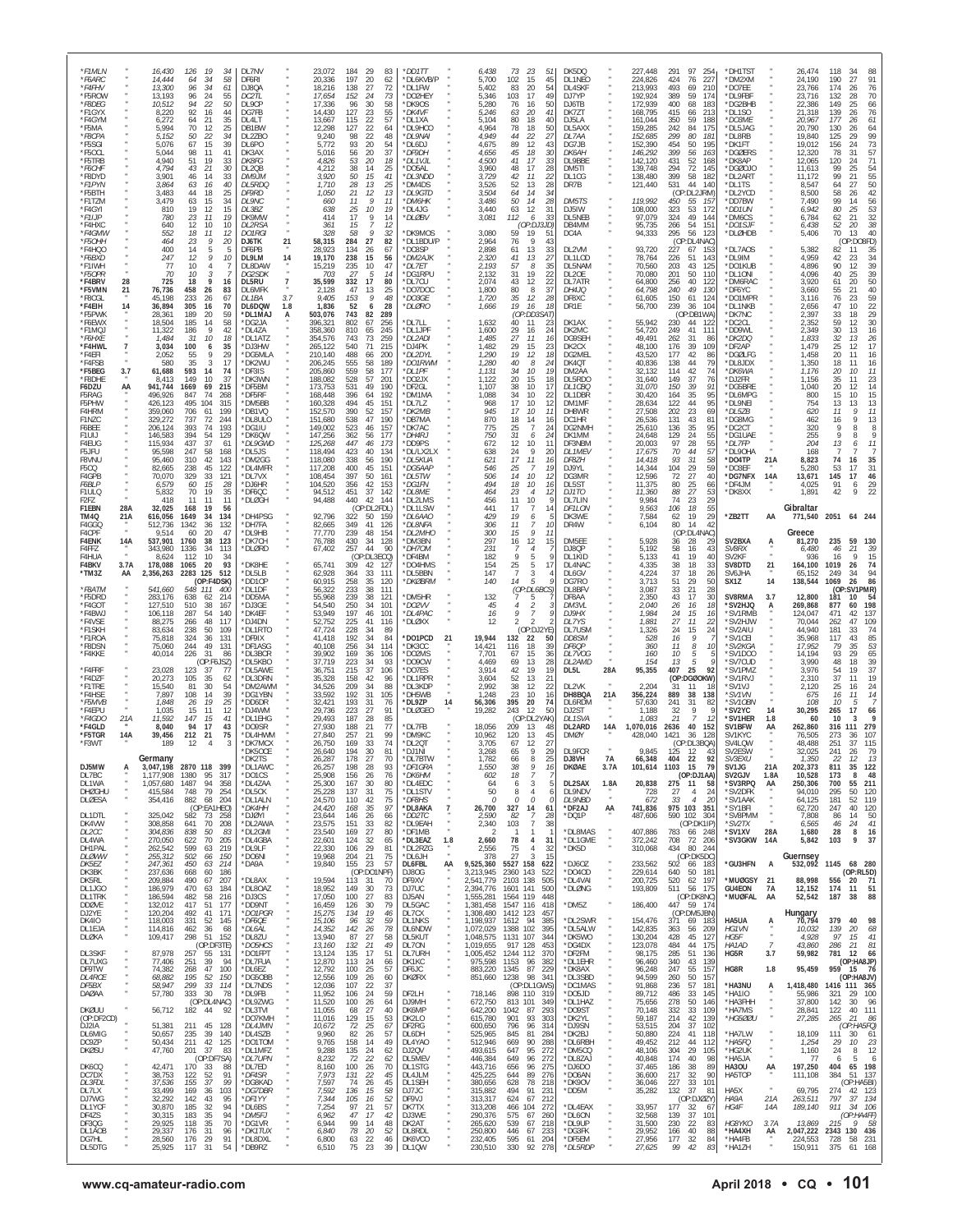| *HG5ØØE                                  |                   | 142,888                       | 585 51 161<br>(OP:HA6NL)                                           | *IZ7VII<br>*IN3EOV                  |                      | 38,622<br>37,089                | 188<br>33<br>90<br>199<br>29<br>88                                  | IZ7XUQ<br>IU4FLO                               |               | 367,926<br>336,974             | 811<br>72<br>246<br>105<br>269<br>514                    | UA2FZ<br>RW2F                        | AA<br>7A                  | 2.780.652 2615 124 464<br>577,374      | 2158<br>36                 | -141                                                | PA1CWI<br>PI4ZHE                       |                      | 15,369<br>12,040              | 134<br>31<br>-78<br>59<br>27<br>124                               |
|------------------------------------------|-------------------|-------------------------------|--------------------------------------------------------------------|-------------------------------------|----------------------|---------------------------------|---------------------------------------------------------------------|------------------------------------------------|---------------|--------------------------------|----------------------------------------------------------|--------------------------------------|---------------------------|----------------------------------------|----------------------------|-----------------------------------------------------|----------------------------------------|----------------------|-------------------------------|-------------------------------------------------------------------|
| *HA8CQ<br>*HA5DDX<br>*HA3LN              | $\cdot$           | 74,727<br>21,472<br>1,320     | 319<br>40 131<br>91<br>111<br>-31<br>22<br>10<br>12                | *IQ2XI<br>*IU1FIB                   |                      | 36,801<br>34,408                | 37<br>170<br>104<br>(OP:IK2VUD)<br>183<br>38<br>98                  | <b>IKØXBX</b><br><b>I1MRH</b><br><b>IK1TAZ</b> |               | 315,185<br>240,948<br>214,281  | 505<br>87<br>286<br>397<br>89<br>202<br>339<br>86<br>175 | UA2F<br>RN2F                         | 3.7A<br>AA                | 279,744<br>206,100                     | 1859<br>24<br>617          | 100<br>(OP:UA2FB)<br>169<br>56                      | PA4GDR<br><b>PA3EKE</b>                |                      | 9,976<br>792                  | (OP:PD2H)<br>104<br>20<br>38<br>30<br>37<br>14                    |
| *HG8C                                    | 14A               | 25,542                        | 308<br>19<br>47<br>(OP:HA8EK)<br>873                               | *IU1HCC<br>*IN3ADW                  |                      | 34,077<br>32,996                | 168<br>31<br>80<br>245<br>25<br>88                                  | <b>IK5PWS</b><br>IZ3XEF                        |               | 211,932<br>207,417             | 58<br>554<br>194<br>343<br>83<br>166                     | *RA2FF<br>*R2FAF                     | 14A<br>7A                 | 30,580<br>2,664                        | 27<br>145<br>64            | 83<br>9<br>27                                       | PAØMIR<br>PG9HF                        | 21                   | 7,708<br>5.546                | 27<br>75<br>14<br>62<br>19<br>28<br>48                            |
| *HGØR<br>*HA8AR                          | 3.7A              | 95,056<br>7,800               | - 19<br>85<br>(OP:HAØNAR)<br>212<br>- 5<br>35                      | *I1RB<br>*IZ2QCP<br>*IU2EFB         |                      | 32.163<br>32,004<br>30,056      | 41<br>236<br>110<br>198<br>32<br>95<br>109<br>42<br>62              | IZ5DKJ<br>IK1BPL<br>14JED                      |               | 153,258<br>137,816<br>121,450  | 274<br>81<br>186<br>406<br>59<br>155<br>247<br>109<br>66 | Z62FB                                | А                         | Kosovo<br>62.271                       | 570<br>23                  | - 76                                                | <b>PA3AT</b><br>'PA1P<br>*PG1R         | А                    | 117,923<br>105,090<br>97,722  | 145<br>386<br>439<br>148<br>38<br>420<br>142<br>41                |
| TF3SG                                    | А                 | Iceland<br>2,970              | 44<br>19<br>36                                                     | *IN3UFW<br>'I73VTH<br>*IK4MGJ       |                      | 29,601<br>29,500<br>29,493      | 250<br>23<br>94<br>200<br>93<br>32<br>159<br>33<br>80               | IZ1KGY<br><b>IU8HEP</b><br>II3E                |               | 116,261<br>113,126<br>103,680  | 343<br>53<br>158<br>326<br>56<br>173<br>385<br>44<br>118 | Z61DX<br>YL2GD                       | AA<br>А                   | 82,295<br>Latvia<br>1,856,778          | 384<br>2540 114            | 38<br>113<br>348                                    | *PA2CVD<br>PA1TO<br>*PDØMHZ            |                      | 68.320<br>51.912<br>48,590    | 109<br>361<br>31<br>346<br>102<br>24<br>306<br>87<br>26           |
| TF3CW<br>TF2LL                           | $\overline{1}$    | 126,635<br>60,687             | 950<br>19<br>76<br>508<br>19<br>80                                 | *IN3GYN<br>*IZ1RDC                  |                      | 29.430<br>29,394                | 199<br>31<br>78<br>40<br>154<br>98                                  | IZØOTV                                         |               | 102,480                        | (OP:IZ3EAW)<br>261<br>59<br>151                          | YI 3HF<br>YL2BJ                      | 21                        | 16.480<br>228,960                      | 151<br>792                 | $\frac{24}{33}$<br>79<br>126                        | *PA2Z<br>*PA3DBS                       |                      | 42,185<br>40,656              | 216<br>38<br>105<br>273<br>30<br>-91                              |
| TF3T<br>*TF8KY<br>*TF2MSN                | 3.7<br>А          | 62,080<br>110.722<br>97,728   | 736<br>13<br>67<br>41<br>430<br>125<br>341<br>43<br>149            | *IKØVWH<br>*IZ8CLM<br>*IZ2SNI       |                      | 28,033<br>27,025<br>24,157      | 172<br>24<br>73<br>37<br>78<br>95<br>118<br>31<br>88                | IW5EDI<br>IK20IN<br>IZ2BVC                     |               | 83,650<br>81,432<br>54,901     | 313<br>40<br>135<br>203<br>69<br>147<br>269<br>41<br>120 | YL3CU<br>YL2CI<br>YL3CW              | 14<br>3.7                 | 6,394<br>252,340<br>226,432            | 78<br>1105<br>1537         | 15<br>31<br>35<br>120<br>26<br>102                  | *PA4HM<br>*PD1B<br>$*$ PA1X            |                      | 39,627<br>31,460<br>26,448    | 252<br>28<br>83<br>82<br>200<br>28<br>153<br>33<br>83             |
| TF3DT<br>TF3AO<br>TF3JB                  | AA<br>14A<br>3.7A | 51,042<br>54,112<br>31,360    | 288<br>27<br>114<br>595<br>15<br>61<br>398<br>12<br>58             | *IW2NEF<br>*IZ5UGE<br>*IZ1HBC       |                      | 22,000<br>21,489<br>20,670      | 30<br>113<br>50<br>24<br>159<br>63<br>124<br>24<br>54               | <b>IKØYUT</b><br>IK3SCB<br>IZ5BRW              |               | 48,931<br>39,396<br>37,128     | 56<br>184<br>111<br>121<br>49<br>85<br>139<br>34<br>68   | YL2PP<br>*YL2LW<br>*YL3GY            | 1.8<br>А                  | 15,176<br>95,568<br>42,642             | 260<br>330<br>219          | $\overline{7}$<br>49<br>46<br>130<br>36<br>102      | *PE2KM<br>PAØB <sup>*</sup><br>*PAØTCA |                      | 25,704<br>24,442<br>20,444    | 80<br>183<br>28<br>197<br>79<br>22<br>51<br>117<br>25             |
| *TF3DC                                   | AA                | 8,613<br>Ireland              | 76<br>20<br>67                                                     | *IK2AUK<br>*IZ8ONS<br>*IK6UBY       |                      | 20,496<br>20,460<br>20,188      | 30<br>140<br>82<br>29<br>120<br>81<br>140<br>80                     | <b>IWØSAF</b><br>IK2SAR<br><b>IKØUTM</b>       |               | 29,403<br>27,250               | 38<br>162<br>83<br>46<br>102<br>63<br>70                 | *YL2JR<br>*YL2KN<br>*YL3AJI          | 21                        | 16,335<br>16.055<br>13,975             | 125<br>163<br>153          | 26<br>73<br>19<br>76<br>18<br>47                    | *PH4E<br>*PC9F                         |                      | 19,635<br>19,109              | 164<br>24<br>81<br>225<br>76<br>21<br>148<br>25                   |
| EI5KG<br>EI7CC                           | А<br>21           | 150,380<br>54,144             | 416<br>55<br>151<br>284<br>22<br>74                                | *IZ1BZV<br>*IV3JVJ                  |                      | 19,135<br>19,092                | 23<br>29<br>114<br>60<br>101<br>29<br>57                            | <b>IOWBX</b><br><b>IU8CEC</b>                  |               | 27,040<br>21,837<br>19,190     | 129<br>34<br>146<br>29<br>58<br>105<br>33<br>62          | YL2SM<br>YL3FT                       | AA                        | 3,830,931<br>1.013.013                 | 3020<br>153<br>1343<br>111 | 564<br>348                                          | *PA3ARM<br>PE2HG<br>*PD9MK             |                      | 19,082<br>16,975<br>16,200    | 69<br>74<br>146<br>23<br>178<br>65<br>16                          |
| F17M<br>*EI1A                            | 14<br>A           | 1,388,640<br>1,797,582 2482   | 38<br>3875<br>127<br>(OP:El3JZ)<br>80 313                          | *IZ2GRG<br>*IK6SBW<br>*IU1FSL       |                      | 19,071<br>17,958<br>17.150      | 38<br>79<br>100<br>29<br>113<br>53<br>155<br>27<br>71               | <b>IØPNM</b><br>IC8POF<br><b>175FFI</b>        |               | 16,716<br>11,718<br>10,614     | 35<br>49<br>80<br>72<br>26<br>37<br>59<br>35<br>52       | YL2SW<br>YL2KO<br><b>YI 9T</b>       |                           | 904.057<br>568,519<br>24,087           | 1488<br>810<br>259         | 95<br>318<br>87<br>250<br>24<br>69                  | *PD5ML<br>*PBØACU<br>*PC1PM            |                      | 14,532<br>13,904<br>13,024    | 135<br>19<br>65<br>98<br>30<br>49<br>49<br>103<br>25              |
| *EI4GNB<br>*EI5HZB                       |                   | 555,632<br>5,934              | (OP:ON4EI)<br>1250<br>63<br>245<br>27<br>69<br>19                  | *IK2YSJ<br>*IU6FUB<br>*IZ2EEV       |                      | 17,052<br>15,794<br>13,398      | 26<br>155<br>72<br>110<br>27<br>79<br>21<br>147<br>56               | <b>IZØUIN</b><br>IZ2ZRT<br>IZ2CSX              |               | 2,480<br>1,292<br>1,140        | 56<br>12<br>28<br>36<br>11<br>27<br>20<br>17<br>13       | YL2KF<br>YL2VW<br>YL2IP              | 28A<br>14A                | 484<br>10,098<br>22,176                | 17<br>92<br>211            | - 9<br>13<br>15<br>36<br>16<br>61                   | *PDØWR<br>*PD5MVH<br>*PD7CJT           |                      | 11,544<br>11,529<br>11,224    | 62<br>144<br>16<br>$\it 48$<br>148<br>15<br>51<br>152<br>10       |
| E[41]<br>EI8KF                           | ΑА                | 3,871<br>13,188               | 57<br>15<br>34<br>54<br>70<br>30                                   | *IK8ARF<br>*IZ4EFP                  |                      | 13,167<br>13,158                | 72<br>114<br>27<br>98<br>29<br>57                                   | IW4DQY<br>IZ5YHD                               |               | 672<br>168                     | 12<br>9<br>12<br>15<br>10<br>14                          | *YL2GP<br>*YL2GUV                    | ΑA<br>3.7A                | 38,634<br>15,309                       | 173<br>244                 | 38<br>99<br>9<br>54                                 | *PD5S<br>*PCØW                         |                      | 10,692<br>8,525               | 90<br>18<br>48<br>89<br>34<br>21                                  |
| EI6JK<br>EI5KF<br>EI5GUB                 | 14A<br>1.8A       | 574,080<br>11,448<br>10,602   | 2075<br>39<br>121<br>219<br>8<br>45<br>209<br>$\overline{7}$<br>50 | *IW4CNY<br>*IK3XJP<br>*IZ4UFB       |                      | 13,112<br>12,978<br>12,972      | 182<br>17<br>71<br>24<br>39<br>84<br>145<br>23<br>71                | <b>I4AUM</b><br>IZ2ODM<br>IQ5JA                | 28A           | 21,978<br>14,896<br>13,552     | 57<br>156<br>17<br>117<br>41<br>15<br>104<br>16<br>40    | LY5W                                 |                           | Lithuania<br>444,540                   | 886                        | 76<br>234                                           | PA4DN<br>*PDØPIW<br>$*PC2C$            |                      | 7,920<br>7,504<br>7,426       | 34<br>74<br>21<br>42<br>99<br>14<br>95<br>23<br>56                |
| *EI3CTB                                  | 21A               | 12,150<br>Isle of Man         | 138<br>42<br>12                                                    | $*$ IN3JR7<br>* I2BZN<br>*IK1TNL    |                      | 12.719<br>10,218<br>10,164      | 191<br>18<br>-61<br>85<br>25<br>53<br>109<br>18<br>59               | IB4X                                           | 21A           | 455,400                        | (OP:IZ5ILF)<br>1173 38<br>142<br>(OP:IZ40R0)             | I Y4T<br>LY9Y<br>LY2BIS              |                           | 346.653<br>143.172<br>139.968          | 720<br>388<br>508          | 80<br>253<br>55<br>191<br>48<br>144                 | *PB1S<br>*PD5ISW<br>*PDØWVB            |                      | 6,955<br>5,733<br>5.720       | 50<br>100<br>15<br>117<br>14<br>49<br>43<br>81<br>12              |
| *GDØTEP<br>*GD7RVP                       | А                 | 828<br>323                    | 12<br>11<br>12<br>14<br>8<br>9                                     | *IQØFO<br>*IK3MLF<br>*IK2REA        |                      | 9,348<br>9.102<br>9,028         | 198<br>25<br>89<br>27<br>47<br>65<br>103<br>20<br>54                | IO7T<br><b>IZ5CML</b>                          |               | 402,017<br>130,707             | 1173<br>126<br>(OP:IZ7ECL)<br>384<br>36<br>105           | LY3DA<br>LY <sub>2</sub> AF<br>LY2KA | 28<br>21                  | 6.300<br>28,080<br>57,834              | 80<br>192<br>269           | 16<br>44<br>21<br>57<br>26<br>76                    | *PE2HLA<br>*PD5WSQ<br>*PA/SP5PY        |                      | 5.586<br>4.950<br>4,848       | 101<br>12<br>45<br>$38\,$<br>90<br>12<br>83<br>12<br>36           |
| MD <sub>2</sub> C                        | AA                |                               | 1,009,340 1044 94 342<br>(OP:MDØCCE)                               | *IU8DSS<br>*IK4JQQ                  |                      | 8,848<br>8,658                  | 112<br>21<br>58<br>28<br>72<br>46                                   | IZ4VUS<br>IZ8DSX                               |               | 109,920<br>105,432             | 450<br>124<br>36<br>433<br>32<br>106                     | *LY1SR<br>*LY2N                      | Ą                         | 300,909<br>101,703                     | 994<br>371                 | 53<br>214<br>43<br>124                              | *PD1ABO<br>*РАЗНСС                     |                      | 4,524<br>4,332                | $\frac{29}{42}$<br>128<br>10<br>79<br>15<br>79                    |
| <b>IO2X</b>                              | А                 | Italy<br>2,733,805            | 2890 119 384<br>(OP:IK2NCJ)                                        | 'IU2BZE<br>*IZ5HQB<br>*IK5MEF       |                      | 8,352<br>7,598<br>7,345         | 111<br>24<br>63<br>21<br>72<br>37<br>80<br>20<br>45                 | IU4CHE<br><b>IK4RAS</b><br><b>IU2DXF</b>       |               | 83,421<br>19,176<br>9,016      | 382<br>32<br>61<br>23<br>203<br>45<br>21<br>68<br>35     | *LY1FK<br>*LY2VO<br>*LY2NZ           |                           | 54,810<br>19.965<br>15,687             | 330<br>161<br>177          | 36<br>109<br>30<br>91<br>21<br>62                   | *PD9NR<br>*PD9GD<br>PA3I               |                      | 4,141<br>3,555<br>3,283       | 31<br>10<br>77<br>37<br>8<br>71<br>36<br>13                       |
| <b>IØLYO</b><br>14XNN                    |                   | 832,374<br>539,410            | 1331<br>85<br>-308<br>900<br>81<br>253                             | *IK7HPG<br>*IU5HES<br>*IZ1MHY       |                      | 7,169<br>7,128<br>6.912         | 44<br>28<br>39<br>97<br>23<br>49<br>24<br>56<br>30                  | IB4A<br>IB4K                                   | 14A           | 710,589<br>435,175             | 2067<br>38<br>145<br>(OP:IZ4VYY)<br>1434<br>36 133       | *LY20M<br>*LY3IV<br>*LY2EW           | 14                        | 6,708<br>18,768<br>16,720              | 113<br>211<br>245          | 19<br>59<br>14<br>55<br>9<br>46                     | *PAØLIE<br>PCDB<br>*PE2JMR             |                      | 2.968<br>2,544<br>2,254       | 49<br>17<br>36<br>33<br>30<br>23<br>12<br>34<br>11                |
| <b>IK5ZWU</b><br><b>IK7NXU</b><br>IZ5WTV |                   | 515.968<br>389,820<br>378,684 | 1385<br>71<br>207<br>543<br>92<br>264<br>782<br>78<br>236          | *IQ2LS<br>*IK8DYM<br>*IW2DFS        |                      | 6,464<br>6,431<br>6,188         | 58<br>24<br>40<br>21<br>38<br>66<br>63<br>24<br>44                  | IW1CHX<br>iiøi                                 |               | 215,818<br>127,059             | (OP:IZ4COW)<br>1087<br>-29<br>-93<br>772<br>32<br>91     | *LY1NDN<br>*LY2BMX<br>*LY5I          | 3.7                       | 725<br>61,965<br>44,793                | 35<br>715<br>527           | $\overline{7}$<br>18<br>13<br>72<br>14<br>67        | *PE1LTY<br>*PC1Y<br>*PI4DHG            |                      | 1,566<br>1,443<br>1,360       | 32<br>9<br>18<br>20<br>20<br>17<br>21<br>16<br>18                 |
| <b>IK8NSR</b><br>II4A                    |                   | 320,489<br>310,156            | 70<br>782<br>207<br>751<br>69<br>197<br>(OP:IK4ADE)                | *IKØVSY<br>*IWØAEN<br>*I2RBR        |                      | 6,042<br>5,917<br>5.459         | 18<br>60<br>20<br>65<br>21<br>40<br>41<br>31                        | <b>I1NVU</b><br><b>IU3BTY</b>                  |               | 54,400<br>41,008               | (OP:IZØPAU)<br>250<br>31<br>105<br>369<br>20             | *I Y5S<br>*LY5CB<br>LY7Z             | 1.8<br>AA                 | 5.520<br>2.145                         | 168<br>81<br>145<br>4672   | $\overline{7}$<br>39<br>$\overline{4}$<br>29<br>559 | *PA2PCH<br>*PA3CVR                     |                      | 980<br>744                    | (OP<br>PD7BDN)<br>19<br>26<br>9<br>27<br>10<br>21                 |
| IZ5MXA<br>IZ4TOA<br>IZ6OUX               |                   | 205,716<br>193,140<br>181,350 | 980<br>42<br>-144<br>460<br>83<br>207<br>717<br>60<br>174          | *IK4XQT<br>*IK2AHF                  |                      | 4,992<br>4.746                  | 22<br>73<br>13<br>35<br>62<br>16<br>26                              | <b>IWØBCF</b><br>IZ1PMC                        |               | 40,768<br>1.044                | 68<br>189<br>22<br>76<br>$\overline{7}$<br>29<br>22      | LY5R<br><b>IY1R</b>                  |                           | 5,520,064<br>942.510<br>906.910        | 1193<br>111<br>1241<br>102 | 334<br>343                                          | *PD4BER<br>*PD1ADK                     |                      | 460<br>416                    | 15<br>16<br>8<br>12<br>5<br>8                                     |
| <b>IØBYR</b><br>IWØGTA/5                 |                   | 165,648<br>147,516            | 568<br>49<br>183<br>496<br>44<br>184                               | *IN3EQV<br>*IZ5WNW<br>*IQØWV        |                      | 4,510<br>4,416<br>4.176         | 78<br>15<br>40<br>48<br>21<br>27<br>84<br>14<br>34                  | I7CSB<br><b>I8UZA</b><br>IR4E                  | 7A            | 51,681<br>15,548<br>4,743      | 20<br>87<br>363<br>115<br>18<br>74<br>55<br>38<br>13     | LY2RJ<br>LY2SA<br>LY2NY              |                           | 506,577<br>488,973<br>484,160          | 881<br>845<br>923          | 86<br>307<br>90<br>299<br>69<br>271                 | *PAØLPN<br>*PA5P<br>*PDØARY            |                      | 308<br>285<br>180             | 12<br>8<br>18<br>12<br>22<br>6<br>14                              |
| 102XZ<br>IK3SSW                          |                   | 137,598<br>119,700            | 485<br>50<br>163<br>(OP:IW2ETR)<br>403<br>44<br>146                | *IU2ACI<br>*I1DXD<br>*IZ1UGZ        |                      | 3,876<br>3,864<br>3,744         | 23<br>34<br>34<br>23<br>33<br>34<br>70<br>35<br>17                  | <b>I1JTQ</b><br>IZ4AKO                         | 3.7A          | 124,800<br>47,208              | (OP:IK4ZHH)<br>1064<br>16<br>80<br>498<br>13<br>71       | LY2J<br>LY400<br>LY2XW               |                           | 405,874<br>186,686<br>162,450          | 812<br>380<br>411          | 83<br>288<br>74<br>195<br>62<br>128                 | *PDØMGX<br>*PD1WES<br>*PA2CHM          | 14<br>$\overline{1}$ | 1,798<br>144<br>510           | 51<br>24<br>15<br>10<br>$\overline{2}$<br>29<br>14<br>3           |
| IW4EGX<br>IZ4JMU<br>IU4AOS               |                   | 96,350<br>86,436<br>59,800    | 414<br>39<br>43<br>55<br>366<br>141<br>218<br>40<br>90             | *IZ3ZLE<br>*IX1CVF<br>*IU2GDC       |                      | 3,196<br>3,172<br>3.015         | 30<br>22<br>25<br>68<br>12<br>40<br>33<br>18<br>27                  | IR8W<br>IZ1HDR                                 |               | 39,336<br>16,848               | 443<br>14<br>74<br>(OP:IK8YFU)<br>226<br>-11<br>-61      | LY3X<br>LY3B<br>LY2AX                |                           | 157.887<br>153,819<br>97.812           | 897<br>419<br>268          | 28<br>131<br>62<br>181<br>58<br>170                 | *РА9ТТ<br>*PA2TMS<br>*PAØZH            | 3.7<br>1.8           | 60<br>86,240<br>8,601         | 16<br>8<br>998<br>13<br>75<br>51<br>147<br>10                     |
| <b>IU5DBS</b><br><b>IU5BKR</b><br>IQ3ME  |                   | 56,541<br>40,119<br>37,089    | 97<br>182<br>44<br>203<br>30<br>99<br>29<br>262<br>88              | *IWØEWI<br>*IU4BUQ                  |                      | 2,920<br>2,850                  | 25<br>19<br>21<br>12<br>51<br>38                                    | *IQ2DN                                         | AA            | 533,000                        | 957<br>80<br>245<br>(OP:IZ2JQP)                          | LY4BP<br>LY50                        |                           | 38,961<br>12,825                       | 303<br>117                 | 21<br>90<br>26<br>69                                | *PA3DTR<br>PA3AAV                      | AA                   | 580<br>1,801,800              | 45<br>24<br>1893<br>433<br>117                                    |
| <b>IK2YFT</b><br><b>IZ4IRX</b>           |                   | 26,718<br>25,920              | (OP:IW3GST)<br>87<br>126<br>-35<br>142<br>30<br>66                 | *IU4CSS<br>*IN3XSK<br>*IK2IKW       |                      | 2,769<br>2,208<br>2,024         | 38<br>15<br>24<br>34<br>14<br>62<br>36<br>15<br>29                  | *IZ3NYG<br>*IK2XDE<br>*IZØDXD                  |               | 477,111<br>374,535<br>304,544  | 669 100<br>259<br>645<br>75<br>240<br>690<br>67<br>240   | LY7M<br>LY5T<br>LY2W                 | 21A<br>14A                | 9,112<br>261,954<br>717,846            | 93<br>738<br>2111          | 15<br>-53<br>36<br>126<br>38<br>143                 | PA1T<br>PI4Z                           |                      | 794,656<br>221,424            | 1290<br>231<br>73<br>40<br>128<br>652<br>(OP:PA5KM)               |
| IZ4RCQ<br><b>IK7IMP</b>                  |                   | 20,592<br>17,600              | 91<br>30<br>48<br>132<br>26<br>62                                  | $*$ IW3LIP<br>*IZ1DXS<br>*IZ1RHY    |                      | 1.932<br>1,800<br>1,488         | 32<br>16<br>30<br>22<br>14<br>16<br>20<br>15<br>16                  | *174.JMA<br>*IZ3EIN<br>*IZ7GEG                 |               | 295,646<br>196,245<br>145,230  | 621<br>67<br>207<br>197<br>363<br>70<br>413<br>55<br>151 | LY5Y<br>LY2DX                        |                           | 665,413<br>454,358                     | 2259<br>1610               | (OP:LY1FW)<br>36<br>125<br>36<br>121                | PC <sub>2</sub> D<br>PA3EVY<br>PA3DDP  |                      | 145,801<br>115,640<br>114,808 | 391<br>150<br>61<br>291<br>60<br>136<br>350<br>54<br>172          |
| 17ØIRH<br>IR7R                           |                   | 17,190<br>14,490              | 25<br>65<br>114<br>99<br>24<br>46<br>(OP:IZ7GXB)                   | *IZ8FCA<br>*IU2BFT<br>*I1GXV        |                      | 1.480<br>1,406<br>1,095         | 12<br>44<br>25<br>10<br>45<br>28<br>28<br>7<br>8                    | *IQ5WT<br>*IV3ONZ                              |               | 108,900<br>100,061             | 295<br>66<br>176<br>(OP:IW5AB)<br>464<br>33<br>146       | LY2MM<br>LY4Q<br>LY80                | 7A<br>3.7A                | 258,217<br>110,054<br>150,998          | 1399<br>1064<br>1400       | 30<br>119<br>17<br>81<br>87<br>16                   | PA1BX<br>PB5X<br>PA1CA                 |                      | 101,010<br>74,871<br>49,080   | 142<br>265<br>53<br>242<br>95<br>46<br>87<br>232<br>33            |
| <b>IWØBLW</b><br><b>IK7UKF</b><br>IK20LJ |                   | 12,150<br>5,494<br>1,938      | 120<br>-19<br>35<br>84<br>21<br>46<br>40<br>-21<br>30              | *IK8YFW<br>*IN3MNS<br>*IZ1FRM       |                      | 899<br>891<br>825               | 21<br>12<br>19<br>23<br>11<br>16<br>15<br>11<br>14                  | 'IZ5EBL<br>*IU1GNA<br>*IK3XTV                  |               | 93,288<br>74.496<br>69,536     | 318<br>44<br>112<br>332<br>41<br>153<br>277<br>43<br>121 | LY2FN<br>*LY2TS<br>*LY3AB            | AA                        | 109,940<br>188,612<br>117,943          | 849<br>538<br>54<br>480    | 21<br>94<br>190<br>51<br>152                        | PA3GDD<br>PF9W<br>PA5SKY               |                      | 24,255<br>19,669<br>13,680    | 147<br>32<br>67<br>105<br>58<br>31<br>144<br>24<br>56             |
| IZ6KPR<br><b>IU3FCM</b><br><b>IUØCNI</b> |                   | 1,702<br>880<br>144           | 20<br>17<br>20<br>9<br>13<br>18<br>11<br>9                         | *IZ3AYS<br>*IW5EHL<br>*I5FIP        |                      | 675<br>594                      | 18<br>14<br>-11<br>15<br>11<br>11<br>$\overline{7}$<br>13           | *IWØFAC<br>*IKØBAL                             |               | 67,161<br>65.612               | 55<br>213<br>128<br>258<br>53<br>135                     | *LY4MA<br>*LY2BAA                    |                           | 25.382<br>21.816                       | 230<br>173                 | 25<br>73<br>23<br>85<br>42                          | PA2KW<br>PA7RA                         |                      | 13.345<br>9,954               | 50<br>76<br>35<br>58<br>105<br>21<br>19<br>41<br>54               |
| IZ5TJD/7<br>173DVU                       | $\frac{28}{1}$    | 41,175<br>15.064              | (OP:TED)<br>247<br>21<br>54<br>40<br>106<br>16                     | 'IZ3WFD<br>*ILI4C7W                 |                      | 460<br>456<br>432               | 15<br>12<br>22<br>8<br>16                                           | *IV3WMI<br>'IU3EDK<br>*131 TT                  |               | 56.416<br>53.605<br>50,508     | 235<br>48<br>124<br>262<br>37<br>114<br>241<br>40<br>98  | *LY2K<br>*LY2ND<br>$*$ I Y5AT        |                           | 16.926<br>10,000<br>288                | 76<br>141<br>21            | 36<br>26<br>74<br>13<br>-5                          | PB7TT<br>PA3MRC<br><b>PA8AD</b>        |                      | 4.440<br>2,613<br>638         | 26<br>22<br>19<br>23<br>10                                        |
| IU4AZC<br>13FGX                          | 21                | 194,114<br>114,114            | 658<br>32<br>110<br>385<br>35<br>108                               | *IK5VQI<br>*IK7LMX<br>*IU3GJD       |                      | 425<br>378<br>280               | 18<br>8<br>17<br>8<br>14<br>10<br>5<br>10<br>5                      | *IZ2BHQ<br>*170FKF<br>*IZ7VPK                  |               | 47,242<br>41.847<br>39,861     | 152<br>49<br>109<br>37<br>162<br>74<br>87<br>205<br>42   | *LY2OU<br>*LY2AJ<br>*LY2BBF          | 14A<br>$\mathbf{u}$       | 127,136<br>22.082<br>21,608            | 670<br>286<br>225          | 30<br>107<br>13<br>48<br>17<br>56                   | PA1CC<br>PA4WM<br>PA9M                 | 21A<br>3.7A          | 308,885<br>179,564<br>164,772 | 870<br>34<br>129<br>1497<br>18<br>88<br>1646<br>14<br>78          |
| IZ5HZO<br><b>IU5FFM</b><br><b>IW1RLS</b> |                   | 8,710<br>2,212<br>391         | 57<br>20<br>45<br>39<br>18<br>10<br>11<br>8<br>9                   | *IW1RHX<br>*IK8WEI<br>*IØKJX        |                      | 252<br>240<br>208               | 10<br>3<br>9<br>19<br>6<br>14<br>10<br>-7                           | *IU1JCZ<br>*IU4HRJ<br>*IK1YFE                  |               | 30,368<br>29,252<br>13,816     | 269<br>18<br>86<br>259<br>36<br>106<br>81<br>35<br>53    | *LY2MC                               | 3.7A                      | 11,826<br>Luxembourg                   | 240                        | 8<br>46                                             | PA3C<br>*PA8KW<br>*PA/PY2SEX           | AA                   | 14,190<br>485,861<br>391,548  | 193<br>10<br>56<br>830<br>305<br>84<br>771<br>90<br>312           |
| <b>IU4HMP</b><br>IU2DUP<br>IU4FIT        | 14                | 157,180<br>19,520<br>17,956   | 697<br>30<br>86<br>161<br>-17<br>63<br>180<br>16<br>51             | *IZ4DYQ<br>*IK8RJS                  |                      | 165<br>132                      | 9<br>6<br>9<br>8<br>5<br>20<br>10                                   | *IK1TTD<br>*IV3IDP                             |               | 11,776<br>9,875                | 123<br>26<br>66<br>21<br>58<br>94<br>69<br>23<br>51      | *LX1DKE<br>LX1ER                     | A<br>AA                   | 40,299<br>642,005                      | 245 31 102<br>1026         | 92<br>323<br>- 59                                   | *PH7A<br>*PA3T<br>*PA9S                |                      | 322,260<br>287,790            | 435<br>104<br>289<br>721<br>63<br>202<br>66                       |
| IV3WMS<br>IZ1GAR<br>IN3AHO               | $\overline{7}$    | 17,608<br>142,848<br>29,970   | 148<br>16<br>46<br>995<br>31<br>93<br>332<br>16<br>65              | *IZ1ZJO<br>*IQ1KZ<br>*IZ8DFO        | 28                   | 112<br>$\Omega$<br>5,687        | 18<br>6<br>6<br>-6<br>59<br>35<br>12                                | *IZ4XAI<br>*IU1DEI<br>*IK1GPG                  |               | 7,252<br>6,324<br>6,144        | 22<br>29<br>45<br>49<br>38<br>26                         | LX1HD                                | 21A                       | 30,880<br>Macedonia                    | 223<br>21                  |                                                     | *PA1PE<br>*PE1EWR                      |                      | 242,795<br>224,419<br>202,120 | 517<br>179<br>427<br>76<br>207<br>194<br>587<br>54                |
| IU8FCQ<br><b>IU3EES</b>                  | $\overline{a}$    | 17,490<br>24                  | 349<br>10<br>45<br>3<br>-3<br>-3<br>59                             | *IKØEBA<br>*IK4VFB<br>*IU1LIT       | $\alpha$<br>$\alpha$ | 1,500<br>832<br>378             | 39<br>12<br>18<br>22<br>10<br>6<br>25<br>9<br>18                    | *IK2WSJ<br>*IU4FNQ<br>*IK5YJK                  |               | 5,264<br>3,185<br>3,159        | 46<br>20<br>27<br>55<br>15<br>34<br>42<br>15<br>24       | Z35M<br>Z3B                          | A<br>21                   | 111,834<br>79,240                      | 539 36<br>293 31           | 135<br>109<br>(OP:Z33PB)                            | *PA7WW<br>*PE1FTV<br>*PA3BUD           |                      | 186,592<br>121,549<br>116,541 | 486<br>61<br>177<br>465<br>156<br>41<br>345<br>49<br>158          |
| <b>IK2MPR</b><br>*IZ8FBU<br>*IK1JJM      | 3.7<br>A          | 9,636<br>329,256<br>261,807   | 155<br>14<br>794<br>216<br>53<br>593<br>60<br>213                  | *IV3ZNK<br>$^*$ I4VIL<br>*IK17NM    | 21                   | 9,425<br>5,200<br>2.618         | 70<br>24<br>41<br>54<br>15<br>25<br>38<br>12<br>22                  | *IK3/DK5MB<br>*IZØKBA<br>*172FNI               |               | 2,860<br>2,772<br>2,208        | 43<br>14<br>30<br>29<br>16<br>20<br>44<br>18<br>30       | *Z33ST<br>*Z35W<br>*73211            | A<br>21<br>$\overline{7}$ | 10,656<br>61,950<br>8,379              | 104 19<br>383<br>105       | 53<br>28<br>77<br>13<br>44                          | *PC9DB<br>*PD2TW<br>*PD1RO             |                      | 96,654<br>92,036<br>65,623    | 314<br>47<br>131<br>494<br>99<br>-34<br>327<br>108<br>29          |
| *IK1RGK<br>*IK3ZBM<br>*IZ5NFD            |                   | 207,930<br>201,552<br>194,310 | 484<br>63<br>176<br>440<br>55<br>192<br>59<br>195<br>501           | *IK4NZD<br>*IZ6MPZ<br>*IZ8GUQ       | 14                   | 1,736<br>1,357<br>46,300        | 45<br>10<br>18<br>29<br>8<br>15<br>22<br>78<br>336                  | *IZØTWS<br>*IU8IZA<br>*IU4DTV                  |               | 1,470<br>528<br>120            | 22<br>24<br>20<br>15<br>10<br>14<br>11<br>5<br>-10       | *Z35F<br>*Z37ØM                      | 3.7<br>AA                 | 9,126<br>397,880                       | 150<br>1044 63 217         | - 9<br>45<br>(OP:Z36W)                              | *PD1AT<br>*PA3MM<br>*PE5JW             |                      | 45,347<br>26,676<br>26,250    | 222<br>33<br>104<br>78<br>149<br>$30^{\circ}$<br>90<br>167<br>35  |
| *IV3ARJ<br>*IU4APB<br>*IU4HMY            |                   | 173,964<br>163,548<br>133,749 | 440<br>57<br>161<br>471<br>55<br>181<br>54<br>452<br>- 177         | *IK5BSC<br>*IV3AEB                  |                      | 32,536<br>20,224                | 225<br>18<br>65<br>198<br>14<br>50                                  | *IZ5ILK<br>*II8M                               | 28A<br>21A    | 3,968<br>401,301               | 46<br>10<br>21<br>1282<br>37 130                         | *Z33C                                | 3.7A                      | 64,728                                 | 689 14 73                  |                                                     | *PA1MAR<br>*PAØMJM                     | ٠                    | 24,510<br>24,244              | 196<br>35<br>79<br>83<br>137<br>-33                               |
| *IN3EIS<br>*IZ2SXZ<br>*IZØHLY            |                   | 113,307<br>112,140<br>109,616 | 518<br>48<br>163<br>321<br>49<br>129<br>336<br>59<br>162           | *IZ2ABI<br>*IZ7FLQ<br>*IKØFMB       |                      | 17,216<br>15,255<br>6,987       | 18<br>168<br>46<br>15<br>165<br>30<br>127<br>10<br>41               | *IK7JVE<br>$*102R$                             | 14A           | 22,570<br>83,265               | (OP:IZ8EYP)<br>199<br>21<br>53<br>25<br>490<br>80        | *9H5DX                               | 21A                       | Malta<br>58,497                        | 246 28                     | 83                                                  | *PA2GRU<br>*PA2PKZ<br>*PA7TT           |                      | 16,200<br>15,912<br>14,220    | 204<br>15<br>66<br>50<br>184<br>18<br>63<br>116<br>27             |
| *IU8FUN<br>*IZ200S                       |                   | 103,383<br>103,029            | 45<br>390<br>144<br>383<br>45<br>138                               | $*$ II I2 IMZ<br>*IN3EMI<br>*IU4FEI |                      | 5,724<br>3,510<br>1.666         | 113<br>10<br>43<br>86<br>7<br>32<br>10<br>24<br>$30^{\circ}$        | *IW2MXY<br>*IK40MU                             | $\alpha$      | 31,125<br>18,389               | (OP:IW2MJQ)<br>270<br>18<br>65<br>161<br>15<br>-56       | *ER4LX<br>*ER1BF                     | $\ddot{A}$                | Moldova<br>148,070<br>26,986           | 235<br>23                  | 489 61 160<br>-80                                   | *PA3GFO<br>*PDØME<br>*PD2GSP           |                      | 13,260<br>10,325<br>9,536     | $\overline{58}$<br>20<br>132<br>123<br>15<br>44<br>47<br>99<br>17 |
| *IV3UHL<br>*IZ2BKA<br>*IZ2SMQ            |                   | 96,236<br>93,537<br>91,254    | 354<br>46<br>150<br>324<br>42<br>129<br>57<br>144<br>262           | *IU2HEE<br>*15. IHW<br>*IZ8DUD      |                      | 1,380<br>702<br>266             | 24<br>10<br>20<br>13<br>7<br>11<br>15<br>3<br>$\overline{4}$        | *IQ7YP<br>*IU4JIC<br>*IR4P                     | $\cdot$<br>7A | 13,800<br>7,752<br>56,745      | 142<br>21<br>54<br>39<br>113<br>12<br>505<br>17<br>80    | *ER20W<br>*ER5DX<br>*ER100           | 21                        | 6,195<br>2.250<br>116,760              | 71<br>40<br>474            | 19<br>40<br>22<br>-28<br>34<br>105                  | *PA2DKW<br>*PAØRRS<br>*PA3DRL          |                      | 8,908<br>5,148<br>4,700       | 104<br>51<br>17<br>35<br>53<br>17<br>41<br>19<br>31               |
| *IW2FUT<br>*IK4BEI<br>*IUØAPV            |                   | 84,108<br>74,620<br>73,899    | 338<br>37<br>126<br>294<br>42<br>122<br>208<br>56<br>133           | *ILIØ IFZ<br>*IZ7NMD<br>*IZ4AIF     | $\overline{7}$       | 12<br>31,756<br>23,800          | 541<br>12<br>56<br>285<br>59<br>11                                  | *IU4HTM<br>*IQ3UV                              |               | 7,788<br>1,890                 | (OP:IK4RVG)<br>199<br>12<br>54<br>29<br>86<br>6          | ER4A<br>*ER3CT                       | AA<br>AA                  | 1,858,590<br>134,560                   | 2291 119<br>442 53 179     | 416<br>(OP:UT5UDX)                                  | *PA7GMU<br>*PE2W<br>*PE4KH             |                      | 4.300<br>2,664<br>1,855       | 37<br>60<br>13<br>26<br>59<br>10<br>24<br>50<br>11                |
| *IU8DSP<br>*IZ2NZQ<br>*IK7RVY            |                   | 72,180<br>63,750<br>62,952    | 138<br>294<br>42<br>232<br>46<br>124<br>93<br>208<br>36            | *IW5ECP<br>*IK40MO                  |                      | 19,516<br>14,673                | 15<br>169<br>67<br>216<br>10<br>57                                  | *IB5B                                          | 1.8A          | 224                            | 16<br>4<br>10                                            | *ER3DX                               |                           | 10,147                                 | 54 33                      | 40                                                  | *PDØJMH<br>*PA9ROB                     | ٠<br>٠               | 1,395<br>462                  | 22<br>36<br>Q<br>17<br>9<br>13                                    |
| *IK8SVQ<br>*IZ2BZP                       |                   | 56,848<br>54,870              | 195<br>54<br>122<br>251<br>38<br>117                               | *IU5ICR<br>*IZ1YCG<br>*IWØHLZ       |                      | 8,932<br>380<br>60              | 172<br>10<br>48<br>15<br>20<br>5<br><b>Q</b><br>$\overline{4}$<br>6 | UA2CZ<br>R2FBK                                 | A<br>7        | Kaliningrad<br>6,783<br>22,320 | 58 20<br>31<br>291<br>- 12<br>60                         | 407CC                                | ΑA                        | Montenegro<br>1,355,082 2402 92 357    |                            |                                                     | *PA3HGF<br>*PD1DX<br>*PHØAS            | 28A<br>14A           | 168<br>2,603<br>3,168         | 10<br>4<br>$\overline{4}$<br>13<br>53<br>6<br>9<br>60<br>24       |
| *IU4DAF<br>*IK2AQZ<br>*IW8DQY            |                   | 53,953<br>51,898<br>47,450    | 48<br>183<br>115<br>331<br>33<br>121<br>289<br>30<br>100           | *IK3AVM<br>*IZ1WIX<br>*IW1CBG       | 3.7<br>1.8           | 4,120<br>1,230<br>88            | 119<br>5<br>35<br>47<br>4<br>26<br>13<br>3<br>8                     | *UA2FHZ<br>*RA2FO                              | А             | 26,600<br>24,990               | (OP:UA2FCC)<br>211<br>98<br>-35<br>189<br>27<br>78       | PC <sub>2</sub> T<br>PAØJNH          | A                         | Netherlands<br>956,352 1384<br>201,450 | 517                        | 95 313<br>61<br>194                                 | <b>MIØAIH</b>                          | А                    | Northern Ireland<br>816       | 20<br>15<br>- 19                                                  |
| *IWØQ0<br>*IU2GGD<br>*IZ8YAA             |                   | 46,665<br>43,292<br>43,148    | 197<br>39<br>114<br>220<br>34<br>103<br>185<br>39<br>95            | I2WIJ<br>I2SVA<br><b>IKØPHY</b>     | AA                   | 1,768,390<br>973,323<br>942,205 | 1551 134<br>476<br>1297<br>90<br>333<br>1174 108<br>299             | *UA2FP<br>*UA2K<br>*UA2KW                      |               | 14,280<br>5,811<br>1,540       | 131<br>20<br>64<br>21<br>61<br>18<br>10                  | PA2S<br>PA3CJP<br>PA5VK              |                           | 118.450<br>81.872<br>34.968            | 406<br>417                 | 47<br>159<br>40<br>132<br>39<br>-85                 | *MIØOBC<br>*MIØM                       | A<br>14              | 77,430<br>257,504             | 382<br>34 111<br>1257<br>24<br>- 80<br>(OP:MIØSAI)                |
| *IK3XTT<br>*IW7EFJ                       |                   | 43.112<br>39,140              | 41<br>95<br>217<br>236<br>26<br>77                                 | IZØBVU<br>IV3JCC                    |                      | 570,766<br>373,240              | 858 107<br>306<br>534 91 219                                        | *R2FAT<br>*RA2FX                               | 21            | 510<br>957                     | 28<br>12<br>31<br>13<br>21<br>17<br>38<br>12             | PB1HF<br>PA3J                        |                           | 29,304<br>26,574                       | 161<br>127<br>199          | 32<br>79<br>77<br>26                                | GI4VHO<br><b>MIØTMW</b>                | AA                   | 157,170<br>5,238              | 520 46 149<br>47 20<br>- 34                                       |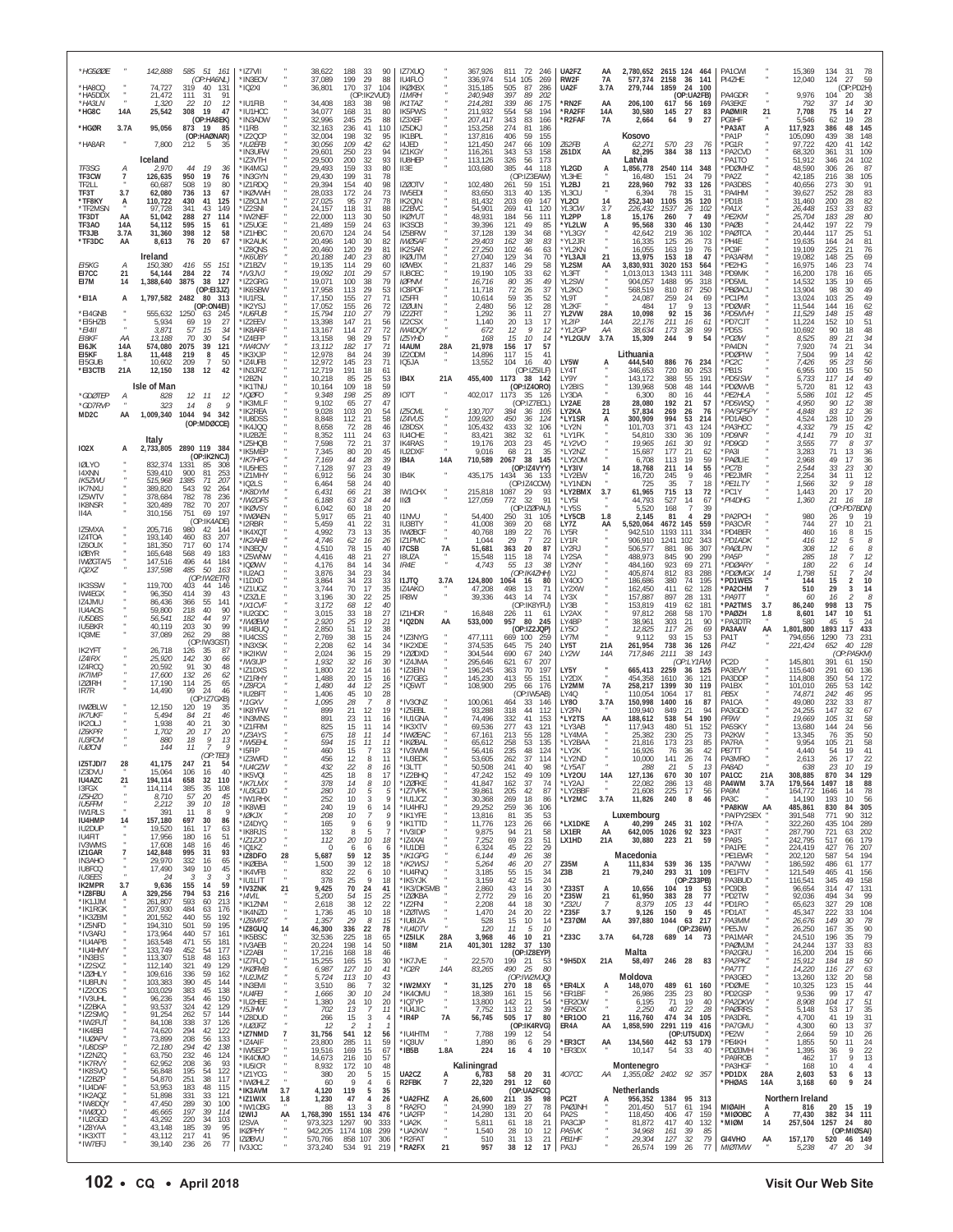| GI4T<br><b>MIØSLE</b>         | 7A<br>3.7 <sub>f</sub> | 121.099                       | 386,208 1814 33 116<br>(OP:MIØSMK)<br>885<br>14<br>- 87         | *SP8BO7<br>*SP3UCW<br>*SP2V            |                       | 6,348<br>5,940<br>5,610         | 95<br>17<br>52<br>69<br>21<br>45<br>84<br>14<br>52                                      | 'SQ6PA<br>'SP2DKI<br>'SP8BA                       |                      | 837<br>442<br>216              | 30<br>15<br>10      | 10<br>17<br>6<br>11<br>10<br>8                          | *Y060EK<br>*YO2LLL<br>*Y09GDN             |                                 | 42,607<br>17,464<br>8.856     | 196<br>41<br>96<br>148<br>22<br>52<br>17<br>72<br>24               | *IT9STX<br>*IT9RZU                     | 1.8A                                      | 333,168 1537<br>513                          | 28                                     | 28 104<br>15<br>$\overline{4}$ |
|-------------------------------|------------------------|-------------------------------|-----------------------------------------------------------------|----------------------------------------|-----------------------|---------------------------------|-----------------------------------------------------------------------------------------|---------------------------------------------------|----------------------|--------------------------------|---------------------|---------------------------------------------------------|-------------------------------------------|---------------------------------|-------------------------------|--------------------------------------------------------------------|----------------------------------------|-------------------------------------------|----------------------------------------------|----------------------------------------|--------------------------------|
| *MI4I<br>*MI1M                | AA<br>14A              | 273,456<br>47,558             | 581<br>54<br>162<br>(OP:GI4SJQ)<br>357 21<br>65                 | *SN50<br>'SQ9MCI                       |                       | 5,220<br>4,050                  | 20<br>40<br>64<br>(OP)<br>SP5BYC)<br>35<br>23<br>31                                     | *SP1RKR<br>'SQ6PLD<br>'SQ3RX                      | 28A<br>21A           | 6,895<br>21,978<br>18,265      | 75<br>125<br>142    | 10<br>25<br>21<br>53<br>16<br>49                        | *YO9IAB<br>'Y08DOF<br>*YO3FRI             | 28A                             | 5.481<br>3,900<br>6,762       | 83<br>49<br>14<br>88<br>49<br>16<br>59<br>14<br>28                 | OM4M<br>OM1DK                          | Α                                         | <b>Slovak Republic</b><br>497,044<br>189,915 | 1111<br>70<br>621                      | 243<br>121                     |
|                               |                        | Norway                        | (OP:MIØLLG)                                                     | 'SP5MBI<br>SP2BLC<br>SP5TOR            |                       | 3,552<br>3,276<br>1,980         | 43<br>14<br>18<br>84<br>19<br>44<br>34<br>64<br>10                                      | <i><b>SP9HZW</b></i><br>'SP3P<br>SN <sub>5F</sub> | 14A                  | 15,323<br>110,160<br>50,100    | 98<br>533<br>371    | 23<br>54<br>31<br>105<br>21<br>79                       | *YR5N<br>*Y05CUQ                          | 7A<br>3.7A                      | 50,196<br>14,892              | 537<br>14<br>75<br>(OP:YO5PBF)<br>194<br>10<br>- 58                | OM3CPF<br>OM7JG<br>OM8KD               |                                           | 184,888<br>110,208<br>4,964                  | 629<br>418<br>53<br>97<br>18           | 192<br>139<br>50               |
| LA6ZP<br>LA5UF                |                        | 189,448<br>175,800            | 653<br>46<br>- 192<br>372<br>69<br>224                          | *SP5IOU<br>*SP9ODY                     |                       | 1,221<br>1,071                  | 22<br>19<br>14<br>27<br>8<br>13                                                         | 'SP6A                                             |                      | 34,736                         | 236                 | (OP:SP5LJP)<br>19<br>85                                 |                                           |                                 | Sardinia                      |                                                                    | OM8GT<br>OM2AGN                        | 21<br>14                                  | 3,420<br>33,158                              | 49<br>10<br>161                        | 20<br>89                       |
| LA1PHA<br>LA6KOA<br>LA6SK     |                        | 92,536<br>65,036<br>1,295     | 318<br>43<br>129<br>394<br>26<br>116<br>23<br>13<br>22          | SP9IKN<br><b>SQ7KO</b><br>'HF95OSP     |                       | 722<br>342<br>162               | 43<br>10<br>28<br>18<br>13<br>6<br>$\overline{7}$<br>16<br>11                           | <i><b>SQ8MZW</b></i><br>'SP9IBJ<br>*SN5L          |                      | 20,374<br>18,624<br>60         | 238<br>227<br>16    | 12<br>49<br>11<br>53<br>11<br>$\overline{4}$            | <b>ISØBSR</b><br><b>ISØURA</b><br>*ISØHQJ | 21<br>14<br>$\frac{A}{n}$       | 156.986<br>460<br>356.625     | 1023<br>25<br>81<br>25<br>6<br>910<br>51<br>174                    | <b>OMØWR</b><br>OM3IAG<br>*OM5WW       | 3.7                                       | 23,790<br>74,958<br>401,280                  | 270<br>14<br>758<br>995<br>60          | 51<br>77<br>244                |
| LA6ZFA<br>*LA2ONA<br>*LA2HFA  | 3.7<br>A               | 12,705<br>147,420<br>137,634  | 225<br>9<br>46<br>530<br>46<br>164<br>472<br>181<br>45          | 'SO5MW<br>*SP3LWP<br>'SP7CVW           | 28                    | 105<br>13,965<br>1,100          | 15<br>-7<br>14<br>98<br>18<br>39<br>18<br>10<br>12                                      | 'SPØT<br>SP5GNI<br>'SQ8AL                         | 7A                   | 17,679<br>17,253<br>8,109      | 214<br>193<br>137   | 12<br>59<br>11<br>60<br>9<br>44                         | *ISØNHT<br>*ISØGRB<br><b>IMØDTF</b>       | 3.7<br>AA                       | 280,105<br>13,509<br>52,820   | 706<br>55<br>210<br>230<br>$\overline{7}$<br>50<br>206<br>43<br>96 | 'OMØCS<br>'OM2DT<br>*OM8HG             |                                           | 139,518<br>139,080<br>139,072                | 548<br>37<br>495<br>50<br>431<br>50    | 170<br>178<br>162              |
| *LB5BG<br>*LB1LG<br>*LA8RTA   |                        | 105,820<br>84,796<br>34,100   | 452<br>40<br>145<br>410<br>40<br>132<br>254<br>25<br>85         | *SP4MPA<br>*SQ8BGR<br>'SQ5AAG          | 21                    | 23,520<br>12,600<br>10,730      | 22<br>144<br>62<br>83<br>21<br>39<br>21<br>37<br>113                                    | 'SP5IVC<br>'SQ5ASR                                | 3.7A<br>1.8A         | 27,588<br>360                  | 327<br>22           | 12<br>64<br>$\overline{4}$<br>16                        | *ISØLYN                                   | AA                              | 5,472<br>Scotland             | 19<br>55<br>38                                                     | *OM7ZM<br>OM8AA<br>OMØATP              |                                           | 138,180<br>137,703<br>88,788                 | 304<br>65<br>398<br>374                | 145<br>174<br>154              |
| *LA8OKA<br>*LA3RNA<br>*LA6M   |                        | 33,536<br>31,625<br>28,512    | 219<br>31<br>100<br>198<br>30<br>95<br>79<br>256<br>20          | *SP9KJU<br>'SQ8FEU                     |                       | 7,176<br>6,669                  | 28<br>67<br>18<br>(OP:SP9MDY)<br>91<br>13<br>26                                         | CT7AQS<br>CT1DSV                                  | A                    | Portugal<br>247,752<br>181.704 | 548<br>368          | 65<br>214<br>82<br>186                                  | GM4FDM<br>MM3T<br>GM3ZDH                  | А                               | 397,980<br>78,672<br>24,745   | 1046<br>66<br>-204<br>395<br>30<br>119<br>155<br>25<br>-76         | *OM6AL<br>UMM <sup>*</sup>             |                                           | 67,424<br>37,488                             | 382<br>34<br>248<br>29                 | 138<br>113<br>(OP:OM4JD)       |
| *LB2WG<br>*LA6PBA             |                        | 11,400<br>10,508              | (OP:LA6GX)<br>147<br>13<br>47<br>110<br>21<br>50                | SQ9GOL<br>'SP1II<br>'SQ8VPS            |                       | 6,480<br>3,772<br>3,404         | 74<br>16<br>32<br>39<br>15<br>26<br>54<br>13<br>24                                      | CT2HTM<br>CT1APN<br>CT1EAT                        | 28                   | 34,992<br>20,500<br>12,838     | 164<br>104<br>107   | 30<br>78<br>40<br>85<br>14<br>35                        | MM <sub>2R</sub><br>GM8OFQ/MM 7           | 21                              | 51,408<br>156                 | 316<br>18<br>50<br>(OP:GM3YOR)<br>11<br>$\overline{4}$             | 'OM7AG<br>*OM5NL<br>'OM4CI             |                                           | 20,460<br>12,600<br>10,414                   | 185<br>29<br>80<br>25<br>101           | 103<br>50<br>56                |
| *LA7IJ<br>*LA8MOA             |                        | 8.142<br>6.144                | 116<br>14<br>45<br>16<br>48<br>94                               | 'SP3BES<br>*SP2HMN                     |                       | 2,688<br>1,872                  | 56<br>9<br>19<br>32<br>11<br>15                                                         | CR6T                                              | 21                   | 1,356,736                      | 4071                | 38<br>134<br>(OP:CT1ESV)                                | <b>MMØCEZ</b><br>*MM1E                    | A                               | 96<br>330,544                 | 14<br>5<br>11<br>619<br>61<br>222                                  | 'OM8ST<br>'OM8ADU                      |                                           | 4,895<br>4,466                               | 78<br>14<br>86                         | 41<br>44                       |
| *LA9PTA<br>*LA8OM<br>*LA2AB   | $\overline{7}$         | 5,500<br>2,220<br>114,466     | 19<br>58<br>36<br>54<br>9<br>28<br>872<br>28<br>93              | *SP5TIM<br>*HF3T                       |                       | 1,273<br>1,100                  | 31<br>$\overline{7}$<br>12<br>9<br>32<br>16<br>(OP:SP3FYX)                              | CT2ITR<br>*CT2IBY<br><b>CR7AMH</b>                | $\overline{7}$       | 65,600<br>176,660<br>63,920    | 373<br>377<br>499   | -22<br>78<br>55<br>187<br>28<br>108                     | 'GM3TAL<br>GM9C                           |                                 | 100,962<br>33,276             | (OP:MMØGOR)<br>39 119<br>361<br>30<br>228<br>-88                   | *OM6AM<br>'OM6DN<br>*OM8JP             | 14                                        | 2,296<br>126,636<br>26,180                   | 40<br>16<br>620<br>27<br>225<br>16     | 25<br>95<br>61                 |
| *LA5FBA<br>LA6VQ              | AA                     | 16,038<br>1,065,405           | (OP:LB4UH)<br>225<br>12<br>54<br>1511<br>287<br>76              | SQ9LOJ<br>'SQ9ROT<br>'SP5LGN           |                       | 660<br>273<br>18                | 16<br>$\overline{7}$<br>13<br>9<br>6                                                    | *CT2JBD<br>*CT1JRZ<br>*CT1EFT                     |                      | 63,842<br>50,456<br>1.763      | 244<br>256<br>31    | 37<br>100<br>33<br>103<br>17<br>26                      | *2MØBEC<br>*GM2Y                          |                                 | 8,442<br>4,959                | (OP:MMØGHM)<br>124<br>16<br>-47<br>71<br>17<br>40                  | *OM3RWB<br>*OM1DR                      |                                           | 44,370<br>16,066                             | 466<br>13<br>(OP:OM3ZCK)<br>273<br>10  | 72                             |
| LB1AH<br>LA3BPA<br>LA9TY      |                        | 773,816<br>518,375<br>446,890 | 1217<br>85<br>309<br>829<br>97<br>280<br>976<br>79<br>256       | SP6DVP<br>'SP6RYD<br>SP8IOV            | 14                    | 82,256<br>59,534<br>29,797      | 498<br>23<br>83<br>381<br>24<br>79<br>284<br>19<br>64                                   | 'CS7AON<br>'CS7AGI<br>*CT7AIX                     | 28                   | 1,092<br>624<br>12,768         | 20<br>12<br>121     | 11<br>15<br>12<br>12<br>9<br>33                         | MMØWOA<br>*MMØRYR                         |                                 | 2,160<br>1,833                | (OP:MMØDXH)<br>38<br>14<br>26<br>56<br>9<br>30                     | LHA8MO*<br>*OM7AES<br>*OM3TWM          | 3.7                                       | 10,252<br>3,060<br>1,230                     | 264<br>87<br>35                        | 38<br>6<br>30<br>22<br>8       |
| LA8HGA<br>LA6UL<br>LA8PDA     |                        | 223,929<br>111,612<br>35,462  | 40<br>139<br>844<br>315<br>49<br>164<br>90<br>137<br>29         | SP2MSF<br>'SP2AYC<br>'SP9GZW           |                       | 29,325<br>8,967<br>5,900        | 199<br>20<br>65<br>153<br>11<br>38<br>99<br>11<br>39                                    | *CT1DZY<br>'CS7/DO3HK<br>'CS5LX                   | 14                   | 20,448<br>4,410<br>-72         | 172<br>89<br>Q      | 15<br>57<br>8<br>34<br>3<br>6                           | *GMØJHE<br>GM7R                           | 28A                             | 1,740<br>3,216                | $\it 8$<br>47<br>22<br>48<br>9<br>15<br>(OP:GMØNAI)                | OM3GI<br>OM3BH<br>OM5CX                | AA<br>21A                                 | 1,023,888<br>427,680<br>52,605               | 1068<br>113<br>1122<br>36<br>205<br>31 | 401<br>126<br>74               |
| LA7GNA<br>LA9PJA<br>LB6KC     | 14A                    | 33,598<br>625<br>41,574       | 196<br>34<br>73<br>19<br>18<br>360<br>19<br>63                  | 'SQ2EAN<br>'SP5MMJ<br>'SP6LMQ          |                       | 4,255<br>3,572<br>3,220         | 107<br>$\overline{7}$<br>30<br>102<br>30<br>8<br>65<br>8<br>27                          | CS2V<br>CT7ABP                                    | ĄĄ                   | 295,515<br>204,490             | 581<br>506          | (OP:CR7ARB)<br>72<br>225<br>56<br>186                   | *GMØBZS                                   | AA                              | 3,888<br>Serbia               | 47<br>16<br>-32                                                    | OM7PY<br>OM2VL<br>*OM7LW               | 3.7A                                      | 16,284<br>398,130<br>316,125                 | 95<br>23<br>2217<br>27<br>728          | 46<br>111<br>218               |
| LA5YJ<br>*LA8CJ<br>*LA2GKA    | 1.8A<br>AA             | 48,111<br>51,060<br>50,256    | 615<br>11<br>68<br>161<br>43<br>105<br>315<br>27<br>117         | 'SO6ABC<br>*SP1FPG<br>SP5FNA           |                       | 2,184<br>58,401<br>38,184       | 50<br>8<br>20<br>465<br>18<br>85<br>387<br>70<br>16                                     | CT1ENV<br>CT1AGS<br>CT7ADH                        |                      | 191,015<br>82,618<br>46,835    | 350<br>212<br>181   | 73<br>180<br>55<br>147<br>39<br>106                     | YT6W<br>YU7PEP<br>YU1RSV                  | A                               | 1,344,623<br>36.360<br>27.900 | 1722<br>96<br>331<br>363<br>24<br>96<br>266<br>26<br>98            | OM5UM<br>'OM5AST<br>*OM1AST            |                                           | 61.985<br>17,888<br>15,604                   | 313<br>34<br>216<br>203<br>12          | 127<br>73<br>71                |
| *LB4CD<br>*LA3CLA             | 14A                    | 957<br>3,320                  | 25<br>10<br>23<br>10<br>30<br>67                                | *SP7MU<br>*SP1FRC<br>'SP6DHH           |                       | 24,850<br>23,562<br>7,425       | 324<br>11<br>59<br>13<br>268<br>64<br>170<br>38<br>7                                    | *CT1FHL<br><b>CT2HPM</b><br>'CS7AFM               | АA                   | 380,617<br>8,364               | 902<br>67           | 58<br>199<br>20<br>48                                   | YU7KW<br>YU3EYL<br>YT2ZZ                  | 28                              | 11.476<br>7.360<br>32.725     | 93<br>22<br>54<br>19<br>106<br>-61<br>200<br>21<br>64              | OM8ADM*<br>'OM8KT<br>'OM7YC            | 14A                                       | 15,336<br>55,300<br>15,040                   | 187<br>14<br>370<br>24<br>102<br>19    | 57<br>76<br>61                 |
| SP9DLY<br>SP60UJ              |                        | Poland<br>337,350<br>174,096  | 681<br>86<br>260<br>455<br>55<br>161                            | SP5XXX<br>*SP5X<br><b>SP9R</b>         |                       | 5,633<br>3,078<br>1,885         | 128<br>$\overline{7}$<br>36<br>76<br>$\overline{7}$<br>31<br>72<br>$\overline{4}$<br>25 | 'CT5GOJ<br>'CS5RPT                                | 28A<br>21A           | 9,010<br>20,325                | 77<br>169           | 13<br>40<br>17<br>58<br>(OP:CR7APD)                     | YT1A<br>YT2ISM<br>YT1RK                   | 14                              | 758,472<br>93.003<br>10,034   | 37<br>2631<br>132<br>19<br>996<br>68<br>160<br>11                  | 'OM6TX<br>*OM1AVL                      | 3.7A                                      | 25,058<br>3,360                              | 365<br>10<br>77                        | 57<br>34<br>8                  |
| SN5U<br>SP1JQJ                |                        | 162,854<br>159,800            | 424<br>59<br>155<br>460<br>52<br>148                            | 'SQ9ZAY<br>SQ5NPX                      |                       | 210<br>108                      | 12<br>4<br>11<br>10<br>5                                                                | <b>'CT1GVN</b>                                    | 3.7A                 | 770                            | 25                  | 4<br>18                                                 | YTØA                                      |                                 | 251,160                       | 30<br>1356<br>110<br>(OP:YU1EL)<br>549                             | S56FE                                  | A                                         | Slovenia<br>-60                              | 5                                      | 5                              |
| SQ3WW<br>SP9CLO<br>SP5ICS     |                        | 125,775<br>93,104<br>72,333   | 381<br>50<br>175<br>316<br>48<br>136<br>282<br>47<br>124        | 'SQ7KVB<br>*SP4SHD<br>'SQ8NGV          | 3.7                   | 81<br>37,446<br>32,093          | -5<br>415<br>11<br>68<br>57<br>525<br>10                                                | YPØC                                              | А                    | Romania<br>3,398,771           |                     | 4385 118 385<br>(OP:YO3CZW)                             | *YU1YV<br>*YT2VP<br>*YTØW                 | А                               | 195,096<br>84,564<br>48,972   | 53<br>211<br>37<br>429<br>137<br>265<br>33<br>121                  | S5ØA<br><b>S58D</b><br><b>S57S</b>     | 28<br>14                                  | 136,192<br>128,466<br>257,298                | 532<br>29<br>577<br>975<br>- 29        | 104<br>96<br>93                |
| SP9TPV<br>SP3CYY<br>SP4IGV    |                        | 42,780<br>38,065<br>31,008    | 186<br>54<br>101<br>23<br>244<br>92<br>151<br>39<br>75          | 'S030<br>*SO8NGO<br>'SQ9BDB            |                       | 21,866<br>10,976<br>1,827       | 410<br>9<br>49<br>237<br>8<br>41<br>74<br>25<br>$\overline{4}$                          | YO3VU<br>Y03RU<br>YO3GNF                          |                      | 727,659<br>443.552<br>351,975  | 1301<br>1076<br>810 | 86<br>261<br>74<br>258<br>62<br>223                     | *YU1TY<br>*YU4NSL                         |                                 | 30,107<br>825                 | (OP:YU1JW)<br>209<br>32<br>87<br>10<br>23<br>31                    | S51F<br>S57LR<br>*S56WYB               | $\overline{7}$<br>3.7                     | 447.678<br>83.658<br>184.338                 | 1921<br>1166<br>592                    | 122<br>63<br>182               |
| SP3RBG<br>SP9EJH<br>SO5N      |                        | 18,624<br>6,372<br>1,406      | 74<br>35<br>61<br>84<br>18<br>36<br>14<br>36<br>24              | 'SP5ETS<br>*SQ9PPT<br>*SNØR            | 1.8                   | 1,260<br>224<br>33,062          | 38<br>25<br>5<br>17<br>12<br>4<br>10<br>562<br>51                                       | YO7CJB<br>YO9GVN<br>YO3CIY                        |                      | 196,912<br>64,076<br>22,015    | 629<br>222<br>168   | 54<br>194<br>48<br>118<br>32<br>-87                     | *YT1XN<br>*YU7HI<br>*YU1VG                | 28<br>21                        | 4,830<br>3,434<br>109,200     | 30<br>12<br>64<br>40<br>11<br>23<br>99<br>424<br>31                | 'S52T<br>'S51JQ<br>'S59N               |                                           | 141,768<br>85,377<br>82,944                  | 429<br>49<br>248<br>50<br>457<br>36    | 149<br>99<br>108               |
| SN6A<br>SQ9HZM                | 28                     | 1,140<br>13,144               | 23<br>16<br>22<br>(OP:SP6CES)<br>88<br>16<br>46                 | SQ5GVY<br>*SP5CJY                      |                       | 18,468<br>13,395                | (OP:SQ9IAU)<br>351<br>8<br>46<br>228<br>9<br>48                                         | YO9AYN<br>YO3JW<br>YO9HP                          | 14<br>$\overline{7}$ | 59,436<br>17,706<br>234,900    | 315<br>154<br>1274  | 30<br>87<br>16<br>62<br>28<br>107                       | *YU4LED<br>*YT5LD<br>*YT4B                | 14                              | 350<br>30,710<br>29,536       | 20<br>3<br>11<br>337<br>15<br>59<br>13<br>58<br>336                | 'S57YK<br>S54MTB<br>'S51DD             |                                           | 53,098<br>21,935<br>20,979                   | 278<br>37<br>168<br>27<br>113<br>37    | 102<br>80<br>74                |
| SQ9V<br>SP9LAW<br>SP9W        | 21<br>14               | 197,485<br>10,915<br>201,495  | 670<br>32<br>95<br>40<br>83<br>19<br>912<br>31<br>102           | *SP2NBV<br>SN7D                        | AA                    | 1,188<br>2,342,038              | 48<br>23<br>2728 106<br>-376<br>(OP:SQ7D)                                               | YO5OHY<br>'YO3BY<br>'YO4AAC                       | 3.7                  | 30,266<br>159,537<br>151,249   | 383<br>572<br>494   | 11<br>63<br>51<br>162<br>49<br>168                      | *YU5T<br>*YU1RA                           |                                 | 15,057<br>5,610               | (OP:YT2NOD)<br>220<br>12<br>-51<br>87<br>11<br>40                  | *S51SK<br>'S54G<br>S54Z0               |                                           | 13,419<br>12,225<br>9,072                    | 82<br>134<br>19<br>137<br>13           | 48<br>56<br>50                 |
| SQ7NSN<br>SP9NSJ<br>SP7MC     |                        | 97,956<br>24,332<br>110.966   | 558<br>30<br>78<br>226<br>15<br>62<br>864<br>23<br>90           | SQ8N<br>SP6IXF<br>SP6JZL               |                       | 1,027,317<br>447,768<br>415.035 | 1408<br>106<br>337<br>781<br>91<br>233<br>99<br>592<br>246                              | 'YO5DAS<br>'YO8THG<br>'YO6GUU                     |                      | 112,924<br>100,167<br>90,285   | 346<br>318<br>463   | 53<br>165<br>49<br>144<br>154<br>41                     | *YT1TU<br>*YU4BBZ<br>*YU4DWW              |                                 | 462<br>375<br>22              | $\sqrt{5}$<br>29<br>17<br>33<br>5<br>20<br>10<br>3                 | 'S57SWR<br>*S52WD<br>'S51WS            |                                           | 2,592<br>437<br>240                          | 49<br>15<br>20<br>10<br>13             | 33<br>13<br>9                  |
| SQ10D<br>SP9RHN<br>SP3CMX     | 3.7                    | 32,928<br>20,515<br>495       | 382<br>14<br>70<br>423<br>10<br>45<br>19<br>9<br>6              | SN <sub>1</sub> Y<br>SQ9MUO            |                       | 309,166<br>229,436              | 229<br>807<br>57<br>(OP:SP1NY)<br>804<br>55<br>109                                      | 'YO8BDW<br>'Y07MPI<br>'YO6DBL                     |                      | 89,595<br>84.252<br>77,043     | 392<br>313<br>324   | 45<br>136<br>52<br>152<br>43<br>140                     | YU1JW<br>YTØI<br>YU1AAX                   | AA<br>28A                       | 1,499,339<br>1,776<br>989     | 2083<br>89<br>312<br>10<br>-27<br>56<br>25<br>6<br>17              | 'S53NW<br>S56AX<br>'S57NAW             | $\overline{7}$<br>3.7                     | 62,628<br>30,710<br>30,294                   | 571<br>19<br>317<br>14<br>362<br>12    | 83<br>69<br>69                 |
| SP9SDR<br>*SP7B<br>*SQ5PMB    | 1.8                    | 2,695<br>192,042<br>185,238   | 94<br>$30^{\circ}$<br>5<br>539<br>53<br>174<br>622<br>51<br>195 | SP9FUY<br>SQ8ERS<br>SN7Q               |                       | 169,218<br>134,976<br>97,782    | 346<br>68<br>169<br>498<br>51<br>171<br>199<br>67<br>191                                | *YO6MT<br>'Y05BRE<br>YO7NSP                       |                      | 73,839<br>58,800<br>47,804     | 309<br>397<br>278   | 38<br>113<br>24<br>96<br>37<br>111                      | YT7R                                      | 21A                             | 340,208                       | (OP:YT1BD)<br>865<br>37<br>- 139<br>(OP:YU7BW)                     | <i><b>*S51FO</b></i><br>*S59D<br>S57AL | 1.8<br>AA                                 | 736<br>3,895<br>5,654,932                    | -34<br>114<br>4294 150                 | 79<br>37<br>553                |
| *SN4EE<br>'SQ3YAY             |                        | 164,265<br>110,500            | 569<br>54<br>181<br>(OP:SP4AWE)<br>313<br>61<br>160             | SO <sub>4R</sub>                       |                       | 83,032<br>78,680                | (OP:SP7GIO)<br>326<br>45<br>149<br>220<br>49<br>91                                      | 'Y04SI<br>'Y08SJR<br>*YO7LYM                      |                      | 38,905<br>37,125               | 203<br>232          | 42<br>113<br>29<br>96<br>36<br>101                      | <b>YU1UN</b><br>YT1X<br>YT7E              | 14A                             | 5,002<br>934,947              | 44<br>16<br>2726<br>38<br>145<br>277<br>12                         | S53M<br>S52ZW                          |                                           | 5,162,560<br>2,033,037                       | 3710 148<br>1888 121                   | 532<br>(OP:S53ZO)<br>448       |
| *SQ5NWA<br>*SP8EEX            |                        | 95,616<br>93,888              | 428<br>50<br>142<br>299<br>46<br>146                            | SQ6LJV<br>SP9FOW<br>SP9IVD             |                       | 76,970<br>48,600                | 182<br>59<br>120<br>221<br>43<br>107<br>91                                              | 'YO7BPC<br>'YO3GGO                                |                      | 33,565<br>31,625<br>30.081     | 212<br>176<br>204   | 33<br>92<br>30<br>-81                                   | YU7U<br>YT8A                              | 7A<br>3.7A                      | 22,230<br>371,966<br>205,390  | 53<br>35<br>1409<br>128<br>93<br>1553<br>22                        | <b>S58N</b><br>S52D                    |                                           | 1,104,027<br>578,095                         | 1302<br>102<br>729<br>98<br>70         | 277<br>317                     |
| *SP2GCE<br>*SQ9KDT<br>*SO2SA  |                        | 86,271<br>76,362<br>69.797    | 379<br>45<br>148<br>140<br>338<br>38<br>262<br>49<br>120        | SP9EML<br>SP1MWN<br>SP5XOV             |                       | 35,378<br>22,506<br>16.000      | 164<br>42<br>113<br>35<br>86<br>76<br>31<br>49                                          | 'YO9IOE<br>*YO7LDT<br>YO2I XW                     |                      | 23,980<br>20,352<br>20.048     | 191<br>144<br>153   | 26<br>83<br>27<br>79<br>31<br>81                        | *YT5IVN<br>*YU2A                          | AA                              | 545,392<br>74.298             | (OP:YU1EA)<br>1042<br>78<br>305<br>57<br>228<br>146                | S53F<br>S53GO<br><b>S58M</b>           |                                           | 196,290<br>157,323<br>140.895                | 520<br>386<br>-54<br>598               | 200<br>175<br>114              |
| *SP6LUV<br>*SP9YFF<br>*SP9RTL |                        | 62,608<br>61,744<br>56.265    | 200<br>48<br>124<br>315<br>34<br>102<br>352<br>31<br>124        | SP9DEM<br>SP6RLK<br>SO <sub>5</sub> AM |                       | 13,100<br>9,112<br>4,320        | 102<br>30<br>70<br>46<br>25<br>42<br>39<br>23<br>31                                     | *YO9FEB<br>*YO9ADN<br>'YO7LPZ                     |                      | 15,617<br>13,760<br>13,689     | 117<br>106<br>122   | 70<br>27<br>27<br>59<br>20<br>61                        | *YU3EEA<br>*YU3LAX<br>*YU4MLL             |                                 | 58,026<br>16,350<br>100       | 592<br>94<br>20<br>190<br>23<br>86<br>9<br>21<br>16                | S51Z<br><b>S58WW</b><br><i>S5500</i>   |                                           | 128,772<br>89,052<br>39.345                  | 234<br>59<br>273<br>47<br>189<br>-38   | 160<br>134<br>91               |
| *SP8CGU<br>*SP2JMR<br>*SP4GHL |                        | 54,071<br>51,744<br>47,310    | 288<br>29<br>110<br>181<br>53<br>101<br>196<br>49<br>117        | SP1MVW<br>SP30DM<br>SQ9ITA             |                       | 1,520<br>1,452<br>780           | 50<br>13<br>25<br>18<br>17<br>16<br>36<br>$\overline{7}$<br>19                          | *YO3GCL<br>'Y08RKP<br>*YO9FYP                     |                      | 13.362<br>11,040<br>10,906     | 123<br>139<br>91    | 33<br>69<br>31<br>84<br>23<br>59                        | *YT2T<br>*YT3TPS<br>*YT2RX                | 28A<br>21A                      | 30,690<br>1.920<br>29,874     | 203<br>24<br>69<br>48<br>13<br>27<br>195<br>21<br>57               | <b>S580</b><br>S50R<br>S52WW           | $\boldsymbol{\ast}$                       | 32,445<br>16,430<br>16,268                   | 214<br>25<br>170<br>17<br>129<br>20    | 80<br>36<br>63                 |
| *SP4DDS<br>*SP5DRE<br>*SQ3POS |                        | 46,545<br>45,108<br>43,248    | 293<br>-34<br>111<br>243<br>32<br>-94<br>217<br>37<br>99        | SP3PLD<br>SP5GMM                       | ×<br>28A              | 180<br>5,457                    | -5<br>6<br>H,<br>(OP:SP3IBM)<br>47<br>17<br>34                                          | 'YO4GPC<br>*YO9BNP<br>'YO2BPZ                     |                      | 7,130<br>7,070<br>6,831        | 98<br>83<br>94      | 16<br>$46\,$<br>21<br>49<br>17<br>52                    | *YU7KM<br>*YU7ZZ<br>*YT5X                 | 14A<br>7A                       | 6.888<br>50,710<br>239,496    | 103<br>20<br>36<br>272<br>27<br>83<br>28<br>1359<br>108            | S51DX<br>S5ØK<br>S57DX                 | 21A<br>14A                                | 2,484<br>1,297,405<br>1.079.190              | 41<br>13<br>3273<br>40<br>2931<br>40   | 23<br>145<br>149               |
| *SQ2LID<br>*SQ9IWS<br>*SP8P   |                        | 40,300<br>37,638<br>37,373    | 23<br>101<br>334<br>241<br>30<br>93<br>96<br>198<br>37          | SP10<br>SP5BKA<br>SP3A                 | 21A<br>14A            | 7,007<br>54<br>104,654          | 84<br>15<br>34<br>3<br>-3<br>-3<br>400<br>33<br>109                                     | *YO9NCL<br>*YO7MSJ<br>*YO3IWZ                     |                      | 4,307<br>3,894<br>2,961        | 60<br>77<br>67      | 15<br>44<br>17<br>49<br>15<br>32                        | *YT8WW<br>*YU1UO<br>*YUØU                 | ٠<br>3.7A                       | 54.145<br>47,932<br>60,775    | 538<br>15<br>70<br>399<br>17<br>75<br>72<br>671<br>13              | S5ØG<br><b>S58Y</b>                    | $\boldsymbol{\ast}$                       | 525,716                                      | 1521<br>-38<br>388,944 1500 35         | 129<br>(OP:SS6M)<br>113        |
| *SP1DMD<br>*SQ5SAA<br>*SQ9ANS |                        | 33,072<br>33,062<br>32,670    | 194<br>30<br>76<br>218<br>27<br>95<br>197<br>31<br>90           | SP4S<br>SN <sub>3</sub> A              | 7A                    | 70,752<br>762,125               | 323<br>31<br>101<br>35<br>2738<br>140<br>(OP:SP3GEM)                                    | *YO3FGO<br>'YO2CMI<br>*YO2IS                      | 28<br>21             | 144<br>7,222<br>30,660         | 6<br>57<br>203      | $\overline{4}$<br>4<br>15<br>31<br>19<br>54             | *YU6DX<br>$*$ YT1HA                       | $\alpha$                        | 36,769<br>22,800              | 70<br>416<br>13<br>65<br>268<br>10                                 | S59ABC<br>S53A                         | $\scriptstyle{''}$<br>7A                  | 3,654<br>538,603                             | 60<br>1898<br>36                       | 9<br>-12<br>(OP:S51DS)<br>133  |
| *SQ7ACP<br>*SQ9PUW<br>*SQ9DXT |                        | 32,643<br>31,510<br>25,425    | 82<br>188<br>35<br>227<br>31<br>106<br>195<br>25<br>88          | SP8K<br>SQ9C<br>SQ7PGP                 | $\cdot$               | 156,944<br>119,772<br>55.247    | 728<br>27<br>109<br>988<br>20<br>88<br>512<br>18<br>83                                  | 'Y09RA0<br>*YO4DI<br>*YO9HG                       | $\blacksquare$       | 6,280<br>5,940<br>3,920        | 95<br>100<br>79     | 12<br>28<br>17<br>38<br>12<br>-28                       | IR9Z                                      | Α                               | Sicily<br>701,127             | 1490 75 284<br>(OP:IT9VCE)                                         | S56Y<br>S54ZZ<br>S570                  | ×<br>$\epsilon$                           | 488,748<br>481,260<br>95.069                 | 2100<br>33<br>2115<br>31<br>736<br>23  | 123<br>125<br>80               |
| *SP2CYK<br>*SP8GNF<br>*3Z6O   |                        | 23,660<br>23,607<br>23,100    | 206<br>19<br>72<br>150<br>93<br>-36<br>173<br>28<br>72          | SQ1BHH<br>3Z6QRO                       | $\cdot$               | 16,827<br>8,372                 | 132<br>13<br>66<br>188<br>8<br>38<br>(OP:SP6JIU)                                        | *Y05AYT<br>YO8TNB<br>'YO4BEX                      | ٠<br>14              | 3,520<br>36,176<br>15,750      | 62<br>352<br>198    | 13<br>27<br>15<br>61<br>11<br>52                        | IT9FUN<br>IT9DGZ<br>IT9JQY                | ٠                               | 68,310<br>7,935<br>7,275      | 234<br>45 120<br>95<br>15<br>-54<br>62<br>28<br>47                 | S51YI<br>S530<br>S58RU                 | 3.7A<br>1.8A                              | 241,920<br>82,998<br>1.564                   | 1865<br>19<br>947<br>14<br>58          | 86<br>73<br>29<br>5            |
| *SP9IHP<br>*SQ5TDZ<br>*SQ3MIS |                        | 22,120<br>20,610<br>19,594    | 29<br>105<br>50<br>119<br>35<br>55<br>75<br>180<br>26           | SP7Q<br>SP9RCL<br>SO4ØSONDA            | 3.7A                  | 252<br>147,096                  | 18<br>$\overline{4}$<br>-10<br>1122<br>20<br>88<br>9<br>344<br>48                       | 'Y09CWY<br>*YO4MM<br>'YO2LFP                      |                      | 8,836<br>3,783<br>3,636        | 155<br>93<br>91     | 8<br>39<br>7<br>32<br>6<br>30                           | IT9CML<br>IW9FI<br>*IT9FRX                | $\boldsymbol{\epsilon}$<br>21   | 216<br>21,300<br>427,431      | 6<br>-6<br>148<br>18<br>57<br>57<br>1229<br>232                    | *S52BT<br>*S51I<br>*S55MZ              | AA<br>$\epsilon$                          | 380,295<br>156,275<br>111,744                | 701<br>61<br>381<br>62<br>404<br>44    | 252<br>173<br>148              |
| *SP3BBS<br>*SP3LD             |                        | 19,080<br>18,798              | 25<br>160<br>65<br>29<br>100<br>49                              | SP7UWL                                 |                       | 16,644<br>2,380                 | (OP:SO5MAX)<br>72<br>5<br>29                                                            | 'YO7HGM<br>*YO7FEY                                |                      | 1,334<br>1,000                 | 36<br>32            | 8<br>15<br>$\overline{7}$<br>18                         | *IT9PQJ<br>*IT9CTG                        | Ą.<br>٠<br>٠                    | 55,520<br>35,504              | 181<br>46<br>114<br>337<br>27<br>85                                | *S57KM<br>*S56LKP                      | $\cdot$<br>$\cdot$<br>$\boldsymbol{\ast}$ | 65,520<br>5,481                              | 300<br>-34<br>87<br>14                 | 110<br>49                      |
| *SP8HPW<br>*SP6RTX<br>*SQ4FDK |                        | 18,156<br>17,600<br>16,008    | 32<br>57<br>100<br>84<br>196<br>26<br>159<br>21<br>66           | SP3GTS<br>*SQ6H<br>*SP8FB              | 1.8A<br>AA<br>$\cdot$ | 24,500<br>589,332<br>190,242    | 341<br>10<br>60<br>1096<br>90<br>312<br>484<br>58<br>213                                | *Y05BQQ<br>'YO9AGI<br>*YO2MJZ                     | $\overline{7}$<br>٠  | 12,931<br>7,682<br>966         | 166<br>144<br>32    | 13<br>54<br>8<br>38<br>6<br>15                          | *IW9GRL<br>*IT9BII<br>*IT9AZK             | ٠                               | 22,176<br>9,540<br>6,175      | 98<br>41<br>85<br>139<br>13<br>47<br>101<br>28<br>67               | *S55G<br>S51CT<br>*S520N               | $\bar{a}$<br>$\cdot$                      | 2,562<br>1,950<br>1,020                      | 71<br>50<br>16<br>29<br>11             | 35<br>34<br>23                 |
| *SP6TRH<br>*SQ3ESP<br>*SP3FSM |                        | 15,440<br>14,847<br>14,516    | 129<br>19<br>61<br>29<br>132<br>72<br>116<br>26<br>50           | *SP9FMP<br>*SQ1EIC<br>*SP5WIT          |                       | 166,019<br>148,950<br>137,313   | 399<br>65<br>194<br>177<br>543<br>48<br>523<br>48<br>161                                | *YO9BXE<br>*Y08RZJ<br>*YO9DBF                     | 3.7<br>1.8           | 4,410<br>7,872<br>550          | 90<br>173<br>27     | $\overline{7}$<br>38<br>6<br>42<br>18<br>$\overline{4}$ | *IT9NAN<br>*IT9DVZ<br>*IT9EWR             | 28<br>$^{21}$                   | 9,116<br>127,908<br>76,230    | 94<br>15<br>38<br>595<br>31<br>101<br>351<br>28<br>93              | *S59A<br>*S520T<br>*S57K               | 21A<br>14A                                | 228,187<br>402,744<br>178,640                | 547<br>37<br>1269<br>39<br>33<br>792   | 136<br>134<br>112              |
| *SP9BMH<br>*SQ5SUL<br>*SQ6PTR |                        | 14,329<br>13,892<br>13,202    | 96<br>28<br>61<br>116<br>23<br>69<br>23<br>59<br>124            | *SQ1BSY<br>*SN1S<br>*SP7TEX            |                       | 131,104<br>115,166<br>111,616   | 377<br>58<br>183<br>680<br>37<br>141<br>348<br>55<br>163                                | Y03APJ<br>YO8RNI<br>YO6BHN                        | AA<br>٠              | 883,407<br>827,216<br>804,016  | 1283<br>1351<br>967 | 98<br>315<br>91<br>297<br>109<br>387                    | *IT9AXO<br>*IT9PZM<br>IT9DGG              | $\cdot$<br>$\overline{7}$<br>AA | 1.674<br>37,680<br>88,740     | 13<br>18<br>36<br>392<br>14<br>66<br>295<br>53<br>151              | *S57PKT<br>*S56A<br>*S51RH             | $\sim$<br><b>7A</b><br>3.7A               | 28,203<br>164,724<br>10,146                  | 220<br>20<br>762<br>233                | 59<br>29 119<br>8<br>49        |
| *SP5VIH<br>*SP4AAZ<br>*SP8HXN |                        | 13,015<br>11,837<br>11,520    | 134<br>28<br>67<br>110<br>23<br>66<br>83<br>27<br>53            | *SP6CJK<br>$*$ SQ8Z<br>*SP6DZ          |                       | 111,020<br>84,448<br>59,328     | 214<br>64<br>180<br>227<br>60<br>143<br>360<br>33<br>111                                | YO7CVL<br>Y04CSL<br>YO2DFA                        | $\cdot$<br>28A       | 46,760<br>7,031<br>3,354       | 270<br>92<br>35     | 33<br>107<br>25<br>64<br>17<br>-26                      | IT9BUN<br><b>IT9ACN</b><br>IR9W           | 28A<br>21A                      | 128,934<br>22,425<br>662,855  | 781<br>29<br>88<br>19<br>172<br>50<br>1985<br>37<br>148            | EA5DFV                                 | Ą                                         | Spain<br>3,117,768                           | 3911 92 352                            |                                |
| *SP9SMD<br>*HF1D<br>*SQ6IYV   |                        | 10,922<br>10,560<br>9,559     | 19<br>67<br>182<br>22<br>-99<br>66<br>71<br>28<br>51            | *SQ1GQT<br>*SP6RLF<br>*SP3AYA          |                       | 39,102<br>21,186<br>20,868      | 34<br>176<br>80<br>180<br>25<br>74<br>85<br>43<br>68                                    | YP3A<br>YO9FLL                                    | 21A<br>٠             | 268,128<br>4,033               | 1077<br>59          | 32<br>112<br>(OP:YO3GOD)<br>11<br>- 26                  | IT9RBW<br>IT9ESW                          | 14A                             | 706,705<br>129,816            | (OP:IWØHBY)<br>2422<br>36<br>137<br>1004<br>26<br>82               | EE3E<br>EB1DJ                          |                                           | 992,796<br>942,216 1662                      | 1373 101                               | 345<br>(OP:EA3ELZ)<br>72 272   |
| *SP3YM<br>*SP9XW<br>*SP2SV    |                        | 8,550<br>7,701<br>7,611       | 43<br>51<br>32<br>18<br>33<br>58<br>20<br>39<br>61              | *SQ2DYL<br>*SP6FXY<br>*SP3SC           |                       | 19,074<br>13,838<br>9,102       | 139<br>26<br>76<br>106<br>23<br>51<br>61<br>30<br>44                                    | YR8D<br>Y09XC                                     | 14A<br>7A            | 390,000<br>21,945              | 1699<br>256         | 36 120<br>(OP:YO8SSB)<br>15<br>62                       | IB9A<br>*IT9GDN                           | 7A<br>AA                        | 163,150<br>30,528             | 27<br>103<br>971<br>(OP:IZ2WFL)<br>133<br>36<br>108                | EA2XR<br>EA2DMH<br>EA3HJO              | $\cdot$<br>$\cdot$                        | 317,282<br>231,264<br>151,470                | 681<br>59<br>629<br>57<br>637<br>44    | 203<br>162<br>143              |
| $*SP11$<br>*SO5T<br>*SQ5EXM   |                        | 7,104<br>7,008<br>6,499       | 69<br>21<br>43<br>102<br>16<br>57<br>84<br>21<br>46             | *SP3JDZ<br>*3Z3GF<br>*SP6EIY           |                       | 7,905<br>6,955<br>6,068         | 77<br>23<br>62<br>$\frac{22}{25}$<br>72<br>43<br>49<br>49                               | Y03H0T<br>*YO7SR<br>*Y050BA                       | 3.7A<br>ĄĄ           | 52,596<br>1,180,848<br>373,360 | 393<br>1889<br>696  | 18<br>90<br>340<br>98<br>75<br>284                      | *IT9GCW<br>*IT9XTP<br>*IT9RKR             | 21A                             | 1,260<br>331,032<br>29,963    | 18<br>13<br>17<br>120<br>1301<br>36<br>21<br>62<br>247             | EA4YC<br>EA2KV<br>EB4SM                | $\epsilon$                                | 127,998<br>117,040<br>72,839                 | 384<br>58<br>388<br>46<br>205<br>54    | 176<br>130<br>115              |
| *SP7MJX<br>*SP2AWJ            |                        | 6,480<br>6,370                | 104<br>21<br>59<br>73<br>20<br>45                               | *SP6SNJ<br>*SQ9S                       |                       | 5,518<br>3,240                  | 96<br>8<br>54<br>39<br>16<br>24                                                         | *YO4NF<br>*YO2MHJ                                 | $\blacksquare$       | 328,248<br>51,944              | 941<br>175          | 55<br>227<br>54 118                                     | *IF9A                                     | 14A                             | 334,050                       | 1557 34 116<br>(OP:IT9WDC)                                         | FA1AA<br>EA3GHZ                        | $\epsilon$<br>$\epsilon$                  | 62,084<br>61,516                             | 242<br>515<br>23                       | 49 117<br>68                   |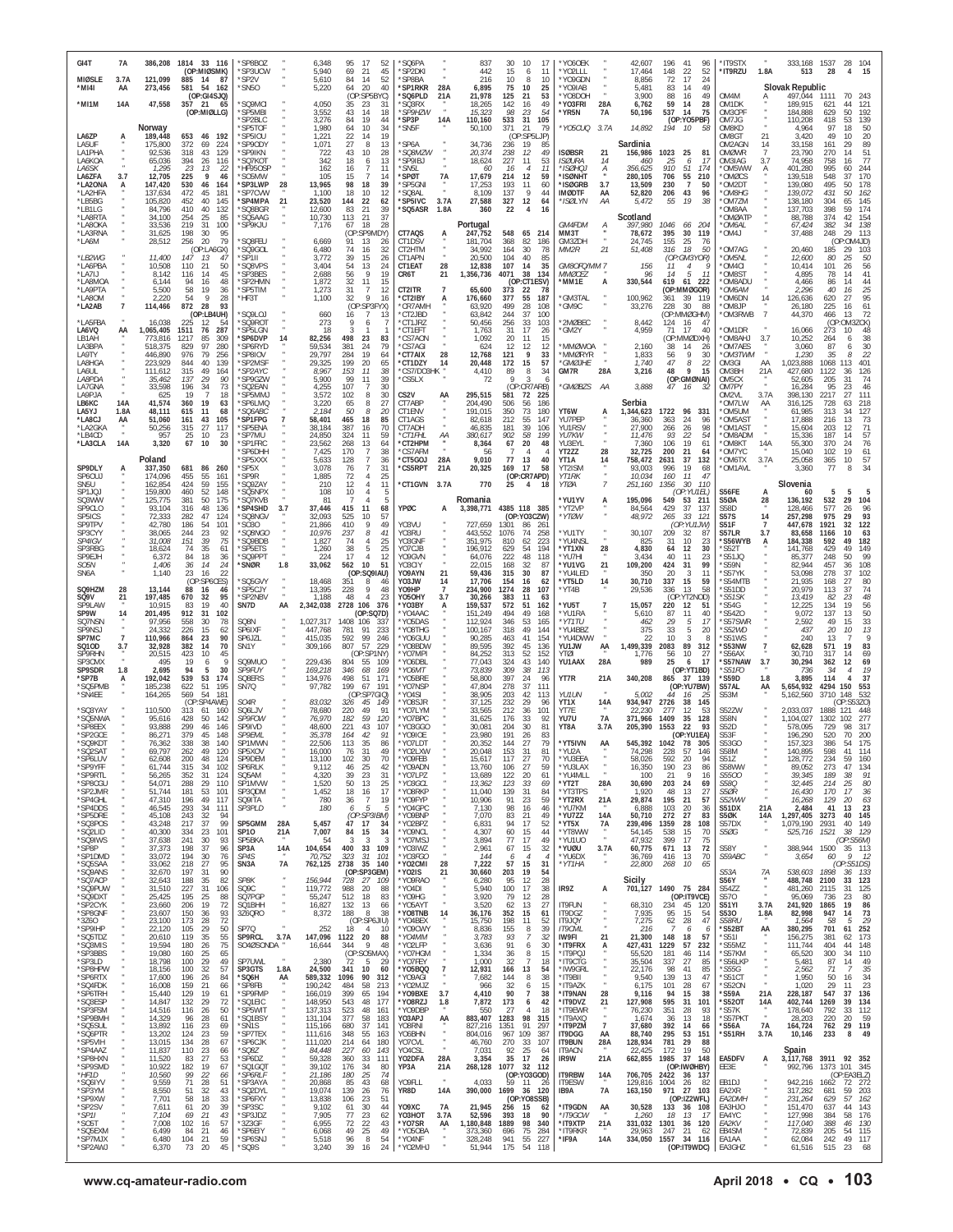| EA5FIV<br>EA1LQ<br>EA1AB1                   |                             | 57,378<br>238<br>96<br>35<br>159<br>32<br>26,499<br>89<br>18,040<br>221<br>13<br>42                                                         | EA7ZY<br>EA5TS<br>EA4EER                                | 310,752<br>302,265<br>217,350                   | 1665<br>-28<br>-89<br>1061<br>31<br>104<br>810<br>107<br>31                                 | SI9AM<br>*SE4E                                            | 7A<br>AA        | 91,884<br>370,656                        | 985 19 74<br>(OP:DD2CW)<br>990<br>59<br>- 229                                                | *UR5ZDZ<br>*UT1V                                 |                     | 28,329<br>27,270                               | 195<br>95<br>- 38<br>174<br>34<br>101<br>(OP:US1VM)                                         | *UR5WIF<br>*UV5EOZ                                    | 3.7A                        | 29,792<br>25,542                                | 364<br>343                      | -11<br>65<br>11<br>55                                                               |
|---------------------------------------------|-----------------------------|---------------------------------------------------------------------------------------------------------------------------------------------|---------------------------------------------------------|-------------------------------------------------|---------------------------------------------------------------------------------------------|-----------------------------------------------------------|-----------------|------------------------------------------|----------------------------------------------------------------------------------------------|--------------------------------------------------|---------------------|------------------------------------------------|---------------------------------------------------------------------------------------------|-------------------------------------------------------|-----------------------------|-------------------------------------------------|---------------------------------|-------------------------------------------------------------------------------------|
| EA4LG<br>EB1EWE<br>EA1AT<br>EA7GBH<br>EA3OW |                             | 15,485<br>100<br>36<br>59<br>29<br>12,956<br>53<br>113<br>12,460<br>113<br>24<br>46<br>11,136<br>123<br>23<br>64<br>97<br>19<br>51<br>9.520 | EA5IGO<br><i>EA7EU</i><br>EA2CCG<br>EB1IC<br>EA3KN      | 164,556<br>37,471<br>23,952<br>22.841<br>14,432 | 806<br>31<br>95<br>75<br>228<br>-26<br>208<br>12<br>36<br>28<br>109<br>63<br>71<br>23<br>59 | *SB7W<br>*SM5NQB<br>*SM6MVE<br>*SD6M                      |                 | 189,773<br>147,700<br>96,222<br>56,304   | (OP:SM4DQE)<br>507<br>-54<br>169<br>416<br>50<br>161<br>395<br>40<br>163<br>298<br>30<br>114 | 'UY2ZZ<br>*UX7QV<br>*UT3UIX<br>*US6IKV<br>*UT3NA |                     | 23,968<br>22,788<br>16,875<br>14,400<br>12,432 | 170<br>27<br>85<br>128<br>30<br>78<br>208<br>15<br>60<br>197<br>24<br>76<br>125<br>19<br>65 | GW4BVJ<br>GW3NAS<br>GW1YQM<br>MWØJZE                  |                             | Wales<br>234,434<br>129,822<br>115,938<br>3,283 | 732<br>335<br>394<br>37         | 53<br>198<br>63<br>168<br>63<br>163<br>18<br>31                                     |
| <i>EA5CRC</i><br>EB5GGB<br>EA7KAZ<br>EA1DFP |                             | 57<br>18<br>4,836<br>44<br>3,120<br>48<br>14<br>26<br>19<br>12<br>19<br>961<br>60<br>6<br>5<br>5                                            | <b>FA2CNU</b><br>14A<br>EA3IN<br>EB5KT<br>EA1WX         | 6,888<br>516,800<br>266.368<br>52,008           | 12<br>44<br>64<br>1830<br>35<br>125<br>1517<br>28<br>100<br>427<br>16<br>72                 | *SM8B<br>*SA6CME                                          |                 | 48,312<br>16,443                         | (OP:SA6BGR)<br>313<br>32 100<br>(OP:SAØBVA)<br>168<br>23<br>64                               | *UT177<br>*UR5UKW<br>'UT7IS<br>*UT7UX            |                     | 12,136<br>10,260<br>8,184<br>8,051             | 112<br>23<br>59<br>107<br>20<br>56<br>91<br>17<br>49<br>73<br>29<br>54                      | GW4W<br>GW4BKG<br>GW2X                                | 14<br>$\overline{7}$<br>1.8 | 45,838<br>52,592<br>23,313                      | 364<br>613<br>405               | 66<br><b>16</b><br>(OP:GW4EVX)<br>15<br>61<br>50                                    |
| <b>FA1IVN</b><br>ED5T<br>EA3GEG             | 14<br>$\overline{7}$        | 55<br>8<br>66,240<br>687<br>18<br>62<br>(OP:EA5ON)<br>122,500<br>898<br>23<br>75                                                            | 7A<br>EA3QP<br>EC1AE<br>3.7A<br>EA2KB<br>1.8A<br>EA1DVY | 391,845<br>19,380<br>108,562<br>9,263           | 1859<br>30<br>121<br>167<br>12<br>64<br>17<br>86<br>883<br>140<br>11<br>48                  | *SE6N<br>*7S7V                                            |                 | 10,665<br>5,270                          | 123<br>18<br>61<br>(OP:SA6AXR)<br>72<br>18<br>44<br>(OP:SM7VZX)                              | *UX7BA<br>*UR5WA1<br>'UR5WHQ<br>*UR1YAA          |                     | 7,134<br>6,612<br>6,104<br>5,452               | 51<br>22<br>36<br>96<br>16<br>41<br>59<br>17<br>39<br>112<br>12<br>46                       | *GW4SHF<br>*MW1MDH<br>*GW7ERI<br>*MW6OWO              | A                           | 213,010<br>38,829<br>28,280<br>16,910           | 638<br>242<br>174<br>142        | 51<br>187<br>30<br>99<br>73<br>28<br>69<br>26                                       |
| EC5AC<br>*EA4MD<br>*EA4FJX                  | 3.7<br>A                    | 28,016<br>291<br>12<br>56<br>490<br>58<br>196<br>208,534<br>444<br>59<br>187,680<br>213                                                     | *ED7R<br>AA<br>*EE4A                                    | 1,041,291<br>233,892                            | 1843<br>76<br>257<br>(OP:EA7GX)<br>541<br>64 203                                            | *SMØBYO<br>*SG6T                                          |                 | 240<br>225                               | 10 10<br>- 10<br>11<br>$\overline{7}$<br>8<br>(OP:SM6WET)                                    | *UR5VAA<br>*UR4WWR                               |                     | 3,186<br>2,730                                 | 68<br>13<br>41<br>54<br>12<br>30<br>(OP:UR5WLA)                                             | *GW4ZAR<br><b>MWØCRI</b><br><b>GWØRHC/P</b>           | 14<br>AA<br>7A              | 64,741<br>287,226<br>25,578                     | 478<br>974<br>266               | 25<br>76<br>60<br>183<br>77<br>21<br>27<br>-7                                       |
| *EA1JO<br>*EA4DXP<br>*EA5DNO<br>*EA1EYG     |                             | 390<br>60<br>171,592<br>181<br>160,650<br>421<br>49<br>176<br>126,060<br>35<br>431<br>156<br>120,435<br>303<br>46<br>139                    | *EA5IJG<br>*EA1GY<br>*EA1DAX                            | 212,175<br>185,535<br>132,620                   | (OP:EA4IE)<br>611<br>49 176<br>43<br>630<br>174<br>323<br>51<br>139                         | *SM3EAE<br>HB9TOC                                         | 14A<br>А        | 1,254<br>Switzerland<br>682,065          | 9<br>24<br>10<br>1384<br>75 270                                                              | *UT4MW<br>*US800<br>'UT7KF<br>*UR6QV             |                     | 2,464<br>2,337<br>1,395<br>120                 | 12<br>33<br>20<br>23<br>20<br>21<br>20<br>13<br>18<br>18<br>$\overline{7}$<br>13            | <b>MWØVRQ</b><br>*GW4MVA<br>*2WØWOD                   | AA                          | 2,278<br>54,918<br>1,287                        | 55<br>241<br>-37                | 37<br>$\begin{array}{c} 125 \\ 25 \end{array}$<br>8                                 |
| *FA3KT<br>*EA4GSL<br>*FA3NA<br>*EB5CS       |                             | 119,412<br>400<br>50<br>164<br>111,735<br>417<br>42<br>149<br>348<br>54<br>173<br>107,144<br>40<br>104,130<br>354<br>138                    | *FA1A IV<br>*EA1SB<br>*ED1A                             | 122.946<br>120,761<br>120,227                   | 422<br>42<br>144<br>382<br>53<br>144<br>501<br>30<br>79<br>(OP:EA1AST)                      | HB9FFJ<br>HB9AA<br>*HB9AWS                                | 14<br>A         | 138,060<br>49,664<br>347,387             | 49<br>211<br>333<br>376<br>20<br>77<br>(OP:HB9ARF)<br>833<br>69<br>242                       | *UT2AB<br>*UT5UT<br>'UY7MM<br>'US7IB             | 28<br>21            | 10,266<br>7,052<br>216,145<br>23,600           | 87<br>19<br>39<br>64<br>15<br>28<br>1149<br>30<br>109<br>168<br>20<br>60                    | <b>VK4SDD</b>                                         |                             | <b>OCEANIA</b><br>Australia<br>798,080          | 1289                            | 76<br>156                                                                           |
| *EA1ANB<br>*EA1IOW<br>*EE5H<br>*EA3FUJ      |                             | 101,541<br>406<br>39<br>142<br>101,462<br>328<br>46<br>148<br>409<br>38<br>131<br>100,048<br>44<br>94,482<br>324<br>130                     | <b>EA1OL</b><br>*EB3FLY<br>*EA1AOQ<br>*EA2BNU           | 115,416<br>112,716<br>84,630<br>82,800          | 386<br>41<br>127<br>410<br>49<br>137<br>326<br>43<br>143<br>297<br>43<br>14 <sup>′</sup>    | *HB9FLX<br>*HB9MXY<br>*HB9EXR<br>*HB9TRR                  |                 | 17,748<br>15,264<br>13,360<br>11,092     | 128<br>28<br>59<br>113<br>19<br>87<br>20<br>114<br>60<br>102<br>39<br>20                     | *UT3QD<br>*UTØNB<br>*UR5EAF<br>*UT3EV            | 14                  | 14,848<br>11,328<br>10,443<br>107,640          | 125<br>20<br>44<br>100<br>19<br>45<br>15<br>44<br>119<br>808<br>28<br>102                   | VK4QH<br>VK3TZ<br>VK2IR<br>VK7GN                      |                             | 173,290<br>82,485<br>60,256<br>52,324           | 495<br>262<br>231<br>159        | 52<br>78<br>43<br>74<br>50<br>62<br>81<br>46                                        |
| *EA5LH<br>*EE2A<br>*EA1YD                   |                             | 313<br>38<br>87,174<br>136<br>298<br>43<br>144<br>85,646<br>(OP:EA2SN)<br>79,121<br>291<br>35<br>92                                         | *EA4NI<br>*EA2HW<br>*EA4TA<br>*EA1BP                    | 80,820<br>74,909<br>67,404<br>57,240            | 288<br>46<br>134<br>299<br>41<br>132<br>208<br>47<br>117<br>295<br>38<br>121                | *HB3YGD<br>*HB9FXU<br>*HB9GKM<br>*HB9VAA                  |                 | 9,804<br>9,660<br>6,656<br>4,956         | 100<br>16<br>41<br>51<br>117<br>19<br>94<br>15<br>49<br>64<br>18<br>41                       | *UT8UF<br>*UW2Q<br>*UR8QR                        |                     | 96,099<br>40,680<br>28,836                     | 711<br>25<br>78<br>19<br>306<br>-71<br>(OP:UR6QS)<br>262<br>16<br>65                        | VK2GR<br>VK2TTP<br>VK5SA<br>VK2RT                     |                             | 42,660<br>34,013<br>21,894<br>17,175            | 160<br>134<br>108<br>97         | 47<br>61<br>68<br>45<br>37<br>$\frac{52}{43}$<br>32                                 |
| *EA3DJL<br>*EA4CUN<br>*EA1HTF<br>*EA5HYJ    |                             | 253<br>47<br>75,508<br>125<br>58,934<br>338<br>$\frac{34}{49}$<br>124<br>56,156<br>397<br>153<br>218<br>45<br>124<br>53,404                 | *EA1DOB<br>*EA1CS<br>*EA2AAE<br>'FA1TI                  | 30,303<br>29,666<br>21,060<br>16,932            | 211<br>27<br>84<br>29<br>62<br>155<br>34<br>111<br>56<br>105<br>32<br>70                    | *HB9FSE<br>*HB9RDD<br>*HB9CNY<br>*HB9TOP                  |                 | 3,400<br>2,600<br>1,740<br>775           | 36<br>18<br>$\frac{22}{33}$<br>10<br>35<br>17<br>35<br>10<br>15<br>11<br>14                  | *UX7U<br>*UR5EFL<br>*UT8IAR                      |                     | 18,375<br>3,772<br>2,562                       | 204<br>16<br>59<br>(OP:UX7UA)<br>104<br>8<br>33<br>9<br>44<br>-33                           | VK7QP<br>VK4CL<br>VK3IO<br>VK6DW                      |                             | 14,400<br>10,304<br>10,089<br>8,379             | 78<br>70<br>68<br>52            | 30<br>45<br>25<br>39<br>38<br>21<br>37<br>26                                        |
| *EA4GUU<br>*EA5/UA9NP<br>*EA3RP<br>*EA4GUW  |                             | 52,311<br>229<br>44<br>115<br>50.086<br>235<br>38<br>120<br>190<br>39<br>49,762<br>100<br>49.170<br>244<br>32<br>117                        | *EA5FCW<br>*FA1IC<br>*EA3GZA<br>*EA3EZD                 | 15,400<br>11,210<br>9,213<br>5,626              | 97<br>26<br>62<br>105<br>28<br>67<br>64<br>30<br>53<br>18<br>40<br>58                       | *HB9GKP<br>*HB9PVI<br>*HB9FVR<br>*HB9GKW                  | 21              | 272<br>238<br>234<br>1,450               | 12<br>10<br>7<br>15<br>11<br>6<br>19<br>$\overline{4}$<br>14<br>37<br>10<br>15               | *UR3QG.<br>*UY3CC<br>*UV3QF<br>*UX7UN            | $\overline{7}$      | 987<br>34,272<br>20,306<br>15,980              | 17<br>$\overline{7}$<br>14<br>302<br>18<br>84<br>228<br>13<br>58<br>187<br>13<br>55         | VK2YX<br><b>VK5SFA</b><br>VK6GOM                      |                             | 5,980<br>1,025<br>90                            | 50<br>15<br>16                  | 32<br>20<br>14<br>11<br>10<br>8                                                     |
| *EA7VJ<br>*EA4GWU<br>*EA1DBX                |                             | 48,863<br>153<br>37<br>94<br>227<br>39<br>131<br>48,280<br>183<br>33<br>29,648<br>76<br>27,510<br>36                                        | *EA1EHW<br>*EA2GM<br>*EA3GEO                            | 5,372<br>5,088<br>4,800                         | 62<br>21<br>47<br>10<br>43<br>106<br>37<br>17<br>31<br>19                                   | *HB3YXD<br>*HB9FZB<br>*HB9GCE<br>*HB9/DK6PB 7             | 14              | 516<br>775<br>660                        | 16<br>$\frac{5}{7}$<br>29<br>18<br>21<br>7<br>15<br>92<br>9                                  | *UT8AS<br>'US8AR<br>*UR2LM                       |                     | 12,470<br>11,288<br>2,550                      | 172<br>11<br>47<br>124<br>13<br>55<br>45<br>10<br>40                                        | VK2BJ<br>VK2XZ<br>VK4TL<br>VK2PN                      | 28<br>21                    | 13,192<br>375,386<br>154,232<br>833             | 151<br>1395<br>617<br>26        | 14<br>20<br>27<br>86<br>29<br>75<br>9<br>8                                          |
| *EA4CWN<br>*EA3HWC<br>*EA3ARP<br>*EA5BAH    |                             | 116<br>95<br>62<br>133<br>28<br>24,930<br>163<br>24<br>82<br>24,592<br>72<br>30<br>113<br>22,134                                            | *EA4JJ<br>*EA7AQR<br>*EA4EUW<br>*EA5DIT                 | 3,420<br>3,280<br>2,632<br>1,584                | 38<br>26<br>70<br>11<br>Q<br>45<br>12<br>35<br>26<br>14<br>19                               | HB9DUR<br>HB2U                                            | AA              | 352<br>3,180,564<br>2,035,954            | 35<br>3437 124<br>488<br>108<br>2593<br>406<br>(OP:HB9EYP)                                   | *UV5EUK<br>*UT7QL<br>'UX7UU<br>*UY1IP            | 3.7                 | 2,240<br>19,454<br>6,664<br>5,593              | 60<br>10<br>25<br>271<br>12<br>59<br>10<br>139<br>39<br>105<br>8<br>39                      | <b>VK6TKR</b><br><b>'VK5PAS</b><br>*VK4PDX<br>*VK2AAH | Α                           | 238<br>198,850<br>92,322<br>72,588              | 10<br>374<br>275<br>205         | 6<br>8<br>69<br>136<br>82<br>56<br>52<br>86                                         |
| *EA4GYR<br>*EA3EYO<br>*EA3BRL<br>*EA1NO     |                             | 22,110<br>195<br>37<br>97<br>27<br>137<br>77<br>21,632<br>20,592<br>152<br>25<br>79<br>25<br>17,472<br>114<br>59                            | *EA5INS<br>28A<br>*EA4EUI<br>*EA4AA<br>21A<br>*EA1YG    | 558<br>49,128<br>40,000<br>173,752              | 21<br>6<br>12<br>300<br>20<br>72<br>276<br>17<br>63<br>33<br>659<br>115                     | HB9DVH<br>HB9HLI<br>HB9FWO<br>HB9GNB                      |                 | 188,244<br>8,772<br>6,789<br>1,505       | 381<br>70<br>179<br>64<br>25<br>43<br>52<br>28<br>45<br>27<br>19<br>24                       | *UY4W<br>*UR5QBB<br>*UR6LF                       |                     | 1,364<br>320<br>156                            | 48<br>$\overline{7}$<br>24<br>(OP:UT1WZ)<br>12<br>6<br>10<br>14<br>Δ<br>-8                  | 'VK4ATH<br>*VK4AFU<br>*VK3BY<br>*VK5LTD               |                             | 36,612<br>10,089<br>5,040<br>3,740              | 137<br>79<br>39<br>36           | 65<br>48<br>31<br>28<br>35<br>21<br>27<br>17                                        |
| *EC5EA<br>*EA4CFT<br>*EA1IXQ<br>*EA4GMX     |                             | 16,380<br>105<br>25<br>35<br>16,000<br>108<br>30<br>70<br>29<br>14,076<br>91<br>63<br>29<br>60<br>13,617<br>96                              | *ED5W<br>*EA2DNR<br>14A<br>*EA1DHB                      | 38,121<br>208,575<br>47,138                     | 319<br>25<br>72<br>(OP:EA5BB)<br>1235<br>30<br>105<br>420<br>75<br>16                       | <b>HB9BPH</b><br><b>HR9KOG</b><br>HB9GPC<br><b>HB9FKL</b> | 14A             | 1,050<br>696<br>176<br>768               | 19<br>11<br>14<br>17<br>13<br>11<br>5<br>6<br>6<br>$\overline{7}$<br>21<br>17                | *usøms<br>*UW1U<br>*UT5CB<br>UW5ZM               | 1.8<br>AA           | 5,328<br>2,040<br>700<br>2,754,150             | 102<br>10<br>38<br>5<br>25<br>69<br>34<br>21<br>4<br>2975 129<br>481                        | 'VK3FMMB<br>'VK2LEE<br>*VK3JLS<br>*VK3MHZ             |                             | 3.312<br>3,311<br>720<br>660                    | 46<br>32<br>14<br>41            | 19<br>17<br>23<br>20<br>$\begin{smallmatrix} 13 \\ 9 \end{smallmatrix}$<br>11<br>13 |
| *EB1IFK<br>*EA3EAN<br>*EA3FZT<br>*EA2PLN    |                             | 10,980<br>94<br>27<br>63<br>123<br>20<br>56<br>10,260<br>72<br>26<br>47<br>10,074<br>87<br>35<br>9,990<br>19                                | 7A<br>*EA2CE<br>3.7A<br>*EB3AM<br>*EA7JXZ<br>1.8A       | 3,542<br>35<br>2,772                            | 85<br>10<br>36<br>$\overline{2}$<br>5<br>69<br>5<br>39                                      | <b>HB9FKK</b><br>*HB9FPS                                  | 7A<br>AA        | 8,580<br>29,430                          | (OP:PA3LEO)<br>88<br>15<br>-51<br>(OP:IK1PMR)<br>273<br>21<br>69                             | UW1M<br>UV5U                                     |                     | 2,409,010<br>1,637,013                         | 2262<br>142<br>447<br>(OP:UR5MW)<br>1785 125<br>444<br>(OP:UX1UA)                           | *VK5WU<br>*VK3TNL<br>'VK7DW<br>*VK4LOD                |                             | 644<br>459<br>300<br>266                        | 14<br>11<br>12<br>9             | $12\,$<br>11<br>9<br>8<br>6<br>6                                                    |
| *EA4GOK<br>*EA1GXR<br>*EA1ITX<br>*EA4LU     |                             | 8,820<br>62<br>71<br>36<br>127<br>20<br>61<br>7,614<br>52<br>71<br>20<br>7,056<br>65<br>3,672<br>13<br>41                                   | <b>SM50</b><br>A<br>SM4EMO<br>SMØT                      | Sweden<br>728,688<br>458,784<br>254,975         | 1024<br>95<br>313<br>73<br>971<br>251<br>917<br>54<br>163                                   | *HB9DTV<br>US5D                                           | A               | 7,424<br>Ukraine<br>2,538,200            | 25<br>39<br>55<br>2856 120 398                                                               | UT7CR<br>UR7R<br><b>UXØLL</b>                    |                     | 1,325,676<br>921,800<br>801,218                | 1967 101<br>383<br>94<br>1587<br>346<br>(OP:UX1RX)<br>1205 119<br>342                       | *VK6FMIT<br>*VK2SVA<br>*VK2YD<br>*VK5UE               |                             | 208<br>192<br>102<br>12                         | 13<br>10<br>13<br>$\mathcal{R}$ | 8<br>8<br>8<br>8<br>9<br>8<br>$\overline{2}$<br>2                                   |
| *EA1IMP<br>*EA2RW<br>*FA1FFB<br>*EA7IIW     |                             | 73<br>23<br>3,358<br>50<br>2,346<br>35<br>16<br>30<br>1,960<br>$46\,$<br>20<br>36<br>1,862<br>36<br>12<br>26                                | SMØ0<br>SM6CMU<br>SM <sub>2</sub> C                     | 54,984<br>32.777<br>32,665                      | 228<br>45<br>-113<br>(OP:SAØDIJ)<br>157<br>28<br>45<br>150<br>38<br>101                     | UT6UD<br>UT6EE<br>UX3IT                                   |                 | 631,750<br>572.088<br>355,968            | (OP:UT7DX)<br>1450<br>81<br>280<br>845<br>92<br>302<br>865<br>223<br>65                      | UZ5ZU<br>UT2UU<br><b>UXØRR</b><br>UT1UL          |                     | 680,425<br>509,748<br>445.536<br>401,508       | 92<br>333<br>1181<br>756<br>92<br>305<br>814<br>83<br>281<br>632<br>79<br>263               | *VK2CZ<br>'VK2FSAV<br>*VK6RT                          | 28<br>14                    | 4,175<br>186<br>42,282                          | 75<br>14<br>216                 | 11<br>14<br>3<br>3<br>25<br>62<br>(K6SMK)                                           |
| *EA2DYJ<br>*EA3GHS<br>*EC1ABR<br>*EA5UJ     |                             | 1.836<br>46<br>10<br>26<br>1,584<br>33<br>10<br>23<br>21<br>$\overline{7}$<br>19<br>1,118<br>192                                            | SB6W<br>SM5VFE                                          | 9,990<br>4,992                                  | (OP:SM2CFZ)<br>101<br>21<br>53<br>(OP:SA6RTJ)<br>47                                         | UT7NY<br>US7IA<br>UR4LRG                                  |                 | 352,846<br>310,873<br>239,800<br>163,060 | 696<br>85<br>246<br>696<br>69<br>224<br>663<br>211<br>64<br>196                              | UX5UO<br>US7IY<br>UR5EPG<br>UT8IO                |                     | 287,937<br>214,880<br>176,205<br>138,348       | 85<br>214<br>512<br>592<br>57<br>215<br>65<br>368<br>190<br>170                             | *VK5MK<br>VK5GR<br><b>VK4ACN</b>                      | АA                          | 90<br>75,628<br>37,164                          | (OP<br>206<br>132               | 5<br>88<br>58<br>46<br>68                                                           |
| *EA2XG<br>*EA4AFF<br>*EA3BE                 |                             | 6<br>6<br>$\frac{6}{7}$<br>$^{\rm 8}$<br>5<br>108<br>45<br>3<br>2<br>3<br>13<br>7<br>6                                                      | SM6R<br><b>SM5CZO</b><br>21<br><b>SM2CEW</b>            | 3,360<br>3,150<br>24,319                        | 18<br>34<br>49<br>13<br>35<br>48<br>16<br>29<br>137<br>25<br>58                             | US6IKF<br>UW7RV<br>UR5NLA<br>UT5RB                        |                 | 108,488<br>95,823<br>67,600              | 435<br>67<br>338<br>53<br>138<br>50<br>352<br>139<br>338<br>36<br>133                        | US2IR<br>UT5ECZ<br>UR5R                          |                     | 129,456<br>117,992<br>73,440                   | 342<br>74<br>374<br>61<br>171<br>317<br>54<br>-142<br>50<br>261<br>120                      | VK4HG<br>VK2BCQ<br>VK5ZZ<br>VK2IZ                     | 28A                         | 35,765<br>27,104<br>11,842<br>1,740             | 141<br>146<br>76<br>54          | 72<br>43<br>42<br>35<br>35<br>27<br>6<br>6                                          |
| *EA7AAF<br>*EA7MT<br>*EA5GVZ<br>*EE7Y       | 28<br>21                    | 234<br>15<br>32.589<br>56<br>22<br>4,836<br>60<br>9<br>903<br>20<br>7<br>14<br>200,868<br>1063<br>22<br>92                                  | *SF50<br>А<br>*7S5S                                     | 230,720<br>120,170                              | 62 218<br>666<br>(OP:SMØEOS)<br>377<br>52 145<br>(OP:SM5CSS)                                | UZ5Q<br>UX1VX<br>UT3UV                                    |                 | 45,968<br>30,195<br>30,024               | 230<br>50<br>119<br>(OP:UY5QZ)<br>248<br>21<br>78<br>194<br>37<br>102                        | UT4XU<br><b>UXØFF</b><br>UT5YY                   |                     | 21,473<br>20,895<br>8,763                      | (OP:UTØRM)<br>132<br>30<br>79<br>99<br>32<br>73<br>73<br>28<br>41                           | VK6HZ<br><b>VK8RD</b><br>VK5MAV<br>VK3GK              | 21A<br>7A                   | 98,418<br>3,344<br>2,656<br>22,072              | 397<br>90<br>36<br>136          | 71<br>23<br>11<br>8<br>16<br>16<br>39<br>23                                         |
| $*EE1B$<br>*EE7R                            |                             | (OP:EC7WA)<br>137,150<br>493<br>-27<br>103<br>(OP:EA1YB)<br>19,241<br>167<br>18<br>-53                                                      | *SE5L<br><i><b>SM5KOS</b></i><br>*SM5S                  | 86,870<br>86,104<br>68,529                      | 477<br>36 134<br>(OP:SM5ALJ)<br>356<br>43 145<br>329<br>37<br>122                           | UR4EI<br>UX4MX<br>UT10N<br>UT5EL                          | 28              | 29,500<br>588<br>540<br>55,510           | 199<br>32<br>86<br>15<br>9<br>12<br>25<br>20<br>$\overline{7}$<br>345<br>24<br>67            | US1IV<br>UR5E<br>UT7QF                           | 28A                 | 5,488<br>4,187<br>81,480                       | 23<br>44<br>33<br>52<br>14<br>39<br>(OP:UR5EDX)<br>421<br>24<br>-81                         | 'VK3MEG<br>*VK2BNG<br>*VK2I0<br>*VK4BRT               | AA<br>28A                   | 4,505<br>3,040<br>551<br>6,768                  | 37<br>29<br>11<br>99            | $\frac{27}{22}$<br>26<br>18<br>11<br>8<br>10<br>14                                  |
| *EA4FVT<br>*EA7FRX<br>*EA7/OG55W *          |                             | (OP:LA/IA)<br>11,084<br>116<br>18<br>50<br>9,516<br>84<br>38<br>14<br>6,136<br>96<br>11<br>41                                               | 'SM5DXR<br>*SM5BS<br>*SM4WKT                            | 62,266<br>58,515<br>46,506                      | (OP:SM5SIC<br>342<br>40 123<br>267<br>39<br>102<br>200<br>38<br>100                         | <b>UX3HA</b><br>UT5LO<br><b>USØU</b>                      | 21              | 68.530<br>57,200<br>27,459               | 367<br>-26<br>-84<br>311<br>27<br>83<br>25<br>164<br>56<br>(OP:USØUX)                        | <b>UY1HY</b><br>UR6IJ<br>US8ICM<br>UW3HM         | 21A<br>×            | 295.750<br>105,480<br>2,208<br>1,325           | 915<br>-35<br>-134<br>583<br>29<br>91<br>40<br>12<br>20<br>19<br>12<br>-13                  | *V85T                                                 | A                           | Brunei Darussalam<br>107,800 429                |                                 | 38<br>72                                                                            |
| *EA3HKY<br>*EA3HLM<br>*EF5J                 |                             | 54<br>3,652<br>13<br>31<br>53<br>30<br>3,526<br>13<br>23<br>840<br>6<br>14<br>(OP:EA5YJ)                                                    | *SM5ACQ<br>*SM5NUZ<br>*SF3A                             | 35,376<br>31,369<br>17,835                      | 200<br>36<br>96<br>29<br>201<br>98<br>151<br>24<br>63<br>(OP:SM3CER)                        | US7IID<br>UR50W<br>US5U0<br>UR5WCQ                        | 14              | 3,634<br>162<br>53,214<br>30,624         | 65<br>35<br>11<br>9<br>-5<br>-4<br>351<br>21<br>77<br>265<br>18<br>48                        | UT4U<br>UY5ZZ<br>US1I                            | 14A<br><b>7A</b>    | 587,934<br>391,281<br>660,352                  | 1848<br>38<br>140<br>1578<br>36<br>131<br>2560<br>35 141<br>(OP:UX2IO)                      | *VK9VKL                                               | AA                          | Christmas Island<br>15,488                      | 69                              | 33<br>55                                                                            |
| *EA1ASG<br>*EB3TR<br>*EA3QC<br>*EA7RM       | 14                          | 11,529<br>107 16<br>45<br>174<br>9<br>10,830<br>48<br>143<br>9<br>$\overline{4}$<br>-7<br>139,776<br>685<br>-26<br>102                      | "SA6SKA<br>*SD6W<br>*SM2OTU                             | 15,089<br>6,240<br>3,528                        | 182 21<br>58<br>98<br>-17<br>48<br>(OP:SM6PVB)<br>54<br>21<br>42                            | UT9EZ<br>UY7AM<br>UX5IS<br>*UX1UX                         | 3.7<br>1.8<br>A | 58,566<br>21,700<br>7,943<br>896,080     | 72<br>689<br>14<br>334<br>59<br>11<br>177<br>$\overline{7}$<br>40<br>81<br>287<br>2029       | UR5AS<br>*UW6E<br>*UV7V                          | 1.8A<br>AA<br>×     | 68,400<br>1,867,020<br>740,728                 | 673 17 78<br>2383 119 436<br>(OP:UR6EA)<br>1282 85 339                                      | 9M8K<br>9M6YBG                                        | 28<br>21                    | East Malaysia<br>58,684<br>2,158                | 302<br>56                       | 18<br>50<br>(OP:JR3WXA)<br>6<br>- 7                                                 |
| *EB4CMS<br>*EA2QU<br>*EA3FF<br>EF1W         | $\overline{1}$<br>1.8<br>ΑA | 19<br>88<br>6<br>16<br>120<br>6,435<br>49<br>6<br>999<br>29<br>22<br>5<br>2,974,825 3538<br>98<br>347                                       | *SMØY<br>*SM4JSF<br>21<br>*SM6OPW<br>-14                | 1,584<br>1,350<br>1,050                         | 44<br>$\overline{9}$<br>27<br>(OP:SMØOY)<br>41<br>8 22<br>40<br>$7\phantom{.0}$<br>18       | *USØHZ<br>*UW1GR<br>*UY2UQ<br>$*$ UT3UZ                   |                 | 545,445<br>353,600<br>270,325<br>265,060 | 948<br>93<br>298<br>760<br>77<br>248<br>744<br>62<br>213<br>599<br>230<br>60                 | *UT8EL<br>*UT3RN<br>*US5QUB                      |                     | 334,314<br>279,300<br>170,232                  | (OP:UX1VT)<br>664 72 230<br>657<br>222<br>63<br>193<br>469<br>53                            | *9W6MUL<br>*9W6ZUL<br>*9W8DEN                         | A<br>28<br>7                | 73,632<br>4,147<br>4,384                        | 330<br>51<br>77                 | 37<br>67<br>18<br>11<br>11<br>21                                                    |
| EA2VE<br>EF5T                               |                             | (OP:EA1WS)<br>1,546,520 2058 100 360<br>1,104,561<br>1808<br>74 247                                                                         | *SM2UHF<br>8SØC<br>AA                                   | 234<br>1,096,302                                | 17<br>3<br>10<br>1023 115 419<br>(OP:SMØMPV)                                                | *UWØK<br>*UT3UFH                                          |                 | 176,043<br>168,103                       | 330<br>77<br>226<br>(OP:USØKW)<br>756<br>39<br>154                                           | *UX4CR<br>*UR7HN<br>*UR5XMM                      |                     | 162,168<br>127,232<br>119,002                  | 501<br>49<br>183<br>372<br>54<br>170<br>358<br>50<br>149                                    | *9W6VAT<br>*9W6AJA<br>*9W6MOZ<br>*9W8ZZK              |                             | 2,754<br>2,366<br>98<br>42                      | 98<br>57<br>25<br>11            | 6<br>11<br>9<br>17<br>$\mathfrak{D}$<br>-5<br>$\overline{4}$<br>-2                  |
| EA4ETN<br>ED3T<br>EA7TG                     |                             | (OP:EA5HT)<br>965,118 1326 106 356<br>1097<br>718,080<br>95<br>279<br>491<br>77<br>340,384<br>275                                           | SK6AW<br>SM7E                                           | 336,377<br>105,661                              | 807 56 207<br>(OP:SA6CBY)<br>319 39 118<br>(OP:SM7BHM)                                      | *UT8IM<br>*UR5AMJ<br>*UT2MZ<br>*UX1CL                     |                 | 163,639<br>131,022<br>129,870<br>129,504 | 504<br>54<br>187<br>307<br>52<br>122<br>295<br>65<br>169<br>455<br>52<br>161                 | *UT7AT<br>*UT8IK<br>*UX7QG<br>*UR7TT             |                     | 90,792<br>64,032<br>63,672<br>54,036           | 373<br>45<br>149<br>42<br>314<br>142<br>257<br>41<br>127<br>37<br>217<br>121                | 9M6XRO<br>*9W6EZ                                      | AA<br>AA                    | 314,820<br>19,779<br>Guam                       | 581<br>138                      | 68 130<br>23<br>34                                                                  |
| EA4UV<br>EF20<br>EA1TI                      |                             | 480<br>79<br>307,496<br>244<br>586<br>63<br>297,000<br>212<br>(OP:EA2AOO)<br>274,012<br>530 62 182                                          | 7S5C<br>SA6P                                            | 72,576<br>70,493                                | 227 49 140<br>(OP:SM5CBM)<br>262 43 114<br>(OP:SA6AVB)                                      | *UR5RP<br>*UY5QJ<br>*UT8AL<br>*UTØCK                      |                 | 128,334<br>127,088<br>122,475<br>119,280 | 422<br>49<br>170<br>429<br>44<br>144<br>471<br>48<br>165<br>432<br>47<br>163                 | *UW5U<br>*UT9UZ<br>*UT6HX                        |                     | 49,800<br>48,620<br>42.951                     | 35<br>227<br>85<br>(OP:UY2UA)<br>277<br>39 131<br>40<br>99<br>168                           | AC2AI/KH2 A<br>NH <sub>2</sub> DX                     | AA                          | 1,014,258 1751 78 139<br>799,721                | 1079 81 190                     | (OP:JJ2CJB)<br>(OP:KG6DX)                                                           |
| ED4A<br>EA4SV<br>EF5Y                       |                             | 251,937<br>513<br>68 211<br>(OP:EA4TV)<br>221,184<br>667 66 190<br>43 118<br>162,127<br>457                                                 | SI3A<br>SJ2W                                            | 66,748<br>54,114                                | 275 36 112<br>(OP:SM3LIV)<br>323 24 34<br>(OP:SM2WMV)                                       | *UR4QFP<br>*US3EW<br>*EO25PY                              |                 | 115,920<br>106,914<br>103,600            | 407<br>45<br>162<br>378<br>47<br>126<br>429<br>42 158<br>(OP:UT5PY)                          | *UT4UB<br>*UT8IA<br>*UTØNT<br>*UT3WX             |                     | 39,040<br>30,132<br>23,805<br>19,776           | 200<br>33<br>95<br>25<br>201<br>99<br>143<br>32<br>83<br>198<br>15<br>81                    | KH7M                                                  | А                           | Hawaii<br>3, 136, 131 3063 131 238              |                                 | (OP:N6TJ)                                                                           |
| <b>FA7BUU</b><br>EB1AC<br>EC3AIT            |                             | (OP:EA5FR)<br>104,340<br>256<br>58<br>130<br>88,914<br>250<br>45<br>174<br>37<br>69,700<br>381<br>133                                       | SM6LJU<br>SE5N<br>SA6BET                                | 43,488<br>23,715<br>19,530                      | 171 44 100<br>30<br>129<br>-55<br>(OP:SM5ISM)<br>142<br>21<br>84                            | *UR5IPW<br>*US7WW<br>*UT5UN<br>*UV5EEO                    |                 | 87,842<br>83,620<br>77,988<br>70,688     | 398<br>36<br>131<br>302<br>41<br>144<br>229<br>57<br>137<br>330<br>45<br>143                 | *UT2HC<br>*117411<br>*UT5CW<br>*UT3C             | $\mu$<br>28A<br>21A | 1,716<br>-12<br>16,491<br>202,896              | 32<br>11<br>28<br>-2<br>-1<br>122 19<br>50<br>34<br>704<br>110                              | WH7W<br>*KH6CJJ<br>*NH6WZ<br>*KH6DL                   | 21<br>Ą                     | 54,285<br>496,272<br>57,078<br>6,612            | 405<br>887<br>165<br>67         | 28<br>19<br>76 120<br>53<br>73<br>28                                                |
| EA2DDE<br>EC5CSW<br>EA3CEC<br>EA3HCY        |                             | 118<br>48<br>30,653<br>103<br>26,260<br>102<br>45<br>85<br>33<br>17,928<br>94<br>75<br>69<br>32<br>11,868<br>54                             | <i>SM7SEL</i><br>SM5FUG<br>SB3W                         | 11,684<br>3,978<br>2,940                        | 61<br>-34<br>58<br>32<br>23<br>28<br>17<br>43<br>32<br>(OP:SM3RAB)                          | *UY5TE<br>*UR2LX<br>*UT4MM<br>*UR5WFP                     |                 | 66,990<br>59,675<br>47,886<br>41,656     | 318<br>37<br>128<br>234<br>45<br>110<br>273<br>33<br>105<br>27<br>314<br>100                 | *UX7IW<br>*UT1DX<br>*UW7LL                       | $\cdot$             | 163,782<br>155,550<br>6,946                    | (OP:UR3CMA)<br>617<br>36<br>-126<br>433<br>37<br>133<br>80<br>12<br>34                      | *KH6XL<br>*AH6KW<br>*KH6DH<br>*KH6HGP                 |                             | 5,289<br>4,675<br>4,140<br>4,048                | 47<br>55<br>48<br>42            | $\frac{30}{22}$<br>21<br>29<br>26<br>21<br>$\frac{24}{22}$<br>22                    |
| EA4ESU<br>EA1AAA<br>EA3XL<br>EE3A           | 28A                         | 24<br>32<br>3,304<br>61<br>2,162<br>35<br>16<br>31<br>9<br>204<br>-8<br><b>Q</b><br>17,556<br>161 16<br>41                                  | SA50DJ<br><i>SM6E</i><br>SM5D                           | 2,145<br>961<br>273                             | 49<br>11<br>28<br>22 10<br>21<br>(OP:SM6FUD)<br>7<br>6                                      | *US5LOD<br>*UR5WFJ<br>*UR5IFM<br>*UR3ABQ                  |                 | 41,440<br>40,777<br>38,220<br>37,996     | 257<br>29<br>119<br>344<br>18<br>103<br>257<br>28<br>102<br>275<br>35<br>126                 | *UW5IM<br>*UR3GU<br>*UR2Y                        | 14A                 | 5,341<br>473,628<br>110,109                    | 51<br>11<br>38<br>1795<br>38<br>136<br>551<br>-28<br>-99<br>(OP:USØYW)                      | *KH6MOI<br>*KH7C                                      |                             | 3,567<br>1,431                                  | 40 19<br>29<br>17               | (OP:W7HJ)<br>22<br>12<br>- 15<br>11                                                 |
| EA5KV<br>EE7P                               | 21A                         | (OP:EA3ATM)<br>633,328 1745 39 145<br>458,770<br>1989<br>30<br>100                                                                          | <b>SMØHRP</b><br>SM5CEU<br>21A                          | 200<br>133,128                                  | (OP:SM5DJZ)<br>10<br>$\overline{4}$<br>345 37 135                                           | *UT3UFI<br>*UT7VR<br>*UT2AA                               |                 | 36,816<br>35,868<br>34,848               | 234<br>40<br>116<br>188<br>31<br>116<br>169<br>41<br>103                                     | *UT3RS<br>*UT1AA<br>*UY5AR                       | 7A                  | 69,084<br>44,979<br>68,068                     | 421<br>-26<br>-88<br>403<br>17<br>70<br>95<br>476<br>24                                     | *КН6FНІ<br>*AC7N<br>*NH7PE<br>NH6Y                    | 28<br>AA                    | 704<br>210<br>80<br>37,152                      | 11<br>5<br>147                  | 11<br>-7<br>-8<br>$\overline{4}$<br>37<br>59                                        |
| EA7RU                                       |                             | (OP:EA7ATX)<br>361,260 1159 35<br>127                                                                                                       | SM6NET<br>14A<br>SM/DD2CW                               | 87,750<br>50,955                                | 299<br>35<br>115<br>592<br>17<br>62                                                         | *UT3IA<br>*UR3QTN                                         |                 | 31,780<br>28,672                         | 156<br>40<br>100<br>216<br>27<br>85                                                          | A\MNLPUU*<br>*UZ5ZV                              |                     | 13,542<br>342                                  | 176<br>11<br>50<br>20<br>-5<br>14                                                           | KH7XS                                                 | 14A                         | 1,623,645                                       | 3356                            | 37 134<br>(OP:K4XS)                                                                 |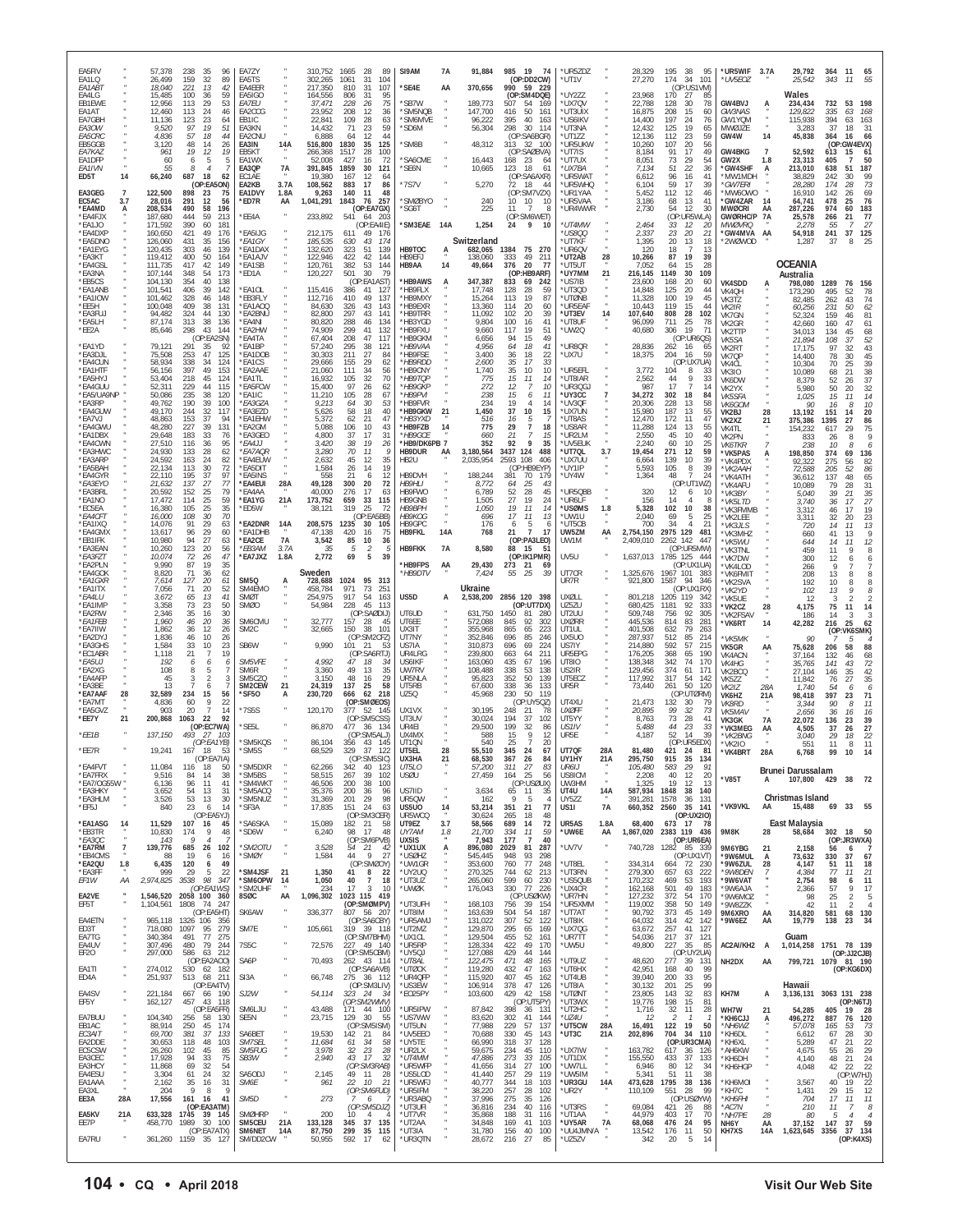| KH6LC<br>*WH6FAM AA                      |                      | 1,080                                    |                        | 777,189 2033 38 109<br>(OP:KH7BB)<br>22 12<br>- 12   | *YD2DFD<br>*YG3EJV<br>'YG3FBO                    |                           | 24<br>22<br>$\mathsf Q$              | 2<br>10<br>5                    | $\frac{2}{7}$<br>$\overline{4}$<br>$\overline{2}$             | A31MM                                    | 21                  | Tonga                                  | 723,492 2222 32 84<br>(OP:JA6WFM)                                           | 'PY5MW<br>*PY2YZB<br>*PS8RV                     |                | 3,328<br>2,958<br>1.972                  | 21<br>44<br>56<br>20<br>57<br>28                         | -31<br>31<br>40            | *PP5AMP<br>*PY7AC<br>*PU9PWR                      |                      | 192<br>143<br>42                         | 8<br>51                 | 6<br>5<br>6<br>11<br>10                                  |
|------------------------------------------|----------------------|------------------------------------------|------------------------|------------------------------------------------------|--------------------------------------------------|---------------------------|--------------------------------------|---------------------------------|---------------------------------------------------------------|------------------------------------------|---------------------|----------------------------------------|-----------------------------------------------------------------------------|-------------------------------------------------|----------------|------------------------------------------|----------------------------------------------------------|----------------------------|---------------------------------------------------|----------------------|------------------------------------------|-------------------------|----------------------------------------------------------|
| YB1AR<br><b>YB317K</b><br>YB4ZLZ         | А                    | Indonesia<br>905,890<br>53,248<br>48,416 | 1130<br>187<br>214     | 86 228<br>43<br>85<br>-35<br>54                      | 'YD8CPZ<br>YG3DFB<br>*YG3DML<br>YB9GWR<br>YB7GRN | 3.7<br>AA                 | 682<br>560<br>48<br>75.565<br>41,410 | 33<br>14<br>254<br>170          | 10<br>12<br>9<br>11<br>3<br>3<br>44<br>75<br>32<br>69         | RI1ANC                                   | A                   | SOUTH AMERICA<br>Antarctica<br>65,945  | 194 40 81                                                                   | *PY2ZU<br>*PY2TI<br>*PY2EBD<br>*PY200<br>*PP5AM |                | 1,470<br>1,200<br>1,189<br>759<br>702    | 52<br>13<br>29<br>12<br>40<br>12<br>29<br>11<br>18<br>12 | 17<br>13<br>17<br>12<br>14 | *PY1IA<br>*PT9GD<br>*PU2SDX<br>*PU5DUD<br>*PU2PSP | 28A                  | 40<br>28<br>160,378<br>101.790<br>65.017 | 17<br>605<br>526<br>385 | 5<br>5<br>8<br>6<br>23<br>83<br>22<br>$65$<br>$59$<br>20 |
| YCØLBT<br>YB4NY                          |                      | 46,440<br>12,797                         | 165<br>105             | (OP:YD4IRS)<br>40<br>68<br>39<br>28                  | YB3MM<br>YBØDJ<br>YC3ISB                         | 28A                       | 693<br>234<br>72                     | 16                              | $\overline{7}$<br>14<br>6<br>$\overline{4}$<br>$\overline{4}$ | LV1F                                     | А                   | Argentina<br>639,564                   | 1119 73 166                                                                 | 'PY3ASQ<br>*PV8IG<br>*PU8RJI                    |                | 696<br>564<br>484                        | 30<br>14<br>48<br>-21<br>55<br>9                         | 15<br>26<br>13             | *PU5BOY<br>*PU2UAF<br>*PU2LEW                     |                      | 48,312<br>37,672<br>23,482               | 315<br>291<br>230       | 48<br>18<br>49<br>19<br>41<br>18                         |
| YB8QF<br>YB3BX<br>YB2VMC                 | 28                   | 5.940<br>4,005<br>36                     | 61<br>43<br>3          | 24<br>36<br>19<br>26<br>3<br>3                       | YBØNDT<br>YC3ARY<br>YC5DL                        | 21A                       | 161,952<br>20,520<br>16,124          | 651<br>121<br>118               | 70<br>26<br>21<br>51<br>22<br>36                              | LU8VLE<br>LU9MDH                         |                     | 170,565<br>60,900                      | (OP:LU4FTA)<br>508<br>44<br>93<br>248<br>36<br>-69                          | *PY2NM<br>*PU5RTM<br>*PR7KSA                    |                | 414<br>378<br>330                        | 15<br>8<br>32<br>10<br>55<br>13                          | 10<br>11<br>17             | *PU4ENY<br>*PU8YAB<br>*PP5KC                      |                      | 21.120<br>18,424<br>17.444               | 181<br>276<br>142       | 47<br>17<br>15<br>41<br>35<br>14                         |
| YC8AO<br>YC3GOO<br>YE3AA                 | 21                   | 7,050<br>6.916<br>3.060                  | 70<br>87<br>40         | 17<br>30<br>36<br>-16<br>21<br>15                    | YCØPJG<br>YBØMWM<br>YC6BDD                       | 14A<br>7А                 | 12.331<br>88,464<br>104,190          | 94<br>382<br>387                | 19<br>40<br>26<br>71<br>29<br>86                              | <b>I U1VM</b><br>LU5AB<br>LU8DY          |                     | 51,579<br>47,795<br>30.174             | 208<br>41<br>58<br>234<br>32<br>47<br>126<br>32<br>75                       | *PY5PLL<br><b>PU2OXE</b><br>*PU2WDX             | 28             | 192<br>126<br>67,206                     | 14<br>8<br>16<br>-7<br>360<br>16                         | 8<br>53                    | *PY5PWR<br>PY2TRB<br>*PY1FOX                      |                      | 11,760<br>6,435<br>5,510                 | 138<br>77<br>94         | 13<br>35<br>29<br>16<br>25<br>13                         |
| YB3HJM<br>YB4MIO<br>YB3VI                | 14<br>$\overline{7}$ | 19,272<br>13.216<br>282,906              | 118<br>110<br>1001     | 49<br>- 17<br>43<br>16<br>31<br>86                   | YC2TAN<br>YB8QT<br>YB8ACM                        |                           | 49,155<br>3,816<br>2,112             | 241<br>58<br>76                 | 25<br>62<br>15<br>21<br>12<br>20                              | LU2UG<br>LU7AQG<br>LU4JLR                |                     | 7,488<br>1,140<br>16                   | 102<br>14<br>25<br>17<br>22<br>13<br>6<br>3<br>5                            | <b>PU2KNM</b><br>*PY5ZHP<br>*PY2RSA             |                | 40,779<br>37,683<br>37,512               | 272<br>20<br>271<br>17<br>19<br>210                      | 49<br>36<br>53             | *PU8PSF<br>*PU1KDX<br>*PU9ATH                     |                      | 3,570<br>3.268<br>3,234                  | 174<br>115<br>83        | 24<br>11<br>27<br>16<br>19<br>14                         |
| YB3RO<br>YC4SMD<br>YB3VY                 |                      | 15,249<br>1,386<br>80<br>45              | 130<br>44<br>9         | 47<br>-22<br>11<br>4<br>$\mathcal{P}$<br>3           | YB8ASY<br>YC5HFF<br>YC2DG                        |                           | 551<br>225<br>110                    | 46<br>17<br>21                  | 8<br>11<br>-3<br>6<br>$\overline{4}$<br>6<br>$\mathbf{1}$     | LW7DX<br>LW6EUR<br>LU6UO                 | 28<br>21            | 650,670<br>36,080<br>41,934            | 23<br>1958<br>100<br>198<br>19<br>63<br>303<br>18<br>40                     | *PU5SKW<br>*PY4XX<br>*PP2BK                     |                | 36,010<br>24.585<br>10,504               | 240<br>17<br>207<br>17<br>15<br>145                      | 48<br>38<br>37             | *PU9DCB<br>*PU5YSV<br>*PU2TNT                     |                      | 3,190<br>3,182<br>3.127                  | 106<br>71<br>40<br>71   | 9<br>20<br>30<br>13<br>40<br>13<br>14                    |
| YF3CXB<br>YC3WIS<br>YBØNDN               | 3.7<br>1.8           | 182<br>$\Omega$<br>416,988               | 8<br>3<br>704          | 6<br>7<br>-1<br>70<br>173                            | YBØBDC<br>YBØDJX<br>YBØZZE                       | 1.8A                      | 0<br>$\Omega$<br>$\Omega$<br>248,010 | $\overline{2}$<br>3<br>5<br>490 | -1                                                            | LU9MBY<br>LU2DVI                         | 14<br>3.7           | 144,584<br>2,484                       | 563<br>29<br>-77<br>42<br>15<br>21<br>(OP:LU2DVI/H)                         | *PU3KNG<br>*PY1MK<br>*PU2YBW                    |                | 6,536<br>5,576<br>5,550<br>4,557         | 87<br>15<br>90<br>14<br>101<br>14<br>83                  | 23<br>27<br>23             | *PU2NAX<br>*PU3LTA<br>*PU4GOD<br>*PU5WID          |                      | 2,618<br>2.030<br>1,820                  | 30<br>37<br>76          | 20<br>18<br>11<br>10<br>16<br>$\mathsf Q$<br>16          |
| *YC1CWK<br>*YB9WIC<br>*YB1HDR<br>*YB2CPO | А                    | 170,328<br>161,920<br>88.231             | 416<br>375<br>247      | 67<br>121<br>53<br>131<br>48<br>95                   | *YC6JRT/Ø AA<br>'YC2YIZ<br>'YBØNSI<br>'YBØEIN    |                           | 103,600<br>88,641<br>49,476          | 313<br>270<br>161               | 65<br>145<br>44<br>104<br>55<br>92<br>40<br>84                | LU2DKT<br>*LW4EF<br>*LW1EUD<br>*I U3DK   | 1.8<br>Α            | 6,401<br>450,824<br>300,792<br>245,376 | 71<br>14<br>23<br>971<br>61<br>127<br>787<br>55<br>96<br>44<br>98<br>642    | *PU2OYQ<br>*PU3KNP<br>*PU5KGE<br>*PU2URF        |                | 4,100<br>3,332<br>2,652                  | 16<br>55<br>14<br>79<br>12<br>86<br>14                   | 33<br>27<br>16<br>25       | *PU2XCW<br>*PU4HUD<br>PP5FMM                      |                      | 1,750<br>992<br>861<br>616               | 42<br>$\frac{29}{23}$   | 11<br>20<br>12<br>Q<br>6<br>8                            |
| *YB6UAK<br>*YB1TJ<br>*YB6I BF            |                      | 70,096<br>59.532<br>56.172               | 264<br>210<br>219      | 74<br>$30^{\circ}$<br>80<br>43<br>42<br>82           | <b>YB8NT</b><br>'YBØYAD<br>YB8RW/P               |                           | 25,284<br>16,988<br>12,736           | 115<br>126<br>119               | 25<br>61<br>22<br>40<br>28<br>36                              | *LU2EGI<br>*AY1D                         |                     | 68,544<br>59,670                       | 257<br>50<br>76<br>324<br>42<br>-36<br>(OP:LU6EVD)                          | *PIJ2YHK<br>*PU4ABA<br>'PU2ULN                  |                | 2,272<br>2,072<br>2,000                  | 49<br>12<br>44<br>14<br>71<br>13                         | 20<br>23<br>27             | *PU1SSH<br>*PU9GOB<br>*PU7EDR                     |                      | 585<br>133<br>117                        | 57<br>26<br>81          | 25<br>14<br>3<br>4<br>8<br>5                             |
| *YB7WR<br>*YC7JYD<br>*YB8IBD             |                      | 49.565<br>46,620<br>38.130               | 192<br>217<br>180      | 47<br>68<br>71<br>40<br>38<br>55                     | *YEØPO<br>'YC80BM<br>*YB4MDL                     |                           | 3,520<br>2,726<br>2,460              | 42<br>65<br>56                  | 14<br>26<br>14<br>15<br>16<br>25                              | *LU9HW<br>*LU2FDA<br>*LU1BJW             |                     | 58,374<br>47,538<br>37.910             | 190<br>55<br>-83<br>354<br>25<br>32<br>179<br>-37<br>48                     | *PY2WDD<br>*PU3JFF<br>*PY2CYD                   |                | 1,836<br>1,378<br>1,050                  | 52<br>13<br>20<br>9<br>18<br>7                           | 21<br>17<br>14             | *PU1JMK<br>*PU2LHA<br>*PU8TAL                     |                      | 105<br>91<br>48                          | 19<br>15                | 8<br>7<br>$\overline{7}$<br>6<br>$\overline{4}$          |
| *YCØYOU<br>*YC9XYP<br>*YB8ADX            |                      | 34,986<br>29.779<br>28,449               | 136<br>185<br>153      | -35<br>67<br>38<br>59<br>41<br>68                    | YC9VMJ<br>*YB2ECG<br>*YC1GI                      | 28A<br>21A                | 1,890<br>18<br>19,278                | 65<br>7<br>137                  | 23<br>19<br>3<br>3<br>19<br>44                                | *LU1JHF<br>*LW7DJ<br>*LU8EHR             |                     | 27,270<br>9,804<br>8,862               | 40<br>94<br>61<br>27<br>94<br>30<br>112<br>19<br>23                         | *PT9IR<br>*PU8UMR<br>*PU2NUS                    |                | 406<br>350<br>315                        | 15<br>6<br>104<br>12<br>12<br>8                          | -8<br>23                   | *PY2UD<br>*PP2CC<br>*PY2MP                        | 21A                  | 512,080<br>96,052<br>51,961              | 1239<br>486<br>226      | 30<br>118<br>19<br>55<br>22<br>69                        |
| *YE3CIF<br>*YF9CDL<br>*YF3DGO            |                      | 12,432<br>11,781<br>11,328               | 70<br>113<br>82        | 52<br>-32<br>39<br>24<br>39<br>25                    | 'YC8UM<br>'YB3FTD<br>*YB8TK                      | 14A                       | 5,304<br>192<br>56,330               | 76<br>8<br>254                  | -14<br>25<br>6<br>6<br>24<br>62                               | *LU7DDX<br>*LW8DXR<br>*LU1DW             |                     | 3,034<br>2,162<br>1,271                | 39<br>13<br>24<br>51<br>24<br>23<br>22<br>19<br>12                          | *PU1JME<br>*PY2RSS<br>*PU1VKG                   |                | 266<br>252<br>238                        | 23<br>6<br>27<br>5<br>$\overline{7}$<br>24               | -8                         | *PY7ZB<br>*PS8ET<br>*PP7DX                        | 14A                  | 25.978<br>6,283<br>5,664                 | 270<br>45<br>52         | 45<br>17<br>45<br>16<br>17<br>31                         |
| *YC1HLT<br>*YB2UFM<br>*YB9YBB            |                      | 7,975<br>5,529<br>5.022                  | 78<br>54<br>73         | 20<br>35<br>23<br>34<br>23<br>31                     | *YBØANJ<br>'YB7SKM                               |                           | 30,094<br>25,912                     | 139<br>156                      | 20<br>62<br>(OP:4F3JX)<br>23<br>56                            | *LW4EI<br>*LU1XP<br>*I U6FN              |                     | 528<br>360<br>180                      | 11<br>14<br>11<br>65<br>17<br>23<br>12<br>-7<br>8                           | *PU9OJZ<br>*PU9PED<br>*ZV2C                     | 21             | 154<br>144<br>507,288                    | 37<br>3<br>15<br>1388<br>31                              | 107                        | *PY5AP<br>*PQ2HX<br>*PY2AGO                       |                      | 897<br>90<br>90                          | 30<br>12<br>14          | 10<br>13<br>$^{6}_{11}$<br>4<br>$\overline{7}$           |
| *YB1IM<br>*YF3DQD<br>*YCØOXA             |                      | 4.455<br>4.018<br>3.776                  | 76<br>50<br>75         | 20<br>25<br>17<br>24<br>39<br>20                     | YB8UTI<br>'YE4IJ<br>YB3TFT                       |                           | 20,515<br>11,343<br>11,286           | 159<br>80<br>95                 | 15<br>40<br>17<br>40<br>41<br>16<br>-9                        | *LU3HS<br>*LW5DPG<br>*LU6DU              | 28                  | 125,828<br>86,190<br>85,956            | 596<br>19<br>64<br>501<br>17<br>48<br>440<br>20<br>58                       | *PY5AS<br>*PY2RAR                               |                | 14,880<br>13,568                         | (OP:PY2CX)<br>136<br>-20<br>10.5<br>21                   | 43                         | *PR7GA                                            | <b>7A</b>            | 1,972<br>Chile                           | 26                      | 9<br>20                                                  |
| *YC4TOT<br>*YC8BJK<br>*YD7VGB<br>*YC3BND |                      | 2,088<br>754<br>480<br>462               | 39<br>45<br>27<br>14   | 12<br>17<br>11<br>15<br>14<br>18<br>8<br>-6          | 'YBØISE<br><b>'YC9SCN</b><br>'YD8UXV<br>YD9YSS   | 7A                        | 312<br>23,140<br>11,960<br>11.036    | 24<br>223<br>101<br>127         | 15<br>19<br>33<br>20<br>32<br>40                              | *LU2VCR<br>*LU3HIP<br>*LU9EHU            |                     | 63,690<br>56,373<br>44.096             | 435<br>18<br>48<br>322<br>19<br>50<br>275<br>18<br>46                       | *PP7LP<br>*PY1TJ<br>*PY1EZ<br>*PY2DPM           |                | 10,516<br>8,892<br>5,875<br>2.263        | 151<br>16<br>102<br>13<br>73<br>15<br>47<br>12           | 28<br>26<br>32<br>19       | CE8EIO<br>CE2WNW<br>3G3PR                         | А                    | 748,926<br>716,994<br>109,989            | 1280<br>1573<br>384     | 79<br>-164<br>65<br>118<br>56<br>65<br>(OP:CE3LQH)       |
| *YB3FUA<br>*YG2UFA<br>*YBØCBN            |                      | 396<br>378<br>342                        | 33<br>17<br>32         | Q<br>13<br>8<br>10<br>8<br>11                        | 'YG3BWY<br>'YD2BEK<br>'YD2PRX                    |                           | 7.943<br>2,356<br>1,802              | 77<br>67<br>45                  | 22<br>17<br>30<br>17<br>21<br>15<br>19                        | *LU6FHO<br>*LU1MPK<br>*LU4JHF<br>*LU4DPL |                     | 43,776<br>43,005<br>28,044<br>12,558   | 350<br>18<br>39<br>391<br>16<br>31<br>199<br>20<br>37<br>167<br>15<br>24    | *PV8AJ<br>*PY2RTB<br>*PY3FBI                    | 14             | 1,240<br>893<br>4,608                    | 57<br>12<br>20<br>8<br>83<br>18                          | 19<br>11<br>30             | CE3JRI<br>CE3TKV<br>CE2AWW                        | 28                   | 20,794<br>13,064<br>420,954              | 117<br>94<br>1530       | 30<br>44<br>27<br>44<br>82<br>-20                        |
| *YB3HQM<br>*YC1PRF<br>*YB1BGI            | 28                   | 340<br>304<br>3,375                      | 30<br>23<br>49         | 9<br>11<br>$\mathcal{R}$<br>11<br>10<br>15           | 'YF4ICC<br>'YG3DGQ<br>*YD2EEE                    |                           | 1,610<br>1.449<br>1,134              | 37<br>34<br>46                  | 11<br>12<br>9<br>14<br>9<br>12                                | *LU9WNZ<br>*LU5EVK<br>*LU6EBF            |                     | 2,072<br>1,680<br>1,564                | 70<br>10<br>18<br>49<br>11<br>9<br>54<br>11<br>12                           | *PY3BEG<br>*PY5DC<br>*PY2ESG                    | $\overline{7}$ | 459<br>1,683<br>1,440                    | 11<br>8<br>45<br>13<br>52<br>12                          | 9<br>20<br>20              | CE5JZO<br>CE3DNP<br>CE3NR                         | 21<br>14             | 215,481<br>339,840<br>85,653             | 896<br>1098<br>384      | 27<br>66<br>88<br>30<br>28<br>65                         |
| *YBØVB<br>*YB6DE<br>*YC9FAR              | 21                   | 2.816<br>2.058<br>58,140                 | 33<br>49<br>324        | -11<br>21<br>9<br>5<br>22<br>46                      | 'YBØM7I<br>'YF4IDW<br>'YD2YDC                    |                           | 1,104<br>880<br>759                  | 22<br>32<br>29                  | 11<br>12<br>9<br>13<br>10<br>13                               | *LU8DCF<br>*LU5MT<br>*LU5MEC             | 21                  | 150<br>5,546<br>3,784                  | 10<br>8<br>31<br>65<br>-16<br>53<br>17<br>27                                | *PY1ZP<br>ZX5J                                  | AA             | 342<br>10,324,320                        | 34<br>5565 159<br>(OP:PP5JR)                             | 11<br>526                  | XQ6OA<br>*CB3R                                    | $\overline{7}$<br>А  | 177,555<br>496,086                       | 835<br>1206             | 31<br>64<br>57<br>121<br>(OP:CE3KHZ)                     |
| *YC2VYY<br>*YB1PFF<br>*YBØKTT            |                      | 29.548<br>9.639<br>9,625                 | 157<br>81<br>84        | 25<br>58<br>18<br>45<br>18<br>37                     | 'YC3CQY<br>'YG3EKK<br>'YG3EOY                    |                           | 722<br>496<br>399                    | 29<br>12<br>18                  | 12<br>-7<br>8<br>8<br>11<br>10                                | LU7MT<br>LU5FF<br>L33M                   | AA                  | 1,545,632<br>1,019,109<br>228,390      | 1790<br>95<br>257<br>1440<br>71<br>202<br>635<br>53<br>85                   | ZZ2T<br>PY4RGS                                  |                | 4,377,347<br>469,914                     | 3136 110 383<br>(OP:PY2MNL)<br>80<br>606                 | 209                        | *CE7VPQ<br>'3G3AA                                 |                      | 106,998<br>60,562                        | 452<br>302              | -37<br>65<br>47<br>60<br>(OP:CE3PBT)                     |
| *YB7MRK<br>*YC1DTE<br>*YC3YUD            |                      | 8,280<br>7,760<br>4.958                  | 100<br>83<br>50        | 22<br>14<br>13<br>27<br>-13<br>24                    | 'YDØMAT<br>'YG3CMQ<br>YD3KJS                     |                           | 330<br>289<br>210                    | 13<br>31<br>19                  | $\overline{4}$<br>6<br>6<br>11<br>$\overline{4}$<br>6         | LU5DX<br>LU6ETB                          |                     | 209,808<br>111,202                     | (OP:LU3MAM)<br>490<br>66<br>122<br>454<br>40<br>54                          | PY5JR<br>PY2TOP<br>PV2M                         |                | 161,447<br>115,335<br>95,040             | 47<br>478<br>273<br>49<br>319                            | -96<br>50 115<br>-83       | 'CB3LR<br>CA2CEV                                  | 28                   | 142,926<br>77.928                        | 698<br>487              | 20<br>63<br>(OP:CE3GDR)<br>20<br>48<br>19                |
| *YC8HBN<br>*YC1ELP<br>*YC1MOD<br>*YB1NCR |                      | 4,752<br>3,552<br>2,706<br>2,268         | 60<br>66<br>34<br>38   | 30<br>14<br>25<br>12<br>24<br>-9<br>28<br>14         | 'YG3EZN<br>'YD8MGN<br>*YD3RJL                    | 3.7A                      | 150<br>90<br>168                     | 5<br>12                         | 5<br>5<br>6<br>5<br>7                                         | LU4FPZ<br>LU1DZ<br>LU2DX                 |                     | 48,420<br>37,961<br>28,424             | 297<br>30<br>30<br>78<br>156<br>41<br>128<br>39<br>49                       | PY2FSG<br>PY7RP<br>PR <sub>2</sub> W            |                | 86,260<br>84,303<br>53,192               | (OP:PT2ADM)<br>201<br>28<br>356<br>235<br>40             | 64 126<br>-59<br>69        | 'CE3EPN<br><b>CA4CBK</b><br>*XQ5CIE<br>CA5GRF     |                      | 57,960<br>36,714<br>35,560<br>2,449      | 436<br>349<br>247<br>52 | 41<br>18<br>40<br>51<br>19<br>19<br>12                   |
| *YC4IWS<br>*YC2OBI<br>*YB9WAN            |                      | 1,656<br>1,550<br>795                    | 28<br>42<br>30         | 10<br>14<br>15<br>10<br>8<br>-7                      | FK8IK                                            | A                         | New Caledonia<br>261,706             | 553                             | 74 120                                                        | LU3CW<br>LW8DQ<br>LU7HN<br>L77D          | 28A<br>21A          | 21.443<br>6,191<br>461,010             | 201<br>21<br>20<br>69<br>13<br>28<br>1594<br>24<br>86<br>1052<br>27<br>86   | PS2M                                            |                | 50,697                                   | (OP:PT2AW)<br>191<br>45<br>(OP:PY2OX)                    | 86                         | 'CA6WKD<br>*CA1LEW<br>'CE7BIY                     | $\overline{7}$       | 2,010<br>2,652<br>1.155                  | 70<br>69<br>27          | 14<br>16<br>13<br>21<br>10<br>-11                        |
| *YC9SWQ<br>*YC2DWL<br>*YB8EL             | 14                   | 88<br>48<br>30,720                       | 8<br>151               | 4<br>$\overline{4}$<br>-6<br>6<br>19<br>61           | FK4OX                                            | 21                        | 6<br>New Zealand                     |                                 |                                                               | LU9CBL<br>*LU7DH                         | 14A<br>AA           | 319,790<br>2,233<br>621,522            | (OP:LU6DC)<br>43<br>13<br>16<br>1250<br>133<br>65                           | PP <sub>1CZ</sub><br>PP5A0<br>PY2JNV            |                | 45,150<br>34,340<br>9,394                | 257<br>23<br>36<br>156<br>19<br>84                       | $\overline{4}$<br>65<br>42 | CE1TT<br>CE3MDA<br>CE6SAX                         | ΑА<br>28A            | 1,053,612<br>780<br>39,387               | 1679<br>17<br>316       | 74<br>185<br>13<br>13<br>17<br>40                        |
| *YB7KF<br>*YB8SX<br>*YB5OUB              |                      | 1.768<br>1,584<br>660                    | 26<br>41<br>17         | 17<br><b>Q</b><br>14<br>8<br>12<br>-8                | <b>ZL2UO</b><br>ZL1AM<br>*71.1YF                 | 14<br>A                   | 19,418<br>28,274<br>34.243           | 102<br>174<br>133               | 25<br>48<br>22<br>45<br>48<br>73                              | *LU4DLL<br>*LU9DDJ                       | 28A                 | 519,792<br>220,214                     | 971<br>73<br>165<br>(OP:LU1DX)<br>841<br>23<br>80                           | PY <sub>2</sub> AF<br>PY5AL<br>PP2FRS           | 28A            | 1,890<br>630<br>51,211                   | 29<br>19<br>30<br>13<br>20<br>259                        | 23<br>17<br>63             | 3G3M<br>CE3CT                                     | 14A<br>7A            | 658,170<br>386,756                       | 1685<br>(OP<br>1171     | 34<br>108<br>:CE2MVF)<br>91<br>33                        |
| *YC2GV<br>*YG7SPN<br>*YG5YUD             |                      | 34,668<br>23.322<br>10.971               | 199<br>213<br>110      | 23<br>58<br>48<br>-21<br>17<br>36                    | ZL2AJ<br>ZL2RX<br>ZL1XX                          | AA                        | 450,927<br>33,475<br>26,535          | 601<br>138<br>128               | 102<br>191<br>41<br>-62<br>38<br>49<br>(OP:ZL3CW)             | *LU7DV<br>*LT7F                          |                     | 91,448<br>85,618                       | 495<br>18<br>53<br>53<br>466<br>21<br>(OP:LU6FOV)                           | PY2TED<br>PY2KJ<br>PY5DK                        | 21A            | 4.185<br>873,300<br>88,395               | 116<br>11<br>2007<br>30<br>409<br>25                     | 20<br>120<br>58            | *CE6PGO<br><b>CF7KF</b><br>*XQ3UP                 | AA                   | 193,581<br>74.245<br>33,675              | 574<br>228<br>200       | 86<br>51<br>57<br>98<br>42<br>-33                        |
| *YC70CS<br>*YD1DMK<br>YDTIMK<br>*YB8TDK  |                      | 3.672<br>3,636<br>3.354                  | 58<br>77<br>92         | 12<br>22<br>23<br>13<br>$\prime$<br>21               | ZL4FZ<br>71 3GA<br>ZL3TE                         | 14A                       | 2,765<br>2.822<br>24                 | 29<br>31<br>$\sqrt{2}$          | 13<br>22<br>12<br>$\frac{2}{5}$<br>$\overline{2}$             | *LW6DW<br>*LU2DKN<br>'LU7ADN             | 21A                 | 12,274<br>102,453<br>48,544            | 153<br>14<br>20<br>365<br>27<br>84<br>278<br>20<br>54                       | PY3APY<br>PY6TS<br>PY4VG                        | 14A<br>7A      | 558<br>8,142<br>5.120                    | 17<br>8<br>21<br>74<br>95<br>$\mathbf{I}$                | 10<br>38<br>,,             | *CA3LMO                                           |                      | 24,687                                   | 270                     | (OP:XQ7UP)<br>-16<br>23<br>(UP:CE3LMO)<br>50             |
| *YC8VRA<br>*YG3CHA<br>*YC4FIK            |                      | 2,754<br>2,697<br>2,660<br>2,625         | 60<br>49<br>70<br>102  | 13<br>12<br>17<br>12<br>16<br>22<br>13               | ZL1JG<br>*ZL2MM                                  | 3.7A<br>AA                | 660<br>8,512                         | 15<br>69 27                     | 8<br>12<br>(OP:ZL1BIV)<br>29                                  | <b>P40T</b>                              | A                   | Aruba                                  | 10,358,145 6492 132 433<br>(OP:VE3DZ)                                       | *PY1GQ<br>*PY3FOX<br>*PT7ZT<br>*PP1WW           | AA             | 963,648<br>773,357<br>671,875<br>488,852 | 1262<br>76<br>1186<br>76<br>1182<br>56<br>63<br>860      | 212<br>171<br>159<br>175   | *CE3WYZ<br>*CE4KCA<br>*XR3L<br>*CE3MMT            |                      | 22,274<br>6,344<br>3,600<br>315          | 137<br>71<br>99<br>21   | 36<br>28<br>33<br>20<br>20<br>9<br>12                    |
| *YGØTUR<br>*YD4GBN<br>*YD3BGM            |                      | 2,366<br>1,794<br>1.408                  | -35<br>43<br>25        | 10<br>16<br>11<br>15<br>9<br>13                      | *ZL1TM                                           | 7A                        | 6,000<br>Palau                       | 53                              | 19<br>29                                                      | P49Y<br>P43L                             | 3.7                 | 5,370,008<br>32,490                    | 4825 101 291<br>(OP:AE6Y)<br>289 12 33                                      | *PY2TKB<br>*PY1SX<br>*PY2COY                    |                | 396,134<br>393,040<br>245,705            | 830<br>59<br>559<br>67<br>705<br>58                      | 132<br>205<br>99           | *CE3LI<br>*CE3CBM                                 | 28A<br>21A           | 27,408<br>57,975                         | 263<br>310              | 32<br>16<br>22<br>53                                     |
| *YD2DPK<br>*YD1KOX<br>*YD8UYJ            |                      | 1,404<br>1,188<br>1,140                  | 27<br>19<br>30         | 11<br>15<br>12<br>15<br>8<br>11                      | T8ED<br>T88CJ                                    | А                         | 1,819,972 2161 102 209<br>143,424    | 523                             | (OP:JA7XBG)<br>43                                             | *P4ØW                                    | AA                  |                                        | 5,077,050 3574 115 395<br>(OP:W2GD)                                         | *PP5DZ<br>*PY3KN<br>*PY2ZR                      |                | 227,970<br>217,930<br>206,349            | 640<br>54<br>489<br>64<br>583<br>45                      | 99<br>121<br>98            | HK4CMB<br>HK3C                                    | Ą                    | Colombia<br>1,707,264<br>1,138,960       | 2040<br>2203            | 97 207<br>47<br>137                                      |
| *YC7JRC<br>*YC1EJL<br>*YC3FTY            |                      | 1.026<br>1,014<br>874                    | 29<br>64<br>53         | 10<br>17<br>-11<br>15<br>9<br>14<br>-5               | *P29RR                                           | А                         | Papua New Guinea<br>170,941          |                                 | 511 73 126                                                    | PV1C                                     | A                   | Brazil<br>947,559                      | 1366 68 189<br>(OP:PY1VOY)                                                  | *PW2A<br>*PY1AX<br>*PY2WND                      |                | 202,400<br>199,784                       | 476<br>58<br>(OP:PY2DV)<br>490 67 159                    | 118                        | HK6J<br>HK4DLO<br>*НК6Р                           | 14<br>$\overline{A}$ | 465,773<br>28,733<br>224,598             | 1071<br>222<br>394      | 46<br>115<br>42<br>17<br>71<br>178<br>-29                |
| *YDØRLX<br>*YF3CGG<br>*YD9ATS<br>*YD3XDR |                      | 735<br>728<br>713<br>693                 | 46<br>31<br>25<br>20   | 10<br>12<br>14<br>14<br><b>Q</b><br>12<br>9          | DU1IVT                                           | A                         | Philippines<br>330,855               | 931                             | 54<br>83                                                      | PY5WW<br>PY9GC<br>PV8DX                  |                     | 873,756<br>460,551<br>429,272          | 1464 63 171<br>865<br>71<br>170<br>877<br>58<br>126<br>49                   | *PY4LH<br>*PR7RBA<br>*PY3PA                     |                | 116,698<br>106,176<br>96,720<br>95,220   | 331<br>53<br>344<br>49<br>273<br>56<br>419<br>44         | 113<br>109<br>130<br>46    | *НК6Ғ<br>*HK5LAM<br>*HK3E<br>*HK3RDL              | $\overline{7}$       | 35,640<br>21,321<br>8,618<br>2,701       | 175<br>131<br>83<br>35  | 52<br>33<br>70<br>38<br>24<br>13<br>24                   |
| *YD2FTC<br>*YD3IMS<br>*YD2CAA            |                      | 602<br>576<br>494                        | 17<br>47<br>21         | 8<br>6<br>8<br>10<br>11<br>-8                        | DV1YAI<br>DW3TRZ<br>DU1RB                        | 28<br>21                  | 49,677<br>12,124<br>119,706          | 362<br>160<br>643               | 35<br>52<br>12<br>16<br>25<br>46                              | PP5CY<br>PY2SBY<br>PY1TV<br>PY4ME        |                     | 394,940<br>371,826<br>11,118<br>3,237  | 1056<br>106<br>72<br>688<br>155<br>109<br>39<br>63<br>57<br>17<br>22        | *PY10N<br>*PY1AN<br>*PY9MT                      |                | 90,324<br>68,794<br>63,420               | 231<br>50<br>294<br>34<br>281<br>46                      | 106<br>72<br>94            | HK4W<br>*HK3J<br>*HK3Q                            | AA<br>AA             | 124,605<br>212,710<br>132,015            | 429<br>491<br>264       | 89<br>28<br>67<br>111<br>60<br>- 135                     |
| *YDØUVZ<br>*YG3DBH<br>*YB3BAR            |                      | 465<br>435<br>390                        | 18<br>11<br>21         | 9<br>6<br>8<br>7<br>9<br>6                           | DU1JI<br>DU1R<br>*DV7DYH                         | 14<br>$\overline{7}$<br>А | 11,200<br>92,966<br>8,745            | 138<br>412<br>81                | 11<br>24<br>24<br>62<br>24<br>31                              | PY2KP<br>PY2ZEA<br>PY2RKG                | 28<br>21            | 90<br>300,612<br>11,718                | 9<br>10<br>Q<br>906<br>24<br>99<br>111<br>46<br>16                          | *PY4WWW<br>*PY2FSR<br>*PV8DC                    |                | 57,200<br>44,100<br>32,996               | 196<br>42<br>216<br>40<br>207<br>21                      | 88<br>60<br>52             | *PJ2DD                                            | ΑA                   | Curacao<br>654,560                       | 1459                    | 39 121                                                   |
| *YD1CCZ<br>*YD7MIB<br>*YG3DKZ            |                      | 384<br>374<br>351                        | 27<br>10<br>18         | $\overline{7}$<br>-5<br>8<br>9<br>-7<br>6            | *DV1KIR<br>*DU3/W6QT<br>*DV7DTX                  |                           | 7,252<br>2,408<br>1,722              | 77<br>36<br>80                  | 21<br>16<br>11<br>17<br>17<br>24                              | PP5BJF<br>PY2NFT<br>PS8DX                | 14                  | 10,175<br>27,608<br>19,024             | 133<br>20<br>35<br>189<br>15<br>41<br>129<br>20<br>62                       | *PY2GZ<br>*PY2SPW<br>*PY2CAT                    |                | 30,240<br>21,988<br>14,162               | 177<br>41<br>114<br>34<br>72<br>42                       | 71<br>58<br>55             |                                                   |                      | Ecuador                                  |                         | (OP:PF4T)                                                |
| *YG3EDN<br>*YG3DGP<br>*YD1GJL            |                      | 342<br>336<br>266                        | 12<br>10<br>21         | 8<br>11<br>6<br>6<br>8<br>11                         | *DU7OK<br>*DU1AVC<br>*DU4PMA<br>*4E1A            | 21<br>$\sim$<br>14        | 28,350<br>19,893<br>5,850<br>111,280 | 239<br>137<br>106<br>402        | 19<br>26<br>17<br>40<br>-11<br>15<br>31<br>76                 | PP5BLU<br>PY2GTA                         |                     | 13,895<br>6,272                        | 198<br>14<br>21<br>(OP:PP5BSD)<br>64<br>16<br>-33                           | *PY2FRQ<br>*PR7LO<br>*PP7KVA                    |                | 10,904<br>10,368<br>8,112                | 94<br>23<br>128<br>30<br>34<br>82                        | 35<br>42<br>44             | HC2G<br>*HC3BL<br>*HC5VF                          | 28<br>A<br>21        | 149,526<br>6,832<br>44,160               | 831<br>62<br>278        | 20<br>58<br>30<br>31<br>20<br>40                         |
| *YG3DEA<br>*YD2CAB<br>*YD7MHZ<br>*YD6BVV |                      | 204<br>171<br>171<br>160                 | 10<br>7<br>8<br>32     | 6<br>6<br>5<br>4<br>5<br>$\overline{4}$<br>13<br>7   | DU4JT<br>*DV7FCC                                 | $\overline{7}$            | 4,284<br>2,457                       | 74<br>62                        | (OP:4E1ADW)<br>10<br>18<br>10<br>17                           | PY7SV<br>*PY2EX<br>*PY5DD<br>*PY2LPM     | $\overline{7}$<br>А | 558<br>569,835<br>143,737<br>107,136   | 13<br>8<br>10<br>1037<br>63<br>138<br>445<br>65<br>114<br>290<br>125<br>-61 | *PV8AZ<br>*PY1NX<br>*PY5II<br>*PP5BZ            |                | 6,890<br>6,731<br>5,859<br>4,625         | 44<br>25<br>57<br>25<br>51<br>24<br>77<br>11             | 40<br>28<br>39<br>14       | *ZP6KA<br>*ZP5DNB                                 | 14<br>$\overline{7}$ | Paraguay<br>880<br>133                   | 28<br>19                | 11<br>11<br>3<br>$\overline{4}$                          |
| *YC3LSB<br>*YG3DKB<br>*YG3EQR            |                      | 152<br>147<br>144                        | $\mathsf Q$<br>12<br>6 | 5<br>3<br>9<br>12<br>5<br>$\overline{4}$             | 'DV7DYJ<br>*4F3FSK<br>DU3/KB7DV AA               | 3.7                       | 1,870<br>416<br>259                  | 53<br>24<br>25                  | 8<br>14<br>4<br>$\Delta$<br>18<br>19                          | *PY3ZK<br>*PY2XJ<br>*PY2EVR              |                     | 92,000<br>87,720<br>29,172             | 335<br>82<br>43<br>312<br>48<br>88<br>184<br>26<br>40                       | *PY1UA<br>*PR7MB<br>*PS2D                       |                | 3,149<br>3,105<br>2,840                  | 67<br>20<br>76<br>20<br>30<br>15                         | 27<br>25<br>25             | ZP5BVK<br>*ZP5DVD<br>*ZP5RPO                      | AA<br>AA             | 270,940<br>95,364<br>1,386               | 624<br>424<br>21        | 57<br>133<br>74<br>34<br>14<br>19                        |
| *YDØRXA/5<br>*YD1FZK<br>*YD2LLC          |                      | 112<br>108<br>91                         | 12<br>6<br>33          | $\overline{4}$<br>3<br>3<br>3<br>$\overline{7}$<br>6 | DU1EG<br>DU1EV<br>DU1AV                          | 21A<br>14A<br>7A          | 44,544<br>5,084<br>83,346            | 342<br>68<br>576                | 19<br>29<br>11<br>20<br>37<br>-21                             | *PY2AB<br>*PY2ACA<br>*PY2KG              |                     | 22,442<br>18,060<br>16,368             | 140<br>-34<br>64<br>29<br>100<br>57<br>96<br>40<br>53                       | *PY3RLC<br>*PY1BAB                              |                | 2,548<br>2,520                           | (OP:PY2GTO)<br>74<br>22<br>99<br>23                      | -27<br>37                  | *ZP6ARO<br>ZP5BVK<br>7P5CGL                       | 28A<br>AA<br>14A     | 70<br>182,750<br>31,354                  | 6<br>368<br>224         | 6<br>4<br>78<br>137<br>17<br>44                          |
| *YC1HWN<br>*YC3RWT<br>*YD3CRW            |                      | 80<br>77<br>63                           | 27<br>11<br>12         | 5<br>3<br>7<br>4<br>$\mathcal{R}$<br>$\overline{4}$  | *DV1ZFE<br>*DU4DXT<br>*DW1XNG                    | AA<br>14A<br>7A           | 10,336<br>4,674<br>90                | 75<br>68<br>22                  | 28<br>40<br>16<br>25<br>12<br>6                               | *PP5IP<br>*PY1LU<br>*PY2DJ               |                     | 16,302<br>13,272<br>12,948             | 45<br>202<br>33<br>106<br>27<br>52<br>98<br>35<br>48                        | *PY2TTE<br>*PS2F                                |                | 2,491<br>2,160                           | 51 21<br>29<br>-14<br>(OP:PY2MSR)                        | 26<br>-22                  | *ZP9MCE                                           | AA                   | 90,316<br>Peru                           | 297                     | 45<br>89                                                 |
| *YD1FZM<br>*YG3EDM<br>*YF3DAE            |                      | 60<br>54<br>49                           | 12<br>3<br>12          | 3<br>3<br>3<br>$\overline{4}$<br>3                   | 5W1SA                                            | 28A                       | Samoa<br>16,695                      | 171 15                          | 20                                                            | *PY2VOX<br>*PY2VOA<br>*PY1NS             |                     | 10,710<br>6,519<br>6,076               | 30<br>95<br>40<br>98<br>18<br>35<br>50<br>-21<br>41                         | *PY5HT<br>*PY2KQ<br>*PT9JFM                     |                | 1,950<br>1,147<br>609                    | 75<br>14<br>32<br>16<br>28<br>10                         | 16<br>21<br>11             | 0A4SS<br>OA60*                                    | A<br>А               | 1,603,071 2387<br>278,378                | 608                     | 72 171<br>57 124                                         |
| *YD3SCV<br>*YC8VSR<br>*YD2JIS            |                      | 45<br>36<br>28                           | 6<br>6<br>17           | 3<br>2<br>3<br>3<br>$\overline{2}$<br>5              | *4W/OZ1AA A                                      |                           | Timor-Leste<br>15,776                |                                 | 116 27 41                                                     | *PY2MIA<br>*PY2OSD<br>*PU8MDJ            |                     | 4,756<br>4,272<br>3,510                | 109<br>18<br>23<br>21<br>27<br>62<br>128<br>11<br>$15-1$                    | *PY6UN<br>*PY7KG<br>*PY1TR                      |                | 500<br>475<br>360                        | 11<br>10<br>32<br>11<br>38<br>14                         | 10<br>14<br>16             | RI1ANO                                            | A                    | South Shetland Islands<br>9,480          | 66                      | 22 38                                                    |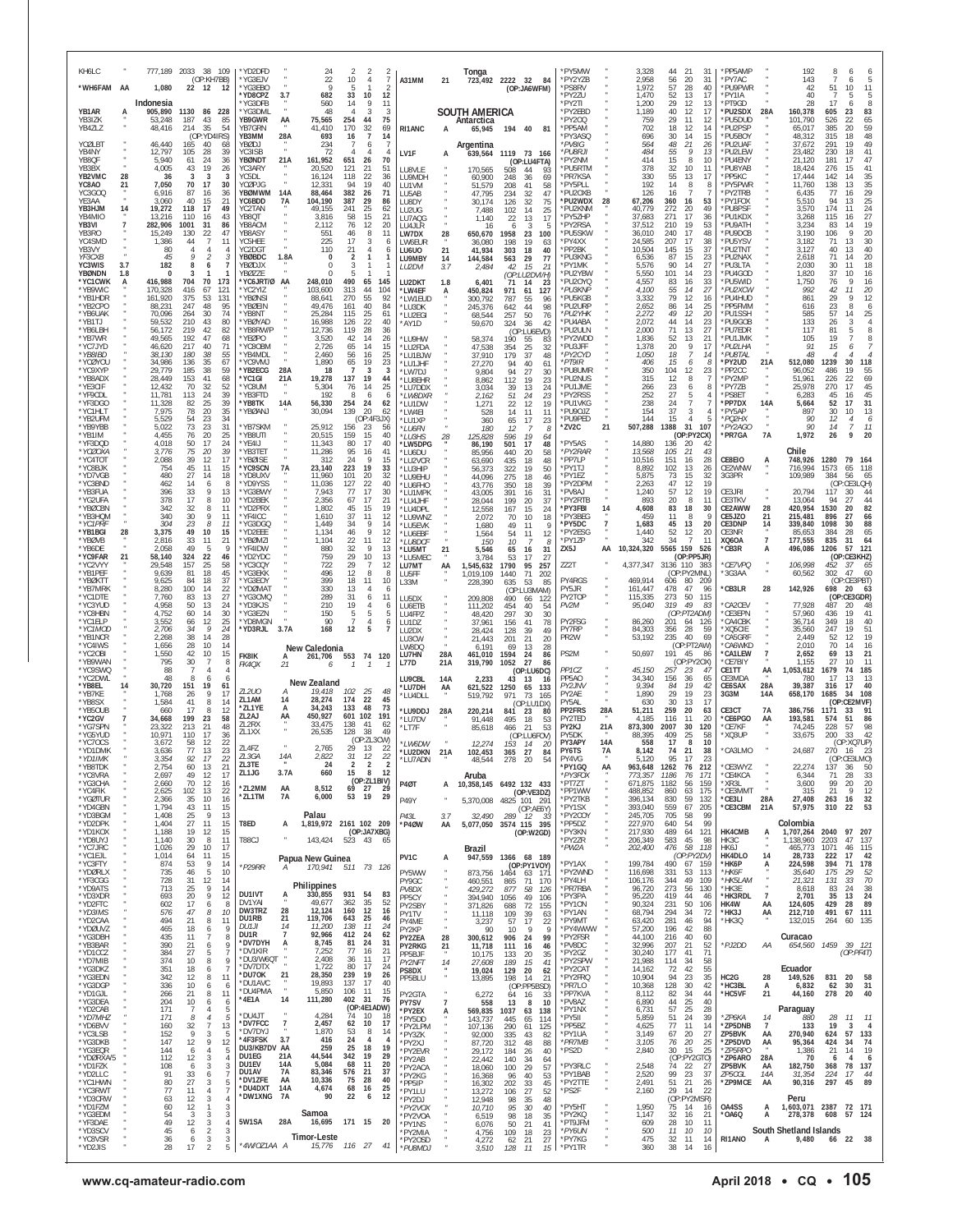| *9Z4A                                        | A                             | Trinidad & Tobago<br>6,858               | 82<br>23<br>- 31                                                                                       | CS7AFI<br>DF7XR                                      |     | 1,092<br>1,044                   | 22<br>23                       | -11<br>15<br>14<br>15                                         | DO4HZ<br>OL4W                             |            | 5,136<br>3,990                                                     | 106<br>9<br>39<br>107<br>5<br>33                                                           | W2ZQ                             | District 2<br>764,242                                       | 749                            | 92 330                                    | *ED9E                                        | Ceuta & Melilla<br>4,485,280 3079 107 437                      |                                                   |                      |                                         |
|----------------------------------------------|-------------------------------|------------------------------------------|--------------------------------------------------------------------------------------------------------|------------------------------------------------------|-----|----------------------------------|--------------------------------|---------------------------------------------------------------|-------------------------------------------|------------|--------------------------------------------------------------------|--------------------------------------------------------------------------------------------|----------------------------------|-------------------------------------------------------------|--------------------------------|-------------------------------------------|----------------------------------------------|----------------------------------------------------------------|---------------------------------------------------|----------------------|-----------------------------------------|
| *9Y4D<br>9Z4Y                                | 21<br>AA                      | 1, 195, 122 3144<br>125,829<br>Uruguay   | 27<br>112<br>80<br>435<br>43                                                                           | JR1UJX<br>IZØZFK<br>EA1IWM<br>W7BAK                  |     | 912<br>810<br>805<br>700         | 19<br>19<br>23<br>15           | 15<br>Q<br>12<br>15<br>16<br>-7<br>8<br>12                    | IZ50VP<br>Z30W<br>OM6AMR                  |            | 2,562<br>2,508<br>567                                              | (OP:OK<br>11F)<br>66<br>7<br>35<br>53<br>8<br>30<br>29<br>$\overline{4}$<br>17             | AB2DE<br>K2JMY                   | 414,144<br>185,344<br>District 3                            | 541<br>468                     | 225<br>63<br>-59<br>197                   | *ET3AA                                       | Ethiopia<br>660,924 1249 44 154                                |                                                   |                      |                                         |
| CW5W<br>CV7S                                 | 28<br>21                      | 1,178,376<br>1,134,296                   | 27 121<br>2864<br>(OP:CX6VM)<br>3151<br>33 109                                                         | PAØZAV<br>JN3DMJ<br>IU3DHU                           |     | 621<br>570<br>560                | 25<br>14<br>29                 | 19<br>8<br>11<br>8<br>20<br>8                                 | YG3CYS<br>JH1APZ<br>SP3DBM                |            | 345<br>312<br>90                                                   | 11<br>8<br>13<br>$\overline{7}$<br>6<br>13<br>8<br>-2                                      | W3MF<br>W3ZGD<br>K300            | 1,823,481<br>307,320<br>218,553                             | 1368 102 387<br>438<br>318     | 68<br>192<br>66<br>197                    | CR <sub>3</sub> A<br>*CR3Z                   | Madeira Islands<br>20,170,863 8342 174 663<br>55,800           | 188                                               | -37                  |                                         |
| CX1AV<br>*CX2LT<br>*CX1CAN                   | 14<br>Ą                       | 229,383<br>115,434<br>3,515              | (OP:CX7SS)<br>962<br>75<br>24<br>71<br>499<br>50<br>73<br>20<br>17                                     | <b>JJØSFV</b><br>RN3AKK<br>YF3CYT<br>G37. IF         |     | 480<br>476<br>468<br>437         | 12<br>12<br>14<br>14           | 10<br>10<br>10<br>4<br>9<br>9<br>14                           | JA5NSR<br>HA5NB<br>SQ2BXI<br>VA3XO        | 1.8        | 30<br>3.680<br>3,535<br>2,431                                      | 3<br>5<br>3<br>104<br>$\overline{4}$<br>36<br>31<br>114<br>$\overline{4}$<br>130<br>6<br>5 | KA3PCX<br>K3PH                   | 67,680<br>3,564<br>District 4                               | 196<br>33                      | 102<br>39<br>15<br>29                     | CN2AA                                        | Morocco<br>27,771,275 10706 186 739                            |                                                   |                      |                                         |
| *CX1FK<br>*CX5ABM<br>*CX7BBR                 | 28<br>14                      | 61,295<br>38,400<br>13,632               | 47<br>388<br>18<br>43<br>276<br>17<br>40<br>146<br>24                                                  | UT3UEZ<br>VA3WR<br>AA6OC                             |     | 399<br>300<br>200                | 11<br>9<br>12                  | 11<br>8<br>8<br>5<br>5                                        | RA2FDX/3<br>EA6SX<br>S59GS                |            | 684<br>462<br>448                                                  | 15<br>42<br>4<br>22<br>18<br>$\overline{4}$<br>29<br>$\overline{4}$<br>12                  | N4WW<br>N8PR<br>W4MLB            | 4,052,724<br>1,270,410<br>460,362                           | 2672 136<br>1010 113<br>932    | 490<br>357<br>75<br>216                   | *3V8SS                                       | Tunisia<br>3,172,500 2290 107 393                              |                                                   |                      |                                         |
| CX2BR<br>CX4SS<br>CX2DK                      | AA<br>21A                     | 108,570<br>41,220<br>1,896,412           | 308<br>57<br>97<br>261<br>24<br>36<br>142<br>36<br>3761                                                | W6GMT<br>TA1IFV<br>EA3FHP                            |     | 195<br>187<br>168                | 9<br>11<br>10                  | 8<br>3<br>8<br>8                                              | OK2FD<br>RT4W<br>YU1LM                    | AA         | 391,710<br>247,086<br>108,000                                      | 770<br>72<br>258<br>69<br>249<br>536<br>441<br>46<br>154                                   | K3TD<br>K4UN<br>W4UAL            | 275,600<br>145,624<br>103,894                               | 400<br>295<br>240              | 64<br>196<br>63<br>155<br>-54<br>127      |                                              | ASIA<br><b>Asiatic Russia</b><br>District 9                    |                                                   |                      |                                         |
| CX4BW<br>*CX4AD<br>*CX2CC<br>*CX7ACH         | 28A<br>7A                     | 400,336<br>76,296<br>102,960<br>187      | 1148<br>31<br>100<br>452<br>19<br>49<br>394<br>31<br>86<br>16<br>-5<br>6                               | VU3SIO<br><b>F4GSP/F</b><br><b>JS6TQS</b><br>M6TTZ   |     | 144<br>96<br>72<br>49            | 7<br>11<br>4<br>$\overline{7}$ | 6<br>6<br>8<br>3<br>3<br>3<br>4                               | <b>IZØFUW</b><br>IK1ZOF<br>PE2K<br>IZ8JFL |            | 102,816<br>69,520<br>38,478<br>32.660                              | 345<br>54<br>150<br>272<br>40<br>118<br>25<br>81<br>313<br>149<br>36<br>106                | *WK1DS<br>*WA1F                  | 306,772<br>141,588<br>District 5                            | 418<br>318                     | 69<br>214<br>-36<br>126                   | R9PA<br>RT9L<br>RK9CYA                       | 5,664,395<br>3.388.032<br>332,628                              | 3989 120 449<br>2545 115<br>474                   | 79                   | 404<br>239                              |
| YV5AM                                        | А                             | Venezuela<br>156,585                     | 450<br>46<br>97                                                                                        | VA3MYC<br>SO6XL<br><b>LU7VCH</b>                     | 28  | 32<br>15<br>32,096               | 5<br>3<br>253                  | $\overline{4}$<br>4<br>3<br>17<br>42                          | <b>DO8YX</b><br><b>JK1TCV</b><br>HA5BA    |            | 28,215<br>27,768<br>27,000                                         | 27<br>72<br>159<br>110<br>42<br>62<br>224<br>26<br>82                                      | K5TR<br>K5UA<br>KS5Z             | 4.429.061<br>745,161<br>346,696                             | 3217 148<br>846<br>612         | 489<br>73<br>250<br>79<br>208             | RN9T<br>RC9J                                 | 312,280<br>101,178                                             | 741<br>297                                        | 44 141<br>34         | 112                                     |
| YV4ABR<br>YV6CR<br>YV2CAR                    | 28<br>21                      | 1.292<br>389,200<br>964,250              | 21<br>25<br>17<br>1386<br>25<br>87<br>28<br>105<br>2563                                                | <b>I5KAP</b><br>R7NA<br>SP7VTQ                       |     | 17,263<br>12,772<br>6,912        | 125<br>102<br>57               | 17<br>44<br>21<br>41<br>17<br>31                              | RD9D<br>OK1DMP<br>LA1DSA                  |            | 26,462<br>24.525<br>13,344                                         | 105<br>87<br>44<br>31<br>78<br>105<br>101<br>28<br>68                                      | *W6NJB<br>*K5SRT<br>*N5XXD       | 27,136<br>10,120<br>3,456                                   | 119<br>100<br>36               | 39<br>67<br>36<br>56<br>30<br>18          | <b>RTØC</b><br><b>RKØW</b><br>UIØL           | District Ø<br>4,374,048<br>238,753<br>54,480                   | 3884<br>407                                       | 149<br>66<br>48      | 403<br>191                              |
| YV5JBI<br>*YV4RDC<br>*YV4MT<br>*YY8CMO       | 1.8<br>A                      | 5,440<br>229,437<br>57,200<br>34,008     | 10<br>24<br>82<br>85<br>801<br>26<br>94<br>181<br>49<br>73<br>147<br>31                                | EC4AA<br>LU4VZ<br>OK1LV<br>EB3EPR                    |     | 5,160<br>2,624<br>1,914<br>1.488 | 65<br>54<br>32<br>30           | 11<br>29<br>-11<br>21<br>10<br>19<br>19<br>5                  | RA3DJA<br>JH3DMQ<br>TA3IW<br>IK2CFD       |            | 11,970<br>11,470<br>11,098<br>9,310                                | 23<br>67<br>109<br>38<br>88<br>24<br>94<br>17<br>45<br>79<br>25<br>45                      | NØKQ<br>NX6T                     | District 6<br>298,352<br>119,340                            | 473<br>333                     | 69<br>163<br>53<br>103                    | <b>RØAK</b><br>*RCØCB                        | 2.627<br>12,792                                                | 290<br>31<br>203                                  | 15<br>29             | $\frac{72}{22}$                         |
| *YV5KG<br>*YV5JGO<br>*YV4AR                  |                               | 15,840<br>8,772<br>4,324                 | 56<br>126<br>-34<br>39<br>80<br>29<br>28<br>49<br>18                                                   | N4IHS<br><i>JA4DOX</i><br>PU8RFL                     |     | 468<br>144<br>63                 | 13<br>Q<br>30                  | 8<br>3<br>6<br>3<br>$\overline{4}$                            | HK3W<br><i>KB9NKM</i><br>G8C              |            | 7,584<br>6,780<br>6,014                                            | 48<br>33<br>46<br>50<br>22<br>38<br>94<br>12<br>50                                         | W6DR<br>W6KA<br>W6RFU            | 52,578<br>41,895<br>35,625                                  | 161<br>177<br>143              | 46<br>-81<br>52<br>81<br>26<br>69         | YM7KA<br>TCØF                                | <b>Asiatic Turkey</b><br>3,185,823<br>2,271,388                | 2874<br>2640                                      | 95<br>63             | 344<br>259                              |
| *YV5OIE<br>*YV1SW<br>*YV4YC                  | 28<br>21                      | 2,714<br>29,616<br>1,101,992             | 30<br>$\frac{26}{32}$<br>20<br>302<br>16<br>2822<br>27<br>112                                          | YC3BLJ<br>PU2TRX<br>HG3C                             | 21  | 63<br>$-84$<br>43,952            | 5<br>60<br>269                 | ર<br>4<br>10<br>11<br>20<br>62                                | MW6KGY<br><b>MØVWK</b>                    |            | 4,712<br>3.362                                                     | (OP:MØWLY)<br>78<br>18<br>44<br>60<br>11<br>30                                             | *W6BHZ<br>*ND6U                  | 35,640<br>4,560                                             | 154<br>52                      | 58<br>41<br>19<br>21                      | *YM3VBR<br>*YM2KY<br>'TC1ØM                  | 298,800<br>202,370<br>175,608                                  | 646<br>743<br>787                                 | 40<br>22<br>17<br>25 | 160<br>76<br>$^{64}_{83}$               |
| *YY1MTX<br>*YV5MYC<br>YV6BXN<br>YW4V         | $\overline{7}$<br>14A<br>1.8A | 186,120<br>4,653<br>55,120               | 77<br>733<br>-22<br>21<br>67<br>12<br>293<br>58<br>22<br>33<br>8<br>19                                 | K8ZT<br>SP5DDJ<br>JR2EKD                             |     | 24,820<br>20,826<br>20,808       | 117<br>136<br>119              | (OP:HA3HX)<br>- 19<br>66<br>23<br>55<br>22<br>46              | <b>YCØOSX</b><br>IW2MYH<br>DL7CB<br>EA4SG |            | 3,276<br>2,920<br>1,350<br>1,189                                   | 92<br>12<br>16<br>17<br>44<br>23<br>40<br>9<br>21<br>22<br>10<br>19                        | KY7M<br>WØRIC<br>K7E             | District 7<br>1,732,750<br>1,474,438<br>432,377             | 1903 123<br>1495 116<br>689    | 355<br>321<br>180                         | *TC29EKM<br>B <sub>4</sub> T                 | 55,620<br>China<br>1,229,580                                   | 258<br>1442 111                                   |                      | 294                                     |
| *YV5EMG<br>*YY1JLV                           | AA                            | 2,079<br>237,240<br>42,875               | (OP:YV4DYJ)<br>594<br>52<br>128<br>210<br>38<br>87                                                     | JQ1NG1<br>UA6BFE<br>JR1NKN                           |     | 14,193<br>12,528<br>10,575       | 118<br>167<br>96               | 20<br>37<br>25<br>62<br>17<br>30                              | <b>K4SSE</b><br><b>IK8TNG</b><br>PY4WJ    |            | 690<br>550<br>216                                                  | 20<br>9<br>14<br>15<br>11<br>14<br>8<br>6<br>6                                             | W7MRF<br>W7VJ<br>W7TVC           | 322,857<br>316,880<br>310,452                               | 509<br>492<br>503              | 73<br>75<br>186<br>65<br>168<br>75<br>171 | <b>B17</b><br><b>B7Q</b><br>BI4WXD           | 1,200,314<br>654,588<br>539.032                                | 1773<br>1156<br>1033                              | 100<br>92<br>90      | 273<br>227<br>194                       |
| *YV5TNT<br>*YY1AFL<br>*YV5COR                |                               | 37,224<br>13,770<br>1,768                | 42<br>24<br>241<br>57<br>95<br>28<br>20<br>31<br>14                                                    | UR1YDD<br>9A1DD<br>YF3WIL                            |     | 7,203<br>3,744<br>3,492          | 102<br>30<br>54                | 14<br>35<br>20<br>28<br>14<br>22                              | YC3TEN<br>PY2ZA<br>PU2RTO                 | 28A        | 30<br>17,934<br>6,042                                              | 6<br>-2<br>3<br>151<br>18<br>43<br>80<br>15<br>38                                          | AB7HP<br>*K7JAN                  | 42<br>36,166                                                | 11<br>143                      | $\overline{4}$<br>-10<br>43<br>64         | BI4IV<br>BH6IC<br>*BA8CY                     | 114.798<br>29,110<br>542,569                                   | 478<br>209<br>1022                                | 53<br>24<br>76       | 106<br>47<br>187                        |
| *YY6KSN<br>*YV7MAY<br>*4M8E<br>*YV4NR        | 28A<br>14A<br>7A              | -6<br>129,696<br>146,685                 | $\mathbf{1}$<br>531<br>20<br>76<br>80<br>620<br>25<br>149<br>18                                        | VA3PCJ<br>K200<br>JA7QQK<br>SP5FKW                   |     | 3,393<br>2,142<br>2,040<br>1,938 | 44<br>30<br>29<br>61           | 21<br>- 8<br>12<br>22<br>12<br>18<br>15<br>23                 | SP5EWX<br>PY2VQ<br>3G30                   |            | 2,709<br>2,450<br>1,159                                            | 27<br>35<br>16<br>78<br>10<br>15<br>$\mathsf q$<br>40<br>10<br>(OP:CE3OP)                  | K8AZ<br>W8PR                     | District 8<br>4,383,540<br>1,586,709                        | 2590 140<br>1210<br>117<br>908 | - 499<br>396<br>90<br>291                 | *BY1AS<br>*BY7KTO<br><b>BG5BRT</b><br>*BY4AA | 407,570<br>172,368<br>73,970<br>48,312                         | 1029<br>598<br>402<br>245                         | 77<br>58<br>51<br>43 | 188<br>110<br>79<br>79                  |
| *YY2JAB<br>*YV4VMT<br>*YY7RCV                |                               | 23,946<br>10,740<br>6,615<br>154         | 60<br>93<br>44<br>16<br>38<br>60<br>11<br>10<br>-9<br>-5                                               | DL2TM<br>HB3YRU<br>YU4MOM                            |     | 570<br>372<br>336                | 36<br>11<br>20                 | 9<br>6<br>$\overline{7}$<br>5<br>13<br>3                      | PY1MT<br>Y08WW<br>SP7M                    |            | 1,144<br>585<br>456                                                | 32<br>9<br>-17<br>15<br>6<br>7<br>12<br>8<br>11                                            | W8AT<br>KB8ZGL<br>W8DC<br>WC8VOA | 891.921<br>209,466<br>186,840<br>69,732                     | 363<br>408<br>209              | 179<br>64<br>57<br>159<br>48<br>108       | 'BG7RCX<br>*BD30A<br>*BY2HIT                 | 30,392<br>13.400<br>176                                        | 182<br>128<br>16                                  | 43<br>39<br>9        | $\begin{array}{c} 73 \\ 61 \end{array}$ |
|                                              |                               | QRP                                      |                                                                                                        | <b>VK6FLAB</b><br>YU4JAN<br>WB9AYW                   |     | 240<br>108<br>98                 | 18<br>11<br>$\overline{7}$     | 6<br>6<br>-3<br>6<br>6                                        | OH10TA<br>PU2MDD                          |            | 4<br>$-40$                                                         | $\overline{\mathbf{z}}$<br>(OP:OH1MN)<br>50<br>8<br>12                                     | *N8YXR<br>*W8AJT<br>*W8EDU       | 116,382<br>52,700<br>14,615                                 | 264<br>163<br>89               | 46<br>117<br>47<br>108<br>25<br>.54       | C <sub>4</sub> A                             | Cyprus<br>9,823,212                                            | 5009 148 566                                      |                      |                                         |
| KR2Q<br>HG6C                                 | А                             | 644,160<br>427,785                       | 73 247<br>729<br>77 284<br>806<br>(OP:HA6IAM)                                                          | JH1HDE<br>JA1KPF<br>DO5TMM/P<br>YC3TKM               |     | 84<br>60<br>45<br>45             | 4<br>4<br>5                    | 3<br>4<br>2<br>3<br>$\mathfrak{D}$<br>3<br>3<br>$\mathcal{D}$ | <b>9A4AA</b><br>EI1E<br>YC2VOC            | 21A        | 3,973<br>3,731<br>3,204                                            | 62<br>9<br>20<br>54<br>12<br>29<br>(OP: EISKF)<br>45<br>14<br>22                           | NV9L                             | District 9<br>4,004,079                                     | 2476 132 465                   |                                           | VR <sub>2</sub> CC<br><b>VR2ØFUN</b>         | Hong Kong<br>953,984<br>6,501                                  | 2304 85 172<br>196                                | 13                   | - 20                                    |
| JR4DAH<br>G4CWH<br>JH10GC<br>UT5EOX          |                               | 266,104<br>250,756<br>224,301<br>195,027 | 489<br>76<br>156<br>573<br>217<br>61<br>411<br>85<br>146<br>196<br>512<br>- 55                         | TG9ADQ<br>IZ1ANK<br>CT1BXT                           | 14  | 131,824<br>42,585<br>30,952      | 741<br>474<br>273              | 22<br>66<br>19<br>66<br>14<br>59                              | <b>BG7BDB</b><br>E72MD<br>PY2RBN          |            | 2,320<br>2,187<br>1,014                                            | 38<br>11<br>18<br>55<br>$\overline{7}$<br>20<br>34<br>12<br>14                             | AA9A<br>*К9ІU                    | 3,086,366<br>15,222<br>District Ø                           | 2114 125<br>89                 | 438<br>29<br>-57                          |                                              | Japan<br>District 2                                            |                                                   |                      |                                         |
| <b>UA300</b><br>SP4LVK<br>UX2MF              |                               | 161,100<br>112.714<br>105,090            | 584<br>44<br>181<br>432<br>44<br>150<br>297<br>55<br>171                                               | R7KO<br>RW3A<br>I4P7P                                |     | 25,650<br>18,023<br>14.976       | 268<br>215<br>182              | 14<br>61<br>12<br>55<br>55<br>17                              | ES1XQ<br>Y08TRU                           |            | 682<br>589                                                         | 20<br>$\overline{7}$<br>15<br>(OP:ES2YW)<br>20<br>$\overline{7}$<br>12                     | KØUH<br>N5KB<br><b>KDØEZS</b>    | 11,620<br>8.927<br>3,360                                    | 67<br>73<br>44                 | 29<br>41<br>27<br>52<br>19<br>29          | JI2ZJS<br>JI2ZEY<br>JJ2YRE                   | 1,754,688<br>1,025,206<br>127,544                              | 1568 127 329<br>1514<br>358                       | 99<br>48             | 202<br>101                              |
| PW5T<br>K2YGM                                |                               | 86,412<br>78,110                         | 390<br>38<br>76<br>(OP:PP5XA)<br>210<br>36<br>110                                                      | SY1AEA<br>R6I HD<br>YL3IZ/MM                         |     | 13,860<br>13,328<br>12,627       | 189<br>191<br>99<br>125        | $\overline{7}$<br>53<br>54<br>14<br>17<br>44<br>9<br>30       | YU3VIP<br>UZ7M<br>YP8W                    | <b>14A</b> | 90<br>91,800                                                       | 15<br>5<br>10<br>538<br>27<br>93<br>(OP:UT9MZ)<br>- 20<br>- 79                             | KØLTC                            | 304<br>Alaska                                               | 22                             | 8<br>8                                    | *JK2VOC<br><b>JA7ZFN</b>                     | 134,676<br>District 7<br>3,746,966                             | 357<br>2729 143 398                               | 65                   | 109                                     |
| G4Q<br>W6QU                                  |                               | 73,710<br>70,007                         | 372<br>34<br>128<br>(OP:G3PRI)<br>195<br>-57<br>80<br>(OP:W8QZA)                                       | MW8T<br>RN3DD)<br>K2GMY                              |     | 7,215<br>6,116<br>5,265          | 116<br>54                      | (OP:MMØCWJ)<br>35<br>9<br>23<br>16                            | TA3AER<br>ES7AM                           |            | 56,232<br>40,755<br>22,848                                         | 404<br>(OP:YO8SEP)<br>243<br>12<br>53<br>278<br>56<br>12                                   | *KL7RST                          | 1,872<br>Canada<br>District 1                               | 50                             | 9<br>q                                    | JR8YLW                                       | District 8<br>3,404,672                                        | 2566 140 396                                      |                      |                                         |
| PY2XIZ<br>UR5FEO<br>PY2BN                    |                               | 68,901<br>68,136<br>61.400               | 277<br>45<br>74<br>37<br>130<br>320<br>283<br>-36<br>64                                                | KZ3I<br>UT4UMZ<br>SP9L                               |     | 4,914<br>4,914<br>3,780          | 47<br>88<br>93                 | 11<br>31<br>$\overline{7}$<br>32<br>8<br>34                   | <b>JM1NKT</b><br>LZ8U                     |            | 20,475<br>19,370                                                   | 145<br>22<br>41<br>230<br>-11<br>54<br>(OP:LZ2TU)                                          | VO1CRC<br>*VE9ML<br>*VE9MWA      | 352,755<br>741,418<br>25,632                                | 938<br>822<br>115              | 52 143<br>76 282<br>27<br>62              | JH8YOH                                       | 1,899,417<br>Kazakhstan                                        | 1836 119                                          |                      | -312                                    |
| YT5DEY<br>JT1BZ<br>9A40P                     |                               | 52,920<br>52,164<br>50.213               | 115<br>306<br>32<br>269<br>-37<br>71<br>295<br>33<br>116                                               | DK1MIR<br>MØJBA                                      |     | 3,774<br>3,608                   | 73<br>105                      | 29<br>8<br>(OP:E73WM)<br>8<br>33                              | UT3EK<br><b>JRØBUL</b><br><b>SMØR</b>     |            | 16,560<br>2,201<br>1,680                                           | 184<br>13<br>59<br>17<br>35<br>14<br>50<br>5<br>25                                         | <b>VE2BWL</b>                    | District 2<br>2,632,175                                     | 2475                           | 98<br>357                                 | UP2L<br>UN9FWW                               | 13,011,399 6976 150 567<br>7,424<br>Kuwait                     | 62                                                | 20                   | 38                                      |
| NDØC<br>DK8TA<br>JH7BMF<br>UX8IX             |                               | 44.880<br>34,194<br>33,376<br>32,528     | 41<br>79<br>143<br>242<br>31<br>108<br>42<br>70<br>142<br>253<br>18<br>89                              | <b>ES1TAR</b><br>UA1AFT<br>LY3UV<br>OL3R             |     | 3,318<br>2,940<br>380<br>374     | 78<br>51<br>36<br>18           | 9<br>33<br>11<br>19<br>4<br>16<br>5<br>12                     | Y08TND<br>G3WW<br>K7HBN<br><b>YBØOHG</b>  |            | 1,508<br>864<br>828<br>775                                         | 53<br>23<br>6<br>35<br>5<br>19<br>26<br>6<br>6<br>30<br>9<br>16                            | VA2ZM<br>VA2MP<br>*VE2CWQ        | 1.846.420<br>209,348<br>288,880                             | 2048<br>403<br>494             | 88<br>292<br>51<br>148<br>177<br>$53\,$   | 9K2HN                                        | 12.730.971 6210 154 599<br>Macao                               |                                                   |                      |                                         |
| SQ30GP<br>DL2DWP<br>LZ7H                     |                               | 32,409<br>31,654<br>30,875               | 210<br>87<br>30<br>199<br>28<br>91<br>217<br>29                                                        | 2FØGBD<br>YU3EMA                                     |     | 169<br>168                       | 11<br>18                       | (OP:OK1VWK)<br>Q<br>4<br>5<br>9                               | RAØAY<br><b>USØFF</b><br>JM2LHB           |            | 646<br>493<br>90                                                   | 14<br>6<br>11<br>34<br>$\overline{4}$<br>13<br>9<br>5<br>5                                 | VE3EJ<br>*VE3WPZ                 | District 3<br>9,823,765 5449 154 553<br>144,401             | 341                            | 55<br>142                                 | *XX90                                        | 295,405<br>Taiwan                                              | 833 67 138                                        |                      |                                         |
| DJ5TD<br><b>MIØULK</b><br><b>PAØAWH</b>      |                               | 23,165<br>19,624<br>18,914               | $\frac{96}{84}$<br>29<br>224<br>23<br>65<br>161<br>77<br>175<br>21                                     | <b>BG8NKX</b><br>MØIKO<br>VR2UNG/P                   |     | 156<br>144<br>117                | 19<br>12<br>5                  | $\overline{7}$<br>6<br>3<br>6<br>4<br>5                       | <b>KNØBBY</b><br>IT9GAK<br>LX/G1TPA/P     | 7A         | 6<br>34,040<br>28,842                                              | $\mathbf{1}$<br>$\mathbf{1}$<br>291<br>17<br>75<br>9<br>508<br>48                          | *VE3SOO<br>*VE3AYR               | 39,100<br>18,225                                            | 205<br>105                     | 37<br>78<br>19<br>62                      | <b>BMØDX</b><br>E <sub>2</sub> X             | 1,463,536 2649<br>Thailand<br>2,066,460 2169 106 359           |                                                   | 90 238               |                                         |
| DF7LS<br><b>IK3XTY</b><br>NP2Q<br>BD4HZX     |                               | 17,640<br>17,028<br>15,756<br>15,360     | $\frac{72}{69}$<br>140<br>26<br>142<br>30<br>32<br>148<br>20<br>46<br>122<br>- 34                      | <b>KK7VL</b><br>PA1B<br><i>TA1CH</i><br><b>NQØRP</b> |     | 90<br>25<br>18<br>8              | 8<br>5<br>2<br>3               | 5<br>5<br>2<br>$\boldsymbol{2}$<br>$\overline{2}$             | ES40<br>YCØMZE<br>YC3PPD                  |            | 2,652<br>352<br>336                                                | 100<br>6<br>33<br>(OP:ES4RAO)<br>13<br>6<br>10<br>10 <sup>10</sup><br>6<br>8               | VE4JBB                           | District 4<br>District 6                                    | 461,812 1400 45 121            |                                           | *E28AI<br><i>*E28AD</i>                      | 705,456 1193<br>73,549                                         | 283                                               | 75 201<br>42         | 91                                      |
| 9A5HZ<br>OH3KQ<br>VE6EX                      |                               | 15,309<br>13,400<br>11,956               | 158<br>18<br>$\frac{63}{75}$<br>145<br>25<br>27<br>131<br>22                                           | K2BCM<br>KP3LR<br>LY5G                               |     | -6<br>64,676<br>36,260           | 506<br>426                     | $\mathbf{1}$<br>19<br>55<br>13<br>61                          | OF1MN<br>YG3EQC                           |            | 252<br>6                                                           | 18<br>6<br>15<br>(OP:OH1MN)                                                                | VE6SV<br>CG6AO                   | 3,364,632 3439 116 328<br>121,180                           | 866 33                         | 40                                        | *A61FK                                       | <b>United Arab Emirates</b><br>1,584,740 1798                  |                                                   | 76 264               |                                         |
| HB9ZAG<br>DL1DXA<br>EA5EX                    |                               | 11,397<br>10,878<br>10,384               | 125<br>24<br>63<br>63<br>30<br>44<br>91<br>27<br>61                                                    | OK2VWB<br>LY2NK<br>IZ3IBL<br>LZ1DM                   |     | 27,056<br>26,136<br>24,409       | 301<br>315<br>262<br>225       | 13<br>63<br>59<br>13<br>13<br>64                              | 0Z60M<br>UT5WAA<br>HA8V                   | 3.7A       | 15,892<br>2,013<br>1,943                                           | 292<br>8<br>50<br>70<br>27<br>6<br>71<br>5<br>24<br>(OP:HA8MV)                             | <b>VE7SAR</b>                    | District 7<br>36,292                                        | 174 24                         | 62                                        | 9M2M<br>$*9M2R$<br>*9M4CME                   | West Malaysia<br>569,066 1239<br>191,000<br>18,880             | 731<br>141                                        | 81<br>56 135<br>25   | 197<br>39                               |
| <b>DDØVS</b><br>RZ3ARO/6<br>2EØLJZ<br>IU2IGX |                               | 9,344<br>8,515<br>8,500<br>7,973         | 110<br>18<br>55<br>$\begin{array}{c} 50 \\ 61 \end{array}$<br>15<br>112<br>24<br>96<br>13<br>103<br>54 | IZ4VQS<br>IQ1BD                                      |     | 21,584<br>20,808<br>19,404       | 255<br>268                     | 15<br>61<br>12<br>56<br>11<br>55<br>(OP:IZ1DGG)               | YD3VRY<br>CT2JBG<br>YO9FLD                | 1.8A       | 368<br>324<br>5,841                                                | 11<br>$\overline{7}$<br>9<br>$\overline{2}$<br>16<br>10<br>9<br>96<br>50                   | <b>VYØERC</b><br>VY1AAA          | District 8<br>165,984<br>138,300                            | 458<br>679                     | 38<br>95<br>-39<br>61                     | *9M2SDX<br>*9W2PQS                           | 12,240<br>5,543                                                | 116<br>109                                        | 29<br>$\overline{7}$ | 56<br>16                                |
| UB2FBY<br><b>PDØPMS</b><br>M6SSV             |                               | 7,906<br>7,611<br>7,500                  | 51<br>109<br>16<br>125<br>50<br>9<br>56<br>90<br>19                                                    | 4L7AA<br>IN3HUU<br>E030                              |     | 13,048<br>12,483<br>9,075        | 122 10<br>204<br>106           | 46<br>$\overline{7}$<br>50<br>12<br>43                        | HA7I<br>EU1AA                             |            | 5,547<br>5,375                                                     | 128<br>39<br>4<br>(OP:HA7JTR)<br>164<br>6<br>37                                            | TI5M                             | Costa Rica<br>1,752,876 2355 97 251                         |                                |                                           | OHØZ                                         | <b>EUROPE</b><br><b>Aland Islands</b><br>1,009,125 1558 87 264 |                                                   |                      |                                         |
| NH6AB<br>DL5GSM<br>UB3DDA                    |                               | 7,248<br>6,300<br>5,544                  | 24<br>61<br>24<br>53<br>127<br>10<br>49<br>83<br>17                                                    | R <sub>2FI</sub><br>OK6OK                            |     | 5,969<br>4,836                   | 143<br>124                     | (OP:UR3QCW)<br>9<br>38<br>32<br>-7                            | ES7XX<br>YP8A                             |            | 1,107<br>1,092                                                     | 5<br>40<br>22<br>(OP:ES7GN)<br>45<br>$\overline{4}$<br>22                                  | T42A                             | Cuba<br>1,465,590 2511 77 217                               |                                |                                           | C37RC                                        | Andorra<br>1,338,876 2463 76 320                               |                                                   |                      |                                         |
| W6VH<br><b>VE4RBH</b><br>CT1DJE<br>EA4CU     |                               | 5,043<br>4,136<br>3,770<br>3,478         | 20<br>75<br>21<br>25<br>49<br>19<br>51<br>17<br>41<br>29<br>47<br>18                                   | YO2NWW<br>S50BH<br>YB8ROP<br>YT5CO                   |     | 4,343<br>4,180<br>4,114<br>2,562 | 75<br>71<br>59<br>56           | 9<br>34<br>11<br>33<br>12<br>22<br>9<br>33                    | OU2V<br>K3TW                              |            | 513<br>276                                                         | (OP:YO8WW)<br>30 3 16<br>(OP:OZ1FJB)<br>13<br>5                                            | 6Y1LZ                            | Jamaica<br>11,235,357 7744 148 509<br>Mexico                |                                |                                           | OE5XRL                                       | Austria<br>284,242                                             | 908                                               | 51 206               |                                         |
| I2BPP<br>K8CN<br>DL5EC                       |                               | 3.339<br>3,225<br>2,923                  | $\frac{32}{27}$<br>38<br>21<br>31<br>16<br>40<br>13                                                    | 9W2VBC<br>TA7AGL<br>IK1ZNU                           |     | 1,056<br>663<br>589              | 41<br>19<br>34                 | 9<br>13<br>12<br>5<br>3<br>16                                 | HA7JQK<br>ES30                            |            | 154<br>45                                                          | 12<br>$\overline{4}$<br>10<br>3<br>-6<br>-6<br>(OP:ES2UK)                                  | *XE2NL                           | 2,349<br>Montserrat                                         |                                | 33 11 18                                  | *OE1XA                                       | 54,378<br>Azores                                               | 278                                               | 37 134               |                                         |
| RZ5A<br>DF1TB<br>WS9V                        |                               | 2,600<br>2,500<br>2,432                  | $\frac{24}{37}$<br>57<br>15<br>37<br>61<br>13<br>25<br>29<br>13                                        | JA2MWV<br>PE4SVG<br>WBØIWG                           |     | 270<br>238<br>216                | 10<br>18<br>9                  | $\overline{7}$<br>8<br>12<br>2<br>$\overline{7}$<br>5         |                                           |            | <b>MULTI-OPERATOR</b>                                              |                                                                                            | VP2MDG                           | 4,419,818 4344 108 329<br><b>Puerto Rico</b>                |                                |                                           | CQ8M                                         | 1,027,000<br>Belarus                                           | 1660                                              | 78 317               |                                         |
| E21FYK<br>UA3PP<br><b>GØBWG</b>              |                               | 2,301<br>2,280<br>2,279                  | 31<br>22<br>17<br>30<br>68<br>-8<br>34<br>56<br>9<br>14                                                | S54MI<br>LU7DUE<br><b>MØZJQ</b><br>VU3YPP            |     | 209<br>171<br>143<br>98          | 24<br>19<br>16<br>6            | 3<br>16<br>5<br>$\overline{2}$<br>11<br>3<br>$\overline{4}$   |                                           |            | SINGLE TRANSMITTER<br><b>NORTH AMERICA</b><br><b>United States</b> |                                                                                            | *WP3E<br>NP <sub>2</sub> N       | 16,947<br>U.S. Virgin Islands                               | 181 25                         | 38                                        | EW6W<br>EU1WW<br>*EW8ZO<br>*EW4WE            | 6,357,000<br>4,981,928<br>256,225<br>180,711                   | 4966 157 593<br>4247 150<br>732 59 218<br>$852\,$ | 42 165               | 566                                     |
| IW2NRI<br>SN9MT<br>S030G7<br>UAØSBQ/P        |                               | 2,135<br>2,014<br>1,862<br>1,848         | 21<br>31<br>55<br>$\frac{29}{30}$<br>9<br>56<br>-8<br>17<br>25<br>11                                   | OE1ABV<br>DJ4MX/P<br>9W6FAD                          |     | 90<br>32<br>18                   | 12<br>8<br>3                   | 8<br>$\overline{2}$<br>6<br>$\mathbf{1}$<br>$\mathbf{1}$      | W1NA<br>K1XM                              |            | District 1<br>6,411,252<br>5,329,986                               | 3962 132 496<br>3326 130<br>517                                                            |                                  | 1,907,400 2772 85 245<br><b>AFRICA</b>                      |                                |                                           | *EU1XA                                       | 3,350<br>Belgium                                               | 67                                                | 11                   | 39                                      |
| SY1AQG<br>EA3GYE<br>W4TTZ                    |                               | 1,786<br>1,776<br>1,530                  | 34<br>$\frac{25}{23}$<br>13<br>32<br>14<br>21<br>22<br>13                                              | YG3EOQ<br>SQ8MFB<br>CR5M                             | 3.7 | $^{\circ}$<br>10,296<br>6,578    | 0<br>220<br>117                | 0<br>$^{\circ}$<br>9<br>43<br>8<br>38                         | N1MM<br>WX1S<br>W <sub>1</sub> OK         |            | 3,211,747<br>1,835,541<br>1,592,625 1272                           | 2105 124<br>459<br>1456<br>97<br>362<br>99<br>366                                          | EF8R<br>*EA8URG                  | <b>Canary Islands</b><br>31,451,984 11696 186 755<br>73,845 | 235                            | 99<br>36                                  | OT6M<br>OP4K<br>ON1TO                        | 3,121,560<br>2,659,230<br>1,379,866 2213                       | 2912 130 468<br>2735 120                          | 80 318               | 447                                     |
| VE5DLD                                       |                               | 1,440                                    | 44<br>10<br>8                                                                                          |                                                      |     |                                  |                                | (OP:CT1HSN)                                                   | W1HIS                                     |            | 828,115                                                            | 824<br>82<br>297                                                                           | *EA8BMG                          | 5,781                                                       | 62                             | 13<br>28                                  | OT5X                                         | 673,712 1723                                                   |                                                   | 69                   | 247                                     |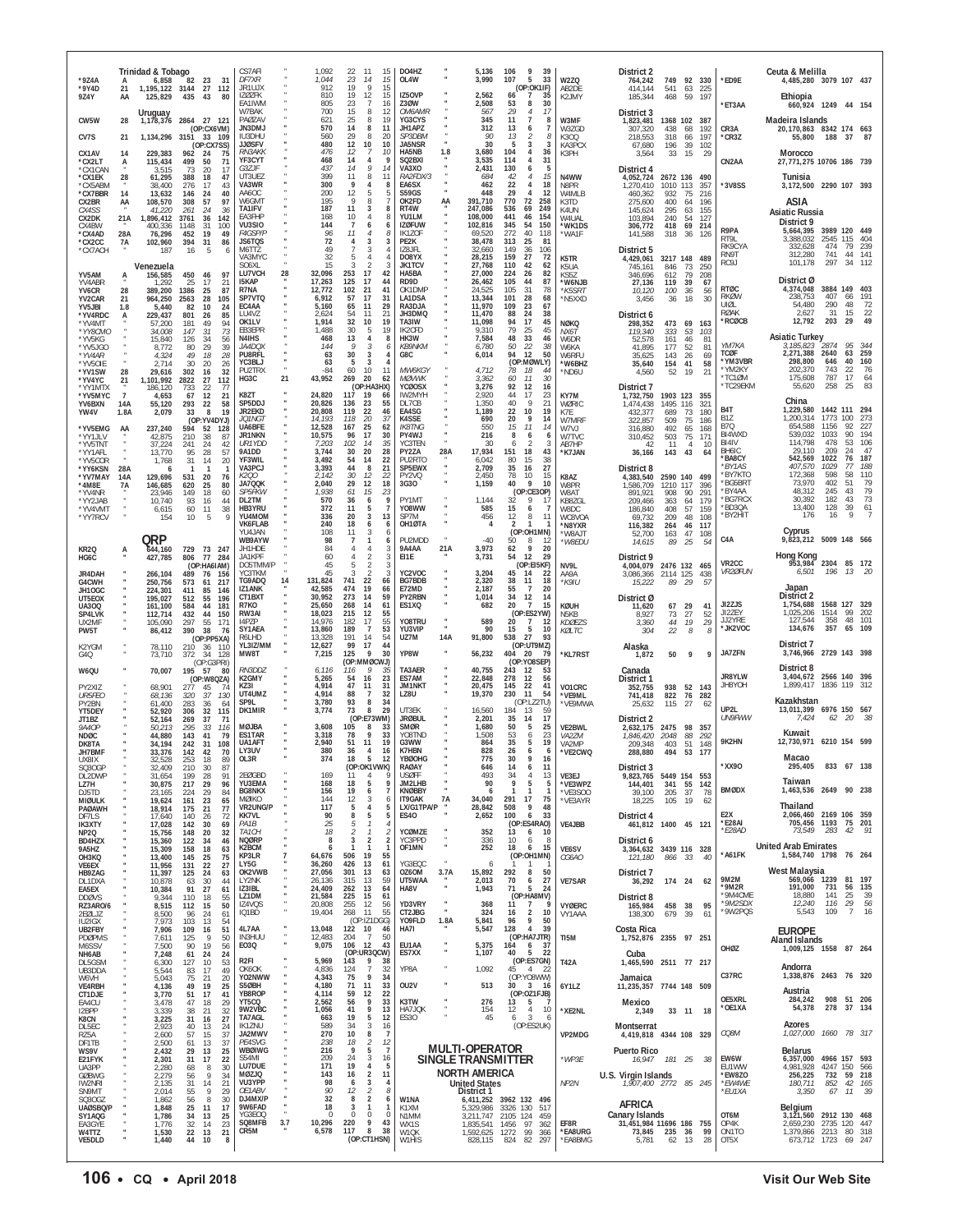| E73ESP<br>E7C<br>*E71EEE<br>*E75RKP                                                                | Bosnia-Herzegovina<br>1,049,320 2013<br>86 284<br>288<br>853,220<br>2134<br>82<br>123,690<br>605<br>40<br>146<br>384,354<br>70 256<br>876<br>16,435<br>171<br>- 19<br>76                                                                                                                                           | 1050<br>IR <sub>6</sub> T<br>IR1Y<br>IR <sub>21</sub><br>IR3Z<br>IQ2MI<br>IQ8CS | 8,798,770 5576 162<br>7.331.896<br>4.972.672<br>3,963,960<br>3,777,126<br>1,736,019<br>610,875                     | 4603 156<br>3846 153<br>3238 143<br>3304 142<br>1926 123<br>1621     | 593<br>592<br>580<br>550<br>545<br>446<br>83<br>292                                | SK3W<br>SK7K<br>SKØQ0<br>SE3T<br>SC6AS<br>'SK5DB                                          | Sweden<br>4,037,488<br>2974 140 518<br>1,512,232<br>2760<br>565,640<br>1006<br>96,928<br>241<br>286<br>10<br>166,980<br>446                                                              | 89<br>332<br>81<br>314<br>-54<br>154<br>6<br>60<br>182                                       | K7ZS<br>WB2P<br>NØIJ/9<br>K3CCR<br>W1FM<br><b>NØMA</b><br>K7JR                        | 1,389,214<br>1,373,625<br>1,107,336<br>1,051,650<br>956,955<br>946,330<br>604,623                                              | 1466 107 279<br>1081 104<br>1046<br>110<br>1015<br>84<br>916<br>85<br>1077<br>94<br>783<br>99                   | 391<br>334<br>326<br>308<br>291<br>228                    | <b>V26B</b><br><b>KL7RA</b><br>VE5PV<br><b>VE7RAC</b><br>VC3C2C                            | NORTH AMERICA<br>14,638,603 9052 153 560<br>3,668,592<br>1,377,090<br>565,364<br>488,943                                     | 4385 105<br>1999<br>1749<br>983                                           | 263<br>89<br>232<br>58<br>115<br>70 203                                                                          |
|----------------------------------------------------------------------------------------------------|--------------------------------------------------------------------------------------------------------------------------------------------------------------------------------------------------------------------------------------------------------------------------------------------------------------------|---------------------------------------------------------------------------------|--------------------------------------------------------------------------------------------------------------------|----------------------------------------------------------------------|------------------------------------------------------------------------------------|-------------------------------------------------------------------------------------------|------------------------------------------------------------------------------------------------------------------------------------------------------------------------------------------|----------------------------------------------------------------------------------------------|---------------------------------------------------------------------------------------|--------------------------------------------------------------------------------------------------------------------------------|-----------------------------------------------------------------------------------------------------------------|-----------------------------------------------------------|--------------------------------------------------------------------------------------------|------------------------------------------------------------------------------------------------------------------------------|---------------------------------------------------------------------------|------------------------------------------------------------------------------------------------------------------|
| LZ <sub>1D</sub>                                                                                   | Bulgaria<br>895,618 1480 101 330                                                                                                                                                                                                                                                                                   | IQØRU<br>IQ5ZP<br>IN3FOX                                                        | 608,561<br>510,340<br>317,611                                                                                      | 1422<br>1317<br>666                                                  | 70<br>223<br>74<br>266<br>67<br>222                                                | 'SM6XUZ                                                                                   | 22<br>930<br>Switzerland                                                                                                                                                                 | 20<br>11                                                                                     | W7VO<br>WA8MCD<br>N2CW                                                                | 600,642<br>553,784<br>478,368                                                                                                  | 803<br>90<br>691<br>82<br>738<br>64                                                                             | 204<br>237<br>224                                         | CN <sub>3</sub> A                                                                          | <b>AFRICA</b><br>34, 131, 377 13872 176 713                                                                                  |                                                                           |                                                                                                                  |
| 9A3W<br>9A2U<br>*9A6V<br>*9A5G                                                                     | Croatia<br>1,778,856<br>2318 112 386<br>949,289<br>1393<br>99<br>310<br>383,943<br>699<br>84<br>245<br>9,088<br>76<br>24<br>47<br><b>Czech Republic</b>                                                                                                                                                            | IQ3WW<br>IV3CNZ<br>*IQ3RK<br>*IZ8XXE<br>'IQ8BB/8<br>*IZ7ZKV<br>'IO8XF<br>*IQ3BM | 277,554<br>207,705<br>2,630,880<br>1,155,807<br>745.172<br>467,780<br>229.140<br>118,342                           | 605<br>655<br>2819 134<br>1448 105<br>1125 103<br>1061<br>497<br>420 | 64<br>213<br>48<br>179<br>514<br>396<br>379<br>83<br>297<br>68<br>217<br>51<br>163 | HB9H<br>HB9PUE<br>HB9OK<br><b>HB9AUS</b><br><b>HB9BS</b><br>HB <sub>2C</sub><br>HB9DD     | 4,725,677 3930 144 539<br>2455 116<br>2,167,248<br>611,418<br>1446<br>385,350<br>532<br>228,752<br>477<br>120,736<br>603<br>51,705<br>319                                                | 438<br>74<br>288<br>90<br>260<br>72<br>200<br>33<br>143<br>34<br>101                         | W1AF<br>W8DGN<br>W3UC<br>W4CAR<br>K5LRW<br>WØUJ                                       | 286,550<br>175,798<br>125,800<br>64,970<br>57,200<br>54,460                                                                    | 63<br>400<br>354<br>56<br>277<br>44<br>186<br>46<br>195<br>55<br>210<br>45                                      | 212<br>147<br>141<br>100<br>88<br>95                      | A73A<br>A44A<br>JE1ZWT<br><b>JA7YRR</b><br>BY7SH<br>E27AZ                                  | ASIA<br>19,654,817<br>16,487,691<br>2,737,644<br>1,948,885<br>164,190<br>48,262                                              | 9440 164 633<br>8394 158<br>2245 136<br>1986 120<br>585<br>274            | 623<br>347<br>289<br>127<br>68<br>79<br>39                                                                       |
| OK5W<br>0K70<br>OK2KOJ<br>OL7C<br>*OL1Z<br>*OK2OCT<br>*OK1KKI<br>*OK5SWL<br>*OK60                  | 7,578,498 4826 158<br>620<br>1,377,091<br>2126<br>89<br>332<br>838,000<br>1345<br>91<br>328<br>120,615<br>314<br>51<br>164<br>420,911<br>683<br>84<br>263<br>44<br>165<br>105,127<br>508<br>11<br>13,268<br>185<br>51<br>1,260<br>33<br>24<br>-11<br>56<br>9<br>18<br>270                                          | *UC2K<br>YL1ZS<br><b>HBØA</b><br>HBØ/DD5ZZ                                      | Kaliningrad<br>55,936<br>Latvia<br>20,240<br>Liechtenstein<br>1,303,705 1935 79 324<br>704,421                     | 289 36<br>99 31<br>1560                                              | 92<br>61<br>72<br>297                                                              | <b>UZ21</b><br>UR4RWW<br>UR4UWY<br>UT7E<br>UZ4E<br>'uw7w<br>'UT4MWM<br>*UR6GWZ<br>*UT7AXA | Ukraine<br>1,340,540<br>2093 109 376<br>231,256<br>668<br>117,075<br>589<br>463<br>114,300<br>81,391<br>403<br>1323 108<br>1,129,736<br>250,738<br>724<br>152<br>21.708<br>13,160<br>144 | 59<br>215<br>40<br>135<br>37<br>143<br>45<br>154<br>391<br>218<br>65<br>77<br>31<br>17<br>77 | VE3JM<br>6Y4T<br>HI3K<br>VP5W<br>VE6FI<br>VF7SCC<br>VE9FI                             | <b>NORTH AMERICA</b><br>9,762,500<br>7,511,859<br>7,077,618<br>2,119,397<br>1,191,360<br>1,007,680<br>644,602<br><b>AFRICA</b> | 6475<br>126<br>7034 126<br>6835 114<br>2983<br>84<br>2186<br>81<br>2173<br>70<br>931<br>62                      | 499<br>387<br>372<br>259<br>191<br>165<br>225             | 9M4CHS<br>JA2YCK<br>E2ØAE<br>M6T<br><b>DFØHQ</b><br>LZ9W<br>CU4DX<br>OT5A                  | 13,737<br>3,672<br>1,188<br><b>EUROPE</b><br>13,456,575 10027 162 663<br>13,414,101<br>12,984,558<br>11.937.484<br>8,436,939 | 116<br>71<br>36<br>9226 171<br>9939 171<br>9379<br>7651 154               | $\frac{36}{39}$<br>21<br>29<br>26<br>18<br>716<br>680<br>534<br>142<br>563                                       |
| 5P2C<br>OZ5BAL<br>501A<br>*OV5TC<br>*OZ7D                                                          | Denmark<br>1,284,633<br>2329<br>88<br>353<br>455,017<br>863<br>79<br>274<br>48<br>172<br>232,320<br>662<br>75 219<br>241,374<br>503<br>516<br>68<br>192<br>188,240<br>England                                                                                                                                      | *LY40<br>'LY3ZM<br>LX7I                                                         | Lithuania<br>358,719<br>53,430<br>Luxembourg<br>13,415,550 7778 168 682                                            | 397                                                                  | 995 65 262<br>25<br>112                                                            | <b>'UT4UWC</b><br>*UTØLWD<br>*UT4UXB<br>*UT2HZT<br>UZ1HWW<br>4U1A                         | 98<br>9,282<br>135<br>7.216<br>59<br>2,679<br>756<br>20<br>700<br>21<br>Vienna International Center<br>504,114 1180 78 221                                                               | 58<br>-20<br>18<br>64<br>15<br>42<br>10<br>17<br>10<br>18                                    | CN <sub>2R</sub><br>ZS2PE<br>JT5DX<br><b>RWØA</b><br>B9K                              | 26,206,313 11739 167 620<br>97,439<br>ASIA<br>10,481,552<br>9,980,586<br>5,514,585                                             | 438 42<br>7023 142 510<br>6125 145<br>4420 134                                                                  | 97<br>548<br>429                                          | PI4CC<br>RY6Y<br>DP6T<br>177A<br>YU1EW<br><b>LA40</b><br>DR3W<br>F4KJQ                     | 7,782,994<br>4,893,508<br>4,303,000<br>3,258,203<br>941,235<br>723.477<br>459,459<br>407,160                                 | 147<br>6823<br>4680 154<br>4558<br>4168 136<br>1510<br>1816<br>893<br>844 | 586<br>579<br>133<br>529<br>505<br>90<br>303<br>283<br>66<br>84<br>267<br>79<br>281                              |
| M4A<br>G4R<br>G3B<br>G3M<br><b>MØREG/P</b><br>G1T<br><b>GØAZH</b><br>*G4ATH<br>*G3YNN<br>*2EØMGP/P | 3,222,555<br>3034 134 519<br>1,615,031<br>98<br>1864<br>353<br>1508<br>388<br>1,434,053<br>115<br>335<br>732,672<br>1130<br>97<br>211<br>230,434<br>627<br>63<br>347<br>38<br>53,256<br>130<br>39<br>59<br>20<br>4.779<br>227,592<br>659<br>51<br>210<br>502<br>67<br>189<br>225,792<br>32,400<br>235<br>29<br>106 | *Z37CPR<br>PC2L<br>PA6DX<br>PI4KAR<br>PI4YLC<br>PI4MM<br>*PI4DLZ                | Macedonia<br>5,335<br><b>Netherlands</b><br>1.146.320 2097 97<br>423,708<br>273,808<br>249,486<br>67,368<br>53,053 | 1248<br>661<br>727<br>377<br>375                                     | 95 11<br>44<br>348<br>65<br>203<br>82<br>232<br>56<br>202<br>38<br>130<br>26 117   | <b>VK4KW</b><br>VK4NM<br>AH2R                                                             | <b>OCEANIA</b><br>Australia<br>4,569,600 3336 140 370<br>2,786,334 2924 107 247<br>Guam<br>4,713,839 3575 128 351                                                                        |                                                                                              | A5A<br>A61HA<br>A61EK<br><b>HSØAC</b><br>EP2C<br>XU7AJA<br>JA1YPA<br>JA1ZGP<br>JA2YGP | 2,871,050<br>2,281,960<br>1,898,690<br>782,952<br>437,330<br>263,389<br>142,163<br>64,200<br>8,512                             | 2641 103<br>2459<br>76<br>2133<br>73<br>1458<br>90<br>917<br>43<br>961<br>61<br>348<br>48<br>278<br>51<br>77 25 | 352<br>280<br>289<br>233<br>159<br>136<br>113<br>69<br>31 | PI4D<br>SE8W<br><b>IU2GLK</b><br>MØSQC<br>MØHFC<br>M3P<br>SP1KIZ<br>OZ4EDR<br><b>IO30U</b> | 350,460<br>256,000<br>181,896<br>177,954<br>165,208<br>106,288<br>86,457<br>80,136<br>35.862                                 | 1024<br>740<br>751<br>661<br>628<br>409<br>381<br>306<br>240              | 62<br>208<br>61<br>195<br>249<br>63<br>179<br>44<br>170<br>44<br>37<br>145<br>132<br>47<br>48<br>141<br>34<br>95 |
| *FS3V                                                                                              | Estonia<br>117,234<br>400 50 184                                                                                                                                                                                                                                                                                   | LN8W                                                                            | Norway<br>4,501,770 4013 138 541                                                                                   |                                                                      |                                                                                    | NH6V                                                                                      | Hawaii<br>1,436,960 1794 95 185                                                                                                                                                          |                                                                                              | ES9C<br><b>9A7A</b>                                                                   | <b>EUROPE</b><br>14,124,964<br>13,087,800                                                                                      | 9780 168 700<br>8173 170                                                                                        | 655                                                       | KH6J<br>DX9M                                                                               | OCEANIA<br>10,063,521<br>395,764                                                                                             | 7113 157<br>1106                                                          | 346<br>100<br>63                                                                                                 |
| <b>RM10</b>                                                                                        | European Russia<br>District 1<br>783,475 1681 86 299                                                                                                                                                                                                                                                               | LA3T                                                                            | 258,792<br>Poland                                                                                                  | 671 61                                                               | 185                                                                                | YE2A<br>YE1K<br>YB5C                                                                      | Indonesia<br>2,917,350<br>2466 123 327<br>1,173,432<br>1411<br>185,574<br>469                                                                                                            | 80<br>232<br>46<br>111                                                                       | EC2DX<br>HG7T<br>YT5A                                                                 | 12,330,400<br>11,266,072<br>8,537,892                                                                                          | 8670 165<br>7734 170<br>6807 166                                                                                | 635<br>668<br>615                                         | 9M6SDX<br>VK2BV<br>YB3ZBD                                                                  | 31,084<br>11,534<br>2,064                                                                                                    | 189<br>93<br>41                                                           | 29<br>47<br>33<br>40<br>23<br>20                                                                                 |
| RC3W<br>R <sub>2</sub> VA<br>RA3W<br>RK3PWR                                                        | District 3<br>2,179,488 2597 130 454<br>99<br>1,105,416<br>1704<br>369<br>1471 103<br>338<br>881.559<br>810,468<br>1362 102<br>321                                                                                                                                                                                 | SO4B<br>SN7H<br>SN1D<br>SP2KPD<br>SP9KAO<br>SN <sub>5</sub> P<br>SP9KDA         | 3,258,410 2658 150 563<br>1,304,708<br>1,069,710<br>911,430<br>864,441<br>606,144<br>564,696                       | 2301<br>1376 114<br>1555<br>1485<br>1062<br>1261                     | 90<br>349<br>429<br>320<br>90<br>88<br>329<br>83<br>269<br>78<br>294               | YB3ZCR<br>*YE1R<br>*YC1ZAD<br>*YE1ZAL<br>*YBØZZD<br>*YC1ZAZ                               | 1,548<br>61<br>30,674<br>157<br>158<br>23.643<br>8,296<br>51<br>129<br>7,626<br>6,893<br>124                                                                                             | 19<br>24<br>31<br>67<br>20<br>51<br>$\frac{35}{51}$<br>26<br>-31<br>25<br>36                 | SN8B<br>PI4COM<br><b>IK2YCW</b><br><b>SJØX</b><br><b>S51A</b><br>DP7D<br>LZ5R         | 7,504,722<br>7,448,592<br>7,226,394<br>6,523,572<br>6,237,900<br>5,960,034<br>5,886,566                                        | 5812 156<br>5887 145<br>5829 153<br>6242 134<br>5186 147<br>5028 135<br>5607 146                                | 582<br>551<br>561<br>543<br>570<br>531<br>540             | PJ2T<br>HCØE<br>ZY2A                                                                       | <b>SOUTH AMERICA</b><br>18,646,320 10591 149 511<br>6,853,375<br>2,082,918 2364                                              | 5253 119                                                                  | 384<br>90<br>269                                                                                                 |
| RU3C<br>*RZ3DZI<br>*RK3DWH<br>*RK3FWE                                                              | 42<br>123<br>64.845<br>277<br>4,047<br>71<br>15<br>42<br>9<br>33<br>1,932<br>53<br>418<br>45<br>8<br>30                                                                                                                                                                                                            | 3Z1K<br>SP9ZHR<br>SN9K                                                          | 389,655<br>94,000<br>1,575                                                                                         | 886<br>322<br>26                                                     | 249<br>66<br>50<br>150<br>11<br>14                                                 | *YC1ZAH<br>ZL1RQ                                                                          | 39<br>442<br>New Zealand<br>647,244 1067 92 142                                                                                                                                          | $\overline{7}$<br>10                                                                         | EI9E<br>II <sub>2</sub> S<br><b>DAØWRTC</b>                                           | 5,838,855<br>5,181,923<br>4,741,121                                                                                            | 5894 121<br>4881<br>142<br>3698 155                                                                             | 484<br>525<br>582                                         |                                                                                            | <b>ROOKIE</b><br><b>NORTH AMERICA</b>                                                                                        |                                                                           |                                                                                                                  |
| UA4M<br>UA4S<br>RT4D<br>RK4W                                                                       | District 4<br>6,413,949 5633 160 611<br>4,024,566<br>3829 142 560<br>1,007,514<br>1285 115<br>387<br>38,912<br>34<br>94<br>201                                                                                                                                                                                     | *SP2TMT<br>*HF6K<br>'SP2KDS<br>'SP9PBH<br>*HF5L<br>*HFØHW                       | 273,540<br>193,112<br>163,332<br>107,694<br>27.195<br>19,448                                                       | 699<br>624<br>561<br>422<br>169<br>235                               | 221<br>61<br>57<br>182<br>58<br>176<br>44<br>149<br>32<br>79<br>20<br>68           | DU1HR<br>DX1MK<br>DX1CW                                                                   | Philippines<br>658,896 1184<br>623,025<br>1195<br>39,342<br>234                                                                                                                          | 67 145<br>75<br>150<br>-31<br>48                                                             | CR6P<br>GM2T<br>GJ2A<br>DM4X<br>G50<br>EF3T                                           | 4,726,080<br>4,618,310<br>4,359,744<br>4,104,576<br>3,642,096                                                                  | 5297 116<br>5017 118<br>4609 119<br>3576 140<br>3632 108                                                        | 431<br>447<br>457<br>532<br>444                           | WM4CH<br>K1DVL<br>*KC1ELF                                                                  | <b>United States</b><br>District 1<br>35,168<br>2,668<br>22,698                                                              | 126<br>39<br>86                                                           | 29<br>83<br>20<br>9<br>29<br>68                                                                                  |
|                                                                                                    |                                                                                                                                                                                                                                                                                                                    | 'SP5PDB<br>'SN5G                                                                | 16,544<br>14,006                                                                                                   | 115<br>191                                                           | 30<br>64<br>25<br>69                                                               | *DX3H<br>*DX7CA                                                                           | 143,622<br>371<br>409<br>87,200                                                                                                                                                          | 58<br>100<br>42<br>67                                                                        | <b>IK7YTT</b><br><b>IO9A</b>                                                          | 3,402,980<br>3,386,768<br>3,371,025                                                                                            | 3780<br>119<br>3158 134<br>3671 109                                                                             | 426<br>482<br>416                                         | *K1ECU<br>*AB1YK                                                                           | 11,322<br>10.880                                                                                                             | 63<br>70                                                                  | 23<br>51<br>45<br>19                                                                                             |
| RT6A<br>UA7K<br>R7AB                                                                               | District 6<br>8,545,275 6426 163 652<br>8,495,880<br>6335 163 667<br>8,269,560<br>5857 172 634                                                                                                                                                                                                                     | 3Z200T<br>*SP5ZSK                                                               | 4,662<br>24                                                                                                        | 48<br>$\overline{4}$                                                 | 23<br>40<br>3<br>3                                                                 | *DX1EVM<br>*DU1NA<br>*DZ1PUP                                                              | 25,064<br>210<br>20,336<br>$\frac{123}{47}$<br>5,150                                                                                                                                     | 37<br>67<br>$\frac{28}{22}$<br>$\frac{54}{28}$                                               | 9H6A<br>CR5T<br>DP6A                                                                  | 3,254,040<br>3,182,504<br>2,966,565                                                                                            | 4694 105<br>3428 115<br>2930 141                                                                                | 447<br>453<br>524                                         | *W1AKI<br>*W1FOY<br>*W1FEB<br>*KC1FYB                                                      | 6,210<br>1,820<br>322<br>234                                                                                                 | 53<br>$\overline{22}$<br>11<br>12                                         | 18<br>$\frac{36}{19}$<br>9<br>5<br>5<br>$\overline{4}$                                                           |
| RU7M                                                                                               | 52,197<br>98<br>158 39<br>Finland                                                                                                                                                                                                                                                                                  | CR6K<br>*CR5SSB                                                                 | Portugal<br>9,744,225<br>141,693                                                                                   | 415 51                                                               | 6263 156 595<br>168                                                                |                                                                                           | <b>SOUTH AMERICA</b><br>Argentina                                                                                                                                                        |                                                                                              | GM6NX<br>FF <sub>2</sub> K<br>ED7B                                                    | 2,821,500<br>2,275,896<br>2,014,880                                                                                            | 3174 115<br>2908 106<br>2374<br>102                                                                             | 435<br>377<br>388<br>392                                  | KD2IWW                                                                                     | District 2<br>126,100                                                                                                        | 255                                                                       | 48<br>146                                                                                                        |
| OF5Z<br>OH6K<br>OF2FNR<br>*OH3AC                                                                   | 4,823,280<br>4144 158<br>625<br>982,554<br>1308 106<br>392<br>542,568<br>984<br>80<br>296<br>18,414<br>107 27<br>66<br>France                                                                                                                                                                                      | YR7J<br>*YP7P<br>'YO4KAK                                                        | Romania<br>13,572<br>1,898,397<br>98,394                                                                           | 178<br>1903 137<br>362                                               | 16<br>-62<br>484<br>138<br>-48                                                     | LQØD<br>LU8YE<br>LO7H<br>LU3DX<br>LU2WA<br>LU4KC                                          | 3330 117 291<br>3,421,080<br>3,177,240<br>2986 113<br>2,948,211<br>2781 106<br>2714 102<br>2,541,964<br>814,338<br>1318<br>5,088<br>86                                                   | 302<br>293<br>260<br>82<br>199<br>22<br>26                                                   | PI4M<br>PA6AA<br>OE5T<br>LA4C<br>IO1C<br>PAØAA<br>DM4M                                | 1,907,616<br>1,764,447<br>1,669,910<br>1,629,363<br>1,193,280<br>1,113,304<br>1,071,657                                        | 2834 104<br>2917 106<br>2448 112<br>2632<br>94<br>2627<br>86<br>1797<br>94<br>1419<br>114                       | -387<br>358<br>373<br>266<br>345<br>399                   | K2RYD<br>KD2NXM<br>*W2XK<br>*K2MV<br>*AC2VE<br>*K2KU                                       | 92,184<br>8,307<br>114,774<br>35,310<br>8,694<br>2,320                                                                       | 220<br>73<br>295<br>123<br>61<br>41                                       | 47<br>120<br>23<br>48<br>27<br>114<br>76<br>31<br>24<br>45<br>21<br>19                                           |
| TM6M<br>TM3R<br>TM1T<br><b>F8KCF</b>                                                               | 13,676,145 7587 164 645<br>6,491,940<br>4374 154<br>600<br>4.821.336 4127 133 479<br>1,261,182<br>1787<br>97<br>340                                                                                                                                                                                                | <b>IQØID</b>                                                                    | Sardinia<br>168,226                                                                                                |                                                                      | 617 46 187                                                                         | *LU1DBQ                                                                                   | 60,507<br>368<br>Bonaire                                                                                                                                                                 | -34<br>49                                                                                    | <b>ISØXDA</b><br>OE3A<br>4U1ITU                                                       | 814,590<br>758,849<br>742,224                                                                                                  | 1407<br>90<br>1350<br>96<br>1786                                                                                | 341<br>307<br>67 269                                      | *KD2JQG<br>**W7BAK                                                                         | 30<br>700<br>District 3                                                                                                      | 3<br>15                                                                   | $\overline{2}$<br>-3<br>8<br>12                                                                                  |
| F1AEY<br>F6BLZ<br>F5KSE<br>F8KGH<br>*F8KLY<br>*F6KJG                                               | 91<br>854,400<br>1483<br>293<br>367,875<br>732<br>75<br>252<br>140,286<br>343<br>54<br>152<br>12,600<br>136<br>16<br>56<br>648,818<br>994 93 308<br>113<br>42<br>100<br>22,720                                                                                                                                     | <b>GMØV</b><br><b>'GM7A</b><br>'MMØTGH<br>YU5R                                  | Scotland<br>1,860,448 2809 88 288<br>132,600<br>115,320<br>Serbia                                                  | 487 39<br>455                                                        | - 156<br>39<br>147<br>3839 153 589                                                 | PJ4K<br>PY2NA<br>PQ5B<br>PR7AA<br>PP5JN                                                   | 9,447,988 5882 134 444<br>Brazil<br>6,310,746 4166 128 415<br>5,506,200<br>4140 119<br>3,048,416<br>2363 119<br>1909<br>1,040,385                                                        | 385<br>377<br>-58<br>157                                                                     | GW9J<br>IQ5PO<br>IIØM<br>E7PD<br>ED1L<br>OM6H<br>EB3AN                                | 650,848<br>643,626<br>584,610<br>413,440<br>199,234<br>154,440<br>105,570                                                      | 1497<br>67<br>1105<br>90<br>1174<br>75<br>1237<br>51<br>618<br>54<br>48<br>566<br>516<br>50                     | 285<br>321<br>315<br>205<br>212<br>172<br>157             | W3XOX<br>K3ABE<br>*K3JAG<br>*KC3IVS<br>*KC3EWJ<br>*AC3BQ                                   | 132,111<br>9,996<br>14,094<br>4,560<br>3,854<br>1,904                                                                        | 291<br>82<br>86<br>36<br>33<br>24                                         | 53<br>136<br>37<br>14<br>29<br>52<br>$\frac{32}{33}$<br>16<br>14<br>21<br>13                                     |
| DR5N<br><b>DLØCS</b><br><b>DFØSAX</b>                                                              | Germany<br>4,467,852 3140 148 590<br>3,909,375<br>3293 133<br>562<br>2,706,146<br>2612 145<br>553                                                                                                                                                                                                                  | YT6T<br>YT5L<br>*YU1AFV<br>*YTØB                                                | 4,767,350<br>1,293,850<br>2,108<br>54,372<br>11,135                                                                | 1847 101<br>60<br>752<br>156                                         | 357<br>25<br>- 6<br>18<br>74<br>19<br>66                                           | ZW3A<br>PR <sub>2</sub> D<br>*ZW8T<br>*PR1T<br>*PV2B                                      | 811,520<br>1338<br>989<br>677,040<br>2,158,650<br>2069<br>1,493,172<br>1681<br>23,100<br>218                                                                                             | 82<br>174<br>77<br>196<br>99<br>306<br>95<br>247<br>23<br>37                                 | EA4RCH<br>ED <sub>2</sub> C<br>GB2GP                                                  | 49,920<br>31,977<br>14,405                                                                                                     | 360<br>34<br>249<br>34<br>195<br>17                                                                             | 122<br>119<br>50                                          | *KC3JUZ<br>*K4VDX<br><b>K4AKK</b>                                                          | 350<br>140<br>District 4<br>289,712                                                                                          | -9<br>5<br>419                                                            | 7<br>5<br>5<br>77 227                                                                                            |
| DR7A<br>DJØA<br><b>DLØHMK</b><br>DR <sub>2</sub> P<br>DLØSLG                                       | 2,110,426<br>2641 103<br>354<br>1.453.659 1511 120<br>417<br>312,480<br>225<br>827<br>63<br>599<br>259<br>246,207<br>62<br>556<br>48<br>162<br>124,950                                                                                                                                                             | IO9R<br>109Z<br>*IB9T                                                           | Sicily<br>655,975<br>3,082,500 2778 137 548                                                                        | 1153                                                                 | 964,512 1837 86 308<br>98<br>377                                                   | *ZV4ØMS<br>*PY3AA<br>*3G1D                                                                | 14,028<br>150<br>1,665<br>32<br>Chile<br>618,957                                                                                                                                         | 50<br>34<br>18<br>19<br>984 94 197                                                           | AHØBT<br>AHØK<br>KH7CW<br>VK9CZ                                                       | <b>OCEANIA</b><br>7,166,356<br>7,099,948<br>6,287,272<br>5,193,552                                                             | 5107 138 370<br>5026 144<br>4972 139<br>3867 117 375                                                            | 382<br>327                                                | N4VLK<br>K4AFE<br>KX4BE<br>W3JRD<br>*KM4SII<br>*NN2T                                       | 31,124<br>17,661<br>960<br>805<br>222,642<br>102,510                                                                         | 139<br>79<br>17<br>15<br>396<br>242                                       | 43<br>81<br>59<br>28<br>$\frac{15}{12}$<br>9<br>11<br>51<br>166<br>137<br>64                                     |
| DN1QP<br>*DL/4X1DX<br>*DLØWM<br>*DLØGSH<br>*DKØND                                                  | 11,832<br>102<br>27<br>60<br>1225 105<br>401<br>1,072,720<br>371<br>54<br>156<br>143,640<br>78,234<br>43<br>134<br>328<br>12,222<br>119<br>26<br>71                                                                                                                                                                | OM7M<br>OM4Q<br>OM3KFF                                                          | <b>Slovak Republic</b><br>11,575,499 6610 176 681<br>967,980 1242<br>206,448                                       | 596                                                                  | 99<br>343<br>59<br>213                                                             | *CE6TRA<br>FY5KE                                                                          | 240,294<br>713<br>French Guiana<br>18,259,920 7801 177 663                                                                                                                               | 60<br>114                                                                                    | ZM4T<br>V84CSB<br>PZ5K                                                                | 2,629,781<br>67,221<br><b>SOUTH AMERICA</b><br>23,541,502 10956 165 613                                                        | 2872 100 243<br>302<br>38                                                                                       | -61                                                       | *W4BBT<br>*W4LID<br>*KM4RK1<br>KB8ABJ<br>*KN4EWI                                           | 49,790<br>23,892<br>23,072<br>16,290<br>15,870                                                                               | 173<br>142<br>96<br>72<br>86                                              | 38<br>92<br>49<br>17<br>37<br>66<br>29<br>61<br>19                                                               |
| *DN1NE<br><b>J42T</b><br>S71A<br>SZ3P<br>*SZ4KRD                                                   | 23<br>2,200<br>30<br>17<br>Greece<br>6,443,508 5416 154 554<br>3,016,841<br>3262 147<br>520<br>217<br>410,541<br>1226<br>64<br>87,096<br>413<br>41 150                                                                                                                                                             | <b>S54K</b><br>*S56K<br>'S541                                                   | Slovenia<br>1,643,024 2422 101 363<br>764,048 1351 93<br>Spain                                                     |                                                                      | 331<br>480,537 1118 61 260                                                         | ZP6A<br>9Y4W                                                                              | Paraguay<br>2,934,048 2954 102 314<br>Trinidad & Tabago<br>10,676,238 6573 135 443                                                                                                       |                                                                                              | PJ4G<br>PX2A<br><b>PJ40</b><br>LT1F<br>ZV50<br>CB1H                                   | 17,801,244 9182 159<br>13,941,148 7605 150<br>13,356,636<br>12,425,000<br>8,321,352<br>2,821,546 2647 111 308                  | 7576 140<br>7309 147 478<br>5950 125                                                                            | 549<br>526<br>496<br>412                                  | *KM4ODS<br>*AE4TI<br>*KK4BZ<br>*KM4ZMW<br>*N4JBN<br>*KZ4M                                  | 15,738<br>13,728<br>11,560<br>7,546<br>7,128<br>2,508                                                                        | 72<br>86<br>147<br>48<br>48<br>35                                         | 50<br>59<br>27<br>51<br>27<br>$\frac{25}{47}$<br>9<br>30<br>34<br>20<br>27<br>17                                 |
| HG3DX<br>HG6N<br>HG5A<br><b>HG5ØØA</b>                                                             | Hungary<br>7,577,920<br>4864 161 635<br>4,507,965<br>3915 145<br>548<br>3665 130<br>447<br>3,625,868<br>319,062<br>1178<br>56<br>190                                                                                                                                                                               | EF7T<br>EC5AN<br>FF5T<br>ED1T<br>FF <sub>5</sub> I<br>EE1G                      | 5,123,108 4253 147<br>3,541,968<br>3,330,677<br>2,149,845<br>1,501,286<br>802,672                                  | 3303 133<br>3696 138<br>3018<br>2323<br>1194                         | 547<br>515<br>535<br>89<br>344<br>90<br>331<br>95<br>359                           | CX5BE<br>*CW1DC                                                                           | Uruguay<br>1,480,960 1864 93 227<br>630,762 1251 70 139<br><b>MULTI-OPERATOR</b>                                                                                                         |                                                                                              |                                                                                       | <b>MULTI-OPERATOR</b><br><b>MULTI-TRANSMITTER</b>                                                                              |                                                                                                                 |                                                           | *W1MKW<br>*KM4WII<br>*W4JOR<br>*KM4SYN<br>*K4KGM<br>**N4IHS                                | 1,665<br>1.581<br>1,007<br>391<br>289<br>468<br>6                                                                            | 23<br>27<br>19<br>9<br>10<br>13<br>$\mathbf{1}$                           | $23$<br>19<br>12<br>9<br>14<br>12<br>7<br>8<br>7<br>10<br>8<br>$\overline{4}$<br>1                               |
| *HA1NR<br>*HA5KHC                                                                                  | 9<br>5,782<br>92<br>40<br>5,644<br>75<br>21<br>47<br>Iceland                                                                                                                                                                                                                                                       | EA2RCP<br>ED1WW<br>EA5/LN2G<br>ED2R                                             | 413,172<br>391,210<br>136,971                                                                                      | 1072<br>974<br>523                                                   | 51<br>156<br>59<br>231<br>40<br>131                                                |                                                                                           | <b>TWO TRANSMITTER</b><br>UNITED STATES                                                                                                                                                  |                                                                                              | K3LR<br>W3LPL                                                                         | UNITED STATES<br>19,187,946 9500 174 648<br>14,193,245                                                                         | 7468 156                                                                                                        | 599                                                       | **KNØBBY                                                                                   | District 5                                                                                                                   | 45                                                                        | 29                                                                                                               |
| TF3W                                                                                               | 108 25<br>60<br>17,255<br>Isle of Man                                                                                                                                                                                                                                                                              | EA1RCR<br>ED2W<br>*EA3CI                                                        | 107,136<br>84,564<br>41,600<br>1,399,658                                                                           | 542<br>405<br>387<br>1617 112                                        | 26<br>102<br>45<br>129<br>28<br>100<br>421                                         | KC1XX<br>K2LE<br>WW4LL                                                                    | 13,350,755 6967 158 579<br>5,316,135 3343 127<br>5,096,979<br>3484 132                                                                                                                   | 478<br>475                                                                                   | K1TTT<br>K1KI<br>K1KP<br>WØAIH                                                        | 8,799,840<br>4,399,488<br>3,314,400<br>3, 193, 344                                                                             | 5412 146<br>2713 127<br>2693 106<br>2655 133                                                                    | 533<br>481<br>374<br>434                                  | K5ABB<br><b>KG5SER</b><br>*AA5DX<br>*NQ5M                                                  | 3,283<br>1,980<br>31,242<br>27,192                                                                                           | 32<br>134<br>135                                                          | 38<br>26<br>18<br>80<br>43<br>58<br>30                                                                           |
| <b>MDØGLK</b><br>IR4M                                                                              | 146 25<br>69<br>21,620<br>Italy<br>12,836,928 7012 167 665                                                                                                                                                                                                                                                         | *ED3D<br>*EB2DJ<br>*EA1URE<br>*ED4W                                             | 291,962<br>112,350<br>23,046<br>2,881                                                                              | 1000<br>385<br>151<br>88                                             | 56<br>197<br>48<br>162<br>43<br>124<br>6<br>37                                     | K9CT<br>N7AT<br>K <sub>2</sub> AX<br><b>WA3EKL</b>                                        | 4,207,896<br>2898 140<br>2,606,752<br>2679 124<br>1740 110<br>2,274,171<br>2,063,000 1721 109                                                                                            | 476<br>340<br>419<br>391                                                                     | N5AA<br>NE3F<br>W1CSM<br>KØBBC                                                        | 2,340,700<br>2,099,512<br>1,156,965<br>286,612                                                                                 | 1892 133<br>1591 116<br>1043<br>90<br>349<br>73                                                                 | 393<br>420<br>321<br>243                                  | *KG5KRZ<br>*K5LGX<br>*KD2KW<br>*W5ANE                                                      | 14,720<br>11,398<br>8,601<br>8,556                                                                                           | 73<br>73<br>67<br>66                                                      | 51<br>29<br>47<br>35<br>34<br>27<br>22<br>40                                                                     |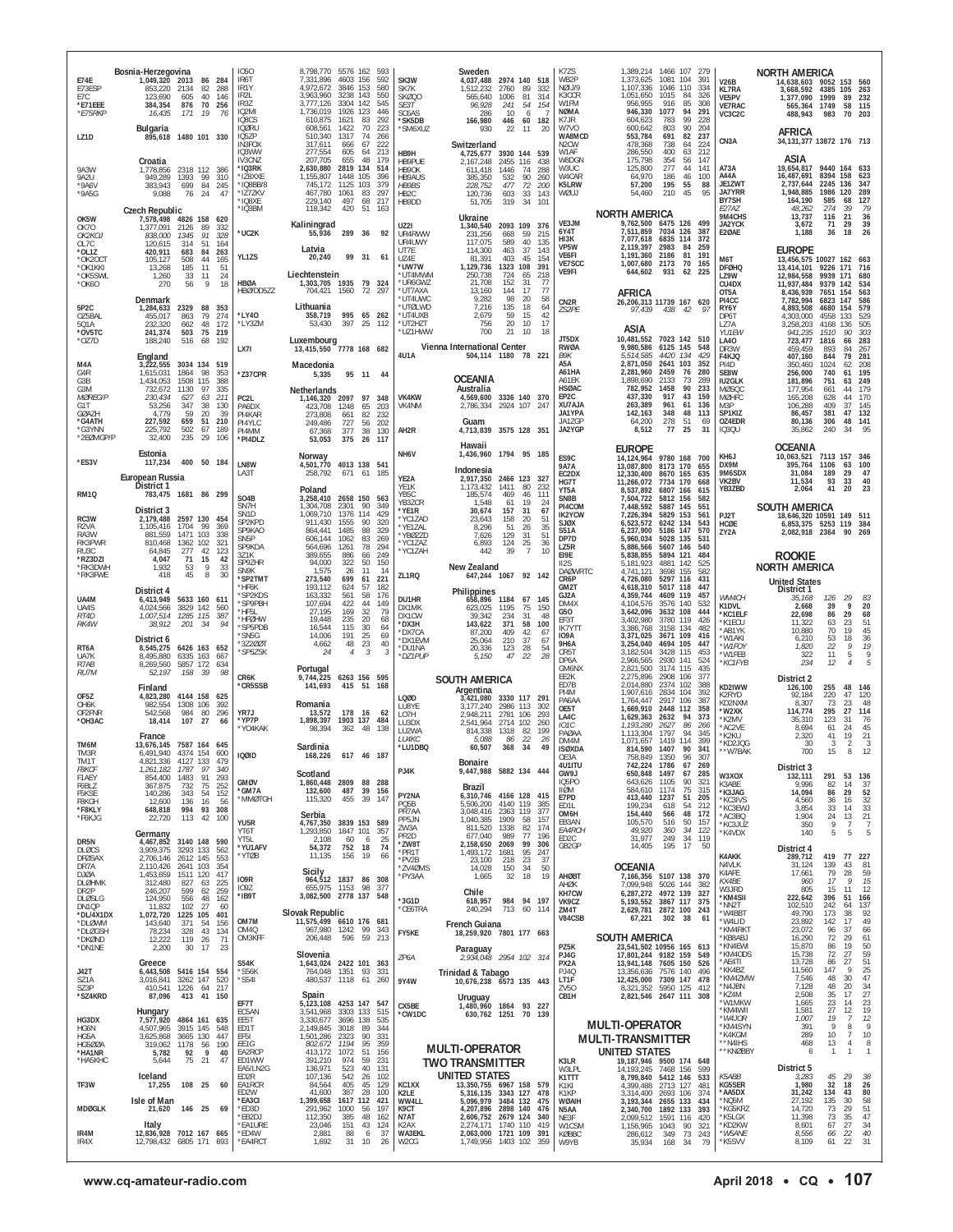| *AG5DB<br>*KG5IQU<br>*W5YYA                      | 7,930<br>7,740<br>2,080                         | 57<br>50<br>29            | 27<br>20<br>11          | 38<br>40<br>21                       | BW/JP3PZG                                | Taiwan<br>32<br>225<br>West Malaysia                               | 5<br>4                                         | *UA2K<br>*R2FAT<br>**UB2FBY                       | Kaliningrad<br>5,811<br>510<br>7,906       | 61<br>31<br>109             | 18<br>13<br>16                           | 21<br>21<br>51             | *YG3EQR<br>*YDØRXA/5<br>*YD1FZM<br>*YG3EDM            | 144<br>112<br>60<br>54                        | 6<br>12<br>12<br>3             | 4<br>3<br>$\mathbf{1}$<br>3                     | 5<br>$\overline{4}$<br>3<br>3                                  | *KK4WX<br>*W5VS<br>*WA4IPU<br>*WA4PKL                 | 24,465<br>18,732<br>16,848<br>11,765                   | 117<br>36<br>69<br>24<br>60<br>87<br>27<br>51<br>131<br>19<br>46<br>98                                                      |
|--------------------------------------------------|-------------------------------------------------|---------------------------|-------------------------|--------------------------------------|------------------------------------------|--------------------------------------------------------------------|------------------------------------------------|---------------------------------------------------|--------------------------------------------|-----------------------------|------------------------------------------|----------------------------|-------------------------------------------------------|-----------------------------------------------|--------------------------------|-------------------------------------------------|----------------------------------------------------------------|-------------------------------------------------------|--------------------------------------------------------|-----------------------------------------------------------------------------------------------------------------------------|
| W6MOB<br>W6NYA<br>*W6SFI<br>*W6ZAR               | District 6<br>40,576<br>6,216<br>5.546<br>4.326 | 142<br>74<br>45<br>37     | 48<br>15<br>24<br>14    | 80<br>27<br>23<br>28                 | *9W2SAF<br>*9W2LRN<br>*9W2JMW<br>*9W2VPZ | 208<br>16,120<br>4,625<br>78<br>60<br>1,935<br>441<br>20           | 15<br>-25<br>13<br>24<br>$\frac{5}{3}$<br>10   | *PA9S<br>*PD9MK<br>*PD5ML                         | Netherlands<br>242,795<br>16,200<br>14.532 | 517<br>178<br>135           | 66 179<br>16<br>19                       | 65<br>65                   | *YD2DFD<br>*YG3EJV<br>*YG3EBO<br>**YF3WIL<br>**YG3EQC | 24<br>22<br>q<br>3,492<br>6                   | $\mathcal{P}$<br>10<br>5<br>54 | 2<br>$\overline{4}$<br>$\mathbf{1}$<br>14<br>-1 | $\overline{2}$<br>$\overline{7}$<br>$\overline{2}$<br>22<br>-1 | *KT4FQ<br>*W4GFY<br>*K4QR<br>*K3NP<br>*NJ8J           | 8,832<br>7,564<br>6,400<br>5.928<br>5,876              | 71<br>33<br>15<br>39<br>23<br>54<br>51<br>$\begin{array}{c} 34 \\ 30 \\ 31 \end{array}$<br>16<br>56<br>22<br>47<br>21       |
| *N6REK<br>*AE6PL<br>*N6DBI<br>*N6SAC<br>*KK6VZE  | 2.006<br>840<br>527<br>338<br>160               | 28<br>19<br>17<br>17<br>8 | 15<br>11<br>8<br>6<br>5 | 19<br>13<br>9<br>$\overline{7}$<br>5 | *OE1GAQ<br>*OE9SEV                       | <b>EUROPE</b><br>Austria<br>307<br>33,284<br>250<br>14.632         | 25<br>-81<br>11<br>48                          | *PD5ISW<br>*PD5WSQ<br>*PC1Y<br>*PI4DHG<br>*PD4BER | 5.733<br>4.950<br>1,443<br>1,360<br>460    | 117<br>90<br>20<br>21<br>16 | 14<br>12<br>17<br>16<br>(OP:PD7BDN)<br>8 | 49<br>38<br>20<br>18<br>15 | **YG3EOQ<br>FK4OX                                     | $\Omega$<br>New Caledonia<br>6<br>Philippines | $\Omega$<br>$\mathcal{I}$      | $\Omega$<br>$\mathcal{I}$                       | $\mathbf{0}$<br>-1                                             | NØDIM*<br>*NV4B<br>NN4RB<br>*K4CGA<br>*AJ5E<br>*N4YHC | 5.063<br>4,896<br>4.370<br>4,305<br>3.960<br>3,696     | 39<br>45<br>22<br>69<br>8<br>16<br>37<br>18<br>$\substack{28 \\ 26}$<br>59<br>15<br>$\frac{29}{25}$<br>41<br>15<br>32<br>19 |
| WA6NFJ<br>*K7HKR<br>*AA7EA                       | District 7<br>27,224<br>50,310<br>1,870         | 118<br>160<br>45          | -34<br>49<br>17         | 49<br>80<br>17                       | **OE1ABV<br>*EA6AMM                      | 130<br>17<br><b>Balearic Islands</b><br>97,016                     | $\overline{2}$<br>8<br>306 45 136              | *PDØARY<br>LB1AH                                  | 180<br>Norway<br>773,816                   | 22<br>1217                  | 6<br>85 309                              | 14                         | DV1YAI<br>*DV7DYH<br>*DV7FCC<br>*DV7DYJ               | 49,677<br>8,745<br>2,457<br>1,870             | 362<br>81<br>62<br>53          | 35<br>24<br>10<br>8                             | 52<br>31<br>17<br>14                                           | *KE4KVC<br>*W4GOT<br>*K9DY<br>*KK4RT                  | 2,370<br>2.318<br>880<br>483                           | 48<br>$\frac{22}{22}$<br>8<br>28<br>16<br>17<br>14<br>8<br>14<br>22<br>-7                                                   |
| *W7FZY<br>*K7VNC<br>*WA7JBM<br>*K7FFX<br>*KI7MAT | 361<br>156<br>96<br>48<br>40                    | 17<br>6<br>10<br>9<br>4   | 11<br>6<br>8<br>6<br>3  | 8<br>6<br>$\, 8$<br>$\frac{6}{2}$    | *EW7BA<br>*EU1ADH                        | <b>Belarus</b><br>267,850<br>728<br>21,080<br>186                  | 63 212<br>21<br>64                             | LA6SK<br>*LA7IJ<br>*SP5WIT                        | 1.295<br>8,142<br>Poland<br>137,313        | 23<br>116<br>523            | 13<br>14<br>48 161                       | 22<br>45                   | *DV7DTX<br>*DW1XNG                                    | 1,722<br>720<br>SOUTH AMERICA                 | 80<br>38                       | 17<br>6                                         | 24<br>12                                                       | AI4UN*<br>*K4EOR<br>*K4ME<br>**W4TTZ                  | 210<br>48<br>18<br>.530<br>District 5                  | 9<br>6<br>8<br>14<br>9<br>7<br>3<br>3<br>$\overline{4}$<br>22<br>13<br>21                                                   |
| AE8U<br>*K8PJK<br>*KE8DNV                        | District 8<br>306<br>3,157<br>2.080             | 12<br>38<br>31            | 8<br>17<br>15           | 9<br>24<br>25                        | *ON3WM<br>*ON3PGL<br>*ON5IA<br>*ON3PH    | Belgium<br>78,196<br>31,008<br>204<br>9,169<br>164<br>1,794<br>-31 | 348 42 131<br>86<br>28<br>8<br>45<br>23<br>16  | *SQ9PUW<br>*SQ3MIS<br>*SQ4FDK<br>*SQ3ESP          | 31,510<br>19.594<br>16,008<br>14.847       | 227<br>180<br>159<br>132    | 31<br>26<br>21<br>29                     | 106<br>75<br>66<br>72      | *LU9WNZ<br>*LU1XP<br><i>*LU8DCF</i>                   | Argentina<br>2,072<br>360<br>150              | 70<br>65<br>10                 | 10<br>17<br>$\overline{7}$                      | 18<br>23<br>8                                                  | N <sub>2</sub> IC<br>N5AW<br>KD5UVV<br>WM5Q<br>N5KDA  | 1,955,766<br>1,282,424<br>134.200<br>119,972<br>41.296 | 1733 123<br>303<br>1170 106<br>312<br>60<br>140<br>265<br>255<br>53<br>125<br>180<br>22                                     |
| *W8AHT<br>*KE8BNE<br>*N5MKY                      | 988<br>697<br>512                               | 19<br>14<br>18            | 11<br>5<br>14           | 15<br>12<br>18                       | LZ4AA                                    | <b>Bulgaria</b><br>24,753<br>147                                   | 27<br>84                                       | *SQ6PTR<br>*SP9SMD<br>*SO5T<br>*SQ9GOL            | 13,202<br>10,922<br>7,008<br>6,480         | 124<br>182<br>102<br>74     | 23<br>19<br>16<br>16                     | 59<br>67<br>57<br>32       | *PV8DC<br>*PU4ENY                                     | Brazil<br>32,996<br>21,120                    | 207<br>181                     | 21<br>17                                        | 52<br>47                                                       | KM5VI<br><b>K9ING</b><br>N5RMS                        | 29.842<br>18,900<br>2,886                              | $67$<br>$65$<br>177<br>21<br>65<br>105<br>40<br>25<br>32<br>12                                                              |
| *NA8B<br>*KE8EAS                                 | 330<br>168                                      | 13<br>8                   | 10<br>5                 | 12<br>7                              | TK4RB                                    | Corsica<br>631,736                                                 | 1280 86 303                                    | *SQ8VPS<br>*SP2AWJ<br>*SP6SNJ                     | 6,438<br>6,370<br>5,518                    | 133<br>73<br>96             | 13<br>20<br>8                            | 24<br>45<br>54             | *PY2FRQ<br>*PU5YSV<br>*PU2YHK                         | 10,904<br>3,182<br>2,272                      | 94<br>71<br>49                 | 23<br>13<br>12                                  | 35<br>30<br>20                                                 | W5CO<br>*NW5Q<br>'NN5T                                | 676<br>60,382<br>47,092                                | 34<br>15<br>11<br>88<br>178<br>45<br>78<br>150<br>44                                                                        |
| K9GWS<br>*KC9PKF                                 | District 9<br>20,739<br>8                       | $\frac{105}{2}$           | 36<br>2                 | 57<br>$\overline{\mathbf{z}}$        | *9A3EJZ                                  | Croatia<br>5,671                                                   | 53 19<br>-34                                   | *SP5MMJ<br>*HF95OSP<br>*S05MW                     | 3,572<br>162<br>105                        | 102<br>16<br>15             | 8<br>7<br>$\overline{7}$                 | 30<br>11<br>14             | *PV8AJ<br>*PU5RTM<br>*PU8UMR                          | 1,240<br>378<br>350                           | 58<br>32<br>104                | 12<br>10<br>12                                  | 19<br>11<br>23                                                 | *KC7QY<br>*K5IB<br>'W5YBT                             | 32.318<br>20,169<br>11.704                             | 72<br>116<br>41<br>$\frac{52}{46}$<br>100<br>29<br>31<br>65                                                                 |
| <b>KEØCRP</b>                                    | District Ø<br>23.051                            | 105                       | 29                      | 60                                   | *OZ1KIH                                  | Denmark<br>2,552                                                   | 61 20<br>38                                    | **SN9MT<br>**SP3DBM<br>**SO6XL                    | 2,014<br>120<br>15                         | 55<br>16<br>3               | 9<br>$\overline{c}$<br>$\overline{2}$    | 29<br>8<br>3               | *PU1JMK<br>*PU8RFL                                    | 105<br>63                                     | 19<br>30                       | $\overline{7}$<br>3                             | 8<br>$\overline{4}$                                            | *K5BZI<br>*N5LXI                                      | 8,614<br>6,298                                         | 45<br>57<br>28<br>31<br>36<br>61                                                                                            |
| KI0I<br>*KEØITC<br>*KEØJFZ                       | 5.824<br>14,080<br>4,998                        | 45<br>85<br>51            | 24<br>31<br>18          | 32<br>57<br>33                       | <b>MØVCB</b><br>*MØTWB                   | England<br>677<br>304,794<br>121,326<br>467                        | 65<br>222<br>44<br>175                         | *YO7MSJ                                           | Romania<br>3,894                           | 77                          | 17                                       | 49                         |                                                       | <b>CLASSIC</b><br><b>NORTH AMERICA</b>        |                                |                                                 |                                                                | NN6DX                                                 | District 6<br>250,920                                  | 442<br>61 144<br>(OP:W1PR)                                                                                                  |
| *WØWTF<br>*WØDDP                                 | 198<br>161                                      | -7<br>15                  | 5<br>$\overline{4}$     | 6<br>3                               | *2EØEFS<br>*MØYRX<br>*M6YTU              | 48,246<br>388<br>14,807<br>108<br>12,212<br>99                     | 21<br>108<br>18<br>49<br>21<br>50              | *YO3IWZ                                           | 2,961<br>Scotland                          | 67                          | 15                                       | 32                         |                                                       | <b>United States</b><br>District 1            |                                |                                                 |                                                                | K6JAT<br>N6JS<br>AI6LY                                | 186,208<br>136,850<br>96,855                           | 396<br>64<br>120<br>455<br>57<br>118<br>227<br>57<br>108                                                                    |
| *KL7TH                                           | Alaska<br>8,610                                 | 103 20                    |                         | 22                                   | *2EØIQW<br>*2FØI YF<br>*2EØHCI           | 10,270<br>115<br>79<br>4,635<br>27<br>910                          | 20<br>59<br>13<br>32<br>10<br>16               | *MMØRYR                                           | 1,833<br>Serbia                            | 56                          | 9                                        | 30                         | KQ2M<br>W1WEF<br>K1LU                                 | 2,367,480<br>921,633<br>207,835               | 2498<br>976<br>383             | 82 280<br>84<br>48                              | 277<br>163                                                     | NC6R<br>K6YK<br>WA6URY                                | 74,087<br>68,040<br>39,405                             | 92<br>315<br>47<br>78<br>48<br>209<br>67<br>136<br>44                                                                       |
| *VA1QLE                                          | Canada<br>District 1<br>2,475                   | 39                        | 10                      | 23                                   | **M6SSV<br>**M6TTZ                       | 90<br>7,500<br>49<br>7                                             | 19<br>56<br>3<br>4                             | YU3EYL<br>*YU3EEA<br>*YU4NSL                      | 7,360<br>58,026<br>825                     | 106<br>592<br>31            | 19<br>20<br>10                           | 61<br>94<br>23             | W <sub>1FO</sub><br>W1GXZ<br>*K1HT                    | 23.463<br>15,433<br>353,438                   | 101<br>87<br>485               | 28<br>17<br>64                                  | 71<br>44<br>198                                                | N6AJ<br>KB6A<br>N6XI                                  | 25,784<br>4,212<br>630                                 | 55<br>141<br>33<br>19<br>53<br>17<br>11<br>12<br>10                                                                         |
| *VE2KTA                                          | District 2<br>42,718                            | 186                       | 28                      | 78                                   | **ES1TAR                                 | Estonia<br>3,318<br>78                                             | 9<br>33                                        | *YU4I FD<br>*YU4MLL<br>*YU4DWW                    | 350<br>100<br>22                           | 20<br>21<br>10              | 3<br>9<br>3                              | 11<br>16<br>-8             | *K1BX<br>*K1VSJ<br>*N1DC<br>*K1IX                     | 274,950<br>208,832<br>126,040<br>118,161      | 422<br>363<br>266<br>273       | 50<br>48<br>54<br>46                            | 185<br>160<br>130<br>125                                       | <b>KR6D</b><br>*W6ZL<br>*KE8FT<br>WB6CZG              | 480<br>47.400<br>44,760<br>26,076                      | 13<br>8<br>8<br>220<br>21<br>54<br>144<br>51<br>69<br>112<br>62<br>44                                                       |
| *VE3MZD                                          | District 3<br>99,000                            | 193                       | 51                      | 149                                  | *R1ZM                                    | European Russia<br>District 1<br>24,852<br>211 24                  | 90                                             | **YT5DEY<br>**YU4MOM<br>**YU4JAN<br>**YU3VIP      | 52,920<br>336<br>108<br>90                 | 306<br>20<br>11<br>15       | 32<br>3<br>$\frac{3}{5}$                 | 115<br>13<br>6<br>10       | *KC1SS<br>*K1JSM<br>*WA1OTZ                           | 23,142<br>19,425<br>8.509                     | 109<br>96<br>56                | 22<br>19<br>22                                  | 65<br>56<br>45                                                 | *K6TER<br>*AE6YB<br>*КЕ6WC                            | 16,686<br>15,688<br>8,268                              | 98<br>33<br>48<br>142<br>17<br>$\frac{36}{28}$<br>55<br>25                                                                  |
| *VA3TTB<br>*VE3XKZ<br>*VE3SCN                    | 71.995<br>26,290<br>16,926                      | 237<br>128<br>88          | 34<br>34<br>25          | 87<br>76<br>53<br>50                 | R <sub>2</sub> DS                        | District 3<br>371<br>69,696                                        | 38<br>138                                      | *IT9GDN                                           | Sicily<br>30,528                           | 133 36 108                  |                                          |                            | *W1OHM<br>*K1XS<br>*KG1RY                             | 2,666<br>2,542<br>792                         | 35<br>25<br>18                 | 8<br>16<br>10                                   | 23<br>25<br>14                                                 | 'W6WG<br>*N6BHX<br>*NU6Y                              | 5,217<br>3.069<br>1,029                                | 45<br>21<br>26<br>18<br>48<br>13<br>21<br>10<br>11                                                                          |
| *VE3MJD<br>*VA3ASE<br>*VE3RXH<br>*VA3TTZ         | 12.012<br>7,680<br>312<br>104                   | 68<br>75<br>14<br>10      | 28<br>22<br>6           | 42<br>6                              | *R2SAZ                                   | 73,060<br>203<br>District 4                                        | 71<br>189                                      | *OM1DR                                            | Slovak Republic<br>16,066                  | 273                         | 10                                       | 48                         | *W1VCM                                                | 480                                           | 11                             | Q<br>(OP:N1WKO)                                 | 11                                                             | *AI6IN<br>'NA6NA<br>*KD6GWH                           | 989<br>160<br>54                                       | 11<br>21<br>12<br>10<br>5<br>5<br>3<br>3<br>3                                                                               |
| *VE3ISG                                          | 42<br>District 6                                | 3                         | 3                       | 6<br>3                               | *RW4HD<br>*UB4RDB<br>*R4PCI              | 95,693<br>251<br>19,425<br>147<br>2,068<br>53                      | 67<br>154<br>27<br>78<br>- 11<br>-33           | *OM8ADM<br>**OM6AMR                               | 15,336<br>630                              | 187<br>30                   | 14<br>$\overline{4}$                     | 57<br>17                   | KD2RD<br>W2LU                                         | District 2<br>1,513,673<br>215,138            | 1490<br>380                    | 79<br>68                                        | 282<br>186                                                     | *AG6VH                                                | 42<br>District 7                                       | 10<br>$\mathcal{Z}$<br>$\overline{4}$                                                                                       |
| <b>VE6IKR</b><br>*VE6FRD                         | 572<br>1,323                                    | 16<br>29                  | 6<br>-14                | $\overline{7}$<br>13                 | *OH1XFE                                  | Finland<br>176,484                                                 | 503 52 179                                     | *EA4GSL<br>*EA4GUU                                | Spain<br>111.735<br>52,311                 | 417<br>229                  | 42 149<br>44                             | 115                        | N2.LL<br>NN2NN<br>W2RR                                | 190,688<br>26,125<br>19,166                   | 350<br>117<br>208              | 44<br>22<br>12<br>(OP:WA2AOG)                   | 158<br>73<br>25                                                | NX <sub>1</sub> P<br>KE2VB<br>KM6JD                   | 604,920<br>96,696<br>83.948                            | 823<br>98<br>186<br>234<br>59<br>99<br>78<br>285<br>46                                                                      |
| *VE7XNC                                          | District 7<br>175                               | 29                        | 16                      | 19                                   | *OH5Y<br>*OH6UX                          | 557<br>143,060<br>20,868<br>121                                    | 50<br>180<br>(OP:OH5EUY)<br>32<br>79           | *EA4GUW<br>*EA4GYR<br>*EA1ITX                     | 49.170<br>22,110<br>7,056                  | 244<br>195<br>71            | 32<br>37<br>20                           | 117<br>97<br>52            | N <sub>2</sub> CG<br>*N2GA<br>*AC2RL                  | 15,810<br>320,320<br>193,536                  | 76<br>524<br>326               | 32<br>46<br>58                                  | 53<br>174<br>166                                               | KB7AZ<br>NK7L<br>N7XCZ<br>W7CAR                       | 73,154<br>40.986<br>40,293<br>30,660                   | 193<br>52<br>106<br>157<br>$\frac{92}{73}$<br>46<br>38<br>142<br>50<br>146<br>34                                            |
| *CM8NMN                                          | Cuba<br>136                                     | $\overline{7}$            | $\overline{4}$          | $\overline{4}$                       | *OH5BK<br>F4HRM                          | 10,640<br>124<br>France<br>359,060<br>706                          | 19<br>61<br>61<br>199                          | SM5VFE                                            | Sweden<br>4,992                            | 47 18                       |                                          | 34                         | *K2ZR<br>*N2HMM<br>'W2MKW                             | 89,958<br>73,002<br>24.064                    | 227<br>212<br>100              | 50<br>37<br>32                                  | 124<br>101<br>62                                               | W7KNX<br>WG7X<br>NF7E                                 | 26,491<br>20,250<br>11,532                             | 40<br>19<br>173<br>58<br>97<br>32<br>39<br>81<br>23                                                                         |
|                                                  | AFRICA<br>Canary Islands                        |                           |                         |                                      | *F4HNP<br>*F4HSE<br>*F4HWL               | 18,810<br>163<br>108<br>7,897<br>100<br>3,034                      | 22<br>73<br>39<br>14<br>35<br>6                | HB9FWO<br>HB9GNB                                  | Switzerland<br>6,789<br>1.505              | 52<br>27                    | 28<br>19                                 | 45<br>24                   | *K2DLS<br>*N2IVN<br>*KJ6GHN                           | 10,366<br>7,812<br>5,808                      | 62<br>47<br>49                 | $\frac{26}{21}$<br>14                           | 45<br>42<br>34                                                 | KH6VM<br>N7RK<br>N7DK                                 | 10,710<br>7,854<br>5,720                               | 44<br>82<br>26<br>$72\,$<br>25<br>17<br>45                                                                                  |
| EA8DET                                           | 186.202<br>Mozambique                           | 495 42 115                |                         |                                      | *F4HXC<br>*F4HQO                         | 640<br>12<br>400<br>14                                             | 10<br>10<br>5<br>5                             | HB9GPC<br>*HB9FXU<br>*HB9FZB                      | 176<br>9,660<br>775                        | 6<br>117<br>29              | 5<br>19                                  | 6<br>51<br>18              | *KD2GXL<br>*K2SZ<br>*NV2K                             | 5,625<br>4,840<br>2,684                       | 46<br>52<br>33                 | 14<br>11<br>16                                  | 31<br>33<br>28                                                 | N <sub>2</sub> OML<br>*N7FLT<br>*W8BFX                | 5.074<br>52,992<br>42.188                              | $\frac{27}{34}$<br>$\frac{25}{25}$<br>57<br>68<br>211<br>24<br>149<br>40<br>66                                              |
| C93PA<br>ZS2MAC                                  | South Africa<br>1,320                           | 447<br>20                 | 49 149<br>9             | 13                                   | DK6MP<br>DK5RI                           | Germany<br>642,200<br>1042 87<br>209,884<br>490                    | 293<br>207<br>67                               | HB9/DK6PB                                         | 352<br>Ukraine                             | 92                          | 9                                        | 35                         | K2HVE<br>*KA6WBQ<br>**K2YGM                           | 312<br>42<br>78,110                           | 11<br>3<br>210                 | $\overline{4}$<br>3<br>36                       | S<br>3<br>110                                                  | `N7ZUF<br>*W7GSV<br>*KG70H                            | 36,015<br>24,206<br>22,705                             | 146<br>32<br>73<br>38<br>$\begin{array}{c} 60 \\ 55 \end{array}$<br>103<br>40<br>115                                        |
|                                                  | ASIA                                            |                           |                         |                                      | DM1MF<br>DL7NV<br>DL9CP                  | 122<br>28,634<br>23,072<br>184<br>17,336<br>96                     | 44<br>95<br>29<br>83<br>30<br>58               | *UR3QTN<br>*UR6LF<br>**UT5WAA                     | 28,672<br>156<br>2,244                     | 216<br>14<br>75             | 27<br>$\overline{4}$<br>6                | 85<br>8<br>27              | **K2BCM                                               | 6<br>District 3                               | 1                              | $\overline{1}$                                  | -1                                                             | *K7EPH<br>*KNØW<br>*W7ZI                              | 18,450<br>17,864<br>16,289                             | $\frac{53}{53}$<br>90<br>37<br>97<br>35<br>57<br>78<br>34                                                                   |
| RM8L                                             | Asiatic Russia<br>District 9                    |                           |                         |                                      | D.J9YL<br>DL8BFV<br>*DO7EE               | 14,344<br>104<br>3,087<br>33<br>23,766<br>174                      | 29<br>59<br>21<br>28<br>26<br>76               | **MW6KGY                                          | Wales<br>4,712                             | 78                          | 18                                       | 44                         | W3LL<br>AA1K<br>K3TC                                  | 1,767,768<br>1.692.288<br>511,280             | 1450 104<br>1485<br>568        | 95<br>75                                        | 334<br>321<br>257                                              | *AA7TV<br>*WA7BAM<br>*WØBF                            | 14,535<br>14,014<br>13,425                             | 48<br>72<br>37<br>88<br>47<br>30<br>70<br>40<br>35                                                                          |
| *TA3ODG                                          | 35,280<br><b>Asiatic Turkey</b><br>3,680        | 145<br>49                 | 18<br>11                | 66<br>29                             | *DO5HCS<br>*DO9CW<br>*DF4JM              | 13,160<br>132<br>5,986<br>107<br>4,025<br>91<br>3,526<br>52        | 21<br>49<br>13<br>28<br>29<br>6<br>28          |                                                   | <b>OCEANIA</b>                             |                             |                                          |                            | K1BZ<br>KY3W<br>W3BGN<br>N3TWM                        | 300,575<br>240,240<br>88,032<br>67,734        | 427<br>391<br>450<br>188       | $^{73}_{58}$<br>18<br>46                        | 202<br>173<br>78<br>96                                         | *N7RVD<br>*KF7OJA<br>*N1RWY<br>*N7AME                 | 11,382<br>5,247<br>5,104<br>4,784                      | 110<br>15<br>$\frac{27}{27}$<br>64<br>26<br>58<br>$\begin{array}{c} 32 \\ 27 \\ 26 \end{array}$<br>$\frac{26}{25}$<br>47    |
| *BG9NJY                                          | China<br>21,251                                 | 155                       | 21                      | 58                                   | *DM4DS<br>*DO1MPR<br>*DO7DOC<br>*DO3GE   | 76<br>3,116<br>80<br>1,800<br>1,720<br>35                          | 13<br>23<br>59<br>$^{\rm 8}$<br>37<br>28<br>12 | *VK3TNL                                           | Australia<br>459<br>Christmas Island       | 11                          | 9                                        | 8                          | *W3MMM<br>*WA2VUM<br>*WS3C                            | 252,572<br>97,461<br>76,788                   | 404<br>266<br>203              | 54<br>34<br>45                                  | 179<br>119<br>113                                              | *NØKVN<br>*K7QA<br>*W7OXB                             | 4,400<br>3,969<br>3,825                                | 35<br>24<br>59<br>31<br>18<br>26<br>40<br>19                                                                                |
| *BI4WOP                                          | 1,525<br>India                                  | 41                        | 11                      | 14                                   | *DL7LL<br>*DF2GL<br>*DM1MA               | 1,632<br>40<br>1,107<br>38<br>1,088<br>34                          | 11<br>23<br>10<br>17<br>22<br>10               | *VK9VKL                                           | 15,488<br>Hawaii                           | 69                          | 33                                       | 55                         | *W6YTG<br>*AI1W<br>*AI3Z                              | 40,020<br>27,690<br>22,080                    | 139<br>144<br>100              | $\frac{33}{18}$<br>29                           | 82<br>60<br>67                                                 | *WV7S<br>*N7MWV<br>*K1AUS                             | 2,464<br>738<br>414                                    | 21<br>33<br>11<br>12<br>15<br>6                                                                                             |
| <b>VU2ZMK</b><br>*VU3ESV<br>*AT2FI               | 62,514<br>61,490<br>45,990                      | 217 42<br>235<br>183      | 42<br>40                | 96<br>101<br>86                      | *DF1MB                                   | $\overline{2}$<br>$\mathbf{1}$<br>Ireland                          | $\overline{1}$<br>$\mathbf{1}$                 | *KH6DH<br>*WH6FAM                                 | 4,140<br>1,080                             | 48<br>22                    | 21<br>12                                 | 24<br>12                   | *K3JD<br>*AB3JF<br>*N3OJL                             | 15,440<br>15,368<br>12,284                    | 76<br>82<br>67                 | 26<br>20<br>26                                  | 54<br>48<br>48                                                 | *KI7PKL<br>*K7PCB                                     | 272<br>216                                             | $\frac{23}{9}$<br>$\underset{\mathcal{B}}{^{12}}$<br>$^{11}_{\ \  \, 8}$<br>12<br>5<br>$\overline{4}$                       |
| (OP:VU2YQ)<br>VU3WBB<br>*VU3OXH                  | 14,904<br>260                                   | 171<br>22                 | 20<br>11                | 34<br>15                             | *EI5HZB                                  | 5,934<br>Italy                                                     | 69 19<br>27                                    | YC4SMD<br>*YG7SPN                                 | Indonesia<br>1,386<br>23,322               | 44<br>213                   | $\overline{7}$<br>21                     | -11<br>48                  | AJ3DI*<br>*KG4USN<br>'N3MYB                           | 1,786<br>567<br>289                           | 28<br>15<br>10                 | 16<br>8<br>$\overline{7}$                       | 22<br>$13\,$<br>10                                             | K3ZJ<br>AA8DC                                         | District 8<br>63,500<br>45,985                         | 182<br>40<br>87<br>196<br>19<br>66                                                                                          |
| *VU3XIO<br>**VU3YPP                              | $\overline{\phantom{a}}$<br>98                  | $\overline{1}$<br>6       | $\mathbf{1}$<br>3       | $\mathbf{1}$<br>$\overline{4}$       | <b>IU8HEP</b><br>IU2DUP<br>IU4FIT        | 113,126<br>326<br>19,520<br>161<br>17,956<br>180                   | 56<br>173<br>17<br>63<br>16<br>51              | *YD8UXV<br>*YF3DGO<br>*YD9YSS                     | 11,960<br>11,328<br>11,036                 | 101<br>82<br>127            | 20<br>25<br>$22\,$                       | 32<br>39<br>40             | **KZ3I                                                | 4,914<br>District 4                           | 47                             | 11                                              | 31                                                             | *N8II<br>*N8MWK<br>*N8GLS                             | 1,009,896<br>135,056<br>116,232                        | 1040<br>82<br>266<br>134<br>268<br>50<br>255<br>43                                                                          |
| JA1PLL                                           | Japan<br>District 1<br>1,518                    | 23                        | $\overline{7}$          | 15                                   | <b>IU2DXF</b><br>*IU4HMY<br>*IU8FUN      | 11,872<br>97<br>452<br>133,749<br>103,383<br>390                   | 35<br>21<br>177<br>54<br>45<br>144             | *YD1IMK<br>*YGØTUR<br>*YD4GBN                     | 3,354<br>2,366<br>1,794                    | 92<br>35<br>43              | 17<br>10<br>11                           | 22<br>16<br>15             | W4KW<br>AC4G<br>WA3DQS                                | 537,230<br>501,334<br>87,552                  | 682<br>549<br>251              | 79<br>85<br>33                                  | 231<br>249<br>111                                              | *W8TM<br>*N8PPF<br>*AF8C                              | 44,764<br>36,822<br>20,400                             | $\frac{124}{92}$<br>133<br>32<br>129<br>41<br>$\frac{55}{55}$<br>127<br>20                                                  |
| *JI1NZA<br>*JI1XOH                               | 4,392<br>576                                    | 55<br>16                  | 16<br>$\overline{7}$    | 20<br>11                             | *IU1GNA<br>*IU2GGD<br>*IU1FIB            | 74,496<br>332<br>43,292<br>220<br>34,408<br>183                    | 41<br>153<br>103<br>34<br>38<br>98             | *YG3DGQ<br>*YD2DPK<br>YD8UYJ                      | 1,449<br>1,404<br>1,140                    | 34<br>27<br>30              | 9<br>11<br>8                             | 14<br>15<br>11             | W4ANT<br>N7KDT<br>K4BAI                               | 52,593<br>43,554<br>27,808                    | 144<br>169<br>121              | 45<br>$\frac{37}{30}$                           | 96<br>82<br>58                                                 | *K7DR<br>*N8SBE<br>*K8RGI                             | 18,468<br>14,880<br>13,122                             | 88<br>26<br>$\frac{42}{50}$<br>100<br>20<br>97<br>31                                                                        |
| *JS2DLR                                          | District 2<br>3,645                             | 35                        | - 20                    | 25                                   | *IU1JCZ<br>*IN3GYN<br>*IU4HRJ            | 30,368<br>269<br>29,430<br>199<br>29,252<br>259                    | 18<br>86<br>31<br>78<br>106<br>36              | *YDØRLX<br>*YD9ATS<br>*YG3EKK                     | 735<br>713<br>496                          | 46<br>25<br>12              | $\frac{5}{9}$<br>8                       | 10<br>14<br>8              | N4LZ<br>WF4W<br>N4ZY                                  | 23,430<br>18,584<br>17,754                    | 119<br>89<br>100<br>92         | 18<br>30<br>23<br>22                            | 53<br>62<br>43                                                 | LXM8AW*<br>*K8AJS<br>*K8WAY                           | 8,052<br>5,304<br>4,750                                | $\begin{array}{c} 43 \\ 31 \end{array}$<br>57<br>18<br>49<br>8<br>43<br>31<br>19<br>28<br>22                                |
| **JS6TQS                                         | District 6<br>72<br>District 7                  | 4                         | 3                       | $\mathbf{3}$                         | *IU1FSL<br>*IU6FUB<br>*iu5icr<br>*IU5HES | 17,150<br>155<br>15,794<br>110<br>8,932<br>172<br>7,128<br>97      | 27<br>71<br>27<br>79<br>10<br>48<br>23<br>49   | *YD2CAA<br>*YG3EOY<br>*YD7MIB                     | 494<br>399<br>374                          | 21<br>18<br>10              | 8<br>11<br>8                             | 11<br>10<br>ç              | W2ARP<br>WI4MPY<br>K4JC<br>*K4SXT                     | 15,520<br>6,901<br>2,546<br>161,352           | 60<br>52<br>241                | 19<br>8<br>68                                   | 58<br>48<br>11<br>181                                          | *WE8UPJ<br>*AC8NP<br>*NS8H<br>*AB8XU                  | 4,000<br>3,315<br>494<br>425                           | 44<br>39<br>26<br>13<br>9<br>10<br>11<br>8<br>9<br>10                                                                       |
| JP7PYI                                           | 14,972<br>District 8                            | 91                        | 34                      | 42                                   | *IU4FNQ<br>*IU2GDC<br>*IU2HEE            | 55<br>3,185<br>3,015<br>33<br>1,380<br>24                          | 15<br>34<br>18<br>27<br>10<br>20               | *YG3DKZ<br>*YBØCBN<br>*YG3EDN<br>*YG3DGP          | 351<br>342<br>342<br>336                   | 18<br>32<br>12<br>10        | 6<br>8<br>8<br>6                         | -7<br>11<br>11<br>6        | *KC4TEO<br>*AI4DB<br>*NC4MI                           | 159,399<br>73,950<br>57,785                   | 305<br>197<br>179              | 54<br>50<br>41                                  | 145<br>100<br>86                                               | *AE8TF                                                | 425<br>District 9                                      | $\overline{7}$<br>10<br>10                                                                                                  |
| *JH8IYN                                          | 800<br>Singapore                                | 16                        | 9                       | 11                                   | *IU8IZA<br>*IU3GJD<br>*IU4DTV            | 528<br>15<br>280<br>10<br>120<br>11                                | 10<br>14<br>$\frac{5}{5}$<br>5<br>10           | *YDØMAT<br>*YD2CAB<br>*YD7MHZ                     | 330<br>171<br>171                          | 13<br>7<br>8                | 4<br>4<br>4                              | -6<br>5<br>-5              | *WN4AFP<br>*WA4EMU<br>*AE4M                           | 42,126<br>33,448<br>32,012                    | 148<br>133<br>124              | 33<br>36<br>33                                  | 86<br>77<br>73                                                 | W9GT<br>W9VA<br>*W9RF                                 | 395,079<br>18,827<br>144,358                           | 610<br>50 187<br>103<br>18<br>49<br>125<br>314<br>53                                                                        |
| *9V10W                                           | 7,191                                           | 89                        | 21                      | 26                                   | **IU2IGX                                 | 103<br>7,973                                                       | 13<br>54                                       | *YG3EZN                                           | 150                                        | 5                           | 5                                        | 5                          | *K4FTO                                                | 27,499                                        | 125                            | 32                                              | 75                                                             | *WD9CIR                                               | 33,408                                                 | 131<br>29<br>67                                                                                                             |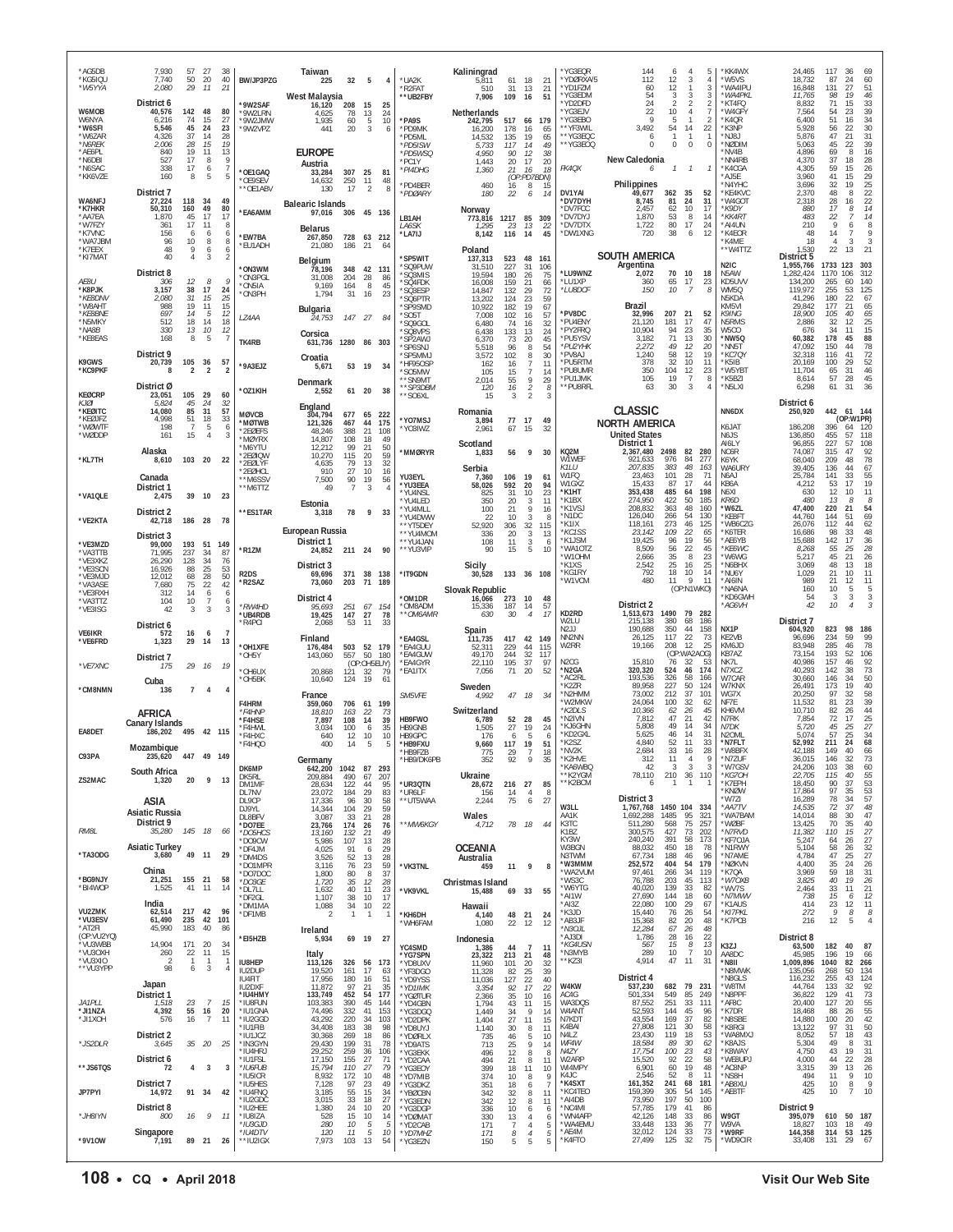| *AC9GK<br>*KOØZ<br>*W9GYK<br>*KC9VYX                | 30,935<br>135<br>40<br>75<br>130<br>30,193<br>40<br>69<br>82<br>38<br>9,858<br>15<br>5,236<br>52<br>12<br>32                         | *UA90MT<br>*RX9DJ                            | 15,680<br>1,215<br>District Ø                  | 110 16<br>40<br>20<br>8<br>19                                                              | OE5WHN<br><b>OE4NKB</b><br>*OE5HIL           | Austria<br>75,852<br>18,645<br>520       | 281<br>46<br>126<br>154<br>29<br>84<br>9<br>11<br>16                                     | RM2U<br>UA3VFS                                          | District 3<br>1,073,550<br>689,070             | 1438 105 320<br>(OP:RU3RU)<br>97<br>1116<br>-349                                   | *DL3KDP<br>*DL1BDU/P<br>*DL3EAZ<br>*DL2RZG         | 2,992<br>2,964<br>2.660<br>2,556           | 38<br>76<br>78<br>75     | 12<br>22<br>43<br>9<br>31<br>Δ<br>32                                        |
|-----------------------------------------------------|--------------------------------------------------------------------------------------------------------------------------------------|----------------------------------------------|------------------------------------------------|--------------------------------------------------------------------------------------------|----------------------------------------------|------------------------------------------|------------------------------------------------------------------------------------------|---------------------------------------------------------|------------------------------------------------|------------------------------------------------------------------------------------|----------------------------------------------------|--------------------------------------------|--------------------------|-----------------------------------------------------------------------------|
| N7WY<br>NEØU                                        | District Ø<br>599<br>55<br>190<br>401,310<br>372,842<br>548<br>75<br>202                                                             | <b>UAØXAK</b><br>*TA2EJ                      | 43,912<br><b>Asiatic Turkey</b>                | 281 38<br>50<br>390                                                                        | **EA6SX                                      | <b>Balearic Islands</b><br>462           | 22<br>4<br>18                                                                            | RU3Q<br>RT5A<br><b>RX30</b><br>*UA3BL                   | 420,133<br>59.100<br>17,640<br>320,736         | 77<br>901<br>252<br>23<br>77<br>318<br>34<br>142<br>86<br>67<br>747<br>245         | *DL7BTW<br>*DK6HM<br>*DL1STV<br>**DK8TA            | 1,782<br>602<br>50<br>31,688               | 66<br>18<br>8<br>227     | 25<br>8<br>7<br>Δ<br>6<br>31<br>105                                         |
| <b>NØHI</b><br><b>NUØC</b><br><b>NØFY</b><br>KAØLDG | 200<br>30<br>73<br>50,470<br>45<br>37,504<br>125<br>83<br>30.780<br>125<br>24<br>71<br>27,257<br>110<br>35<br>62                     | **TA7AGL                                     | 168,168<br>663<br>China                        | 36 132<br>19<br>5<br>12                                                                    | EU3AA<br><b>EW6M</b>                         | <b>Belarus</b><br>11.625<br>20.930       | 111<br>17<br>58<br>15<br>282<br>55                                                       | 'UA5F<br>R <sub>3</sub> AQ<br>'UA3ABJ<br>*UA3Z          | 231,492<br>136,220<br>47,808<br>23.046         | 494<br>77<br>226<br>377<br>49<br>196<br>440<br>21<br>75<br>188<br>35<br>103        | **DL5GSM<br>SV2BXA                                 | 6,300<br>Greece<br>81,270                  | 127<br>235               | 10<br>53<br>59<br>130                                                       |
| <b>NOWRK</b><br>KØVG<br>KIØF                        | 20<br>45<br>15,210<br>117<br>924<br>17<br>10<br>$\begin{array}{c} 12 \\ 5 \end{array}$<br>250<br>58<br>5                             | *BG8INK<br>*BG8IL<br>*BG5TOX<br>*BG5NKC      | 45,900<br>25,600<br>8,900<br>735               | 226<br>24<br>66<br>143<br>23<br>57<br>220<br>9<br>11<br>19<br>9<br>12                      | *EU1EU<br>*EW7A                              | 11,020<br>6,942                          | 60<br>131<br>16<br>74<br>26<br>13                                                        | RQ20<br>R2AHS<br>'R3THA                                 | 20,100<br>16,660<br>14.151                     | 149<br>25<br>75<br>$\frac{24}{32}$<br>143<br>$\frac{74}{57}$<br>108                | <b>SV<sub>2KF</sub></b><br>*SV7CUD                 | 936<br>3,990                               | 16<br>48                 | 9<br>15<br>18<br>39                                                         |
| *WØETT<br>*WAØLJM<br>*WA2JQZ<br>*KØNR               | 129<br>146,306<br>310<br>62<br>32,844<br>142<br>32<br>60<br>101<br>38<br>53<br>24,934<br>24,722<br>100<br>30<br>64                   | *BH4LFG<br>H <sub>2</sub> T                  | 140<br>Cyprus<br>3,572,603                     | 5<br>14<br>5<br>3221 81 316                                                                | OR4T<br>*ON4CT<br>*ON6AT                     | Belgium<br>7,504<br>167,960<br>100,192   | 72<br>19<br>- 37<br>363<br>$^{65}_{47}$<br>$\frac{156}{155}$<br>353                      | *RU3XY<br>'RA3DGH<br>*R5DZ<br>*RV3A                     | 11,921<br>6,840<br>3,190<br>575                | 29<br>86<br>62<br>8<br>140<br>37<br>79<br>43<br>15<br>5<br>32<br>20                | *MUØGSY                                            | Guernsey<br>95,732<br>Hungary<br>70,794    | 600                      | 20<br>71                                                                    |
| *AFØZ<br>*KJ5CI<br>*KØSCO<br>*WRØU                  | 47<br>92<br>31<br>14,430<br>70<br>23<br>39<br>11,346<br>29<br>9,344<br>54<br>44<br>5,782<br>48<br>21<br>28                           | 4LØA                                         | Georgia<br>3,920,940                           | (OP:5B4XF)<br>3424 86 325                                                                  | *ON3SAT<br>*OT4R                             | 92,421<br>10,836                         | 374<br>50<br>139<br>137<br>16<br>-47                                                     | R2EL*<br>**RN3DDZ<br>**UB3DDA                           | 345<br>6,116<br>5,544                          | 22<br>$\overline{4}$<br>11<br>$\overline{g}$<br>116<br>35<br>83<br>17<br>49        | HA5UA<br>*HA3NU                                    | 1,418,480<br>Iceland                       | 379<br>1416 111 365      | 40<br>98                                                                    |
| *NØEMU<br>*NNØJS<br>**NDØC<br>**WBØIWG              | 78<br>25<br>35<br>4,320<br>962<br>19<br>11<br>15<br>143<br>41<br>79<br>44,880<br>9<br>5<br>216                                       |                                              | India                                          | (OP:4L4WW)                                                                                 | LZ7J<br>LZ5DB                                | Bulgaria<br><i>200,900</i><br>6,650      | 526<br>61<br>184<br>(OP: LZ1CDJ)<br>106<br>16<br>34                                      | RN4HAB<br>RU4AA<br>*UA4WGM                              | District 4<br>155,111<br>49,248<br>30.916      | 488<br>48<br>191<br>206<br>48<br>123<br>28<br>201<br>90                            | TF3SG<br>EI5KG                                     | 2,970<br>Ireland<br>150,380                | 44<br>416                | 19<br>- 36<br>55 151                                                        |
| *V3A                                                | Belize<br>914,628 1832 73 173<br>(OP:V31MA)                                                                                          | VU2CVS<br>VU2UPX<br>*VU2DCC<br>*VU2KWJ       | 7,938<br>1,440<br>32,219<br>7,812              | 56<br>19<br>44<br>46<br>15<br>30<br>126<br>32<br>69<br>23<br>74<br>40                      | *LZ8Z<br>*LZ7MM<br>*LZ4SU                    | 10,160<br>6,751<br>2,436                 | 99<br>60<br>-20<br>(OP:LZ2HT)<br>103<br>-12<br>-31<br>26<br>19<br>23                     | <b>R4LAK</b><br>R4CO<br>RA4L*<br>R4HBM                  | 16.116<br>7.544<br>3,792<br>3,328              | 215<br>15<br>53<br>$^{24}_{10}$<br>$\frac{58}{38}$<br>78<br>76<br>74<br>15<br>37   | <b>IK7NXU</b><br>IZ5WTV                            | Italy<br>386,950<br>378,684                | 537<br>782               | 92<br>263<br>78<br>236                                                      |
|                                                     | Canada<br>District 1                                                                                                                 | *VU2JOS<br>*VU2BL<br>*VU3NPI<br>*VU3LMS      | 6,392<br>1,620<br>648<br>464                   | 79<br>29<br>39<br>46<br>16<br>29<br>22<br>13<br>14<br>21<br>13<br>16                       | '*LZ1DM<br><b>9A3B</b>                       | 21,584<br>Croatia<br>122,136             | 225<br>15<br>-61<br>1327<br>14<br>70                                                     | *RA4LY<br>'RA4LPC                                       | 2,280<br>336                                   | 23<br>25<br>17<br>11<br>6<br>10                                                    | <b>IØLYO</b><br>IZ5MXA<br>IZ4TOA                   | 375,291<br>181,916<br>180,690              | 775<br>891<br>434        | 71<br>262<br>140<br>38<br>82<br>203                                         |
| VA1XH<br>VO1KVT<br>VO1BQ<br>CG9ZZ                   | 391 47 158<br>213,405<br>164,960<br>424<br>47<br>113<br>395<br>35<br>114<br>154,960<br>21,000<br>101<br>19<br>56                     | *VU2NEP<br>*VU3YJB<br>*VU2JFA<br>*VU2JFB     | 119<br>70<br>12<br>2                           | 10<br>3<br>10<br>5<br>$\overline{2}$<br>3<br>$\mathbf{1}$<br>-1.                           | 9A1AR<br>*9A3BSE                             | 73.710<br>36,112                         | (OP:9A2VR)<br>910<br>11<br>-67<br>32<br>90<br>197                                        | R6DBT<br>'UA6HLN<br>R6LBK                               | District 6<br>99,893<br>70,818<br>35.640       | 378<br>50<br>-141<br>134<br>301<br>40<br>230<br>26<br>94                           | IZ6OUX<br>IWØGTA/5<br>IK3SSW<br>IZ4JMU             | 148,608<br>147,516<br>119,700<br>86,436    | 638<br>496<br>403<br>366 | 160<br>56<br>184<br>44<br>146<br>44<br>55<br>141                            |
| *VA1SEA<br>*VE1SQ                                   | (OP:VE9ZZ)<br>152,460<br>314<br>47 133<br>97,644<br>253<br>42<br>116                                                                 | *VU3JFE<br>**VU3SIO                          | $\mathcal{P}$<br>144                           | 1<br>1<br>7<br>6<br>6                                                                      | *9A1EA<br>*9A3DOS<br>*9A2VX<br>9A6D7         | 12,798<br>12.166<br>8,321<br>4.050       | 86<br>28<br>51<br>27<br>50<br>96<br>113<br>12<br>41<br>20<br>30<br>45                    | *ИА6ААК<br>*R7KO<br>*RZ3ARO/6                           | 2,356<br>25,650<br>8,515                       | 32<br>15<br>16<br>268<br>14<br>61<br>112<br>15<br>50                               | IU4A0S<br><b>IU5DBS</b><br>IU5BKR<br>IQ3ME         | 59,800<br>56,541<br>40.119<br>37,089       | 218<br>182<br>203<br>262 | 40<br>90<br>97<br>44<br>30<br>99<br>88<br>29                                |
| VA2WA<br>VE2IDX                                     | District 2<br>2883 82 306<br>3.021.744<br>1493<br>71<br>218<br>985,779                                                               | JE1RXJ<br>JA1DCO                             | Japan<br>District 1<br>202,522<br>195.000      | 436<br>76 142<br>318<br>93<br>167                                                          | *9A3CJW<br>*9A6BMJ<br>**9A4OP<br>**9A1DD     | 2,772<br>868<br>50,213<br>3,744          | 64<br>8<br>36<br>25<br>10<br>18<br>295<br>33<br>116<br>30<br>20<br>28                    | *UA9FGJ<br>'R9XS                                        | District 9<br>5,656<br>5,324                   | 50<br>14<br>42<br>99<br>12<br>-32                                                  | <b>IZ4IRX</b><br>IV3WMS<br><b>IK7IMP</b>           | 25,920<br>17,608<br>17,600                 | 142<br>148<br>132        | (OP:IW3GST)<br>30<br>66<br>46<br>16<br>62<br>-26                            |
| VA2LGQ                                              | (OP:VE3ZF)<br>3,468<br>43 11 23<br>District 3                                                                                        | JA1CRJ<br>JA1GVM<br>JA1NFD<br>JH1CTV         | 47,601<br>36,180<br>24.912<br>12,920           | 52<br>77<br>152<br>134<br>38<br>70<br>146<br>22<br>50<br>100<br>34<br>51                   | OK4NN                                        | <b>Czech Republic</b><br>47,846          | 237<br>29<br>65                                                                          | TA1CQ<br>*TA1LHJ                                        | <b>European Turkey</b><br>11,716<br>546        | 127<br>42<br>16<br>9<br>18<br>-17                                                  | IK2MPR<br><b>IU5FFM</b><br>IK20LJ<br><b>IU3FCM</b> | 14,162<br>2,212<br>1,938<br><i>880</i>     | 180<br>39<br>40<br>18    | 59<br>14<br>18<br>10<br>21<br>30<br>13<br>9                                 |
| VE3KZ<br>VE3CR<br>VE3TW<br>VE3AD                    | 1,422,288<br>1481<br>82 275<br>406,080<br>520<br>219<br>63<br>615<br>58<br>193<br>391.811<br>149<br>31<br>88<br>48.671               | JI1NIK<br>JA1TEG<br>*JS1KKY<br>*JM1UTT       | 4,272<br>240<br>222,072<br>85,800              | 51<br>21<br>27<br>11<br>3<br>76<br>406<br>152<br>222<br>61<br>104                          | *OK2TC<br>*OK1PMA<br>*OK2VV<br>*OK2IH        | 69,080<br>59,892<br>36,549<br>36,156     | 34<br>123<br>385<br>397<br>28<br>110<br>200<br>37<br>94<br>34<br>104<br>203              | <b>0G70</b>                                             | Finland<br>1,155,303                           | 1541 108 351<br>(OP:OH1VR)                                                         | <b>IU3EES</b><br>*IK1JJM<br>*IK1RGK                | 24<br>259,076<br>207,930                   | 3<br>592<br>484          | 3<br>3<br>59<br>212<br>63<br>176                                            |
| VE3GYL<br><b>VE3FTM</b><br>*VE3RUA                  | 132<br>28<br>31.255<br>67<br>96<br>18<br>49<br>15,678<br>66,096<br>197<br>48<br>96                                                   | *JJ1KZZ<br>*JH1GLJ<br>*JHØROS/1<br>*JA3WNJ/1 | 12,483<br>9,537<br>4,860<br>3,672              | 79<br>21<br>36<br>84<br>18<br>33<br>49<br>17<br>28<br>53<br>14<br>22                       | OK2BEN<br>*OK2HBR<br>*OK7PY<br>*OK1TVL       | 21,060<br>18,113<br>6,248<br>3,080       | 136<br>36<br>81<br>9<br>50<br>316<br>37<br>138<br>$\overline{7}$<br>52<br>17<br>38       | OH6QU<br>OH <sub>1</sub> MA<br>OG7M                     | 138,719<br>72,408<br>61,152                    | 401<br>32<br>117<br>57<br>111<br>256<br>198<br>42<br>114<br>(OP:OH1FIX)            | *IZ5NFD<br>*IV3ARJ<br>*IK3ZBM<br>*IZ2BKA           | 194,310<br>173,964<br>160,758<br>93,537    | 501<br>440<br>372<br>324 | 59<br>195<br>57<br>161<br>177<br>52<br>42<br>129                            |
| *VE3LMS<br>*VE3WG<br>*VE3RX<br>*VA3NW               | 40,140<br>178<br>23<br>67<br>42<br>83<br>39,625<br>144<br>117<br>43<br>76<br>36,414<br>35<br>32,118<br>132<br>66                     | *JH1EJB<br>*7L1DST<br>*JH1HHP<br>*JA1GZK     | 2,640<br>2,240<br>1,431<br>1,044               | 49<br>21<br>27<br>30<br>13<br>19<br>21<br>13<br>14<br>20<br>8<br>10                        | **OK6OK<br>**OK1LV<br>**OL3R                 | 4,836<br>4,060<br>374                    | 124<br>$\overline{7}$<br>32<br>19<br>73<br>10<br>18<br>5<br>12<br>(OP:OK1VWK)            | OH6JE<br>OF3BCX<br><b>OH6IO</b>                         | 23,112<br>16,510<br>24                         | 168<br>28<br>80<br>14<br>51<br>161<br>(OP:OH1ZAA)<br>2<br>2                        | *IZ2SMQ<br>*IK4BEI<br>*IK7RVY<br>*IK8SVQ           | 91.254<br>74,620<br>62,952<br>56,848       | 262<br>294<br>208<br>195 | 57<br>144<br>42<br>122<br>93<br>36<br>54<br>122                             |
| *VA3EC<br>*VE3LBG                                   | 23<br>122<br>56<br>26,307<br>$\mathsf Q$<br>252<br>10<br>-5<br>District 6                                                            | *JK1EXF<br>*JE1SPY<br>*JL1LGX                | 836<br>714<br>589                              | 14<br>9<br>13<br>28<br>q<br>8<br>9<br>13<br>10                                             | OZ7EA                                        | Denmark<br>35,090                        | 174<br>36<br>85                                                                          | *OH1QX<br>OH2HZ<br>OH2LIR*                              | 22,494<br>19,136<br>4,284                      | 230 15<br>54<br>(OP:OH1ZAA)<br>180<br>20<br>-72<br>23<br>47<br>40                  | *IZ2BZP<br>*IU4DAF<br>*IW8DQY<br>*IWØQ0            | 54,870<br>53,953<br>47,450<br>46,665       | 251<br>183<br>289<br>197 | 38<br>117<br>115<br>48<br>30<br>100<br>39<br>114                            |
| VE6GD<br>*VA6AN                                     | 19<br>84<br>28<br>8,554<br>14,874<br>101<br>33<br>34<br>District 7                                                                   | $*71$ 41KF<br>*JH1RDU<br>*7L2DOP             | 494<br>288<br>209                              | $\overline{7}$<br>16<br>12<br>9<br>11<br>9<br>5<br>$\overline{7}$                          | OZ3SM<br>*OZ8CT<br>*OV1RR                    | 13,464<br>119,853<br>19,602              | 24<br>78<br>123<br>41<br>152<br>498<br>104<br>34<br>87<br>(OP:OZ1HHH)                    | 'OF8JIX<br>OF2MZA                                       | 2,772<br>1,152                                 | 88<br>30<br>6<br>(OP:OH8JIX)<br>7<br>35<br>-17<br>(OP:OH1ZAA)                      | *IW7EFJ<br>*IZ7VII<br>*IN3EOV<br>*IQ2XI            | 39,140<br>38,622<br>37,089<br>36,801       | 236<br>188<br>199<br>170 | 26<br>77<br>90<br>33<br>29<br>88<br>37<br>104                               |
| VE7BC<br>CF7XNL<br>VE7WGJ<br>*VA7CRZ                | 213<br>87<br>71,554<br>- 46<br>33,228<br>204<br>36<br>42<br>3<br>$\overline{4}$<br>$\mathbf{3}$<br>-6<br>186,308<br>400<br>62<br>126 | JA2JWH<br>*JA2KKA<br>*JR2FJC                 | District 2<br>63,420<br>10.004<br>9,537        | 211<br>58<br>93<br>74<br>23<br>38<br>70<br>17<br>34                                        | OZ1LFI<br>*OZ1D<br>*OZ5DX                    | 16,520<br>12,213<br>1,581                | 219<br>10<br>49<br>78<br>25<br>44<br>11<br>36<br>6                                       | OF7EML                                                  | 18<br>France                                   | 3<br>3<br>-3                                                                       | *IU1HCC<br>*I1RB<br>*IZ2QCP                        | 34.077<br>32,163<br>32,004                 | 168<br>236<br>198        | (OP:IK2VUD)<br>-31<br>80<br>41<br>110<br>-32                                |
| TI2CDA                                              | Costa Rica<br>30<br>9<br>2,054<br>-17                                                                                                | *JR2AAN/2<br>*JE2BOM                         | 9,360<br>1,104                                 | 74<br>19<br>33<br>18<br>11<br>13                                                           | G6T<br>G3WZD                                 | England<br>285,768<br>138,516            | 724 56 160<br>(OP:G4MKP)<br>453<br>43<br>151                                             | F1AGR<br>*F4ETG<br>*F1RCH<br>*F5VMN                     | 271,460<br>161.745<br>118.944<br>76,736        | 525<br>69<br>176<br>445<br>$\frac{51}{52}$<br>154<br>172<br>417<br>458<br>26<br>83 | *IN3UFW<br>*IZ5UGE<br>*IZ1HBC                      | 29,601<br>21,489<br>20,670                 | 250<br>159<br>124        | 95<br>94<br>23<br>24<br>63<br>54<br>24<br>30                                |
| *HI8PJP                                             | Dominican Republic<br>$\overline{7}$<br>11<br>5,220<br>112                                                                           | JA3AFR<br>JN3QNG<br>JA3QOS                   | District 3<br>97,544<br>33,695<br>18,468       | 250<br>67 111<br>142<br>50<br>65<br>102<br>31<br>50                                        | G6GLP<br>G4IUF<br><b>MØRBE</b>               | 111.888<br>106,074<br>97,559             | 336<br>43<br>146<br>259<br>49<br>164<br>40<br>382<br>141                                 | *F4FLO<br>*F5IPE<br>*F1MLN<br>*F1MQJ                    | 17,766<br>17,127<br>16,430<br>11,322           | 84<br>34<br>60<br>201<br>19<br>80<br>19<br>34<br>126<br>9<br>186<br>42             | *IK2AUK<br>*IK6UBY<br>*IK6SBW<br>*IK2YSJ           | 20,496<br>20,188<br>17,958<br>17,052       | 140<br>140<br>113<br>155 | 82<br>$\mathcal{S} \mathcal{O}$<br>-23<br>53<br>29<br>72<br>-26             |
| *XE2PDZ                                             | Mexico<br>61<br>6<br>1,440<br>6<br><b>Puerto Rico</b>                                                                                | *JL3RNZ<br>*JP3KPJ<br>*JG3EHD                | 279,542<br>2,821<br>40                         | 572<br>138<br>68<br>41<br>11<br>20<br>4<br>$\overline{4}$                                  | M4J<br>M1DDD<br><b>MØHHG</b>                 | 16,416<br>12,675<br>6,014                | $\mathsf Q$<br>331<br>45<br>(OP:GØDVJ)<br>160<br>11<br>-54<br>110<br>15<br>47            | *F1TZM<br>*F4FSB<br>*F5OHH                              | 3,479<br>580<br>464                            | 15<br>34<br>63<br>35<br>3<br>17<br>23<br>9<br>-20                                  | *IZ2EEV<br>*IW4CNY<br>*IZ4UFB<br>*IK1TNU           | 13,398<br>13,112<br>12,972<br>10,164       | 147<br>182<br>145<br>109 | 56<br>21<br>71<br>17<br>23<br>71<br>59<br>18                                |
| WP4OFO<br>*NP4ET<br>*KP4JFR<br>*WP4WW               | 663 36<br>75<br>159.840<br>140.146<br>416<br>44<br>114<br>37<br>8 11<br>1,501<br>1,188<br>20<br>8<br>14                              | *JA4TUJ                                      | District 4<br>12                               | $\overline{2}$<br>$\overline{2}$<br>2                                                      | *M1U<br>*M4M                                 | 621,569<br>157,718                       | 79<br>270<br>1075<br>(OP:MØUTD)<br>534 46 168                                            | DJ5MW<br>DL7BC<br>DL1WA                                 | Germany<br>3,047,198<br>1,177,908<br>1,057,680 | 2870 118<br>399<br>1380<br>95<br>317<br>94<br>1487<br>358                          | *IV3ZNK<br>*IQØFO<br>*IK3MLF<br>*IU2BZE            | 9,425<br>9,348<br>9,102<br>8,352           | 70<br>198<br>65<br>111   | 24<br>41<br>$\frac{25}{27}$<br>$_{47}^{\mathcal{89}}$<br>24                 |
| J68GD                                               | (OP:KP4JRS)<br>St. Lucia<br>993,475 1846 66 179                                                                                      | JA5FDJ                                       | District 5<br>District 7                       | 377,578 1008 35 107                                                                        | <b>MØACM/P</b><br>*G4NBS<br>*G8ZRE<br>*GØRAH | 94,245<br>70,144<br>65,469<br>38,325     | (OP:MØPNN)<br>54 41 142<br>54 29 99<br>354<br>354<br>345<br>34<br>123<br>17<br>351<br>58 | <b>DHØGHU</b><br>DLØESA<br>DL1DTL                       | 415,584<br>352,784<br>325,042                  | 79<br>68<br>254<br>748<br>204<br>876<br>(OP:EA1HEO)<br>582<br>73<br>258            | *IK5MEP<br>*IQØWV<br>*I1DXD<br>*IZ1UGZ             | 7,345<br>4,176<br>3,864<br>3,744           | 80<br>84<br>34<br>70     | $\begin{array}{c} 63 \\ 45 \\ 34 \end{array}$<br>20<br>14<br>33<br>23<br>17 |
| (OP:K9AW)<br>**NP2Q                                 | U.S. Virgin Islands<br>32<br>15,756<br>148 20                                                                                        | <b>JA7QVI</b><br>JA7VEI<br>JG7AMD<br>*JA7HYS | 226,175<br>75,972<br>14,430<br>147,784         | 1025<br>29<br>54<br>99<br>186<br>57<br>109<br>21<br>44<br>328<br>70<br>126                 | *G8GHD<br>*MØAUG<br>*MØP                     | 35,696<br>33,024<br>32,860               | 189<br>24<br>73<br>13 23 63<br>71 33 91<br>(OP:MØRYB)<br>213<br>171                      | DK4VW<br>DL4WA<br>DL1TRK                                | 308,858<br>270,050<br>128,694                  | $70\,$<br>641<br>208<br>622<br>70<br>205<br>402<br>51<br>190                       | *IZ3ZLE<br>*IX1CVF<br>*IN3XSK<br>*IK2IKW           | 3,196<br>3,172<br>2,208<br>2,024           | 30<br>68<br>62<br>36     | $\frac{35}{25}$<br>22<br>$40\,$<br>12<br>34<br>14<br>15                     |
| **YL3IZ/MM                                          | Maritime Mobile No. America<br>12,627<br>99 17<br>44                                                                                 | *JA7KQC<br>*JF7I HT<br>*JM7WWH               | 20,412<br>6,431<br>16                          | 75<br>46<br>62<br>$45\,$<br>19<br>40<br>$\overline{2}$<br>$\overline{2}$<br>$\overline{2}$ | *GØBBO<br>*G3YRZ<br>*G1EIX                   | 25,122<br>22,104<br>17,177               | 22<br>211<br>84<br>16<br>56<br>234<br>137<br>26<br>63                                    | <b>DDØVE</b><br>DL3SKF<br><b>DL4RCE</b><br><b>DKØUU</b> | 124,992<br>87,978<br>68,882<br>56,712          | 398<br>50<br>174<br>257<br>$\frac{55}{52}$<br>131<br>195<br>150<br>182<br>44<br>92 | *IW3IJP<br>*IK4NZD<br>*IZ1RHY                      | 1,932<br>1,736<br>1,488                    | $\frac{32}{45}$<br>20    | $\frac{29}{30}$<br>16<br>18<br>10<br>16<br>15                               |
|                                                     | <b>AFRICA</b><br>Algeria                                                                                                             | *JK8PBO                                      | District 8<br>924                              | 18 10<br>12                                                                                | *MØKED<br>*MØGVZ<br>*G3YZO<br>*MØOSA/M       | 15,980<br>13,674<br>13,064<br>11,772     | 26<br>109<br>59<br>109<br>24<br>62<br>22<br>70<br>140<br>102<br>17<br>37                 | <b>DKØSU</b><br>DG7HL                                   | 47,760<br>28,560                               | (OP:DF2CD)<br>201 37<br>83<br>(OP:DF7SA)<br>91<br>29<br>176                        | *IU2BFT<br>*IZ1WIX<br>*IZ1FRM<br>*IZ3WFD           | 1,406<br>1,230<br>825<br>456               | 45<br>47<br>15<br>12     | 28<br>10<br>$26\,$<br>Δ<br>11<br>14<br>11<br>8                              |
| *7X2JV<br>*EA8BOA                                   | 357 21 84<br>107,625<br>Canary Islands<br>10,252<br>131 15<br>29                                                                     | *JA9EJG                                      | District 9<br>8,460<br>District Ø              | 65 26<br>34                                                                                | *G4BEE<br>*G5BBL<br>'GØOFD<br>*GØMCV         | 10,530<br>10,428<br>8,991<br>8,968       | 83<br>22<br>56<br>23<br>101<br>56<br>17<br>115<br>64<br>93<br>18<br>58                   | DL5DTG<br>DF6RI<br>DG7FB                                | 25,925<br>20,336<br>14,430                     | 117<br>31<br>54<br>62<br>197<br>20<br>127<br>$\frac{23}{22}$<br>55<br>48           | *IK5VQI<br>*IZ1YCG<br>*IK7LMX<br>*IZ8DUD           | 425<br>380<br>378<br>266                   | 18<br>20<br>14<br>15     | 8<br>17<br>5<br>15<br>$10$<br>8<br>3<br>$\overline{4}$                      |
| *EA8CSB                                             | 14<br>3<br>363<br>8<br>Egypt                                                                                                         | *JRØDZH<br>*UNØLM                            | 12,006<br>Kazakhstan<br>23,358                 | 77 31<br>38<br>174 10<br>41                                                                | *M2E<br>*G1M<br><b>MØLTE</b><br>*G3XYF       | 8,046<br>3,570<br>2,343<br>528           | 126<br>11<br>43<br>25<br>73<br>9<br>$\frac{27}{11}$<br>6<br>$^{60}_{11}$<br>11           | DL2ZBO<br>DL6MFK<br>DG2SDK<br>*DJ3HW                    | 9,240<br>2,128<br>703<br>265,122               | 98<br>47<br>$\frac{13}{5}$<br>25<br>27<br>14<br>540<br>71<br>215                   | *IW1RHX<br>*IK8WEI<br>*IZ1ZJO<br>**IK1ZNU          | 252<br>240<br>112<br>589                   | 10<br>19<br>20<br>34     | $\mathsf{Q}$<br>3<br>6<br>14<br>18<br>10<br>3<br>16                         |
| *SU9JG                                              | 29,376 158 19 49<br>(OP:EA7TN)<br>Reunion Island                                                                                     | HL2ZDA                                       | Republic of Korea                              | 478,020 990 82 175                                                                         | *M5Z<br>*GØNVN<br>**MØJBA                    | 496<br>168<br>3,608                      | 27<br>5<br>11<br>(OP:JK3GAD)<br>3<br>14<br>11<br>8<br>105<br>33                          | *DL5JS<br>*DH4PSG<br>*DL9HB<br>DLØRD <sup>*</sup>       | 118,494<br>92,796<br>77,770<br>67,402          | 423<br>40<br>134<br>322<br>50<br>159<br>48<br>154<br>239<br>257<br>44<br>90        | *UA2FHZ                                            | Kaliningrad<br>26,600                      | 211                      | 98<br>35                                                                    |
| *FR4QK<br>*UT5EKF/MM                                | 53 19 36<br>6,710<br>Maritime Mobile Africa<br>59 25<br>9,798<br>44                                                                  | 4S7BHG                                       | Sri Lanka<br>678,015                           | (OP:JH4RHF)<br>1000 75 210                                                                 | **GØBWG                                      | 2,279<br>Estonia                         | 9<br>56<br>34                                                                            | *DL5LB<br>*DO9SR<br>*DK2TS                              | 62,928<br>27,930<br>26,287                     | (OP:DL3ECQ)<br>33<br>111<br>364<br>188<br>21<br>77<br>178<br>27<br>70              | *RA2FO<br>YL2GD                                    | 24,990<br>Latvia<br>1,856,778 2540 114 348 | 189                      | 27<br>78                                                                    |
|                                                     | ASIA<br>Asiatic Russia                                                                                                               | *BX8AAD<br>*BW/JL3RDC                        | Taiwan<br>4,264<br>2,200                       | 44 23<br>29<br>85 13<br>12                                                                 | ES6RW<br><b>ESØIA</b><br>ES4RD               | 2,943,738<br>223,020<br>81,302           | 3077 130 419<br>(OP:ES5RW)<br>65 205<br>585<br>601<br>24<br>82                           | *DL1AWC<br>*DK5OCE<br>*DL4GBA<br>*DL8AX                 | 26,257<br>23,100<br>22,601<br>19,594           | 28<br>198<br>93<br>173<br>29<br>76<br>32<br>124<br>65<br>113<br>31<br>70           | YL2CI<br>*YL3GY                                    | 252,340<br>42,642                          | 1105<br>219              | 35<br>120<br>36 102                                                         |
| RT9S<br>R8WF                                        | District 9<br>2,325,724 1859 107 351<br>1,508,420<br>1454<br>88<br>291                                                               | *E2ØNGF                                      | Thailand<br>23,616                             | 187 21<br>51                                                                               | *ES4RLH<br>*ES8SX<br>*ES8AS                  | 14,444<br>5,029<br>54                    | 109<br>24<br>68<br>84<br>10<br>37<br>9<br>$\overline{2}$<br>$\overline{4}$               | *DL8OAZ<br>*DL6AL<br>*DL9ZWG                            | 18,952<br>14,352<br>11,520                     | 30<br>149<br>73<br>142<br>26<br>78<br>64<br>100<br>26                              | LY5W<br>LY4T<br>LY9Y                               | Lithuania<br>444,540<br>346,653<br>143,172 | 886<br>720<br>388        | 76 234<br>253<br>80<br>55 191                                               |
| RZ9YI<br>RD9SA<br><b>R09S</b><br>RV9CQ              | 228,942<br>170<br>435<br>67<br>85,995<br>303<br>23<br>82<br>24<br>271<br>81<br>62,055<br>25<br>25,662<br>135<br>66                   | *9M2AIM                                      | West Malaysia<br>128                           | 5<br>8<br>$\overline{\mathbf{3}}$                                                          | RW1CW                                        | European Russia<br>District 1<br>582,912 | 971<br>88 308                                                                            | *DO1TOM<br>*DL8DXL<br>*DL1FW<br>*DL6DJ                  | 9,765<br>6,800<br>5,402<br>4,675               | 158<br>14<br>49<br>22<br>63<br>46<br>83<br>20<br>54<br>89<br>12<br>43              | *LY2N<br>*LY3IV                                    | 101,703<br>18,768<br>Macedonia             | 371<br>211               | 43 124<br>14<br>55                                                          |
| R9CZ<br>*RU9AC<br>*R8UT<br>*R9AAL                   | 5<br>18<br>1,380<br>22<br>77<br>483,531<br>604<br>246<br>17<br>35,490<br>167<br>61<br>16,377<br>104<br>30<br>73                      | *OFØRJ                                       | <b>EUROPE</b><br><b>Aland Islands</b><br>3,264 | 63 13 38<br>(OP:OHORJ)                                                                     | <b>UA1ORK</b><br>*UA1CUR<br>*RV1CB<br>*U1BA  | 35,200<br>215,229<br>72,000<br>44,063    | 252<br>21<br>67<br>569<br>56<br>$\frac{221}{143}$<br>49<br>226<br>242 31 108             | *DF9DH<br>*DO5AL<br>*DL1RPR<br>*DM6HK                   | 4,656<br>3,960<br>3,604<br>3,486               | 45<br>18<br>30<br>17<br>48<br>28<br>52<br>13<br>21<br>${\it 28}$<br>50<br>14       | Z35M<br>Z3B<br>$*$ Z35W                            | 111,834<br>79,240<br>61,950                | 293<br>383 28 77         | 539 36 135<br>31 109<br>(OP:Z33PB)                                          |